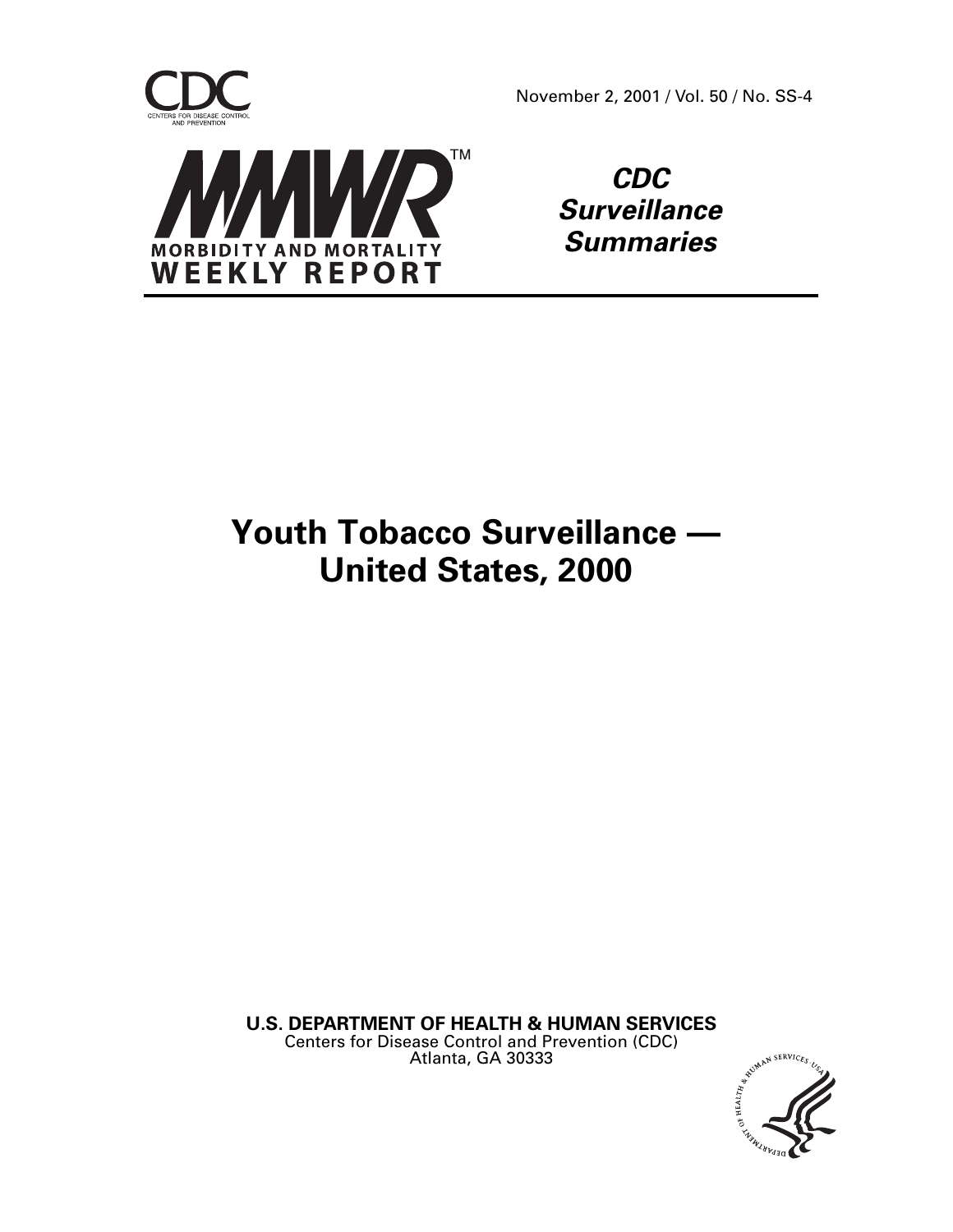The MMWR series of publications is published by the Epidemiology Program Office, Centers for Disease Control and Prevention (CDC), U.S. Department of Health and Human Services, Atlanta, GA 30333.

# SUGGESTED CITATION

General:Centers for Disease Control and Prevention.CDC Surveillance Summaries, November 2, 2001. MMWR 2001;50(No. SS-4). Specific:[Author(s)]. [Title of particular article.] In: CDC Surveillance Summaries, November 2, 2001. MMWR 2001;50(No. SS-4):[inclusive page numbers].

Centers for Disease Control and Prevention .................. Jeffrey P. Koplan, M.D., M.P.H. **Director** 

This report was produced as an MMWR serial publication in Epidemiology Program Office .................................... Stephen B. Thacker, M.D, M.Sc. **Director** Division of Public Health Surveillance and Informatics .................................................... Daniel M. Sosin, M.D., M.P.H. **Director** Associate Editor, CDC Surveillance Summaries Office of Scientific and Health Communications ...................... John W. Ward, M.D. **Director** Editor, MMWR Series CDC Surveillance Summaries ......................................Suzanne M. Hewitt, M.P.A. Managing Editor Patricia A. McGee Project Editor Lynda G. Cupell Visual Information Specialist Michele D. Renshaw Erica R. Shaver Information Technology Specialists

All MMWR references are available on the Internet at [<http://www.cdc.gov/mmwr/>.](http://www.cdc.gov/mmwr/) Use the search function to find specific articles.

Use of trade names and commercial sources is for identification only and does not imply endorsement by the U.S. Department of Health and Human Services.

References to non-CDC sites on the Internet are provided as a service to MMWR readers and do not constitute or imply endorsement of these organizations or their programs by CDC or the U.S. Department of Health and Human Services. CDC is not responsible for the content of pages found at these sites.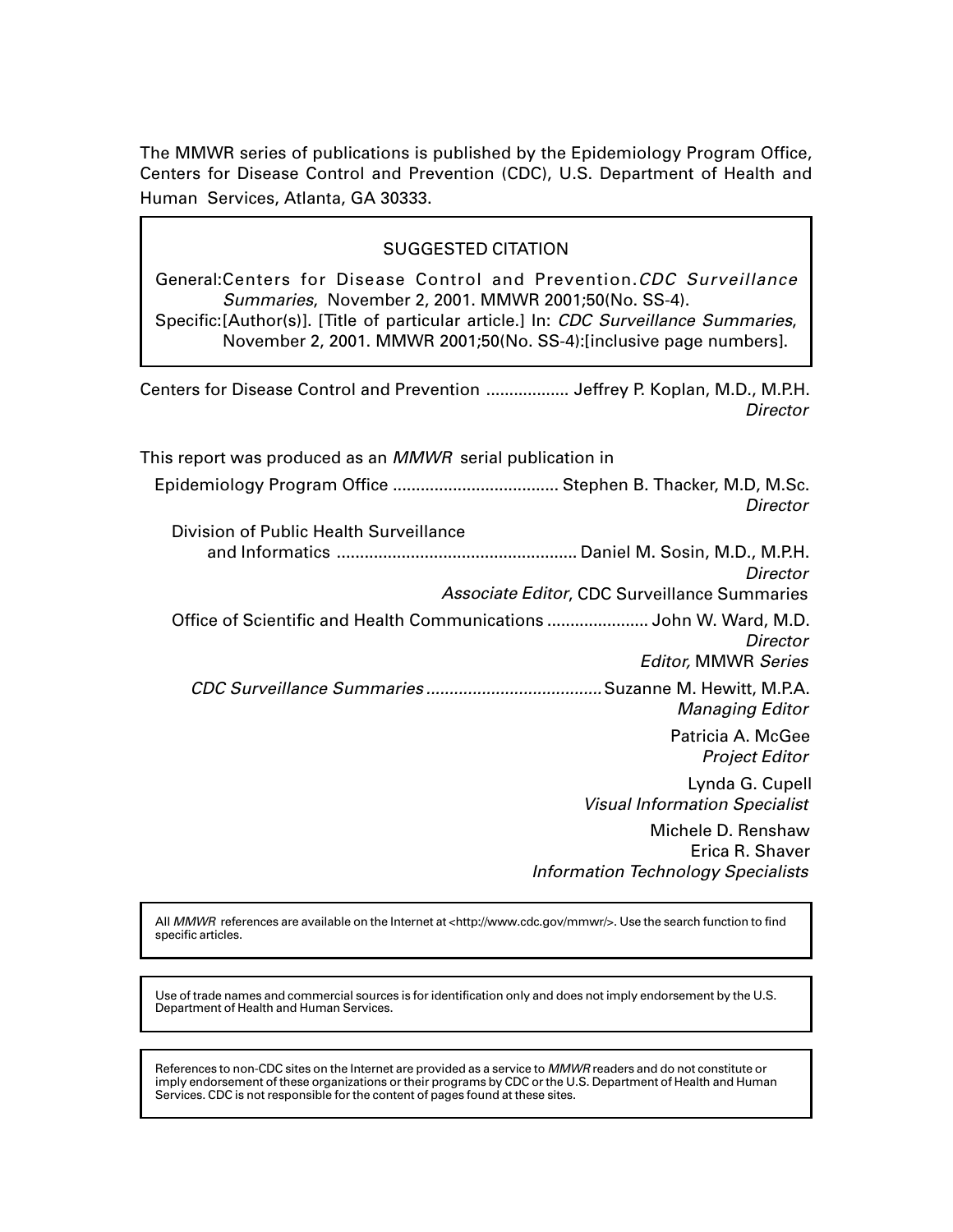$\mathbf i$ 

# **Contents**

| Reports Published in CDC Surveillance Summaries |  |
|-------------------------------------------------|--|
|                                                 |  |
|                                                 |  |
|                                                 |  |
|                                                 |  |
|                                                 |  |
|                                                 |  |
|                                                 |  |
|                                                 |  |
|                                                 |  |
|                                                 |  |
|                                                 |  |
|                                                 |  |
|                                                 |  |
|                                                 |  |
|                                                 |  |
|                                                 |  |
|                                                 |  |
|                                                 |  |
|                                                 |  |
|                                                 |  |
|                                                 |  |
|                                                 |  |
|                                                 |  |
| <b>State and Territorial Epidemiologists</b>    |  |
|                                                 |  |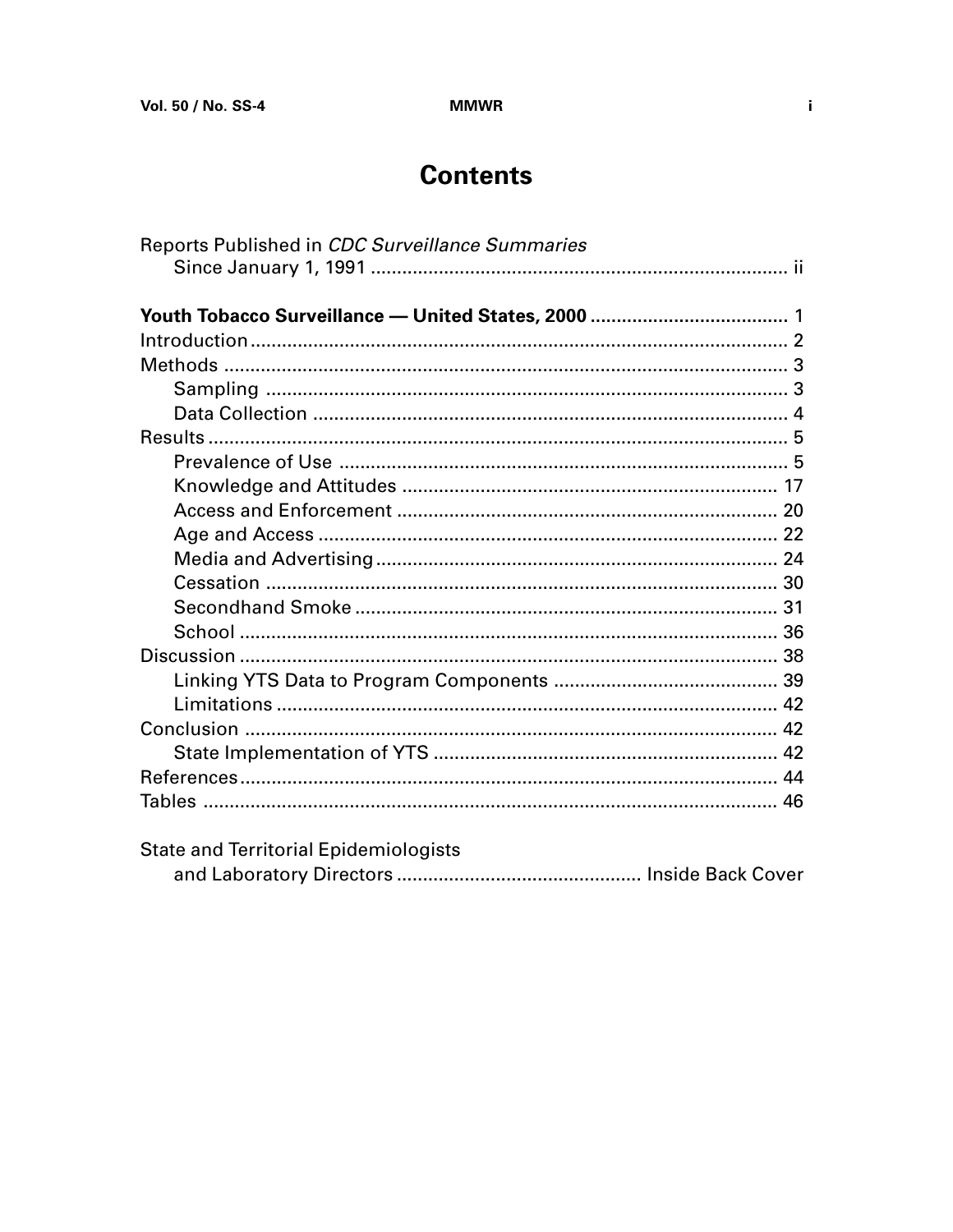<span id="page-3-0"></span>

| Responsible<br>CIO/Agency*<br><b>Most Recent Report</b><br><b>Subject</b>                                 |  |
|-----------------------------------------------------------------------------------------------------------|--|
| Abortion<br><b>NCCDPHP</b><br>2000; Vol. 49, No. SS-11                                                    |  |
| Aging                                                                                                     |  |
| <b>Health Risks</b><br><b>NCCDPHP</b><br>1999; Vol. 48, No. SS-8                                          |  |
| <b>Health-Care Services</b><br>NCCDPHP/NIP<br>1999; Vol. 48, No. SS-8                                     |  |
| Health-Related Quality of Life<br>NCEH/NCCDPHP<br>1999; Vol. 48, No. SS-8                                 |  |
| <b>Injuries and Violence</b><br>NCIPC/NCCDPHP<br>1999; Vol. 48, No. SS-8                                  |  |
| <b>Morbidity and Mortality</b><br>NCHS/NCCDPHP<br>1999; Vol. 48, No. SS-8                                 |  |
| AIDS/HIV                                                                                                  |  |
| <b>NCHSTP/NCID</b><br><b>AIDS-Defining Opportunistic Illnesses</b><br>1999; Vol. 48, No. SS-2             |  |
| Asthma<br><b>NCEH</b><br>1998; Vol. 47, No. SS-1                                                          |  |
| <b>Behavioral Risk Factors</b>                                                                            |  |
| <b>State-Specific Prevalence of Selected Health</b>                                                       |  |
| <b>NCCDPHP</b><br>Behaviors, by Race and Ethnicity<br>2000; Vol. 49, No. SS-2                             |  |
| State- and Sex-Specific Prevalence                                                                        |  |
| of Selected Characteristics<br><b>NCCDPHP</b><br>2000; Vol. 49, No. SS-6                                  |  |
| <b>Birth Defects</b>                                                                                      |  |
| <b>Birth Defects Monitoring Program</b>                                                                   |  |
| (see also Malformations)<br><b>NCEH</b><br>1993; Vol. 42, No. SS-1                                        |  |
| <b>Breast and Cervical Cancer</b><br><b>NCCDPHP</b><br>1999; Vol. 48, No. SS-6                            |  |
| Cardiovascular Disease<br>EPO/NCCDPHP<br>1998; Vol. 47, No. SS-5                                          |  |
| <b>NCPS</b><br>1992; Vol. 41, No. SS-3<br>Chancroid                                                       |  |
| <b>NCPS</b><br>1993; Vol. 42, No. SS-3<br>Chlamydia                                                       |  |
| Cholera<br><b>NCID</b><br>1992; Vol. 41, No. SS-1                                                         |  |
| <b>Chronic Fatigue Syndrome</b><br><b>NCID</b><br>1997; Vol. 46, No. SS-2                                 |  |
| <b>Contraception Practices</b><br><b>NCCDPHP</b><br>1992; Vol. 41, No. SS-4                               |  |
| Cytomegalovirus Disease, Congenital<br>1992; Vol. 41, No. SS-2<br><b>NCID</b>                             |  |
| <b>NCID</b><br>1994; Vol. 43, No. SS-2<br>Dengue                                                          |  |
| <b>Developmental Disabilities</b><br><b>NCEH</b><br>1996; Vol. 45, No. SS-2                               |  |
| <b>Diabetes Mellitus</b><br><b>NCCDPHP</b><br>1993; Vol. 42, No. SS-2                                     |  |
| <b>NCID</b><br><b>Dracunculiasis</b><br>1992; Vol. 41, No. SS-1<br><b>NCCDPHP</b>                         |  |
| <b>Ectopic Pregnancy</b><br>1993; Vol. 42, No. SS-6<br><b>NCCDPHP</b>                                     |  |
| <b>Elderly, Hospitalizations Among</b><br>1991; Vol. 40, No. SS-1<br>Escherichia coli 0157<br><b>NCID</b> |  |
| 1991; Vol. 40, No. SS-1<br><b>Evacuation Camps</b><br>EPO<br>1992; Vol. 41, No. SS-4                      |  |
| Family Planning Services at Title X Clinics<br><b>NCCDPHP</b><br>1995; Vol. 44, No. SS-2                  |  |
| <b>NCIPC</b><br><b>Firearm-Related Injuries</b><br>2001; Vol. 50, No. SS-2                                |  |
| <b>NCID</b><br><b>Food Safety</b><br>1998; Vol. 47, No. SS-4                                              |  |
| Foodborne-Disease Outbreaks<br><b>NCID</b><br>2000; Vol. 49, No. SS-1                                     |  |
| Giardiasis<br><b>NCID</b><br>2000; Vol. 49, No. SS-7                                                      |  |
| <b>NCPS</b><br>Gonorrhea and Syphilis, Teenagers<br>1993; Vol. 42, No. SS-3                               |  |
| <b>ATSDR</b><br>1994; Vol. 43, No. SS-2<br><b>Hazardous Substances Emergency Events</b>                   |  |

**Reports Published in CDC Surveillance Summaries Since January 1, 1991**

# **\*Abbreviations**

| <b>ATSDR</b>   | Agency for Toxic Substances and Disease Registry                    |
|----------------|---------------------------------------------------------------------|
| CIO            | Centers/Institute/Offices                                           |
| EPO            | Epidemiology Program Office                                         |
| <b>IHPO</b>    | International Health Program Office                                 |
| <b>NCCDPHP</b> | National Center for Chronic Disease Prevention and Health Promotion |
| <b>NCEH</b>    | National Center for Environmental Health                            |
| <b>NCEHIC</b>  | National Center for Environmental Health and Injury Control         |
| <b>NCHSTP</b>  | National Center for HIV, STD, and TB Prevention                     |
| <b>NCID</b>    | National Center for Infectious Diseases                             |
| <b>NCIPC</b>   | National Center for Injury Prevention and Control                   |
| <b>NCPS</b>    | National Center for Prevention Services                             |
| <b>NIOSH</b>   | National Institute for Occupational Safety and Health               |
| <b>NIP</b>     | National Immunization Program                                       |
|                |                                                                     |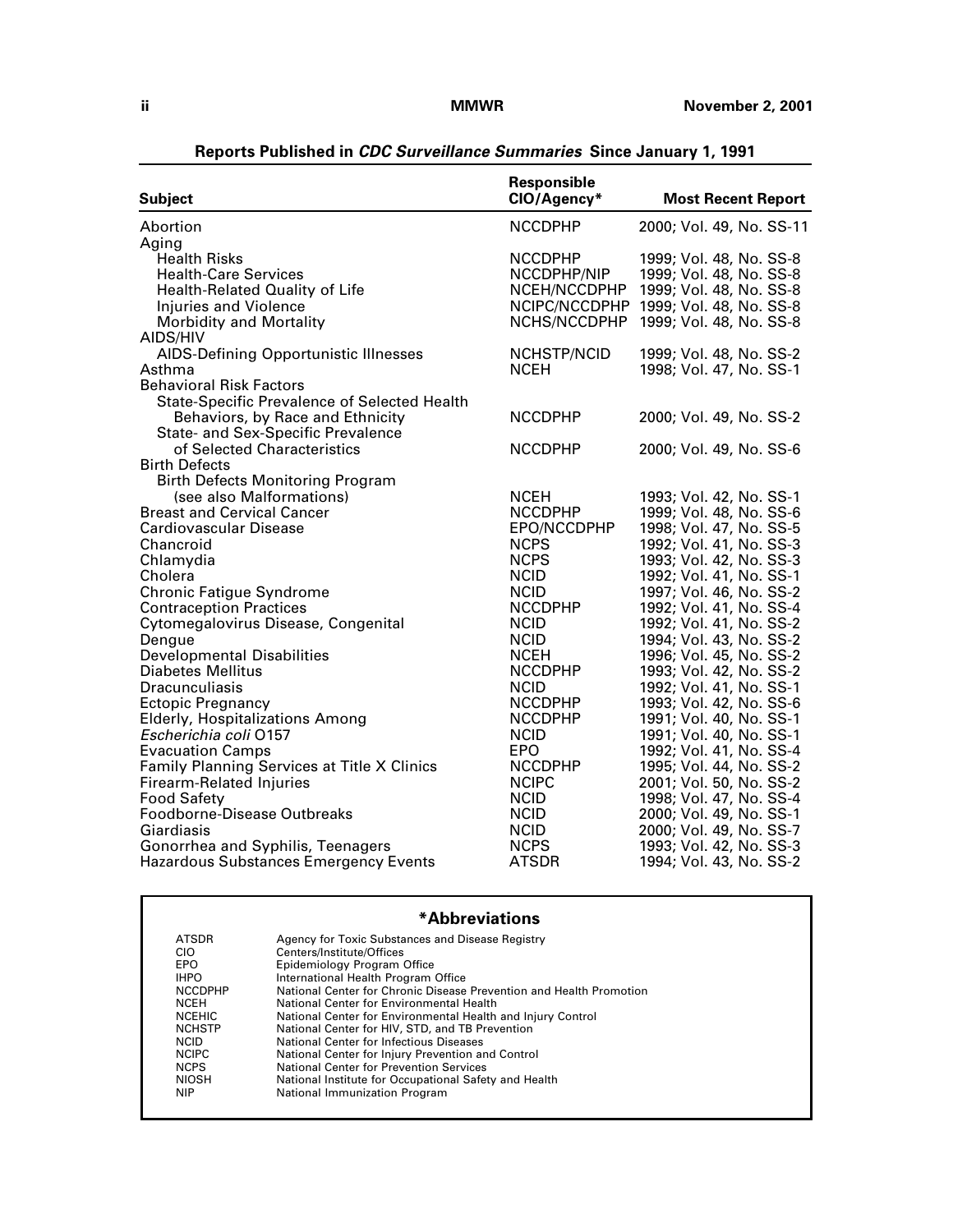|                                                                                                                                                                                                                                                                                                                                                    | Responsible                                                                                                                                                                                     |                                                                                                                                                                                                                                                                                                                                                             |
|----------------------------------------------------------------------------------------------------------------------------------------------------------------------------------------------------------------------------------------------------------------------------------------------------------------------------------------------------|-------------------------------------------------------------------------------------------------------------------------------------------------------------------------------------------------|-------------------------------------------------------------------------------------------------------------------------------------------------------------------------------------------------------------------------------------------------------------------------------------------------------------------------------------------------------------|
| <b>Subject</b>                                                                                                                                                                                                                                                                                                                                     | CIO/Agency*                                                                                                                                                                                     | <b>Most Recent Report</b>                                                                                                                                                                                                                                                                                                                                   |
| <b>Health Surveillance Systems</b><br>Homicide<br>Hysterectomy<br>Influenza                                                                                                                                                                                                                                                                        | <b>IHPO</b><br><b>NCEHIC</b><br><b>NCCDPHP</b><br><b>NCID</b>                                                                                                                                   | 1992; Vol. 41, No. SS-4<br>1992; Vol. 41, No. SS-3<br>1997; Vol. 46, No. SS-4<br>2000; Vol. 49, No. SS-3                                                                                                                                                                                                                                                    |
| Injury<br><b>Head and Neck</b><br>In Developing Countries<br>Lyme Disease<br>Malaria<br>Measles<br><b>Meningococcal Disease</b><br>Mumps<br>Neisseria gonorrhoeae, Antimicrobial Resistance in<br><b>Neural Tube Defects</b><br>Occupational Injuries/Disease<br>Asthma<br><b>Silicosis</b><br>Parasites, Intestinal<br><b>Pediatric Nutrition</b> | <b>NCIPC</b><br><b>NCEHIC</b><br><b>NCID</b><br><b>NCID</b><br><b>NCPS</b><br><b>NCID</b><br><b>NIP</b><br><b>NCPS</b><br><b>NCEH</b><br><b>NIOSH</b><br>NIOSH<br><b>NCID</b><br><b>NCCDPHP</b> | 1993; Vol. 42, No. SS-5<br>1992; Vol. 41, No. SS-1<br>2000; Vol. 49, No. SS-3<br>2001; Vol. 50, No. SS-1<br>1992; Vol. 41, No. SS-6<br>1993; Vol. 42, No. SS-2<br>1995; Vol. 44, No. SS-3<br>1993; Vol. 42, No. SS-3<br>1995; Vol. 44, No. SS-4<br>1999; Vol. 48, No. SS-3<br>1997; Vol. 46, No. SS-1<br>1991; Vol. 40, No. SS-4<br>1992; Vol. 41, No. SS-7 |
| Pertussis<br>Poliomyelitis<br><b>Postneonatal Mortality</b><br>Pregnancy                                                                                                                                                                                                                                                                           | <b>NCPS</b><br><b>NCPS</b><br><b>NCCDPHP</b>                                                                                                                                                    | 1992; Vol. 41, No. SS-8<br>1992; Vol. 41, No. SS-1<br>1998; Vol. 47, No. SS-2                                                                                                                                                                                                                                                                               |
| <b>Pregnancy Nutrition</b><br><b>Pregnancy-Related Mortality</b><br><b>Pregnancy Risk Assessment</b>                                                                                                                                                                                                                                               | <b>NCCDPHP</b><br><b>NCCDPHP</b>                                                                                                                                                                | 1992; Vol. 41, No. SS-7<br>1997; Vol. 46, No. SS-4                                                                                                                                                                                                                                                                                                          |
| <b>Monitoring System (PRAMS)</b><br>Pregnancy, Teenage<br><b>Respiratory Disease</b><br>Rotavirus<br><b>School Health Education Profiles</b><br>Sexually Transmitted Diseases in Italy                                                                                                                                                             | <b>NCCDPHP</b><br><b>NCCDPHP</b><br><b>NCEHIC</b><br><b>NCID</b><br><b>NCCDPHP</b><br><b>NCPS</b>                                                                                               | 1999; Vol. 48, No. SS-5<br>1993; Vol. 42, No. SS-6<br>1992; Vol. 41, No. SS-4<br>1992; Vol. 41, No. SS-3<br>2000; Vol. 49, No. SS-8<br>1992; Vol. 41, No. SS-1                                                                                                                                                                                              |
| Smoking<br><b>Smoking-Attributable Mortality</b><br>Tobacco-Control Laws, State<br><b>Tobacco-Use Behaviors</b><br><b>Youth Tobacco Surveillance</b><br>Spina Bifida                                                                                                                                                                               | <b>NCCDPHP</b><br><b>NCCDPHP</b><br><b>NCCDPHP</b><br><b>NCCDPHP</b><br><b>NCEH</b>                                                                                                             | 1994; Vol. 43, No. SS-1<br>1999; Vol. 48, No. SS-3<br>1994; Vol. 43, No. SS-3<br>2001; Vol. 50, No. SS-4<br>1996; Vol. 45, No. SS-2                                                                                                                                                                                                                         |
| Streptococcal Disease (Group B)<br>Syphilis, Congenital<br>Syphilis, Primary and Secondary<br>Tetanus<br>Trichinosis<br>Tuberculosis                                                                                                                                                                                                               | <b>NCID</b><br><b>NCPS</b><br><b>NCPS</b><br>NIP.<br><b>NCID</b><br><b>NCPS</b>                                                                                                                 | 1992; Vol. 41, No. SS-6<br>1993; Vol. 42, No. SS-6<br>1993; Vol. 42, No. SS-3<br>1998; Vol. 47, No. SS-2<br>1991; Vol. 40, No. SS-3<br>1991; Vol. 40, No. SS-3                                                                                                                                                                                              |
| <b>Vaccination Coverage</b><br>Among Children Enrolled in Head Start<br><b>Programs or Day Care Facilities</b><br>or Entering School                                                                                                                                                                                                               | <b>NIP</b>                                                                                                                                                                                      | 2000; Vol. 49, No. SS-9                                                                                                                                                                                                                                                                                                                                     |
| Influenza, Pneumococcal, and Tetanus Toxoid<br><b>Vaccination (Among Adults)</b><br>National, State, and Urban Areas (Among                                                                                                                                                                                                                        | <b>NIP</b>                                                                                                                                                                                      | 2000; Vol. 49, No. SS-9                                                                                                                                                                                                                                                                                                                                     |
| Children Aged 19-35 Months)<br>Waterborne-Disease Outbreaks<br><b>Years of Potential Life Lost</b><br><b>Youth Risk Behaviors</b>                                                                                                                                                                                                                  | <b>NIP</b><br><b>NCID</b><br><b>EPO</b>                                                                                                                                                         | 2000; Vol. 49, No. SS-9<br>2000; Vol. 49, No. SS-4<br>1992; Vol. 41, No. SS-6                                                                                                                                                                                                                                                                               |
| <b>College Students</b><br><b>National Alternative High Schools</b>                                                                                                                                                                                                                                                                                | <b>NCCDPHP</b><br><b>NCCDPHP</b><br><b>NCCDPHP</b>                                                                                                                                              | 2000; Vol. 49, No. SS-5<br>1997; Vol. 46, No. SS-6<br>1999; Vol. 48, No. SS-7                                                                                                                                                                                                                                                                               |

# **Reports Published in CDC Surveillance Summaries Since January 1, 1991 — Continued**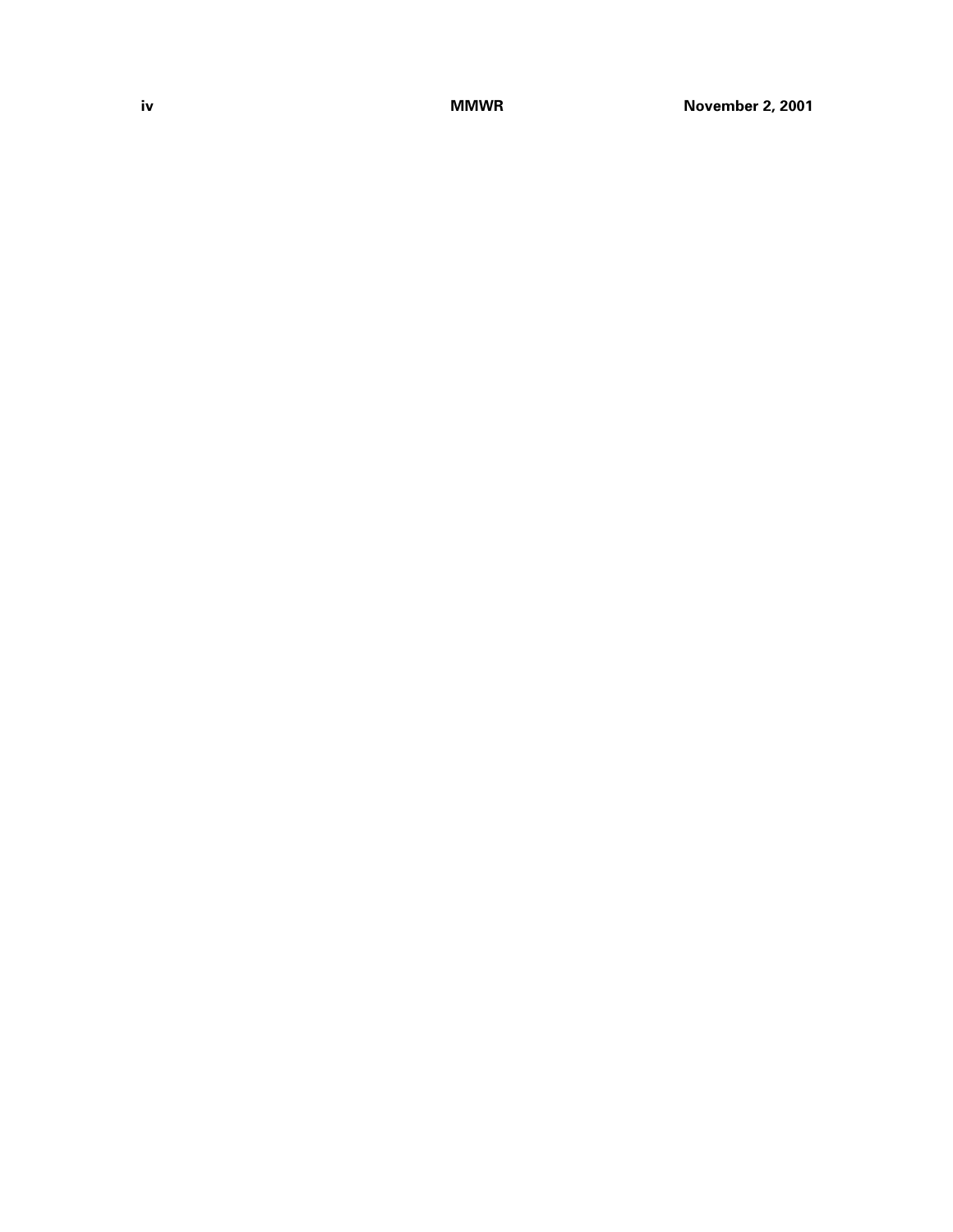# <span id="page-6-0"></span>**Youth Tobacco Surveillance — United States, 2000**

Office on Smoking and Health National Center for Chronic Disease Prevention and Health Promotion American Legacy Foundation, Washington, D.C. CDC Foundation, Atlanta, Georgia Macro International, Calverton, Maryland State Youth Tobacco Survey Coordinators

### **Abstract**

**Problem/Condition:** Tobacco use is the single leading preventable cause of death in the United States, accounting for approximately 430,000 deaths each year. The prevalence of cigarette smoking nationwide among high school students increased during the 1990s, peaking during 1996–1997, then began a gradual decline. Approximately 80% of tobacco users initiate use before age 18 years. If the trend in early initiation of cigarette smoking continues, approximately 5 million children aged <18 years who are living today will die prematurely because they began to smoke cigarettes during adolescence. The economic costs associated with tobacco use ranges from \$53 billion to \$73 billion per year in medical expenses and \$47 billion in lost productivity. Because of these health and economic consequences, CDC has recommended that states establish and maintain comprehensive tobacco-control programs to reduce tobacco use among youth.

**Reporting Period:** January 2000 through December 2000.

**Description of the System:** To assist states in developing and maintaining their statebased comprehensive tobacco prevention and control programs, CDC developed the Youth Tobacco Surveillance and Evaluation System, which includes international, national, and state school-based surveys of middle school and high school students. Two components of this system are discussed in this report — the National Youth Tobacco Survey and the state Youth Tobacco Surveys. The national survey is representative of students in the 50 states and the District of Columbia; 35,828 students in 324 schools completed questionnaires in the spring of 2000. Twenty-nine state surveys were conducted in the spring and fall of 2000; state sample sizes ranged from 583 to 33,586 students. This report summarizes data from the 2000 national survey and state surveys.

**Results and Interpretation:** Findings from the National Youth Tobacco Survey indicate that current tobacco use ranges from 15.1% among middle school students to 34.5% among high school students. Cigarette smoking is the most prevalent form of tobacco use, followed by cigar smoking and smokeless tobacco use. Approximately one half of current cigarette smokers in middle school and high school report that they usually smoke Marlboro® cigarettes. Black students are more likely to smoke Newport® cigarettes than any other brand. More than one half of current cigarette smokers in middle school and high school report that they want to stop smoking. Nearly one fourth of middle school and high school students who have never smoked cigarettes are susceptible to initiating cigarette smoking in the next year. Exposure to secondhand smoke (e.g., environmental tobacco smoke) is substantially higher among both middle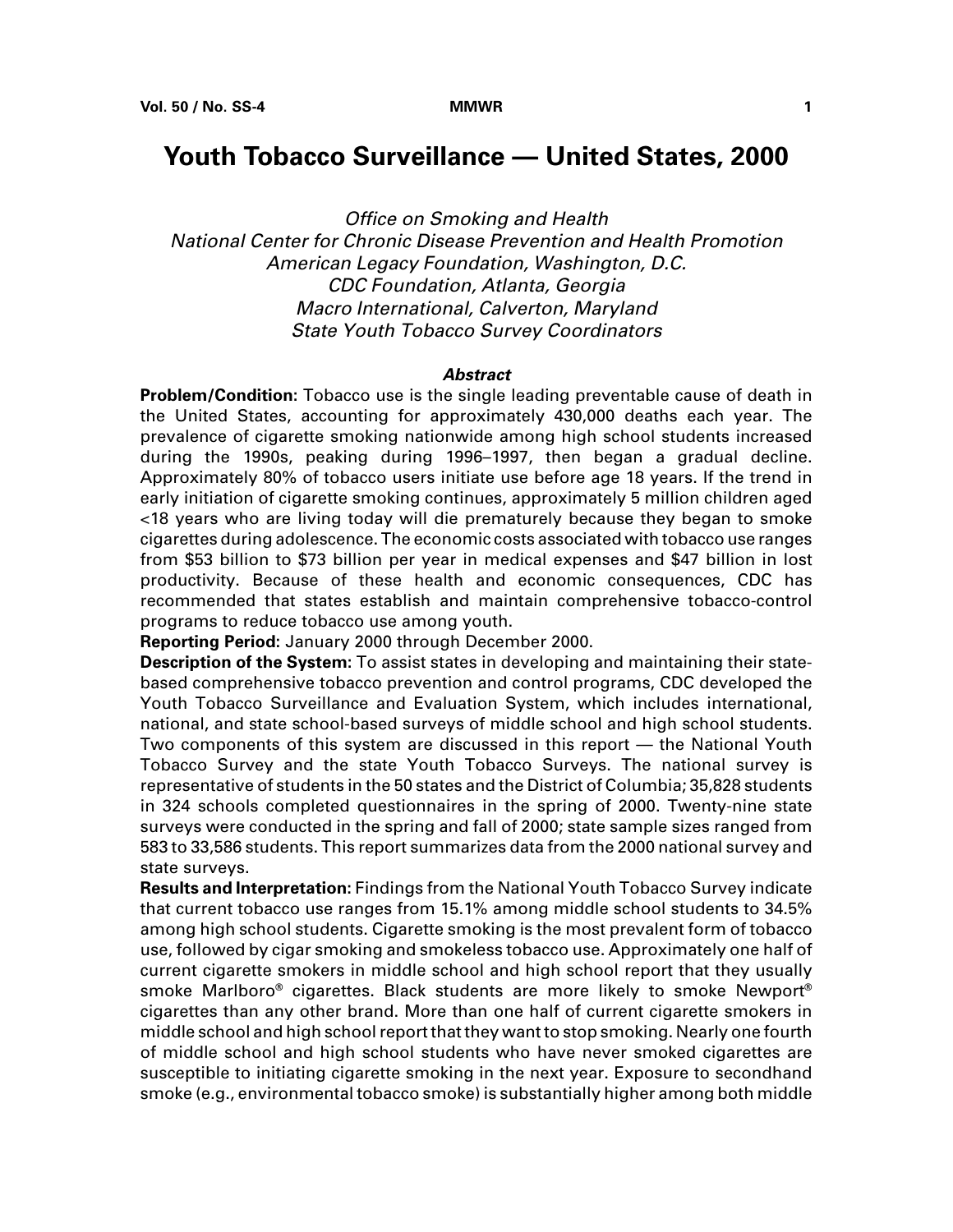<span id="page-7-0"></span>school and high school students. During the week before the survey, approximately 9 out of 10 current cigarette smokers and one half of never cigarette smokers were in the same room with someone who was smoking cigarettes; and 8 out of 10 current cigarette smokers and 3 out of 10 never cigarette smokers rode in a car with someone who was smoking cigarettes. Approximately 70% of middle school and 57% of high school students who currently smoke cigarettes live in a home where someone smokes cigarettes. Among never cigarette smokers, approximately 3 out of 10 live in a home where someone smokes cigarettes. Approximately 69% of middle school and 58% of high school students aged <18 years who currently smoke cigarettes were not asked to show proof of age when they bought or tried to buy cigarettes. Approximately 8 out of 10 middle school and high school students have seen antismoking commercials. Eight out of 10 middle school students report having seen actors using tobacco on television or in the movies, and approximately 11% of middle school and 16% of high school students who had never used tobacco would wear or use something with a tobacco company name or picture on it. This rate increases to nearly 60% for current tobacco users.

**Public Health Actions:** Youth Tobacco Survey data are used by health and education officials to improve national and state programs to prevent and control youth tobacco use. Several states use the data in presentations to their state legislators to demonstrate the need for funding smoking cessation and prevention programs for youth.

# **INTRODUCTION**

Tobacco use is the single leading preventable cause of death in the United States  $(1)$ , accounting for approximately 430,000 deaths each year  $(2)$ . The prevalence of cigarette smoking nationwide among high school students increased during the 1990s (3 ), peaking during 1996–1997, then began a gradual decline (<sup>4</sup> ). Approximately 80% of tobacco users initiate use before age 18 years (5 ). If this trend in early initiation of cigarette smoking continues, approximately 5 million children aged <18 years who are living today will die prematurely as adults because they began to smoke cigarettes during adolescence (2 ). The economic costs associated with tobacco use ranges from \$50 billion to \$73 billion per year in medical expenses  $(6,7)$  and \$47 billion in lost productivity  $(8)$ .

CDC recommends that states establish and maintain comprehensive tobaccocontrol programs to reduce tobacco use among youth (9 ). Surveillance and evaluation are among primary components of a comprehensive tobacco-control program. To assist states in developing and maintaining their state-based comprehensive tobacco prevention and control programs, CDC developed the Youth Tobacco Surveillance and Evaluation System, which includes international, national, and state school-based surveys of middle school and high school students. Data in this report are presented from two components of this system: the National Youth Tobacco Survey (NYTS) and the state Youth Tobacco Surveys (YTS).

The NYTS and the YTS were developed to provide states with the data necessary to support the design, implementation, and evaluation of a comprehensive tobaccocontrol program. Several states have data regarding the prevalence of selected tobacco use behaviors among high schools students from the Youth Risk Behavior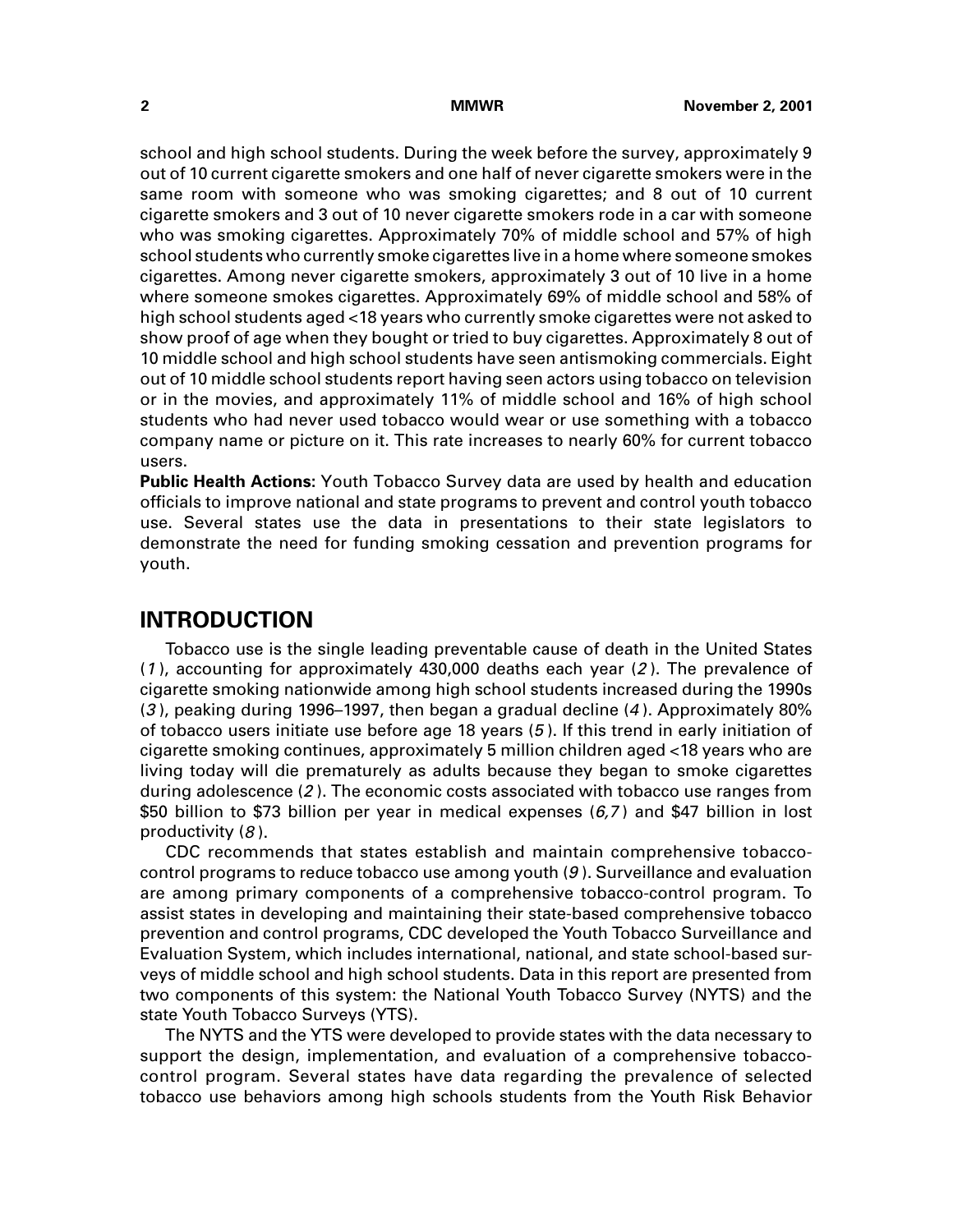<span id="page-8-0"></span>Surveillance System (YRBSS). The YTS supplements the YRBSS by providing more comprehensive data regarding tobacco use (bidis\*, cigarettes, cigars, kreteks\*, pipes, and smokeless tobacco); exposure to secondhand smoke; smoking cessation; school curriculum; minors' ability to purchase or obtain tobacco products; knowledge and attitudes about tobacco and familiarity with protobacco and antitobacco media messages; and by providing information regarding both middle school and high school students. The YTS and YRBSS use identical sampling methodologies and the same wording for questions about tobacco use to enable states to use the high school data regarding tobacco use collected by both surveys.

The NYTS was first conducted during fall 1999 then again during spring 2000 (10 ) and is representative of all students in the 50 states and the District of Columbia. Funding for the NYTS was provided by the American Legacy Foundation (Washington, DC), and the survey was conducted by the CDC Foundation (Atlanta, Georgia). The NYTS will be conducted every other year. State Youth Tobacco Surveys were first conducted in 1998, when three states participated; in 1999, when 13 states participated; and in 2000, when 29 states participated. Some states conduct the YTS annually, whereas others conduct the survey every other year. This report summarizes data from the 2000 NYTS and 2000 state surveys.

# **METHODS**

# **Sampling**

# **National Youth Tobacco Survey**

The 2000 NYTS employed a three-stage cluster sample design to produce a nationally representative sample of public and private school students in grades 6–12. The first-stage sampling frame contained 1,307 primary sampling units (PSUs) consisting of large counties or groups of smaller, adjacent counties. Of these, 148 PSUs were selected from eight strata formed on the basis of the degree of urbanization and the relative percentage of Asian, black, and Hispanic students in the PSU. The PSUs were selected with a probability proportional to weighted school enrollment. At the second sampling stage, 360 schools from the 148 PSUs were selected with a probability proportional to weighted school enrollment. Schools with substantial numbers of Asian, black, and Hispanic students were sampled at higher rates than all other schools through the use of a weighted measure of size. The third stage of sampling consisted of randomly selecting approximately five intact classes of a required subject (e.g., English or social studies) across grades 6–12 at each participating school. All students in the selected classes were eligible to participate in the survey.

A weighting factor was applied to each student record to adjust for nonresponse and for the varying probabilities of selection, including those resulting from the

<sup>\*</sup>Bidis (or beedies) are small brown cigarettes from India consisting of tobacco wrapped in a leaf and tied with a thread. Kreteks (also called clove cigarettes) are flavored cigarettes containing tobacco and clove extract. Bidis and kreteks are two emerging forms of tobacco in the United States.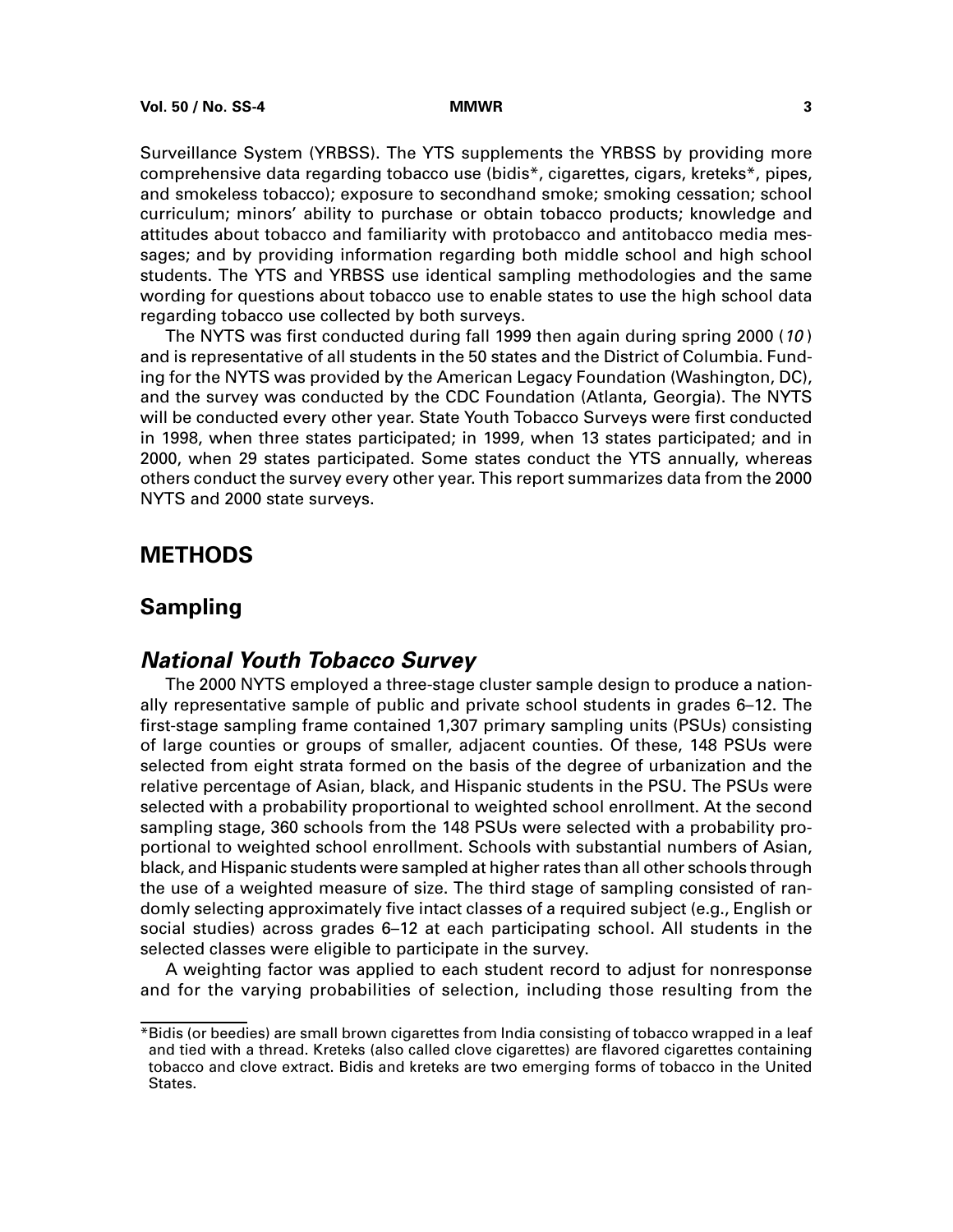oversampling of Asian, black, and Hispanic students. The number of students in other racial and ethnic groups were too low for meaningful analysis in this report.\* The weights were scaled so that a) the weighted count of students was equal to the total sample size, and b) the weighted proportions of students in each grade matched national population proportions. SUDAAN (<sup>11</sup> ) was used to compute 95% confidence intervals, which were used to determine the differences between subgroups at the p<0.05 level. Differences between prevalence estimates were considered statistically significant if the 95% confidence intervals did not overlap. Only subgroup comparisons that were statistically significant are mentioned in this report. The NYTS is representative of students in grades 6–12 in public and private schools in all 50 states and the District of Columbia. For the NYTS, 35,828 questionnaires were completed in 324 schools. The school response rate was 90.0%, and the student response rate was 93.4%, resulting in an overall response rate of 84.1%.

# <span id="page-9-0"></span>**State Youth Tobacco Surveys**

The state YTS employed a two-stage cluster sample design to produce representative samples of students in middle schools (grades 6–8) and high schools (grades 9–12). The first-stage sampling frame included separate lists for middle schools and high schools. In all except four states, private schools were excluded, and the list consisted of all public schools containing the appropriate grades (e.g., either 6–8 or 9–12). Schools were selected with a probability proportional to the school enrollment size. At the second sampling stage, classes were randomly selected from the list of classes obtained from each participating school. All students in the selected classes were eligible to participate in the survey.

In 2000, the sample sizes for the YTS ranged from 583 to 33,586. School response rates ranged from 56.8% to 100.0%; student response rates ranged from 54.1% to 96.4%; and overall response rates ranged from 45.8% to 91.8%. All except four state surveys had overall response rates of at least 60%; these data were weighted and are considered representative of the respective population (Table 1). Data for Hawaii middle schools and Arizona, Maine, and Vermont high schools were not representative (overall response rates <60%) and therefore are not included in this report.

# **Data Collection**

The survey was administered during one class period. Procedures were designed to protect students' privacy by assuring that student participation was anonymous and voluntary. Students completed a self-administered questionnaire in the classroom, recording their responses on an answer sheet. The core questionnaire contained 63 questions; to meet their individual needs, some states added questions. Before the survey was administered, local parental permission was obtained and institutional review board criteria were followed. The core questionnaire included questions about tobacco use (bidis, cigarettes, cigars, kreteks, pipes, and smokeless tobacco), exposure to secondhand smoke, smoking cessation, school curriculum, minors' ability to purchase or obtain tobacco products, knowledge and attitudes about tobacco, and familiarity with protobacco and antitobacco media messages.

<sup>\*</sup>Estimates are not reported when <35 cases are in the denominator.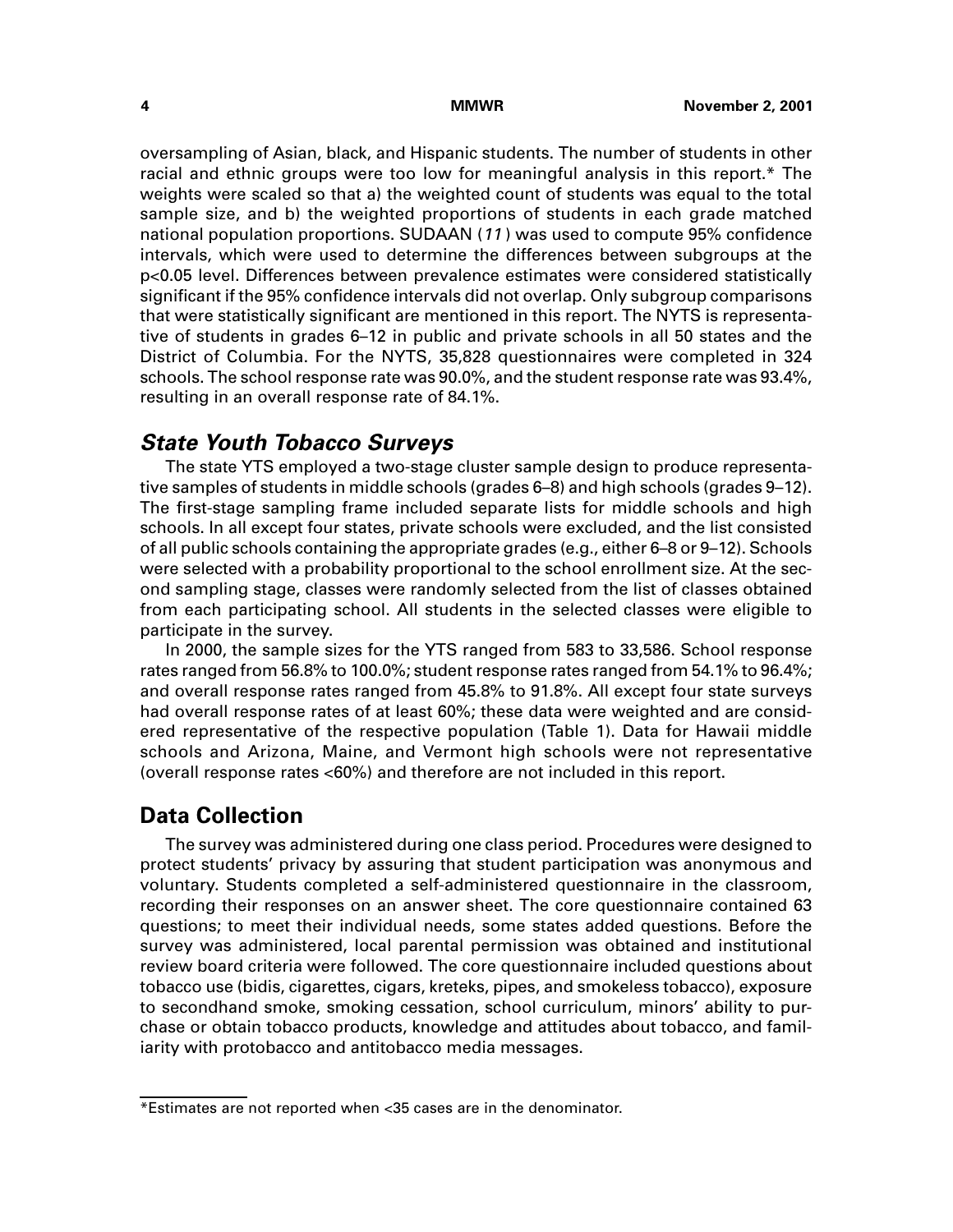# <span id="page-10-0"></span>**RESULTS\***

# **Prevalence of Use**

### **Lifetime Tobacco Use†**

Middle school and high school students were asked about their lifetime use of cigarettes, cigars, smokeless tobacco, pipes, bidis, or kreteks. Cigarettes were the most prevalent form of tobacco used, followed by cigars and smokeless tobacco.

**Middle School.** Nationally, 36.3% of students had ever smoked cigarettes (Figure 1). White (33.8%), black (44.0%), and Hispanic (40.0%) students were significantly more likely than Asian students (20.8%) to have ever smoked cigarettes (Table 2). Black students were significantly more likely than white students to have ever smoked cigarettes. Cigars were the second most prevalent form of tobacco used (19.3%), with male students (24.7%) significantly more likely than female students (14.1%) to have ever smoked cigars. White (18.5%), black (21.8%), and Hispanic (22.5%) students were significantly more likely than Asian students (9.2%) to have ever smoked cigars. Smokeless tobacco was the third most prevalent form of tobacco used by students (9.5%), with male students (14.8%) significantly more likely than female students (4.2%) to have used smokeless tobacco. White students (10.7%) were significantly more likely than black (6.1%) or Asian (4.1%) students to have ever used smokeless tobacco. Hispanic (7.5%) students were significantly more likely than Asian students to have ever used smokeless tobacco. Tobacco in a pipe was the fourth most prevalent form of tobacco used by students (6.7%), with male students (9.2%) significantly more likely than female students (4.3%) to have smoked tobacco in a pipe. White students (6.5%) were significantly more likely than black students (4.4%) to have ever smoked tobacco in a pipe. Hispanic students (9.7%) were significantly more likely than white, black, or Asian (4.7%) students to have ever smoked tobacco in a pipe. Bidis were the fifth most prevalent form of tobacco used, with 4.4% of students having reported that they had ever smoked these cigarettes. Male students (5.9%) were significantly more likely than female students (3.0%) to have ever smoked bidis. Black (5.7%) and Hispanic (6.4%) students were significantly more likely than white students (3.5%) to have ever smoked bidis. Kreteks were the sixth most prevalent form of tobacco used, with 3.6% of students having reported that they had ever smoked these cigarettes. Male students (4.6%) were significantly more likely than female students (2.6%) to have ever smoked kreteks.

Twenty-six states asked students if they had ever smoked cigarettes, cigars, or used smokeless tobacco. Among these 26 states, the percentage of students who had ever smoked cigarettes ranged from 26.3% in Maryland to 53.4% in Mississippi (public schools) (median: 38.3%) (Table 3). The percentage of students who had ever smoked cigars ranged from 14.3% in New York to 31.8% in Mississippi (public schools) (median: 20.6%). The percentage of students who had ever used smokeless tobacco ranged from

<sup>\*</sup>Unless otherwise noted, the data in this report are for 2000. For Mississippi, the type of school (private or public) is identified in parentheses.

<sup>†</sup> Lifetime use was defined by asking a) Ever tried cigarettes, even one or two puffs? b) Ever tried smoking cigars, cigarillos, or little cigars, even one or two puffs? c) Ever used chewing tobacco, snuff, or dip, such as Redman,® Levi Garrett,® Beechnut,® Skoal,® Skoal Bandits,® or Copenhagen®? d) Ever tried smoking bidis, even one or two puffs? e) Ever tried smoking any of the following: bidis, kreteks, both, neither?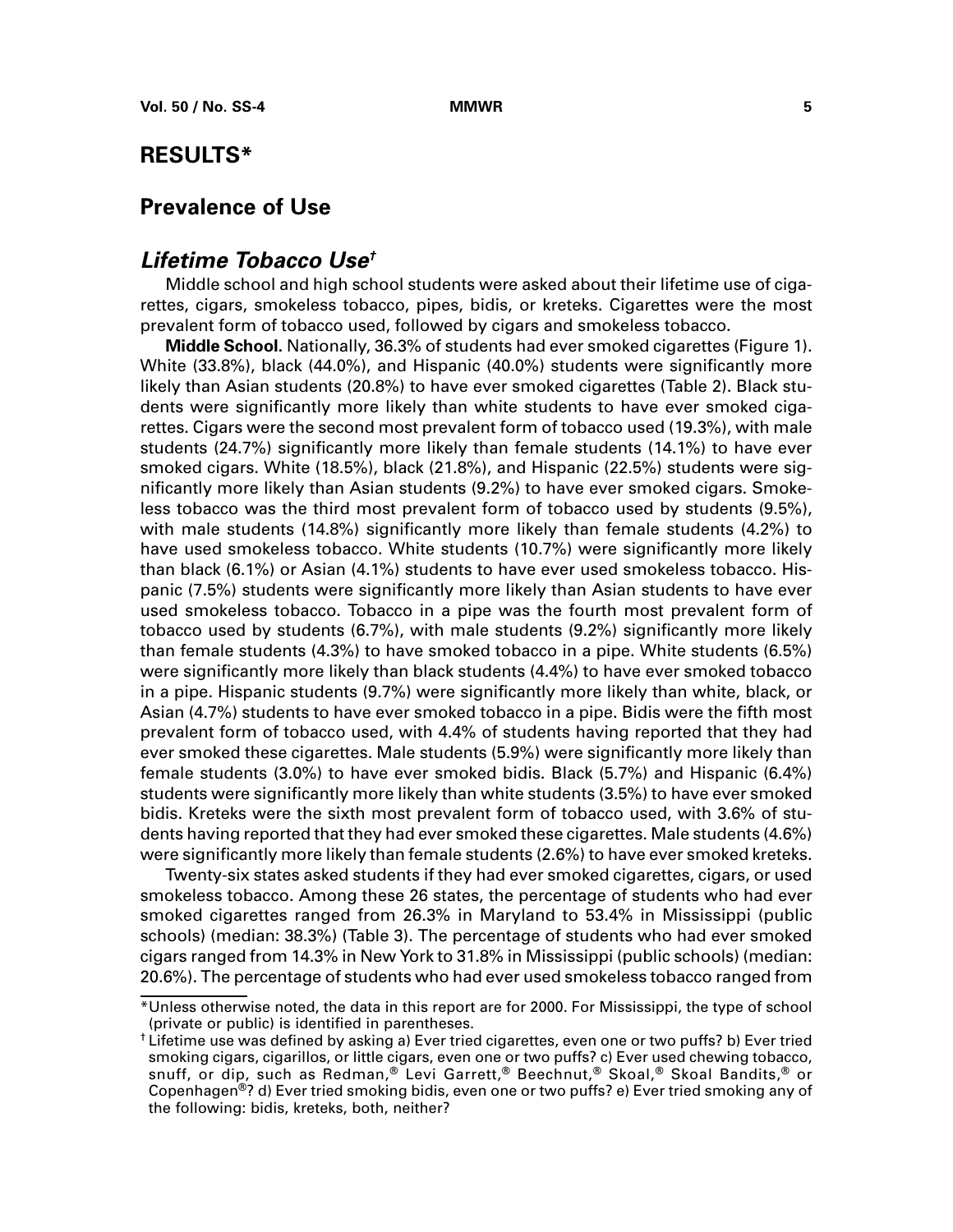

**FIGURE 1. Percentage of all middle school and high school students who ever used tobacco\*, by type of tobacco product — National Youth Tobacco Survey, 2000**

\* Ever use of cigarettes was determined by asking, "Have you ever tried cigarette smoking, even one or two puffs?" Ever use of cigars was determined by asking, "Have you ever tried smoking cigars, cigarillos, or little cigars, even one or two puffs?" Ever use of smokeless tobacco was determined by asking, "Have you ever used chewing tobacco, snuff, or dip, such as Redman,® Levi Garrett,® Beechnut,® Skoal,® Skoal Bandits,® or Copenhagen®?" Ever use of bidis was determined by asking, "Have you ever tried smoking bidis, even one or two puffs?" Ever use of kreteks was determined by asking, "Have you ever tried smoking kreteks, even one or two puffs?"

3.8% in New York to 24.7% in Wyoming (median: 10.8%). Among the 24 states that asked students if they had ever smoked bidis, the percentage of students who answered "yes" to this question ranged from 4.1% in Maine to 10.1% in Arizona (median: 6.2%). Among the 22 states that asked students if they had ever smoked kreteks, the percentage of students who answered "yes" to this question ranged from 2.3% in Minnesota to 5.1% in Arizona, Tennessee, and Wyoming (median: 3.9%).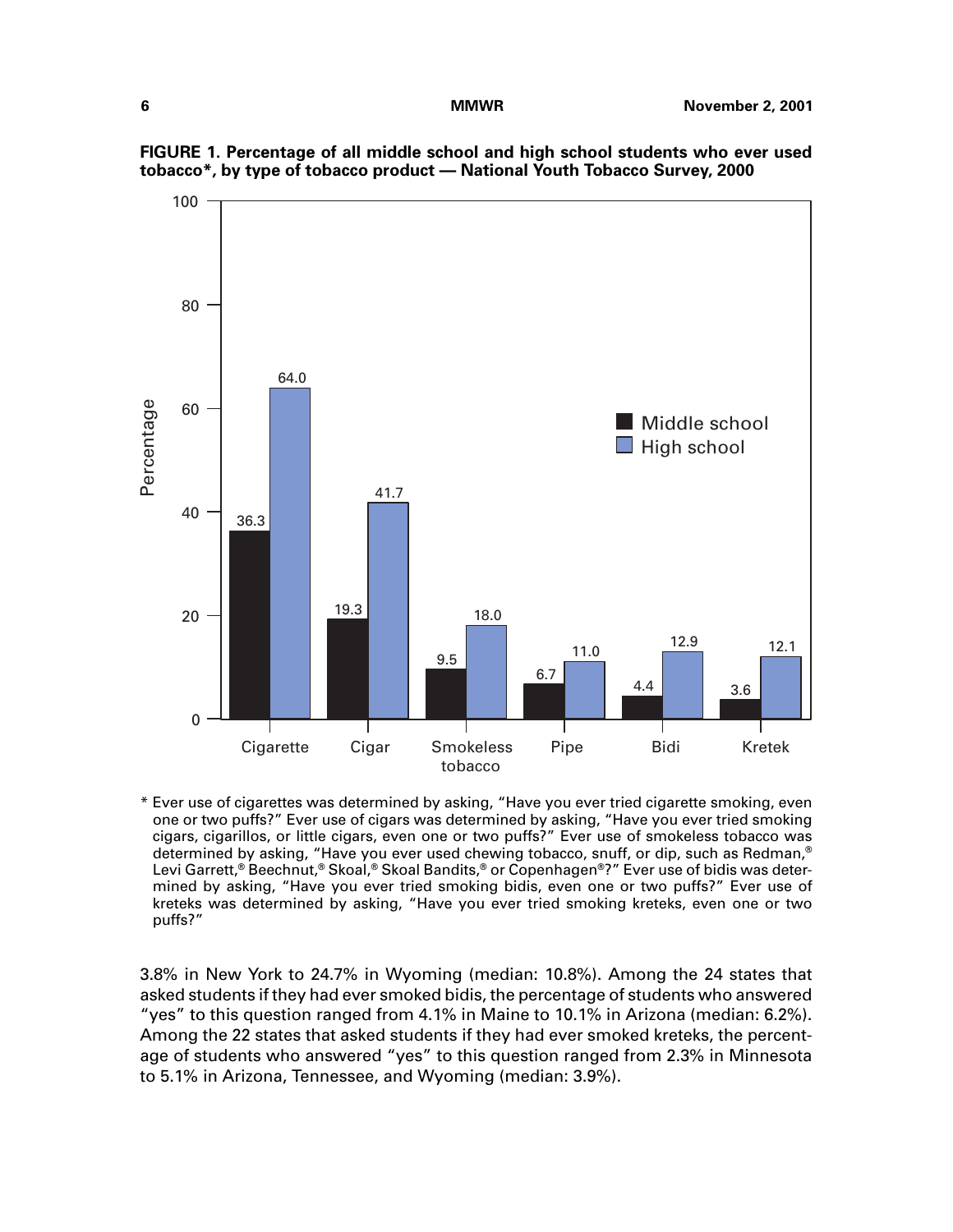**High School.** Nationally, 64.0% of students had ever smoked cigarettes (Figure 1). White (64.3%), black (62.5%), and Hispanic (66.4%) students were significantly more likely than Asian students (52.4%) to have ever smoked cigarettes (Table 2). Cigars were the second most prevalent form of tobacco used (41.7%), with male students (52.2%) significantly more likely than female students (30.9%) to have ever smoked cigars. White students (44.1%) were significantly more likely than black (35.8%) or Asian (24.3%) students to have ever smoked cigars. Black and Hispanic (39.5%) students were significantly more likely than Asian students to have ever smoked cigars. Smokeless tobacco was the third most prevalent form of tobacco used by students (18.0%), with male students (29.0%) significantly more likely than female students (6.8%) to have ever used smokeless tobacco. White students (22.1%) were significantly more likely than black (7.6%), Hispanic (11.0%), or Asian (6.8%) students to have ever used smokeless tobacco. Hispanic students were significantly more likely than Asian students to have ever used smokeless tobacco. Bidis were the fourth most prevalent form of tobacco used (12.9%), with male students (15.7%) significantly more likely than female students (9.9%) to have ever smoked these cigarettes. Black (15.7%) and Hispanic (15.2%) students were significantly more likely than white (11.6%) or Asian (10.1%) students to have ever smoked bidis. Kreteks were the fifth most prevalent form of tobacco used by students (12.1%), with male students (14.0%) significantly more likely than female students (10.2%) to have ever smoked these cigarettes. White students (14.4%) were significantly more likely than black (4.2%), Hispanic (9.6%), or Asian (7.5%) students to have ever smoked kreteks. Hispanic students were significantly more likely than black students to have ever smoked these cigarettes. Tobacco in a pipe was the sixth most prevalent form of tobacco used, with 11.0% of students having reported that they had ever used this form of tobacco. Male students (16.7%) were significantly more likely than female students (5.0%) to have ever smoked tobacco in a pipe. White (12.3%) and Hispanic (10.3%) students were significantly more likely than black (5.3%) or Asian students (6.3%) to have ever smoked tobacco in a pipe.

Twenty-four states asked students if they had ever smoked cigarettes, cigars, used smokeless tobacco, or smoked bidis. Among these 24 states, the percentage of students who had ever smoked cigarettes ranged from 56.9% in Florida to 74.3% in Kentucky and West Virginia (median: 64.7%) (Table 3). The percentage of students who had ever smoked cigars ranged from 24.0% in the District of Columbia to 54.4% in Kentucky (median: 45.1%). The percentage of students who had ever used smokeless tobacco ranged from 9.9% in the District of Columbia to 38.0% in Mississippi (private schools) (median: 24.7%). The percentage of students who had ever smoked bidis ranged from 7.0% in Nebraska to 24.0% in Delaware (median: 10.5%). Among the 20 states that asked students if they had ever smoked kreteks, the percentage of students who answered "yes" to this question ranged from 3.6% in Kentucky to 13.7% in Colorado (median: 7.0%).

# **Current Tobacco Use**

Students were asked if they had used cigarettes, cigars, smokeless tobacco, tobacco in pipes, bidis, or kreteks on  $\geq 1$  of the 30 days preceding the survey. Current use of any tobacco product is defined as use of cigarettes or cigars or smokeless tobacco or tobacco in a pipe or bidis or kreteks on  $\geq 1$  of the 30 days preceding the survey.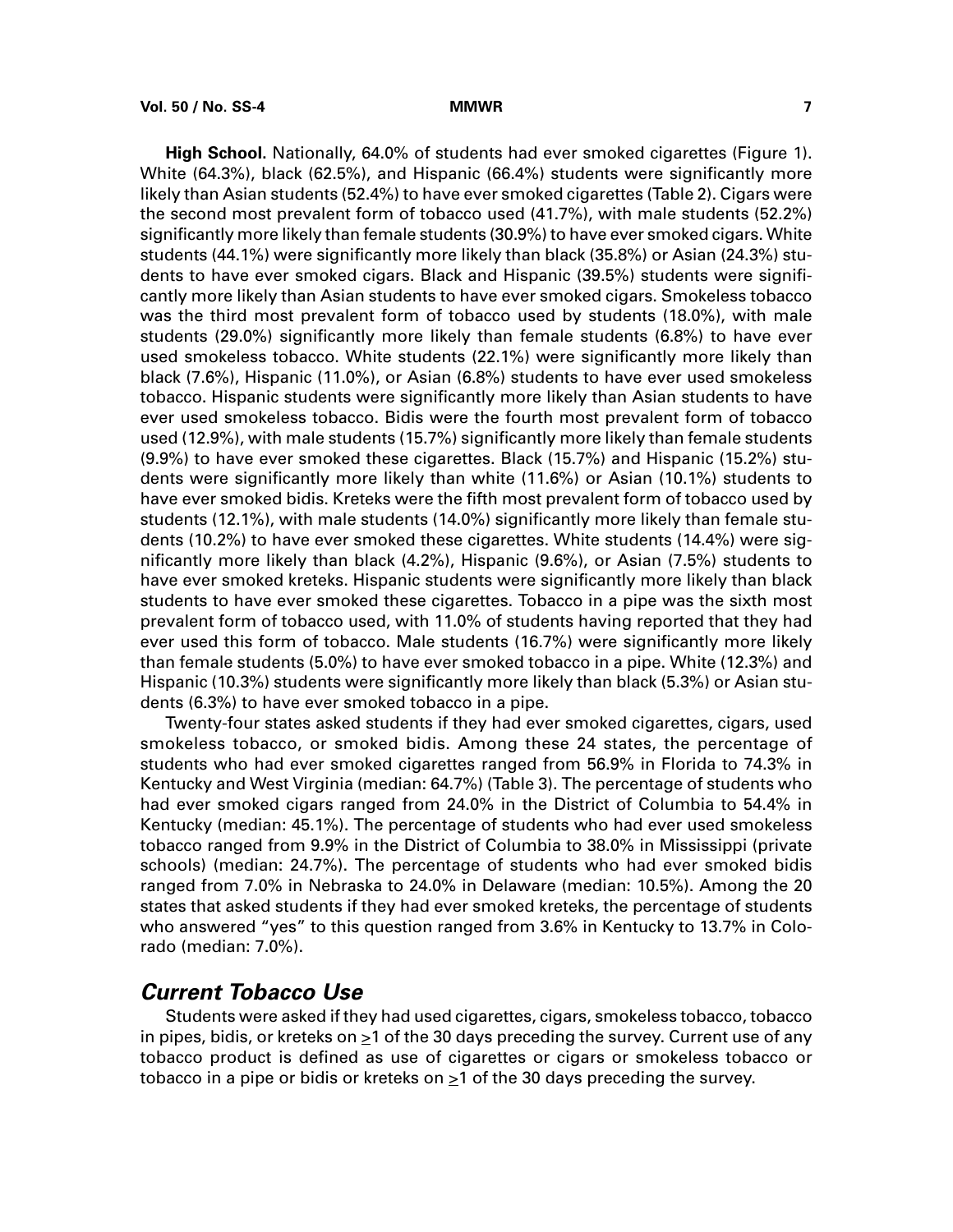**Middle School.** Nationally, 15.1% of students were current users of any tobacco product (Figure 2), with male students (17.6%) significantly more likely than female students (12.7%) to be current users of any tobacco product (Table 4). White (14.3%), black (17.5%), and Hispanic (16.0%) students were significantly more likely than Asian (7.5%) students to currently use any tobacco product. Among current users, cigarettes were the most prevalent form of tobacco used (11.0%), with white (10.8%), black (11.2%), and Hispanic (11.4%) students significantly more likely than Asian (5.3%) students to currently smoke cigarettes. Cigars were the second most prevalent form of tobacco used (7.1%), with male students (9.7%) significantly more likely than female students (4.6%) to currently smoke cigars. Black (9.8%) and Hispanic (8.8%) students were significantly more likely than white (6.1%) or Asian (4.1%) students to currently smoke cigars. Smokeless tobacco was the third most prevalent form of tobacco used (3.6%), with male students (5.7%) significantly more likely than female students (1.5%) to currently use smokeless tobacco. Tobacco in a pipe was the fourth most prevalent form of tobacco used (3.0%), with male students (4.3%) significantly more likely than female students (1.8%) to currently smoke tobacco in a pipe. Bidis were the fifth most prevalent form of tobacco used, with 2.4% of students reporting that they currently were

**FIGURE 2. Percentage of all middle school and high school students who were current users of any tobacco product,\* by type of tobacco product — National Youth Tobacco Survey, 2000**



\* Use of cigarettes or cigars or smokeless tobacco or pipes or bidis or kreteks on  $\geq 1$  of the 30 days preceding the survey.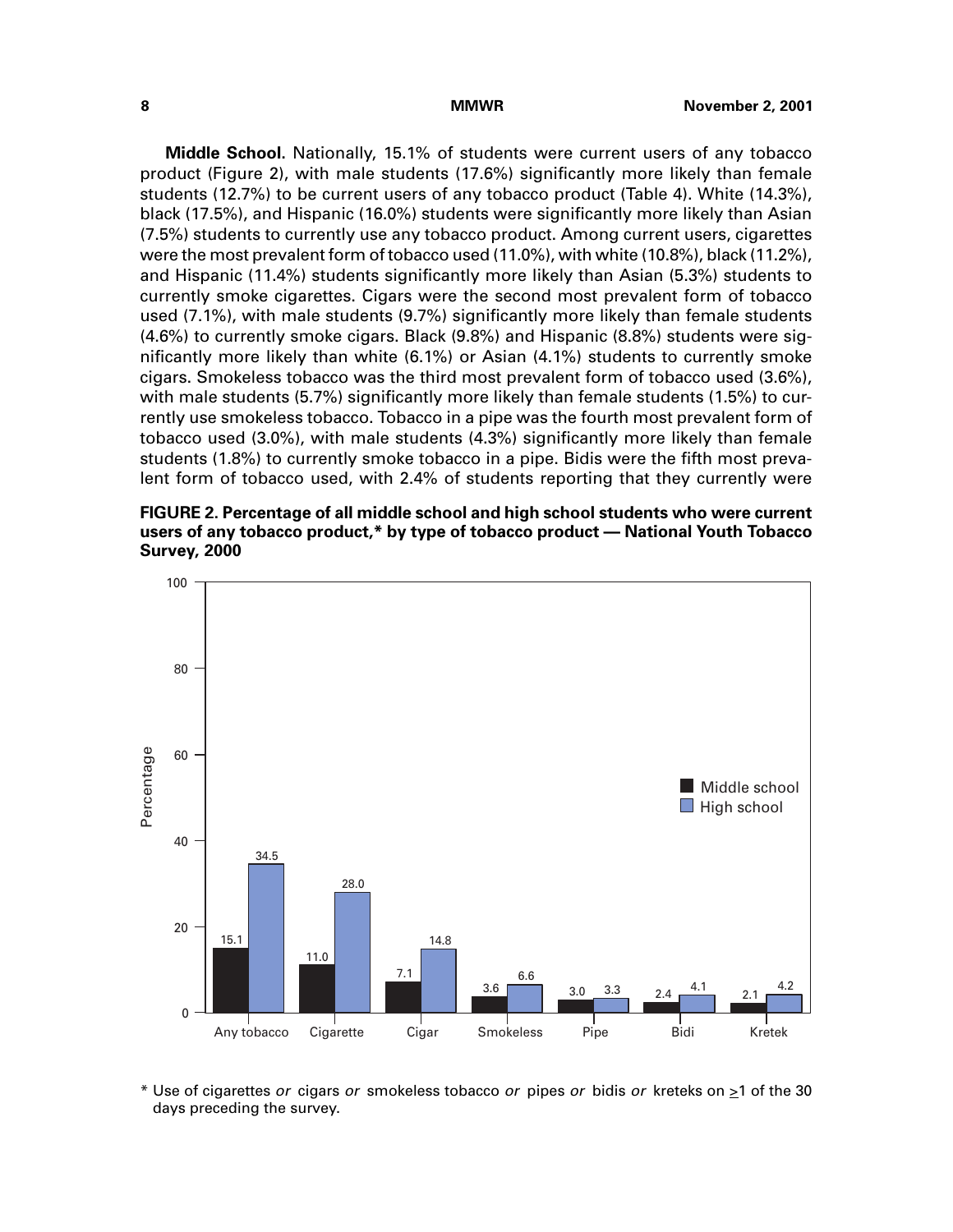smoking these cigarettes. Male students (3.4%) were significantly more likely than female students (1.4%) to currently smoke bidis, and Hispanic students (3.6%) were significantly more likely than white students (1.9%) to currently smoke bidis. Kreteks were the sixth most prevalent form of tobacco used, with 2.1% of students reporting that they currently smoke these cigarettes. Male students (2.7%) were significantly more likely than female students (1.5%) to currently smoke kreteks.

Twenty-six states asked students if they were current users of any tobacco product. Among these 26 states, the percentage of students who were current users of any form of tobacco ranged from 10.0% in California to 28.3% in Kentucky (median: 16.1%) (Table 5). The percentage of students who currently smoke cigarettes ranged from 6.7% in California to 21.5% in Kentucky (median: 12.0%). The percentage of students who currently smoke cigars ranged from 3.7% in Minnesota to 12.4% in Alabama (median: 6.1%). Current users of smokeless tobacco ranged from 1.5% in New York to 10.1% in Mississippi (private schools) (median: 3.6%). Twenty-three states asked students if they currently smoke tobacco in a pipe or bidis. Among these 23 states, the percentage of students who reported they currently smoke tobacco in a pipe ranged from 1.7% in Kansas to 4.8% in Tennessee (median: 3.4%). The percentage of students who reported they currently smoke bidis ranged from 2.2% in New York to 5.0% in the District of Columbia and West Virginia (median: 3.5%).

**High School.** Nationally, 34.5% of students were current users of any tobacco product (Figure 2), with white students (38.0%) significantly more likely than black (26.5%), Hispanic (28.4%), or Asian (22.9%) students to currently use any tobacco product (Table 4). Among current users, the most prevalent form of tobacco used were cigarettes (28.0%), with white students (31.8%) significantly more likely than black (16.8%), Hispanic (22.6%), or Asian (20.6%) students to currently smoke cigarettes. Hispanic students were significantly more likely than black students to currently smoke cigarettes. Cigars were the second most prevalent form of tobacco used (14.8%), with male students (22.0%) significantly more likely than female students (7.3%) to currently smoke cigars. White (15.1%), black (15.3%), and Hispanic (13.6%) students were significantly more likely than Asian students (7.4%) to currently smoke cigars. Smokeless tobacco was the third most prevalent form of tobacco used (6.6%), with male students (11.8%) significantly more likely than female students (1.4%) to currently use smokeless tobacco. White students (8.2%) were significantly more likely than black (2.6%), Hispanic (4.0%), or Asian (1.9%) students to currently use smokeless tobacco. Kreteks were the fourth most prevalent form of tobacco used (4.2%), with male students (5.3%) significantly more likely than female students (3.0%) to currently smoke these cigarettes. White (4.5%) and Hispanic (4.0%) students were significantly more likely than black students (2.2%) to currently smoke kreteks. Bidis were the fifth most prevalent form of tobacco used (4.1%), with male students (5.4%) significantly more likely than female students (2.8%) to currently smoke these cigarettes. Hispanic students (5.7%) were significantly more likely than white (3.6%) or Asian (3.0%) students to currently smoke bidis. Tobacco in a pipe was the sixth most prevalent form of tobacco used (3.3%). Male students (5.2%) were significantly more likely than female students (1.4%) to report that they currently smoke tobacco in a pipe, and Hispanic students (4.2%) were significantly more likely than black students (2.2%) to currently smoke tobacco in a pipe.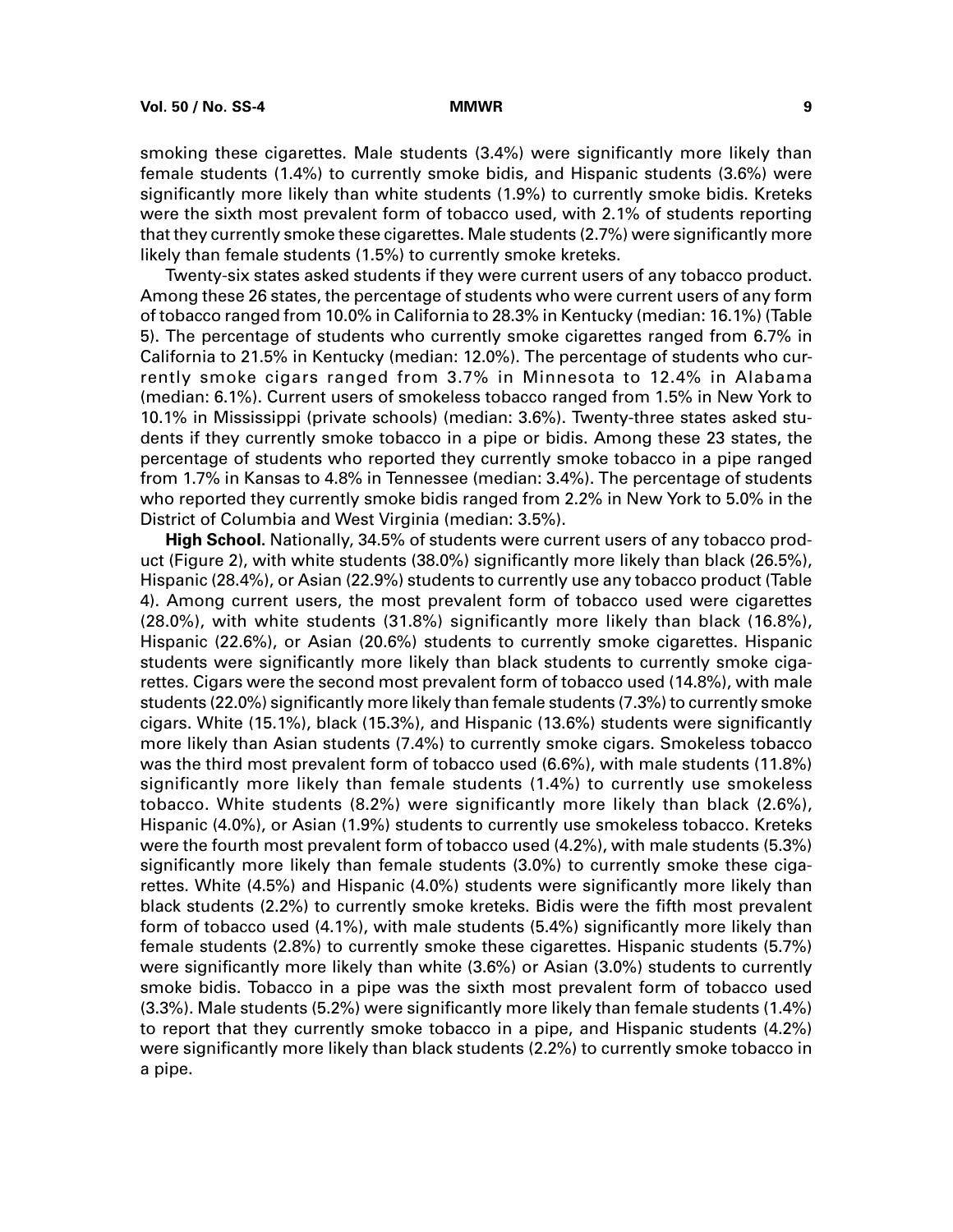Twenty-six states asked students if they were current users of any tobacco product. Among these 26 states, the percentage of students who were current users of any form of tobacco ranged from 21.0% in the District of Columbia to 50.4% in Mississippi (private schools) (median: 36.9%) (Table 5). The percentage of students who currently smoke cigarettes ranged from 14.7% in the District of Columbia to 41.7% in Mississippi (private schools) (median: 29.2%). The percentage of students who currently smoke cigars ranged from 4.9% in Hawaii to 20.0% in Arkansas (median: 15.1%). Current users of smokeless tobacco ranged from 3.3% in California and the District of Columbia to 19.3% in Mississippi (private schools) (median: 9.1%). Twenty-five states asked students if they currently smoke tobacco in a pipe or bidis. Among these states, the percentage of students who reported that they currently smoke tobacco in a pipe ranged from 2.4% in Delaware to 5.6% in Mississippi (private schools) (median: 4.2%). The percentage of students who reported that they currently smoke bidis ranged from 3.4% in Alabama and Kansas to 8.5% in West Virginia (median: 5.2%).

# **Ever Daily Cigarette Use\***

**Middle School.** Nationally, 5.5% of students had ever smoked cigarettes daily (Figure 3). White students (6.0%) were significantly more likely than black (3.7%) or Asian (2.9%) students to have ever smoked cigarettes daily (Table 6).

Among the 26 states that asked this question, the percentage of students who had ever smoked cigarettes daily ranged from 2.7% in the District of Columbia to 14.0% in Kentucky (median: 7.5%) (Table 7).

**High School.** Nationally, 20.6% of students had ever smoked cigarettes daily (Figure 3). White students (23.8%) were significantly more likely than black (11.7%), Hispanic (14.1%), or Asian (15.3%) students to have ever smoked cigarettes daily (Table 6).

Among the 24 states that asked this question, the percentage of students who had ever smoked cigarettes daily ranged from 8.7% in the District of Columbia to 33.4% in West Virginia (median: 22.3%) (Table 7).

# **Number of Cigarettes Smoked Per Day Among Current Smokers**

**Middle School.** Nationally, 16.1% of current cigarette smokers had smoked >6 cigarettes per day on the days they smoked (Figure 3). White smokers (18.6%) were significantly more likely than Hispanic smokers (11.3%) to smoke >6 cigarettes per day on the days they smoked (Table 6).

Among the 26 states that asked this question, the percentage who smoked  $\geq 6$  cigarettes per day on the days they smoked ranged from 11.1% in Texas to 27.9% in West Virginia (median: 14.8%) (Table 7).

**High School.** Nationally, 31.7% of current cigarette smokers had smoked  $\geq 6$  cigarettes per day on the days they smoked (Figure 3). White students (34.4%) were significantly more likely than black (22.6%) or Hispanic (19.0%) students to smoke  $\geq 6$  cigarettes per day on the days they smoked (Table 6).

Among the 24 states that asked this question, the percentage of current smokers who smoked  $\geq$ 6 cigarettes per day on the days they smoked ranged from 18.5% in the District of Columbia to 42.0% in West Virginia (median: 30.6%) (Table 7).

<sup>\*</sup>Ever smoked cigarettes daily was defined as having ever smoked at least one cigarette every day for 30 days.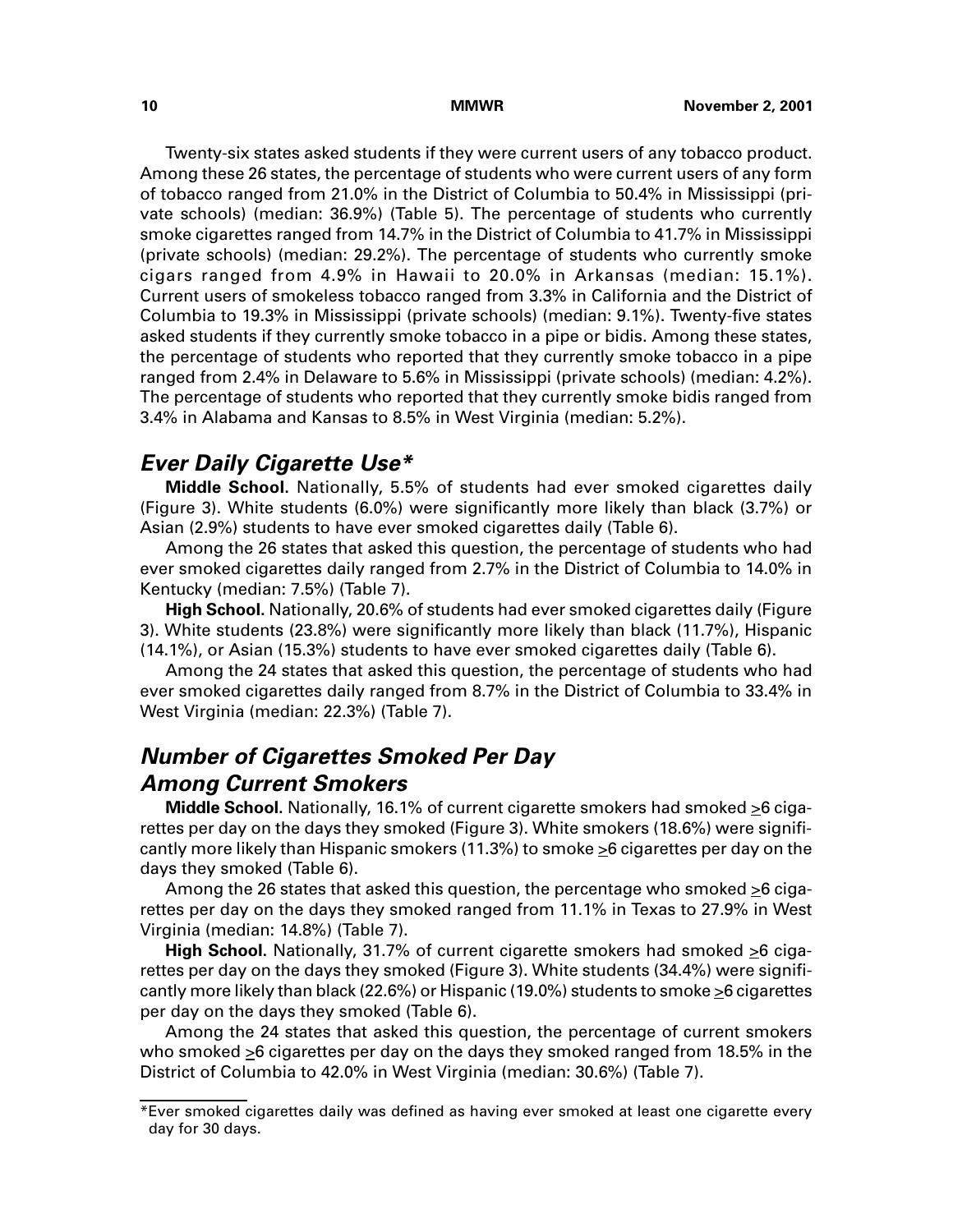**FIGURE 3. Percentage of all middle school and high school student who ever smoked cigarettes daily\* and current cigarette smokers who smoked >6 cigarettes per day on the days they smoked† — National Youth Tobacco Survey, 2000**



- \* Students were asked, "Have you ever smoked cigarettes daily, that is, at least one cigarette every day for 30 days?"
- † Students were asked, "During the past 30 days, on the days you smoked, how many cigarettes did you smoke per day?"

# **Age of Initiation of Tobacco Use\***

### **Cigarettes**

**Middle School.** Nationally, 8.4% of students first smoked a cigarette before age 11 years (Figure 4), with male students (10.0%) significantly more likely than female students (6.8%) to have first smoked a cigarette before age 11 years (Table 8).

<sup>\*</sup>Age of initiation was determined by asking a) How old were you when you smoked a whole cigarette for the first time? b) How old were you when you when you smoked a cigar, cigarillo, or little cigar for the first time? c) How old were you when you first used chewing tobacco, snuff, or dip for the first time? Questions on age of initiation were not asked for pipes, bidis, or kreteks.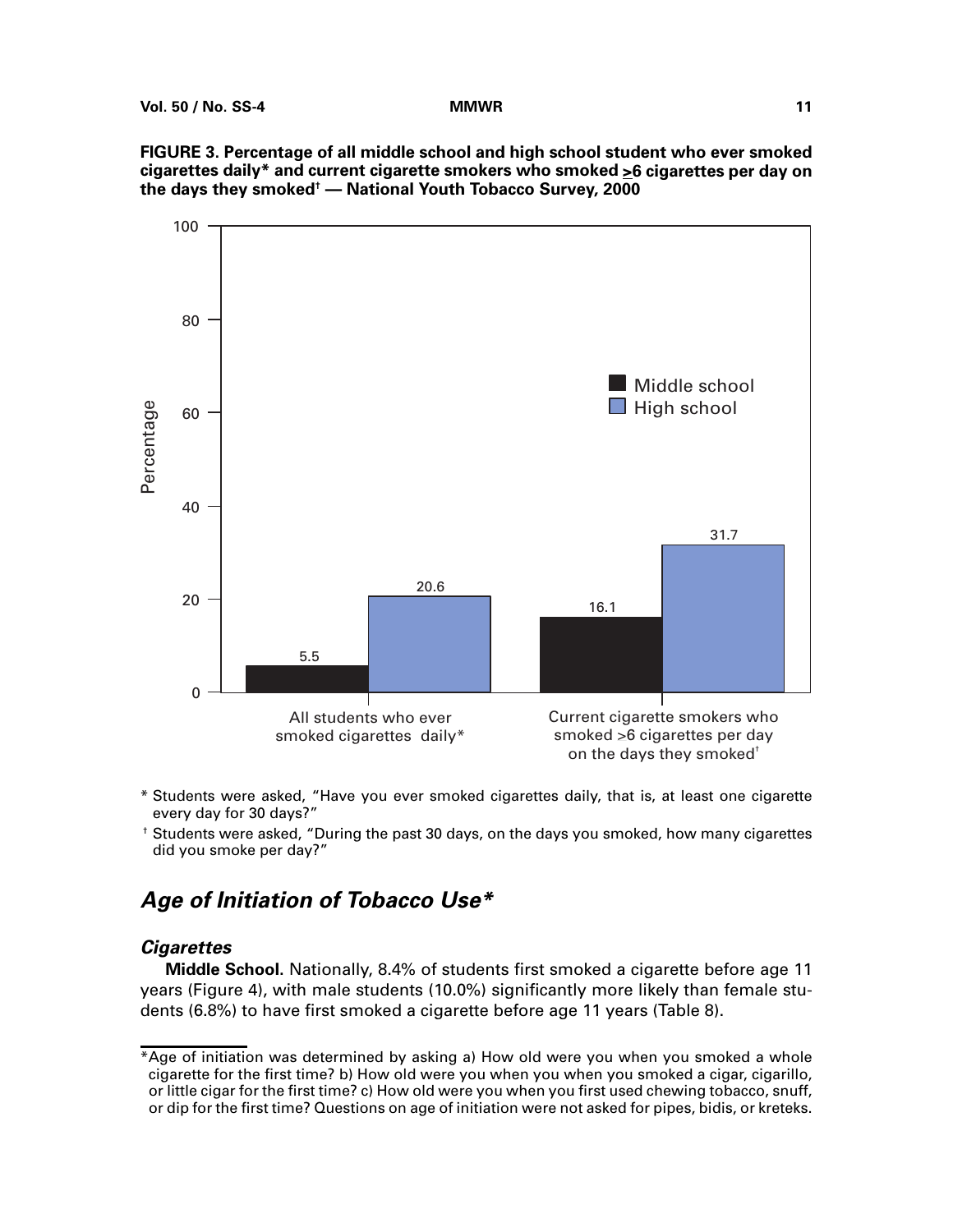

**FIGURE 4. Percentage of all middle school and high school students who first used\* tobacco before age 11 years, by tobacco product — National Youth Tobacco Survey, 2000**

\* Age of initiation was determined by asking students these questions: "How old were you when you smoked a whole cigarette for the first time?" "How old were you when you smoked a cigar, cigarillo, or little cigar for the first time?" "How old were you when you used chewing tobacco, snuff, or dip for the first time?"

Among the 25 states that asked this question, the percentage of students who initiated cigarette smoking before age 11 years ranged from 5.7% in New York to 19.1% in Kentucky (median: 10.7%) (Table 9).

**High School.** Nationally, 6.7% of students first smoked a cigarette before the age of 11 years (Figure 4), with male students (8.3%) significantly more likely than female students (5.1%) to have first smoked a cigarette before age 11 years (Table 8).

Among the 23 states that asked this question, the percentage who started smoking cigarettes before age 11 years ranged from 5.8% in the District of Columbia to 14.4% in West Virginia (median: 14.3%) (Table 9).

### **Cigars**

**Middle School.** Nationally, 5.2% of students smoked a cigar before age 11 years (Figure 4), with male students (6.9%) significantly more likely than female students (3.5%) to have first smoked a cigar before age 11 years (Table 8).

Among the 25 states that asked this question, the percentage of students who first smoked a cigar before the age of 11 years ranged from 3.0% in Delaware to 9.3% in Wyoming (median: 5.9%) (Table 9).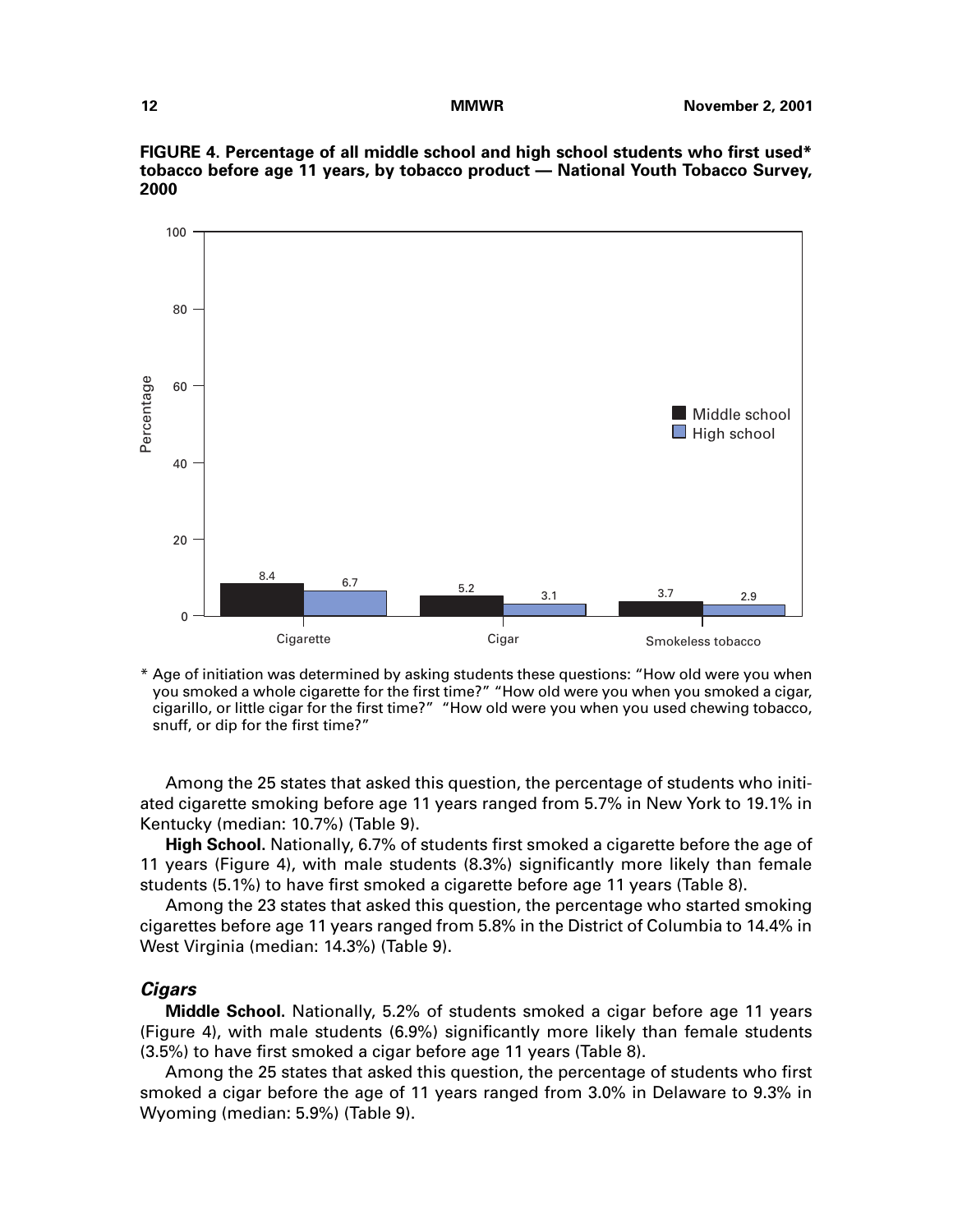**High School.** Nationally, 3.1% of students first smoked a cigar before the age of 11 years (Figure 4), with male students (4.5%) significantly more likely than female students (1.7%) to report initiating cigar smoking before the age of 11 years (Table 8). White students (3.1%) were significantly more likely than Asian students (1.6%) to have initiated cigar smoking before the age of 11 years. Hispanic students (4.0%) were significantly more likely than black (2.1%) or Asian students to have initiated cigar smoking before the age of 11 years.

Among the 23 states that asked this question, the percentage of students who first smoked a cigar before age 11 years ranged from 2.6% in Delaware to 6.9% in West Virginia (median: 4.6%) (Table 9).

### **Smokeless Tobacco**

**Middle School.** Nationally, 3.7% of students reported that they first used smokeless tobacco before age 11 years (Figure 4), with male students (6.0%) significantly more likely than female students (1.6%) to have first used smokeless tobacco before age 11 years (Table 8). White students (4.2%) were significantly more likely than Asian students (1.5%) to have first used smokeless tobacco before age 11 years.

Among the 25 states that asked this question, the percentage of students who initiated the use of smokeless tobacco before age 11 years ranged from 1.6% in the District of Columbia to 11.1% in Kentucky (median: 4.2%) (Table 9).

**High School.** Nationally, 2.9% of students reported first using smokeless tobacco before the age of 11 years (Figure 4), with male students (4.7%) significantly more likely than female students (1.0%) to report using smokeless tobacco before the age of 11 years (Table 8). White students (3.3%) were significantly more likely than black (1.8%), Hispanic (1.7%), or Asian (1.0%) students to have first used smokeless tobacco before the age of 11 years.

Among the 23 states that asked this question, the percentage ranged from 2.0% in California and Connecticut to 10.9% in Mississippi (private schools) (median: 4.5%) (Table 9).

# **Established Use of Tobacco Products**

### **Smoked >100 Cigarettes in Lifetime**

**Middle School.** Nationally, 4.1% of ever cigarette smokers had smoked >100 cigarettes during their lifetime (Figure 5), with male students (5.0%) significantly more likely than female students (3.2%) to have smoked >100 cigarettes during their lifetime. White students (4.8%) were significantly more likely than black (2.2%), Hispanic (2.7%), or Asian (2.4%) students to have smoked  $\geq$ 100 cigarettes during their lifetime (Table 10).

Among the 24 states that asked this question, the percentage of ever cigarette smokers who smoked >100 cigarettes in their lifetime ranged from 3.5% in the District of Columbia to 21.6% in Maine (median: 13.5%) (Table 11).

**High School.** Nationally, 20.7% of ever cigarette smokers had smoked >100 cigarettes in their lifetime (Figure 5). White students (24.9%) were significantly more likely than black (8.6%), Hispanic (13.4%), or Asian (14.9%) students to have smoked  $>100$ cigarettes in their lifetime (Table 10). Hispanic and Asian students were significantly more likely than black students to have smoked  $\geq$ 100 cigarettes in their lifetime.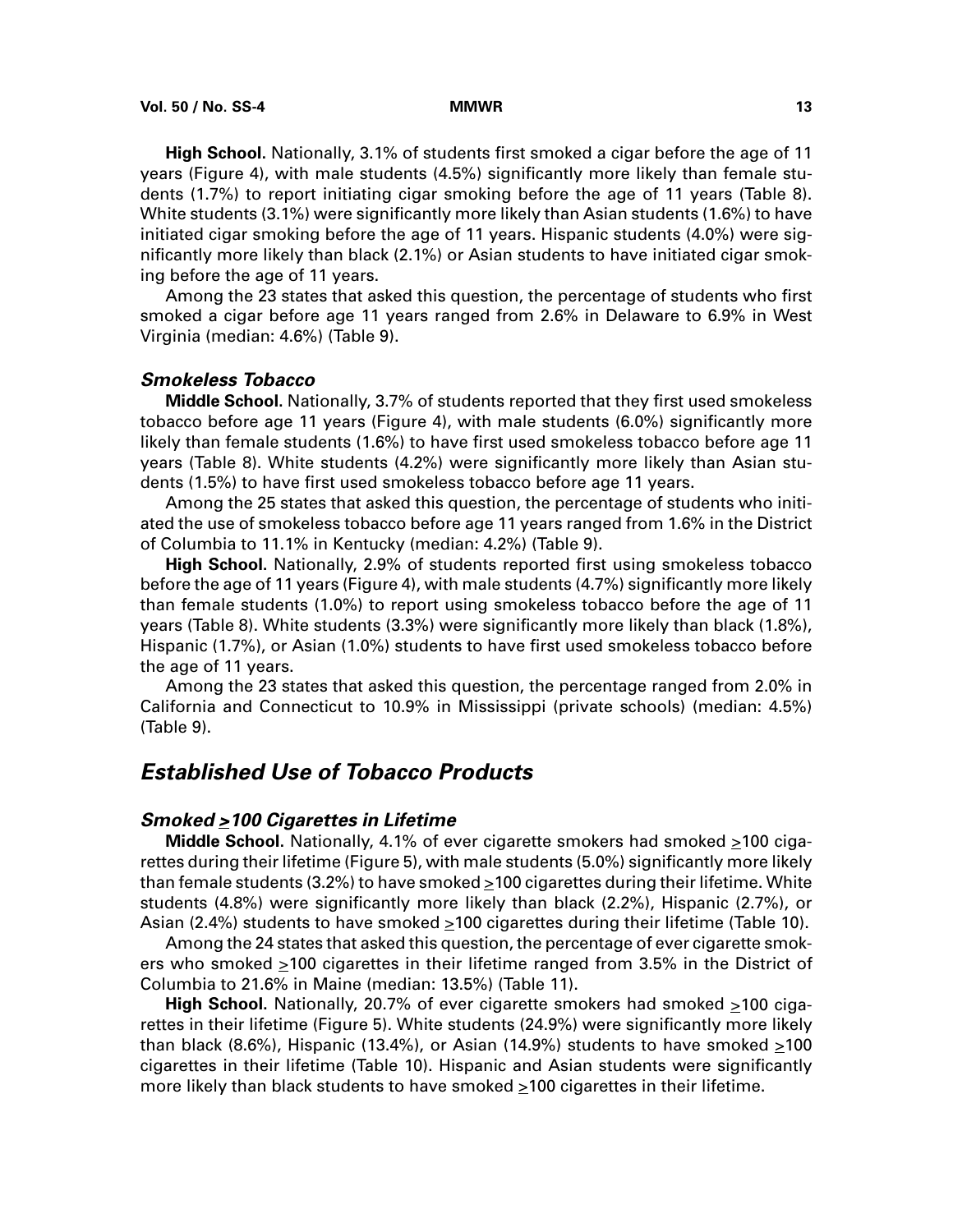**FIGURE 5. Percentage of middle school and high school students who ever smoked cigarettes who smoked >100 cigarettes in their lifetime and percentage of all students who frequently smoked cigarettes\* — National Youth Tobacco Survey, 2000**



 $*$  Smoked cigarettes on  $\geq 20$  of the 30 days preceding the survey.

Among the 22 states that asked this question, the percentage of ever cigarette smokers ranged from 8.4% in the District of Columbia to 45.6% in Mississippi (private schools) (median: 34.5%) (Table 11).

### **Frequent Use\* of Tobacco**

**Middle School.** Nationally, 2.7% of students had frequently smoked cigarettes (Figure 5). White students (3.1%) were significantly more likely than Hispanic students (1.5%) to be frequent cigarette smokers (Table 10). Students who were frequent users of cigars, smokeless tobacco, pipes, bidis, and kreteks accounted for  $\leq$ 1% of students.

Among the 26 states that asked this question, the percentage of students who were frequent cigarette smokers ranged from 0.8% in the District of Columbia to 7.4% in West Virginia (median: 3.5%) (Table 11). The percentage of students who were frequent cigar smokers ranged from 0.2% in Colorado, Minnesota, Vermont, and Wisconsin to 1.7% in Maine (median: 0.9%), though some confidence intervals overlapped. The percentage of students who frequently used smokeless tobacco ranged from 0.4% in

<sup>\*</sup>Frequent use of tobacco was defined as having used a tobacco product on  $\geq 20$  of the 30 days preceding the survey. The survey included questions regarding frequent use of cigarettes, cigars, smokeless tobacco, and pipes.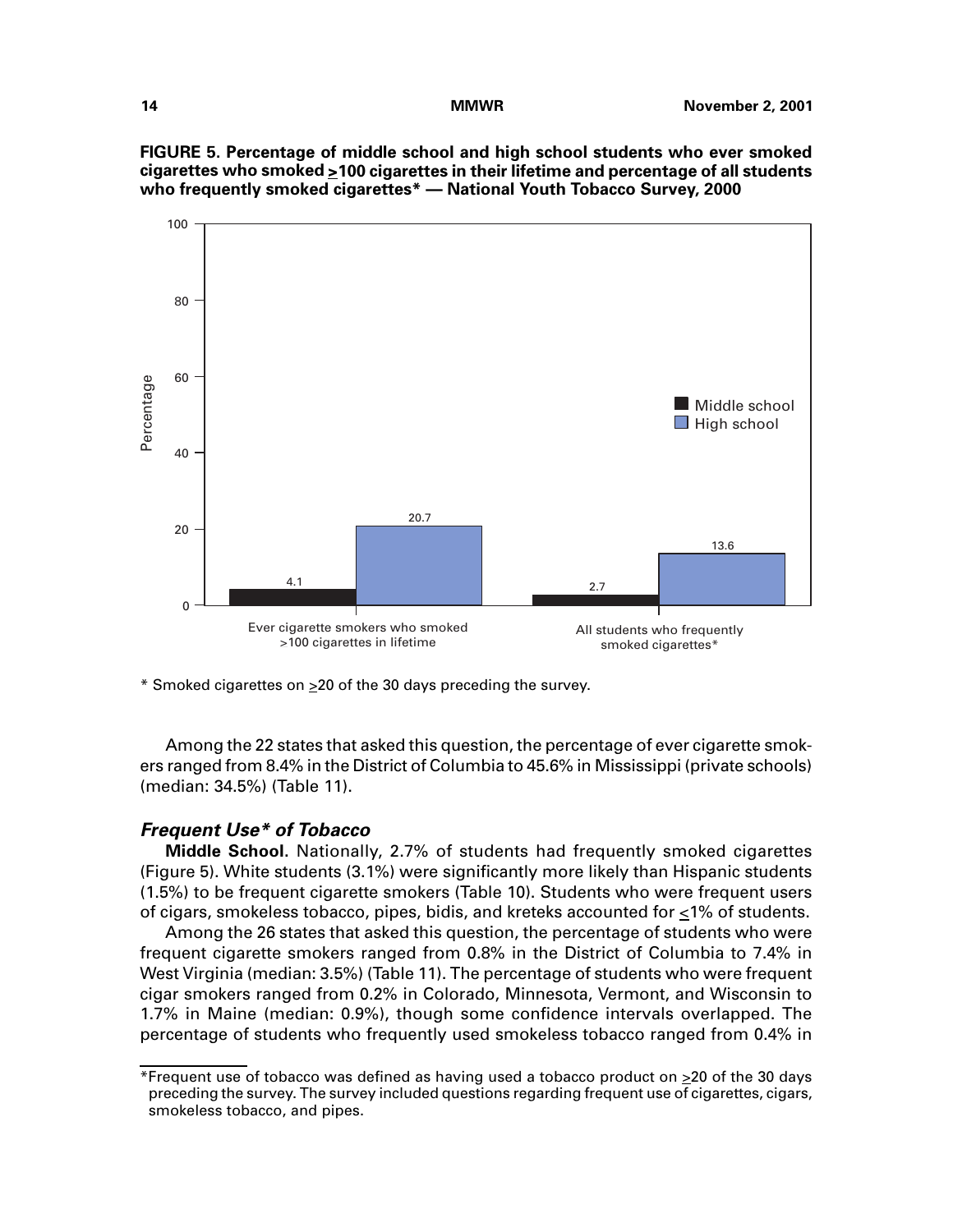Connecticut and the District of Columbia to 3.1% in Kentucky (median: 0.8%). The percentage of students who smoked tobacco in a pipe ranged from 0.2% in Kansas, Kentucky, Minnesota, and Wisconsin to 1.2% in Maine and Texas (median: 0.6%), though some confidence intervals overlapped. The percentage of students who frequently smoked bidis ranged from 0.1% in Vermont to 1.6% in Maine (median: 0.5%).

**High School.** Nationally, 13.6% of students had frequently smoked cigarettes (Figure 5). White students (16.4%) were significantly more likely than black (6.1%), Hispanic (7.4%), or Asian (9.9%) students to have frequently smoked cigarettes (Table 10). Students who were frequent users of cigars, smokeless tobacco, pipes, bidis, and kreteks, accounted for <2% of students.

Among the 24 states that asked this question, the percentage of students who were frequent cigarette smokers ranged from 3.5% in the District of Columbia to 22.1% in West Virginia (median: 14.2%) (Table 11). The percentage of students who were frequent cigar smokers ranged from 0.5% in Connecticut to 2.1% in Mississippi (public schools) (median: 1.4%). The percentage of students who frequently used smokeless tobacco ranged from 0.5% in Connecticut to 8.0% in Mississippi (private schools) (median: 2.8%). The percentage of students who frequently smoked tobacco in a pipe ranged from 0.3% in South Dakota to 1.6% in New York (median: 0.8%), though their confidence intervals overlapped. The percentage of students who frequently smoked bidis ranged from 0.3% in the District of Columbia to 1.3% in Maryland, Mississippi (private schools), and New York (median: 0.7%), though some confidence intervals overlapped.

### **Brand of Cigarettes Usually Smoked**

Current cigarette smokers were asked to identify the brand of cigarettes they usually smoked. Brand preferences were similar among current smokers in middle and high schools.

**Middle School.** Nationally, 47.1% of current cigarette smokers in middle school identified Marlboro® as the brand they usually smoked, followed by Newport ® (22.4%), other brands (12.3%), and Camel<sup>®</sup> (6.3%) (Figure 6). Marlboro<sup>®</sup> was the brand most often smoked by white (55.6%), Hispanic (53.9%), and Asian (37.3%) students, whereas Newport<sup>®</sup> was the brand most often smoked by black students (64.1%) (Table 12).

Among the 25 states that asked this question, the percentage of current cigarette smokers who most often smoked Marlboro® ranged from 9.2% in the District of Columbia to 66.5% in Mississippi (private schools) (median: 54.6%) (Table 13). The percentage of current cigarette smokers who preferred Newport® ranged from 3.7% in Wyoming to 65.9% in the District of Columbia (median: 10.7%).

**High School.** Nationally, 53.3% of current cigarette smokers in high school identified Marlboro® as the brand they usually smoked, followed by Newport® (20.8%) and Camel®  $(11.0%)$  (Figure 6). Marlboro<sup>®</sup> was the brand most often smoked by white (59.4%), Hispanic (49.1%), and Asian (54.2%) students, whereas Newport® was the favored brand among black students (74.0%) (Table 12).

Among the 25 states that asked this question, the percentage of current cigarette smokers who preferred Marlboro® ranged from 5.8% in the District of Columbia to 75.7% in Mississippi (private schools) (median: 58.3%) (Table 13). The percentage of current cigarette smokers who preferred Newport® ranged from 5.4% in Hawaii to 76.3% in the District of Columbia (median: 13.2%).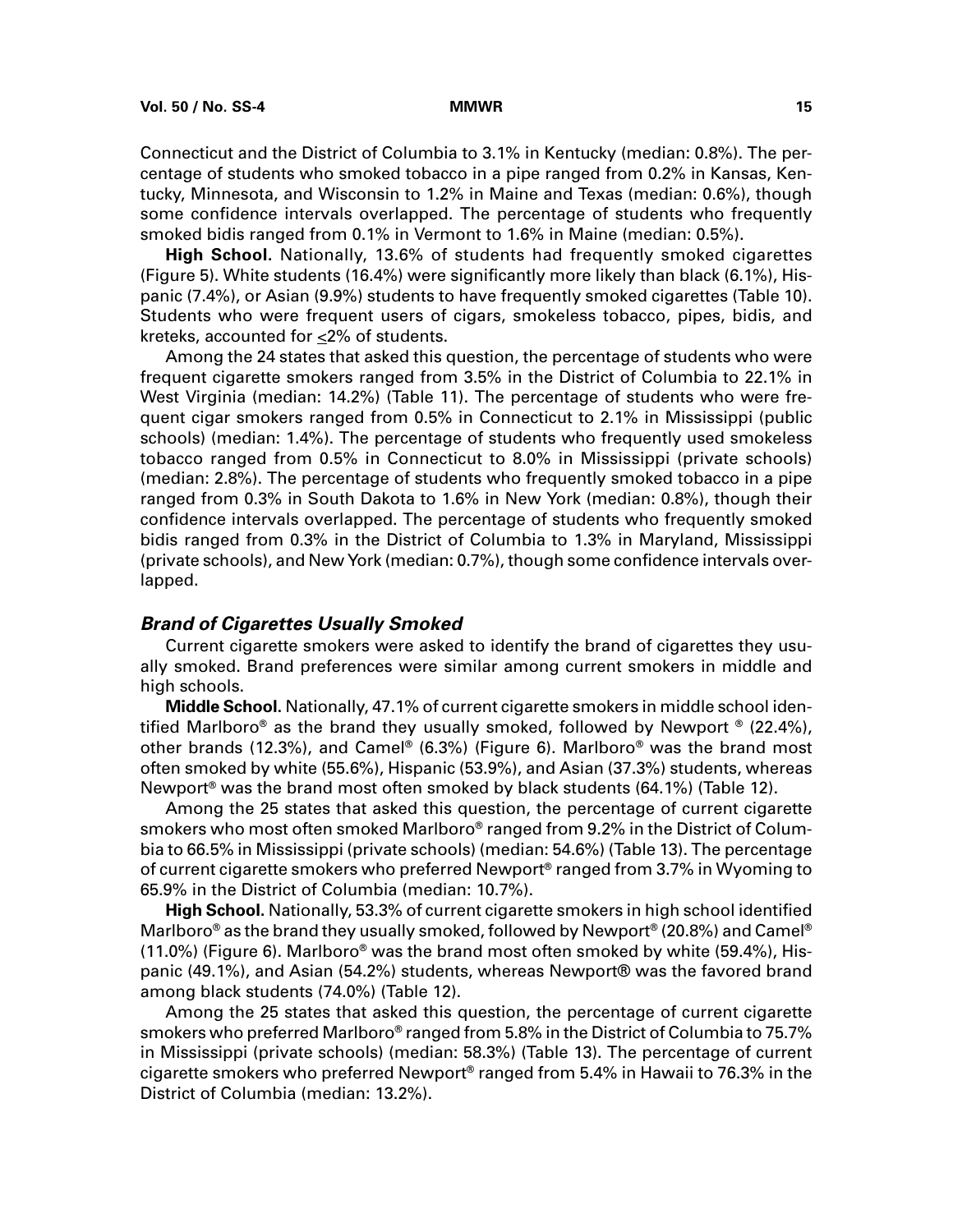

**FIGURE 6. Percentage of usual brand of cigarettes smoked in the 30 days preceding the survey by current cigarette smokers\* in middle school and high school — National Youth Tobacco Survey, 2000**

\* Smoked cigarettes on  $\geq 1$  of the 30 days preceding the survey.

† Includes Kool,® Virginia Slims,® GPC,® Basic,® and Doral.®

# **Smoking Susceptibility\***

### **Susceptibility Among Never Cigarette Smokers**

Never cigarette smokers were classified as not susceptible to smoking cigarettes if they responded that a) they would not smoke a cigarette soon; and b) they would definitely not smoke a cigarette in the next year; and c) they would *definitely not* smoke if their closest friend offered them a cigarette. All other students were classified as susceptible to initiating cigarette smoking in the next year.

**Middle School.** Nationally, 24.3% of students who had never smoked cigarettes were classified as susceptible to initiating cigarette smoking in the next year (Table 14). Hispanic students (28.0%) were significantly more likely than white students (23.2%) to be susceptible to initiating cigarette smoking in the next year.

 $*$ This definition for susceptibility was developed by Pierce and colleagues (12).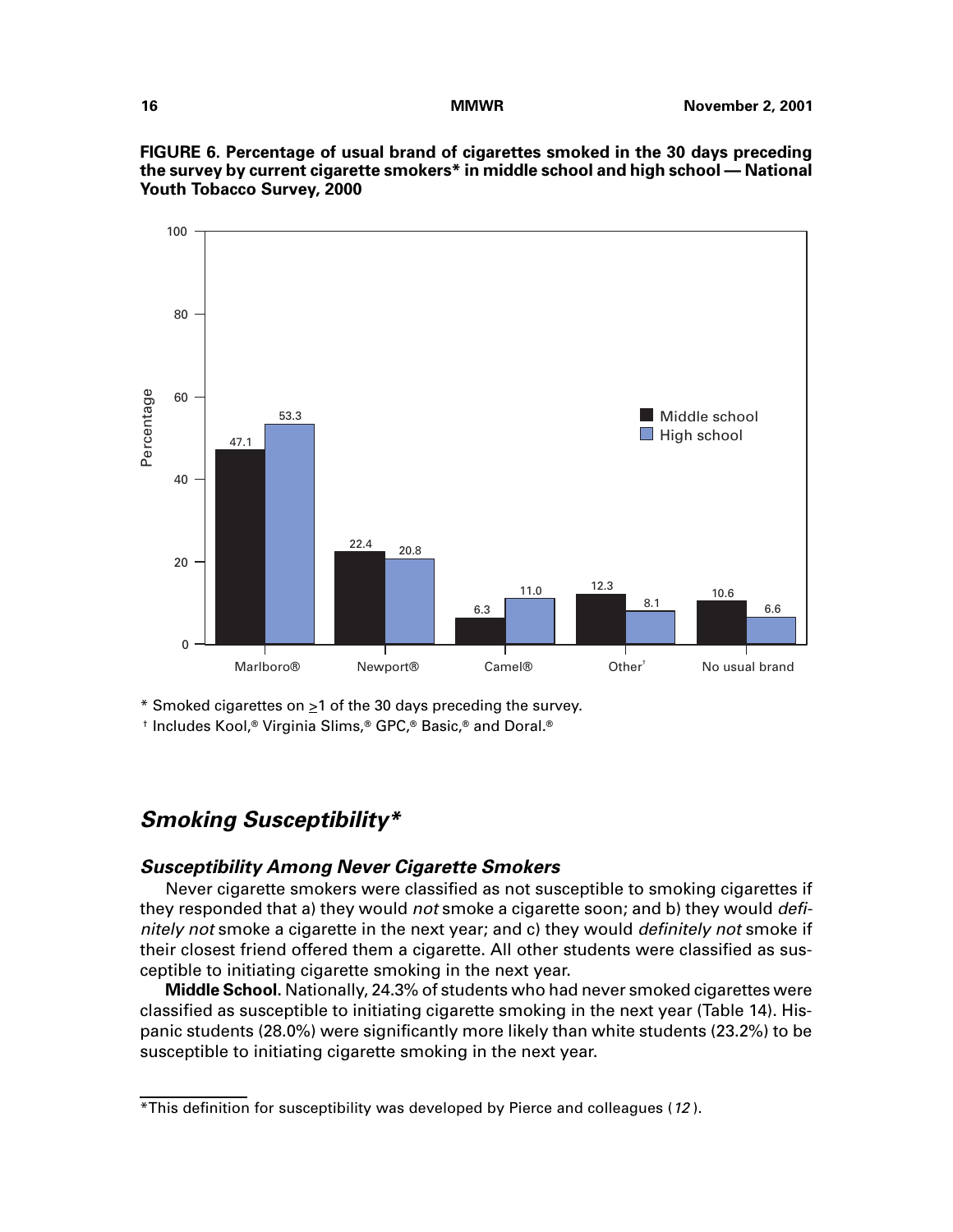<span id="page-22-0"></span>Among the 26 states that asked this series of questions, the percentage of never cigarette smokers who were susceptible to initiating cigarette smoking ranged from 19.9% in Indiana to 31.8% in Wisconsin (median: 25.8%) (Table 15).

**High School.** Nationally, 22.5% of students who had never smoked cigarettes were classified as susceptible to initiating cigarette smoking in the next year (Table 14).

Among the 24 states that asked this series of questions, the percentage of never cigarette smokers who were susceptible to initiating cigarette smoking ranged from 17.3% in Alabama to 33.5% in Mississippi (private schools) (median: 23.5%) (Table 15).

### **Knowledge and Attitudes**

# **Peer Group Use of Tobacco**

### **One or More Closest Friends Smoke Cigarettes**

**Middle School.** Nationally, current cigarette smokers (90.3%) were significantly more likely than students who had never smoked cigarettes (17.0%) to report that  $\geq 1$  of their closest friends smoked cigarettes (Figure 7). White (16.3%), black (19.7%), and Hispanic (19.0%) students who had never smoked cigarettes were significantly more likely than Asian students (9.5%) who had never smoked cigarettes to report that  $\geq 1$  of their closest friends smoked cigarettes (Table 16).

Among the 26 states that asked never cigarette smokers if  $\geq 1$  of their closest friends smoked cigarettes, the percentage of students who answered "yes" ranged from 10.7% in Minnesota to 22.2% in Mississippi (public schools) (median: 15.1%). Among the 26 states that asked current cigarette smokers if  $\geq 1$  of their closest friends smoked cigarettes, the percentage of students who answered "yes" ranged from 71.7% in Indiana to 95.3% in Delaware (median: 86.9%) (Table 17).

**High School.** Nationally, current cigarette smokers (92.3%) were significantly more likely than students who had never smoked cigarettes (33.0%) to report that  $\geq$ 1 of their closest friends smoked cigarettes (Figure 7). Hispanic (34.6%) students who never smoked cigarettes were significantly more likely than Asian (25.6%) students to report that  $\geq$ 1 of their closest friends smoked cigarettes (Table 16). White (93.5%), Hispanic (90.4%), and Asian (95.0%) students who currently smoke cigarettes were significantly more likely than black current cigarette smokers (82.8%) to report that  $\geq$ 1 of their closest friends smoked cigarettes.

Among the 24 states that asked never cigarette smokers if  $\geq 1$  of their closest friends smoked cigarettes, the percentage of students who answered "yes" ranged from 22.3% in Mississippi (public schools) to 37.2% in Arkansas and Delaware (median: 29.6%). Among the 24 states that asked current cigarette smokers if >1 of their closest friends smoked cigarettes, the percentage of students who answered "yes" ranged from 67.3% in the District of Columbia to 96.4% in Delaware (median: 91.4%) (Table 17).

### **One or More Closest Friends Use Smokeless Tobacco**

**Middle School.** Nationally, current users of smokeless tobacco (78.0%) were significantly more likely than students who had never used this product (7.3%) to report that  $\geq$ 1 of their closest friends used smokeless tobacco (Figure 7). Among current users, white students (83.5%) were significantly more likely than black students (54.3%) to report that at least one of their closest friends used smokeless tobacco (Table 16).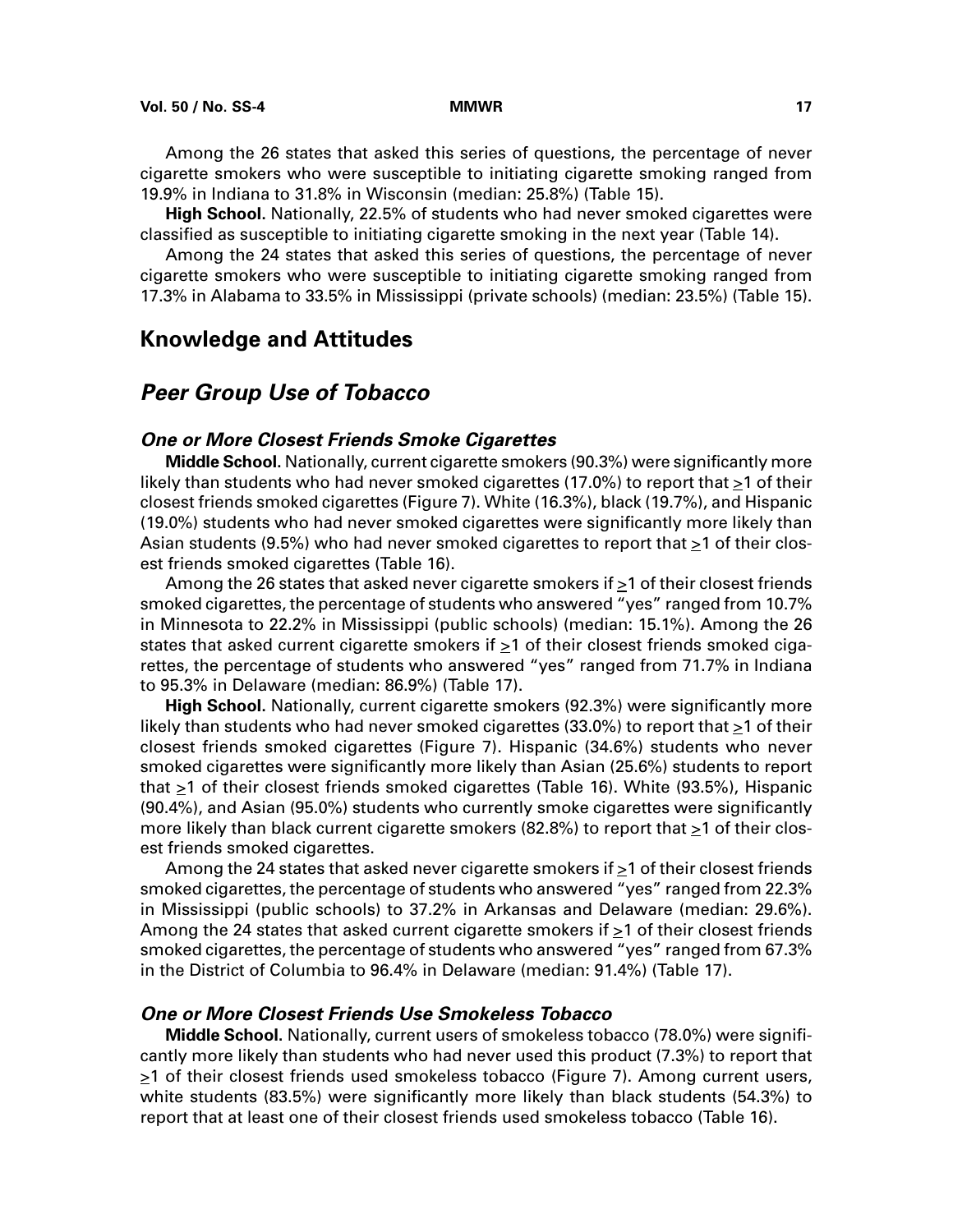

**FIGURE 7. Percentage of middle school and high school students with peers who use tobacco, by tobacco use status — National Youth Tobacco Survey, 2000**

\* Smoked cigarettes on  $\geq 1$  of the 30 days preceding the survey.

 $\dagger$  Used smokeless tobacco on  $\geq 1$  of the 30 days preceding the survey.

Among the 26 states that asked this question, the percentage of never smokeless tobacco users who reported that >1 of their closest friends used smokeless tobacco ranged from 4.3% in Kansas to 25.9% in West Virginia (median: 15.1%). The percentage of current smokeless tobacco users who reported that  $\geq 1$  of their closest friends used smokeless tobacco ranged from 52.1% in Indiana to 94.3% in New York (median: 74.0%) (Table 17).

**High School.** Nationally, current users of smokeless tobacco (80.7%) were significantly more likely than students who had never used this product (13.1%) to report that  $\geq$ 1 of their closest friends used smokeless tobacco (Figure 7). Among never smokeless tobacco users, white students (16.4%) were significantly more likely than black (5.5%),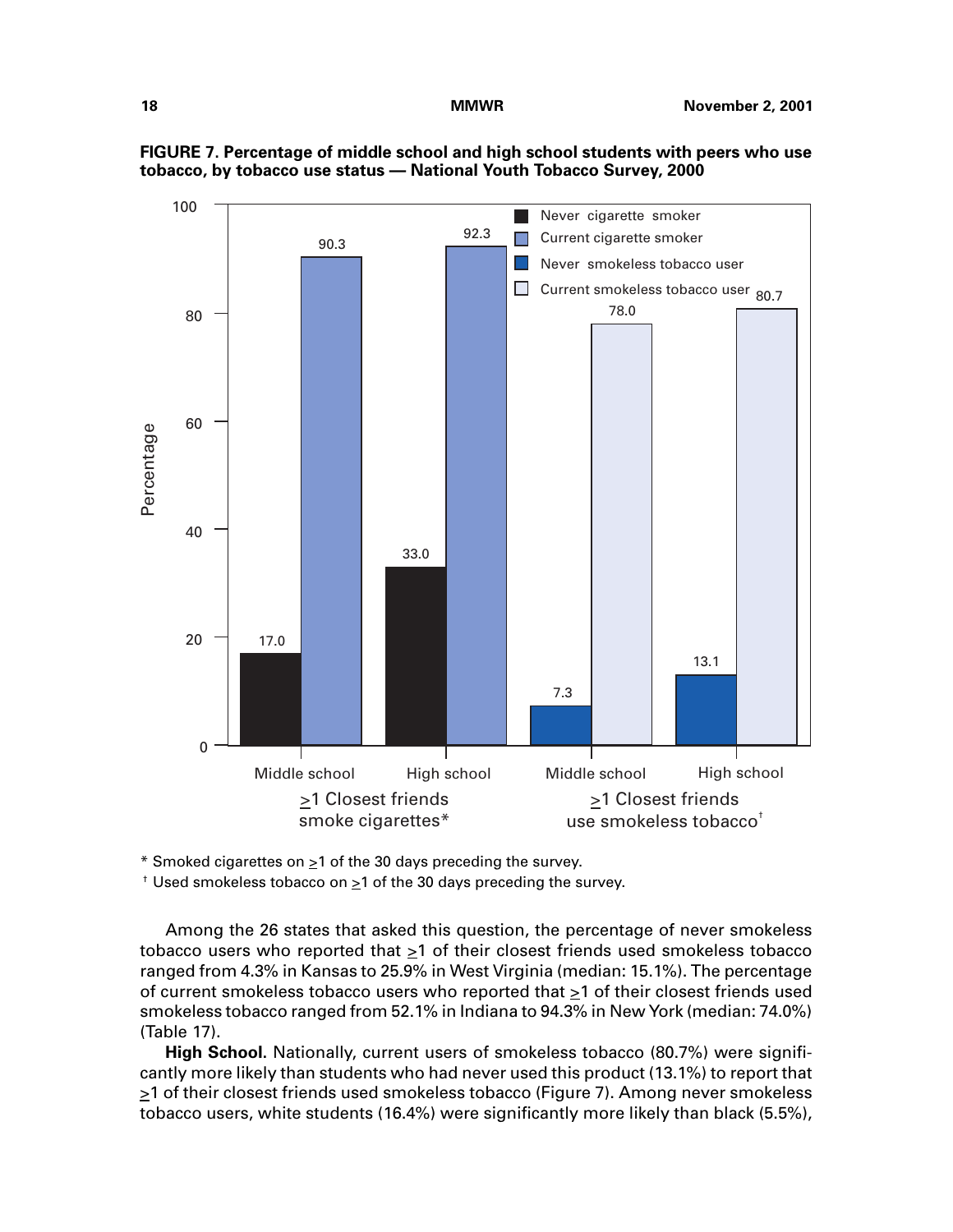Hispanic (9.4%), or Asian (6.3%) students to report that  $\geq 1$  of their closest friends used smokeless tobacco, and Hispanic students were significantly more likely than black and Asian students to report that  $\geq 1$  of their closest friends used smokeless tobacco. Among current smokeless tobacco users, male students (82.2%) were significantly more likely than female students (67.6%) to report that  $\geq$ 1 of their closest friends used smokeless tobacco, and white students (83.0%) were significantly more likely than black (65.0%) and Hispanic (71.7%) students to report that >1 of their closest friends used smokeless tobacco.

Among the 24 states that asked this question, the percentage of never smokeless tobacco users who reported that >1 of their closest friends used smokeless tobacco ranged from 3.8% in the District of Columbia to 41.0% in Mississippi (private schools) (median: 18.9%). The percentage of current users who reported that  $\geq 1$  of their closest friends used smokeless tobacco ranged from 50.2% in the District of Columbia to 90.9% in Mississippi (private schools) (median: 81.5%%) (Table 17).

# **Social Perceptions About Cigarette Use**

### **Think Smokers Have More Friends**

**Middle School.** Nationally, current cigarette smokers (37.9%) were significantly more likely than students who had never smoked cigarettes (11.9%) to think that cigarette smokers have more friends (Figure 8). Among never cigarette smokers, black students (21.5%) were significantly more likely than white (9.2%) or Hispanic (14.3%) students to think that cigarette smokers have more friends, and Hispanic and Asian (15.6%) students were significantly more likely than white students to think that cigarette smokers have more friends (Table 18). Among current cigarette smokers, male students (42.6%) were significantly more likely than female students (32.7%) and black students (45.6%) were significantly more likely than white students (34.5%) to think that cigarette smokers have more friends.

Among the 26 states that asked this question, the percentage of never cigarette smokers who thought that cigarette smokers had more friends ranged from 6.2% in Kansas to 26.8% in the District of Columbia (median: 10.5%). The percentage of current cigarette smokers who thought that cigarette smokers had more friends ranged from 31.9% in Florida to 53.0% in Indiana (median: 40.7%) (Table 19).

**High School.** Nationally, current cigarette smokers (24.0%) were significantly more likely than students who had never smoked cigarettes (12.6%) to think cigarette smokers have more friends (Figure 8). Among never cigarette smokers, male students (15.4%) were significantly more likely than female students (9.9%) to think that cigarette smokers have more friends (Table 18). Black (21.0%), Hispanic (19.5%), and Asian (20.1%) students were significantly more likely than white students (9.0%) to think that cigarette smokers have more friends. Among current cigarette smokers, male students (29.1%) were significantly more likely than female students (18.5%) to think that cigarette smokers have more friends, and black (37.6%), Hispanic (30.7%), and Asian (39.0%) students were significantly more likely than white students (20.6%) to think that cigarette smokers have more friends.

Among the 24 states that asked this question, the percentage of never cigarette smokers who thought that cigarette smokers had more friends ranged from 8.5% in Colorado, Nebraska, and South Dakota to 24.2% in the District of Columbia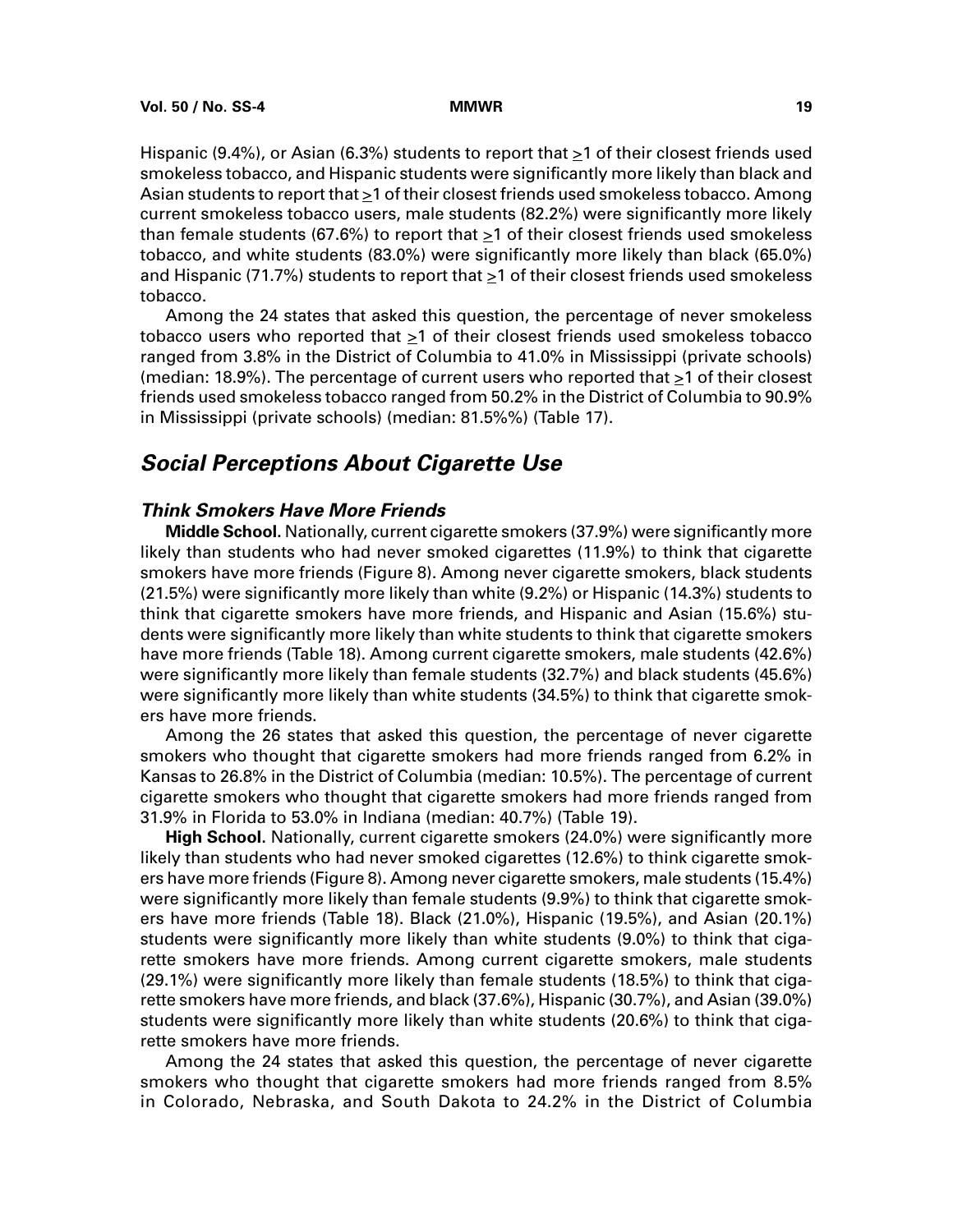<span id="page-25-0"></span>

**FIGURE 8. Percentage of middle school and high school students with social perceptions about cigarette use, by smoking status — National Youth Tobacco Survey, 2000**

Think smokers have more friends

\* Smoked cigarettes on  $\geq 1$  of the 30 days preceding the survey.

(median: 13.0%). The percentage of current cigarette smokers who thought that cigarette smokers had more friends ranged from 22.2% in Delaware to 49.4% in the District of Columbia (median: 27.6%) (Table 19).

# **Access and Enforcement**

# **Methods of Obtaining Cigarettes**

### **How Current Cigarette Smokers Usually Got Cigarettes**

**Middle School.** Nationally, current cigarette smokers aged <18 years usually got their cigarettes by having someone else buy cigarettes for them (24.4%), borrowing them from someone (22.4%), or being given them by someone aged 18 years or older (12.3%) (Figure 9). Eleven percent of current cigarette smokers reported they usually took their cigarettes from a family member or store. White (26.6%) and Asian (23.3%) students were more likely to get their cigarettes by having someone else buy them for them, whereas black (20.3%) and Hispanic (24.7%) students were more likely to get them some other way (Table 20).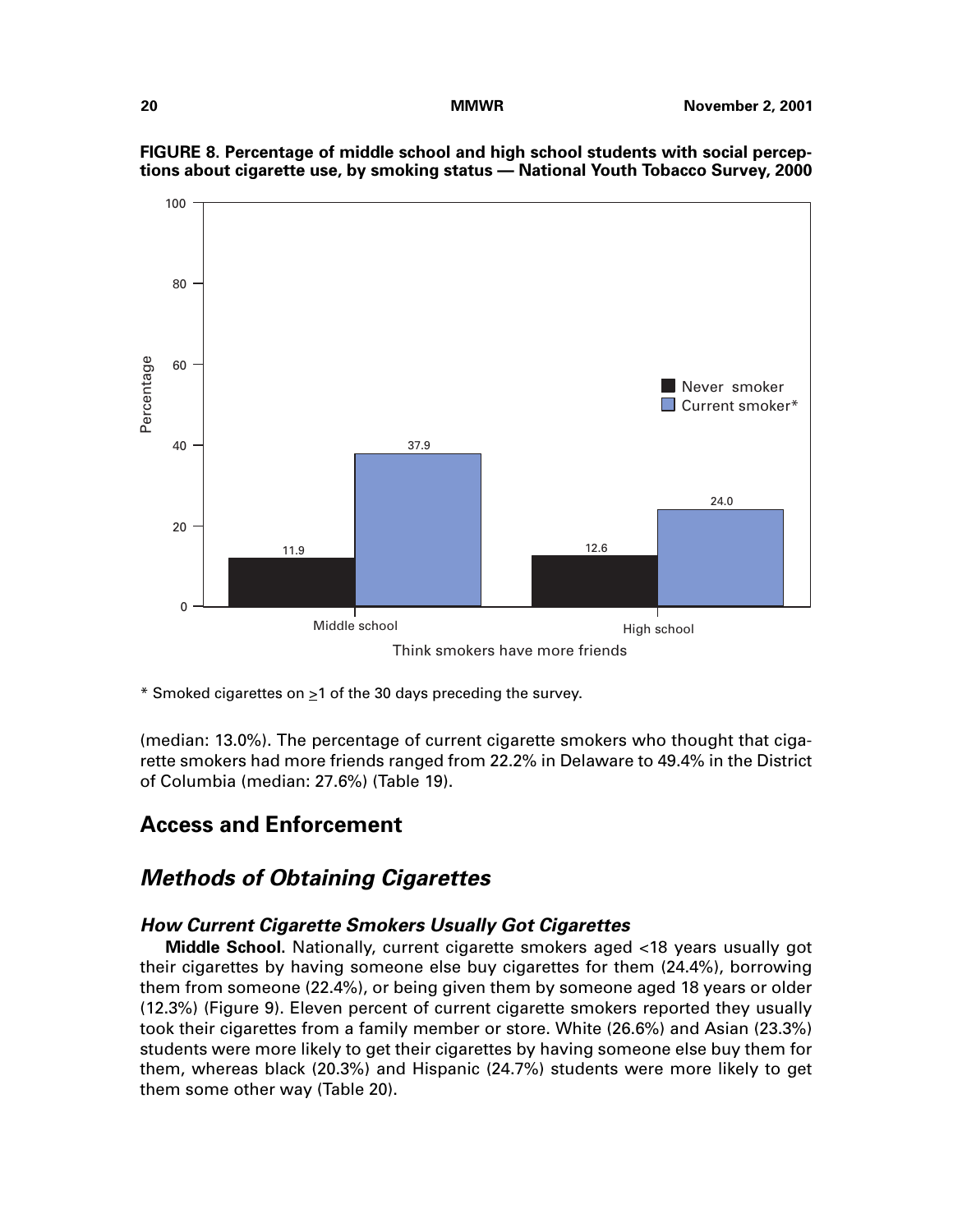



Among the 25 states that asked this question, the percentage of current cigarette smokers who had someone else buy cigarettes for them ranged from 14.5% in the District of Columbia to 33.7% in Mississippi (private schools) (median: 23.0%). The percentage who borrowed cigarettes ranged from 19.8% in California to 38.1% in Ohio (median: 26.1%). The percentage who were given cigarettes by someone aged 18 years old or older ranged from 4.2% in Maine to 14.0% in Texas (median: 8.8%). The percentage who took their cigarettes from a family member or store ranged from 7.4% in Indiana to 19.0% in Minnesota (median: 12.0%) The percentage who got their cigarettes some other way ranged from 9.2% in Ohio to 31.2% in California (median: 19.0%) (Table 21).

**High School.** Nationally, current cigarette smokers aged <18 years usually got their cigarettes by buying their cigarettes in a store (32.2%), having someone else buy cigarettes for them (25.1%), or borrowing them from someone (20.9%) (Figure 9). Only 2.9% of current cigarette smokers reported they took their cigarettes from a family member or store. Male current cigarette smokers were more likely to buy their cigarettes in a store (35.9%), whereas female current cigarette smokers were more likely to have someone else buy their cigarettes (29.3%) (Table 20).

Among the 24 states that asked this question, the percentage of current cigarette smokers who usually purchased their cigarettes in a store ranged from 8.1% in South Dakota to 30.6% in Delaware (median: 20.4%). The percentage who had someone else

<sup>\*</sup>Smoked cigarettes on  $\geq 1$  of the 30 days preceding the survey.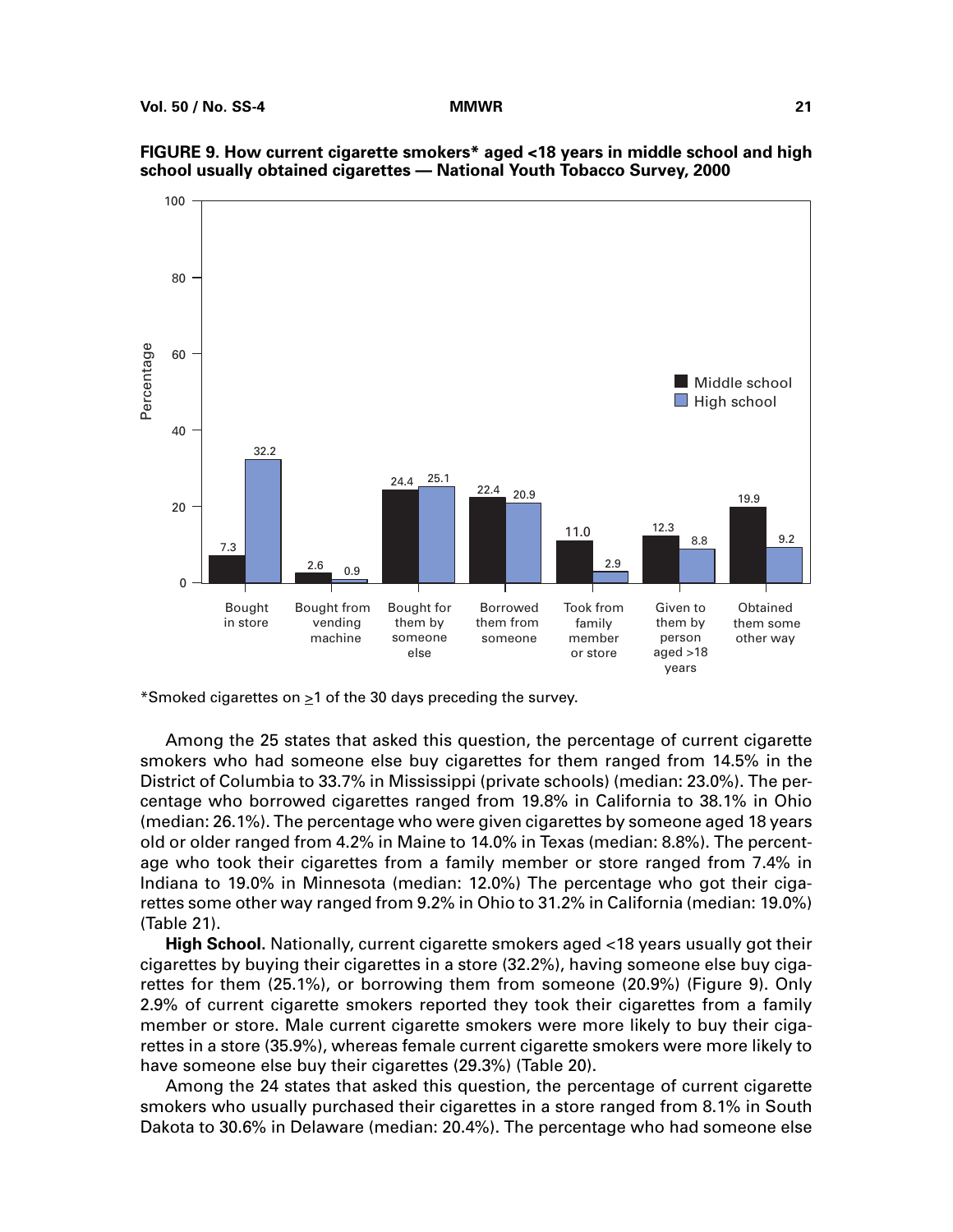buy cigarettes for them ranged from 8.4% in the District of Columbia to 45.0% in South Dakota (median: 32.3%). The percentage who usually borrowed cigarettes ranged from 19.9% in Arkansas to 33.5% in Colorado (median: 24.9%) (Table 21).

# **Where Current Cigarette Smokers Bought Their Last Pack of Cigarettes**

### **Cigarettes**

**Middle School.** Nationally, 39.5% of current cigarette smokers aged <18 years bought their last pack of cigarettes at a gas station, followed by a convenience store (23.5%), a vending machine (12.6%), and a grocery store (10.4%) (Figure 10). This pattern held for all sex and race/ethnicity groups (Table 22).

<span id="page-27-0"></span>Among the 20 states that asked this question, the percentage of current cigarette smokers who purchased their last pack of cigarettes at a gas station ranged from 9.5% in Colorado to 34.2% in Maine (median: 20.8%). The percentage of current cigarette smokers who purchased their last pack of cigarettes at a convenience store ranged from 5.9% in Minnesota to 19.3% in the District of Columbia (median: 12.3%) (Table 23).

**High School.** Nationally, 57.1% of current cigarette smokers aged <18 years bought their last pack of cigarettes at a gas station, followed by a convenience store (26.3%), a grocery store (7.7%), and a discount store (2.9%) (Figure 10). This pattern held for all sex and race/ethnicity groups (Table 22).

Among the 20 states that asked this question, the percentage of current cigarette smokers who purchased their last pack of cigarettes at a gas station ranged from 14.3 in Hawaii to 66.8% in Wisconsin (median: 45.8%). The percentage of current cigarette smokers who purchased their last pack of cigarettes at a convenience store ranged from 13.6% in Indiana to 35.9% in the District of Columbia (median: 20.9%) (Table 23).

# **Age and Access**

# **Acquiring Cigarettes and Proof of Age**

### **Proof of Age Not Required to Purchase Cigarettes**

**Middle School.** Nationally, 69.4%\* of current cigarette smokers were not asked to show proof of age when purchasing cigarettes (Figure 11 and Table 24).

Among the 25 states that asked this question, the percentage of current cigarette smokers who were not asked to show proof of age when purchasing cigarettes ranged from 56.7% in the District of Columbia to 90.5% in New Hampshire (median: 74.0%) (Table 25).

**High School.** Nationally, 58.1%<sup>†</sup> of current cigarette smokers were not asked to show proof of age when purchasing cigarettes (Figure 11). White (56.1%), black (64.9%), and Hispanic (67.5%) students were significantly more likely than Asian students (36.4%) to report that they were not asked to show proof of age when purchasing cigarettes (Table 24).

<sup>\*</sup>Eleven percent of middle school students reported current cigarette smoking. Of this group, 7.3% obtained their cigarettes by buying them in a store, 69.4% of whom were not asked to show proof of age when making the purchase.

<sup>†</sup> Twenty-eight percent of high school students reported current cigarette smoking. Of this group, 32.3% obtained their cigarettes by buying them in a store, 58.1% of whom were not asked to show proof of age when making the purchase.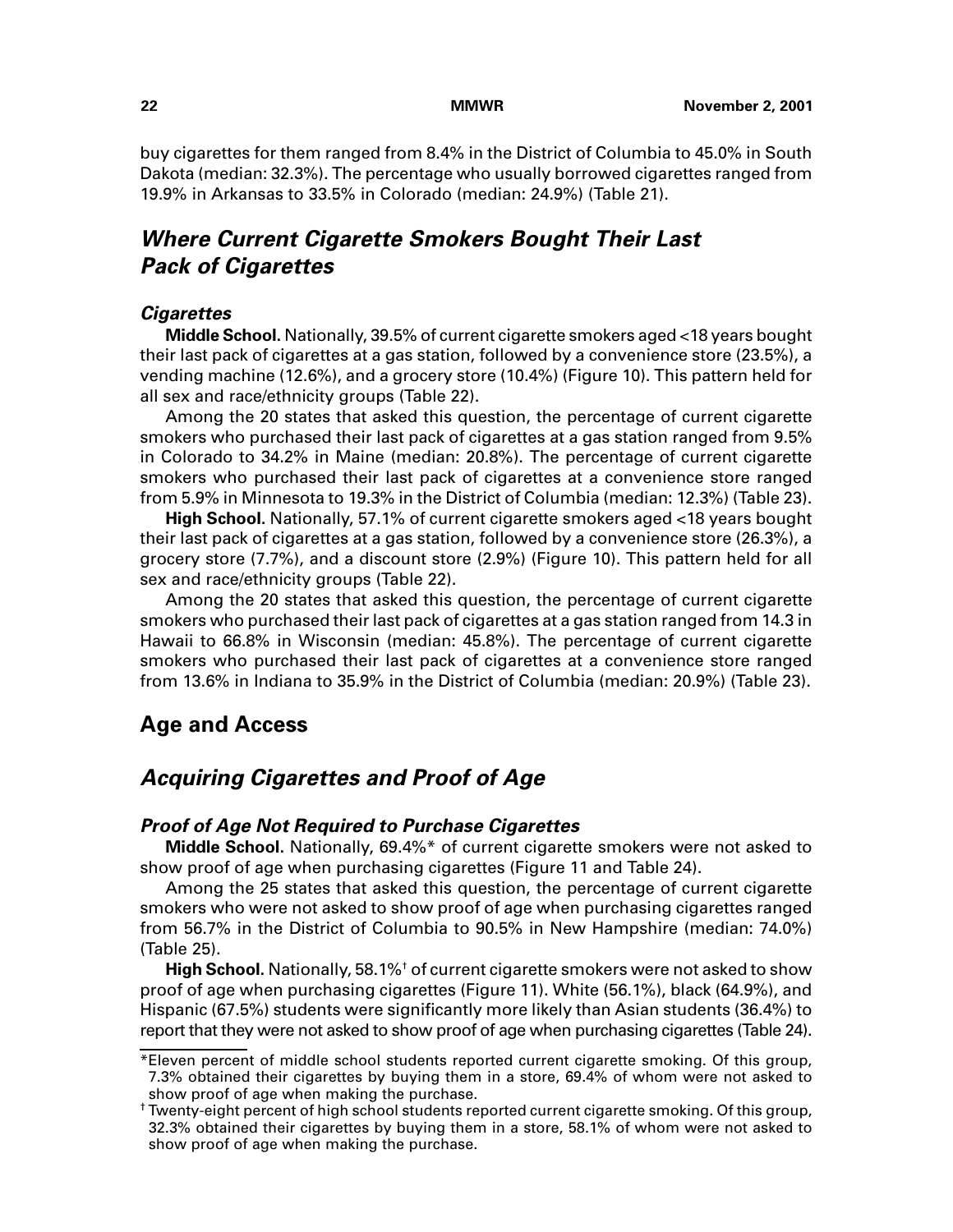

**FIGURE 10. Where current cigarette smokers\* aged <18 years in middle school and high school bought their last pack of cigarettes — National Youth Tobacco Survey, 2000**

\* Smoked cigarettes on  $\geq 1$  of the 30 days preceding the survey.

Among the 24 states that asked this question, the percentage of current cigarette smokers who were not asked to show proof of age when purchasing cigarettes ranged from 46.9% in Mississippi (private schools) to 68.3% in Nebraska (median: 59.5%) (Table 25).

### **Not Refused Purchase Because of Age**

**Middle School.** Nationally, 62.4%\* of current cigarette smokers aged <18 years were not refused purchase of cigarettes because of their age regardless of whether or not they were asked for proof of age (Figure 11 and Table 24).

Among the 23 states that asked this question, the percentage of current cigarette smokers aged <18 years who were not refused purchase ranged from 52.1% in California to 78.8% in Minnesota (median: 66.1%) (Table 25).

High School. Nationally, 58.1%<sup>†</sup> of current cigarette smokers aged <18 years were not refused purchase of cigarettes because of their age regardless of whether or not they were asked for proof of age (Figure 11). Female students (62.9%) were

<sup>\*</sup>Eleven percent of middle school students reported current cigarette smoking. Of this group, 7.3% obtained their cigarettes by buying them in a store, 62.4% of whom were not refused purchase because of their age.

<sup>†</sup> Twenty-eight percent of high school students reported current cigarette smoking. Of this group, 32.3% obtained their cigarettes by buying them in a store, 58.1% of whom were not refused purchase because of their age.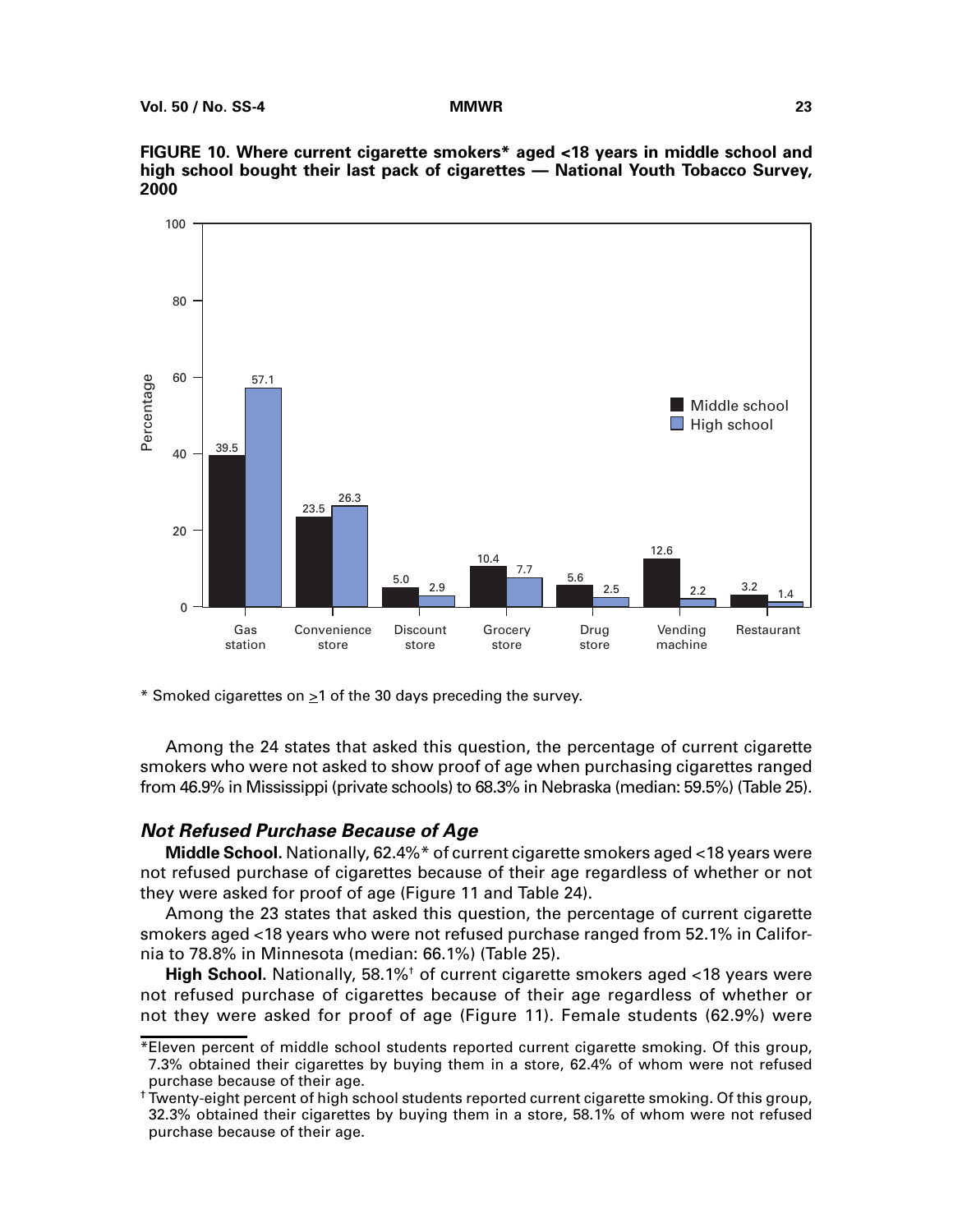

<span id="page-29-0"></span>

\*Smoked cigarettes on  $\geq 1$  of the 30 days preceding the survey.

significantly more likely than male students (54.4%) to report that they were not refused purchase of cigarettes because of their age (Table 24).

Among the 24 states that asked this question, the percentage of current cigarette smokers aged <18 years who were not refused purchase of cigarettes because of their age ranged from 49.7% in Connecticut to 70.6% in Nebraska (median: 60.3%) (Table 25).

# **Media and Advertising**

# **Exposure to Tobacco-Related Media and Advertising**

### **Saw Antismoking Commercials on Television or Heard Them on the Radio**

**Middle School.** Nationally, 81.5% of students saw antismoking commercials on television or heard antismoking commercials on the radio during the 30 days preceding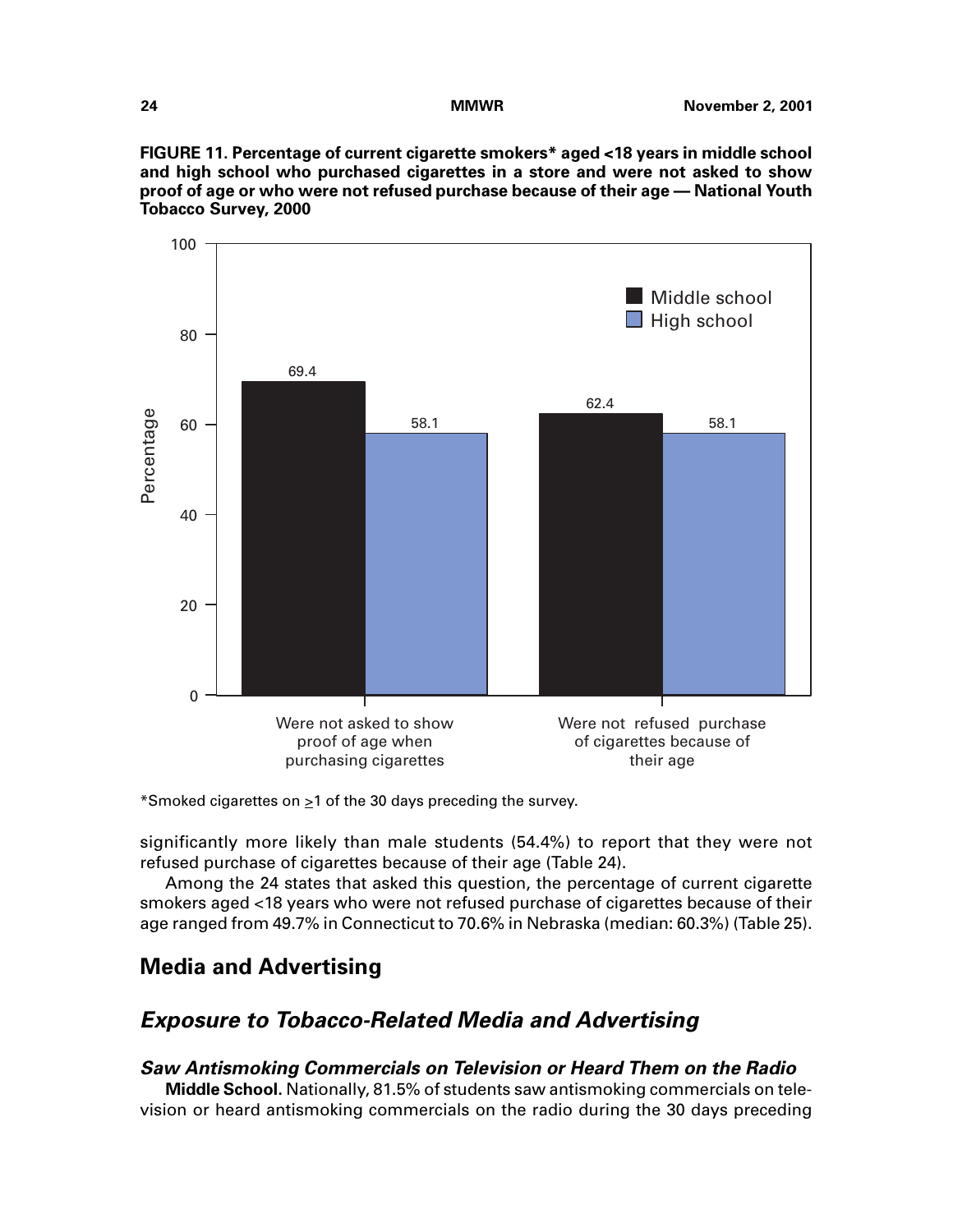the survey (Figure 12), with female students (84.0%) significantly more likely than male students (78.9%) to have seen antismoking commercials on television or heard antismoking commercials on the radio (Table 26) during this time frame. White students (83.4%) were significantly more likely than black (76.5%) or Hispanic (79.2%) students to have seen or heard such commercials during this time frame.

Among the 23 states that asked this question, the percentage of students who saw antismoking commercials on television or heard antismoking commercials on the radio during the 30 days preceding the survey ranged from 72.2% in Maryland to 86.1% in Mississippi (private schools) (median: 78.9%) (Table 27).

**High School.** Nationally, 84.2% of students saw antismoking commercials on television or heard antismoking commercials on the radio during the 30 days preceding the survey (Figure 12). White (86.1%) and Asian (87.5%) students were significantly more likely than black (78.2%) or Hispanic (81.5%) students to have seen or heard such commercials (Table 26) during this time frame.

### **FIGURE 12. Percentage of all middle school and high school students who were influenced by media and advertising regarding tobacco — National Youth Tobacco Survey, 2000**

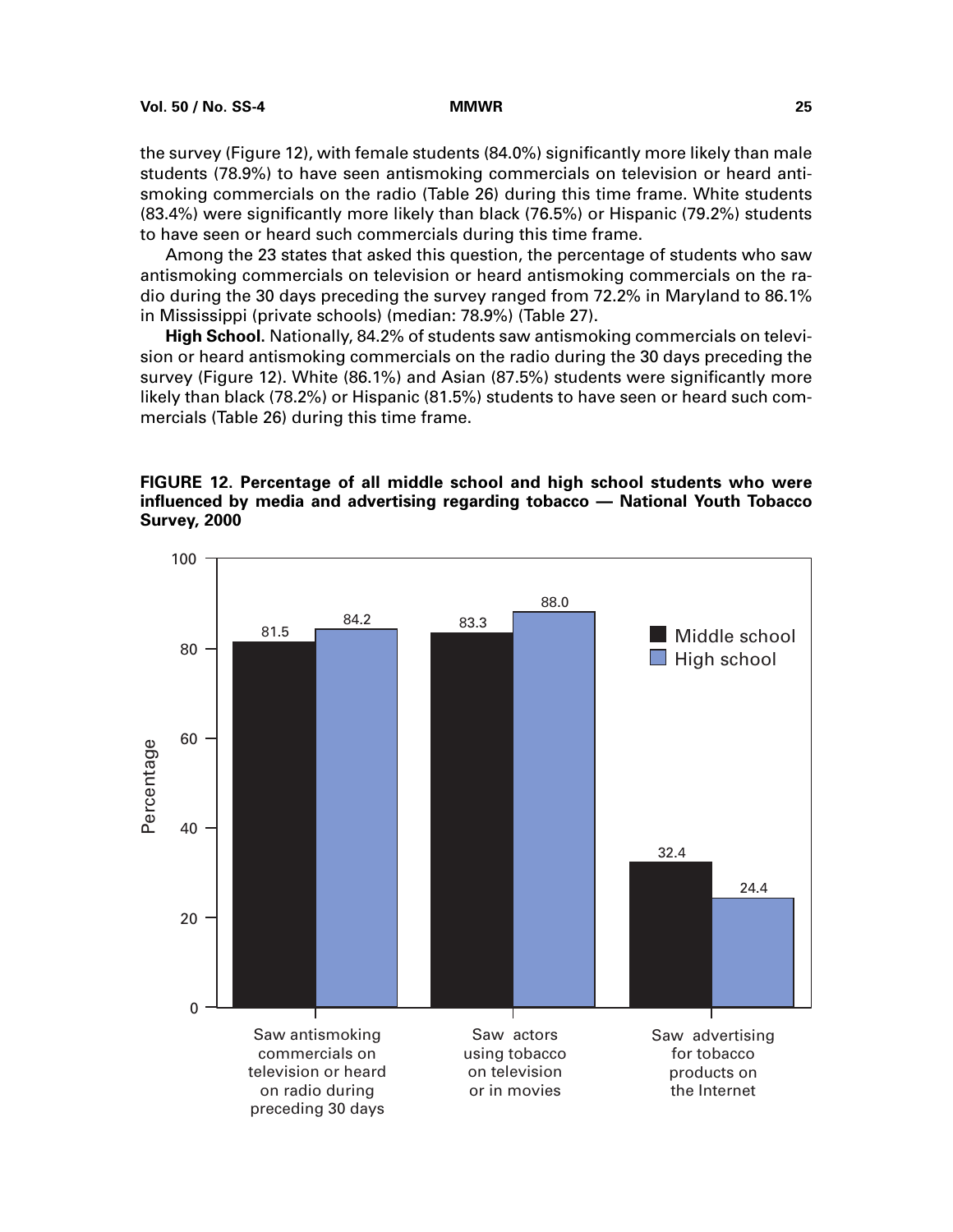Among the 21 states that asked this question, the percentage of students who saw antismoking commercials on television or heard antismoking commercials on the radio during the 30 days preceding the survey ranged from 76.3% in Ohio to 87.3% in Mississippi (private schools) and Wisconsin (median: 84.6%) (Table 27).

### **Saw Actors Smoking on Television or in Movies**

**Middle School.** Nationally, 83.3% of students had seen actors using tobacco on television or in the movies (Figure 12). White students (84.4%) were significantly more likely than black (81.0%) or Hispanic (81.5%) students to have seen actors smoking on television or in the movies (Table 26).

Among the 19 states that asked this question, the percentage of students who had seen actors smoking on television or in the movies ranged from 79.3% in Connecticut to 89.7% in Kentucky and West Virginia (median: 84.1%) (Table 27).

**High School.** Nationally, 88.0% of students had seen actors smoking on television or in the movies (Figure 12). Female students (89.7%) were significantly more likely than male students (86.4%) to have seen actors smoking on television or in the movies (Table 26). White students (89.2%) were significantly more likely than black (84.6%) or Hispanic (86.2%) students to have seen actors smoking on television or in the movies.

Among the 19 states that asked this question, the percentage of students who had seen actors smoking on television or in the movies ranged from 86.1% in the District of Columbia to 92.1% in Iowa (median: 89.8%) (Table 27).

### **Saw Advertisements for Tobacco Products on Internet**

**Middle School.** Nationally, 32.4% of students had seen advertisements for tobacco products on the Internet (Figure 12). Black students (35.0%) were significantly more likely than Asian students (28.6%) to have seen advertisements for tobacco products on the Internet (Table 26).

Among the 22 states that asked this question, the percentage of students who had seen such advertisements on the Internet ranged from 27.4% in Connecticut to 40.8% in Alabama (median: 33.9%) (Table 27).

**High School.** Nationally, 24.4% of students had seen advertisements for tobacco products on the Internet (Figure 12). Black (27.8%) and Hispanic (30.6%) students were significantly more likely than white students (22.5%) to have seen advertisements for tobacco products on the Internet (Table 26).

Among the 22 states that asked this question, the percentage of students who had seen such advertisements on the Internet ranged from 20.0% in Connecticut to 34.9% in Mississippi (public schools) (median: 26.3%) (Table 27).

### **Participation in Antitobacco Community Events**

Students were asked whether they had participated in any antitobacco community events to discourage persons from using tobacco products during the preceding 12 months.

**Middle School**. Nationally, no difference in participation in antitobacco community events was observed between students who had never used tobacco (15.3%) and those who had ever used tobacco (15.8%) (Figure 13). Among students who had never used tobacco, black students (18.5%) were significantly more likely than Hispanic (13.3%)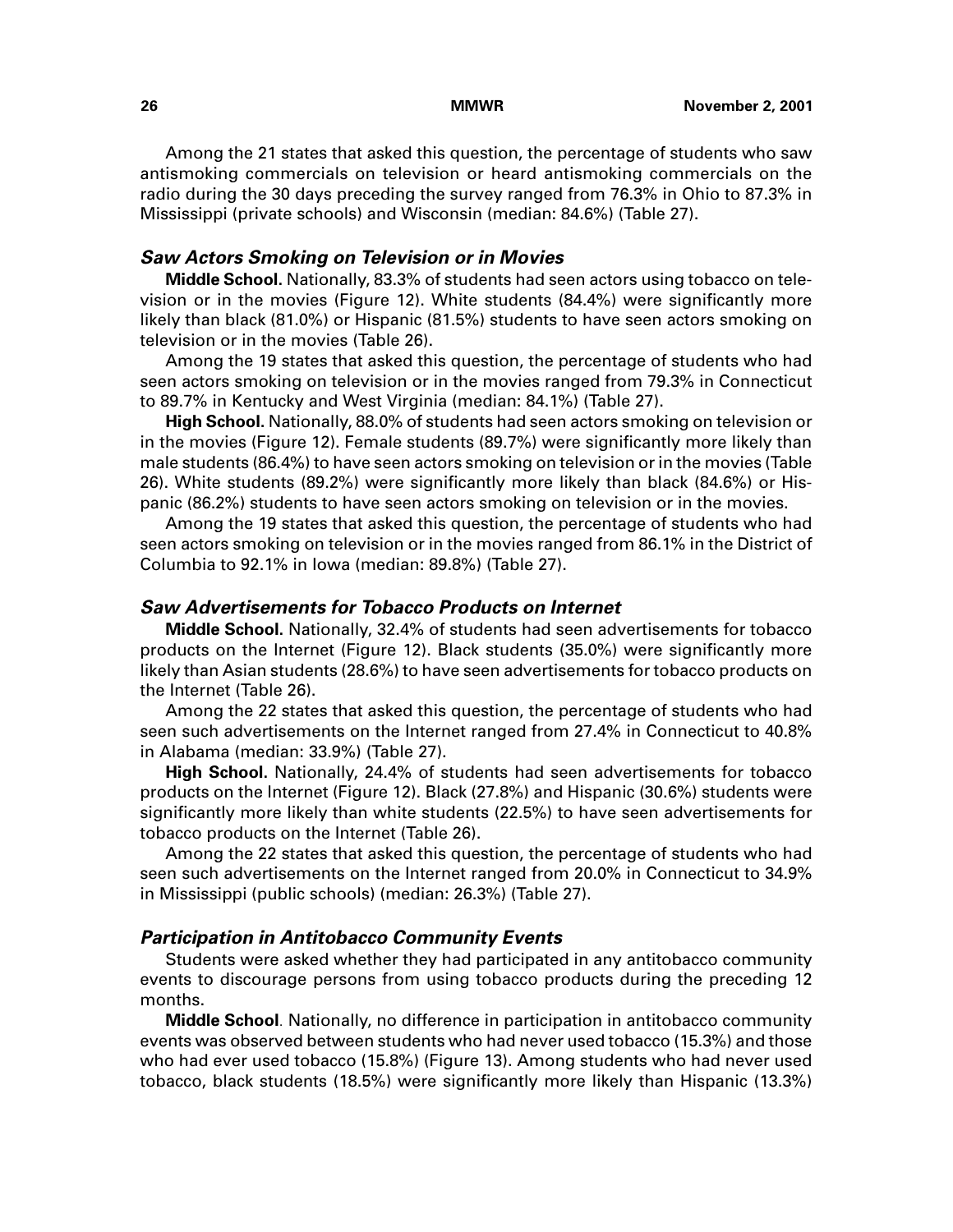

**FIGURE 13. Percentage of middle school and high school students who participated in antitobacco community events, by tobacco use status — National Youth Tobacco Survey, 2000**

\*Ever use of cigarettes or cigars or smokeless tobacco or pipes or bidis or kreteks.

or Asian (12.2%) students to have participated in antitobacco community events (Table 28).

Among the 26 states that asked this question, the percentage of never tobacco users who had participated in any antitobacco community events ranged from 8.9% in Maine to 40.2% in Arkansas (median: 26.4%). For students who had ever used tobacco, rates ranged from 11.9% in New York to 32.3% in the District of Columbia (median: 21.0%) (Table 29).

**High School.** Nationally, no difference in participation in antitobacco community events was observed between students who had never used tobacco (10.8%) and those who had ever used tobacco (9.3%) (Figure 13). Among students who had never used tobacco, female students (12.6%) were significantly more likely than male students (8.8%) to have participated in antitobacco community events (Table 28). Among students who had ever used tobacco, black (13.2%), Hispanic (11.6%), and Asian (12.6%) students were significantly more likely than white students (7.6%) to have participated in antitobacco community events.

Among the 24 states that asked this question, the percentage of never tobacco users who had participated in any antitobacco community events ranged from 9.0% in Texas to 33.7% in Arkansas (median: 19.0%). For students who had ever used tobacco, rates ranged from 8.9% in Indiana and Mississippi (private schools) to 25.7% in Hawaii (median: 14.5%) (Table 29).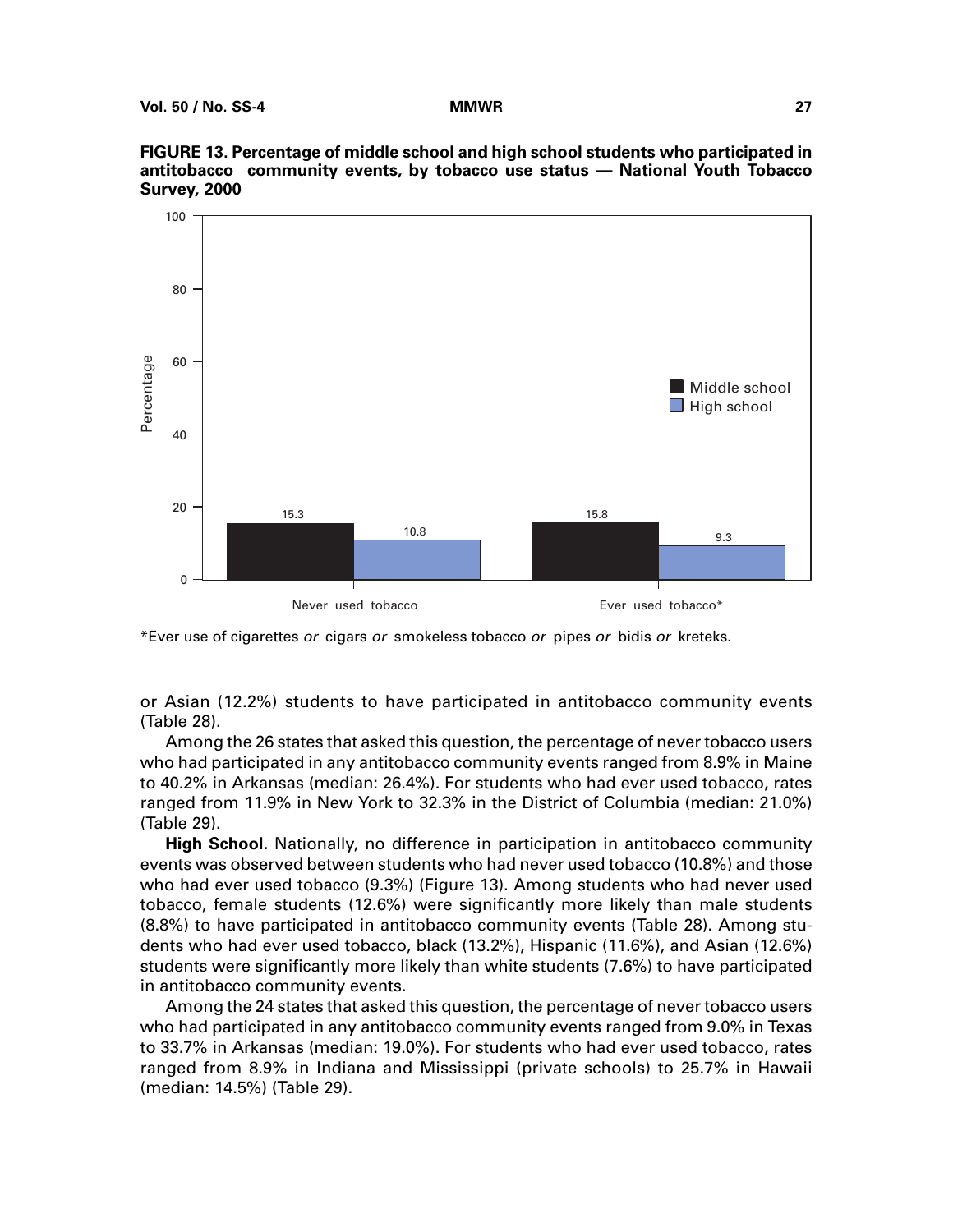# **Receptivity to Tobacco Company Merchandise**

### **Bought or Received Anything with Tobacco Company Name or Picture on It**

**Middle School**. Nationally, current tobacco users (45.5%) were significantly more likely than students who had never used tobacco (11.4%) to have bought or received anything with a tobacco company name or picture on it (e.g., sports gear, T-shirt, cigarette lighter, hat, jacket, or sunglasses that they purchased or received for free) (Figure 14). Among current tobacco users, white (50.4%) and Hispanic (45.1%) students were significantly more likely than black students (29.0%) to have bought or received anything with a tobacco company name or picture on it (Table 30).

Among the 26 states that asked this question, the percentage of never tobacco users who had bought or received anything with a tobacco company name or picture on it ranged from 8.4% in the District of Columbia to 20.5% in Maine (median: 12.9%). Among current tobacco users, rates ranged from 29.4% in the District of Columbia to 58.4% in West Virginia (median: 45.2%) (Table 31).

### **FIGURE 14. Percentage of middle school and high school students receptive to tobacco company merchandise\*, by tobacco use status — National Youth Tobacco Survey, 2000**



\* For example, a cigarette lighter or T-shirt.

<sup>†</sup> Used cigarettes or cigars or smokeless tobacco or pipes or bidis or kreteks on  $\geq 1$  of the 30 days preceding the survey.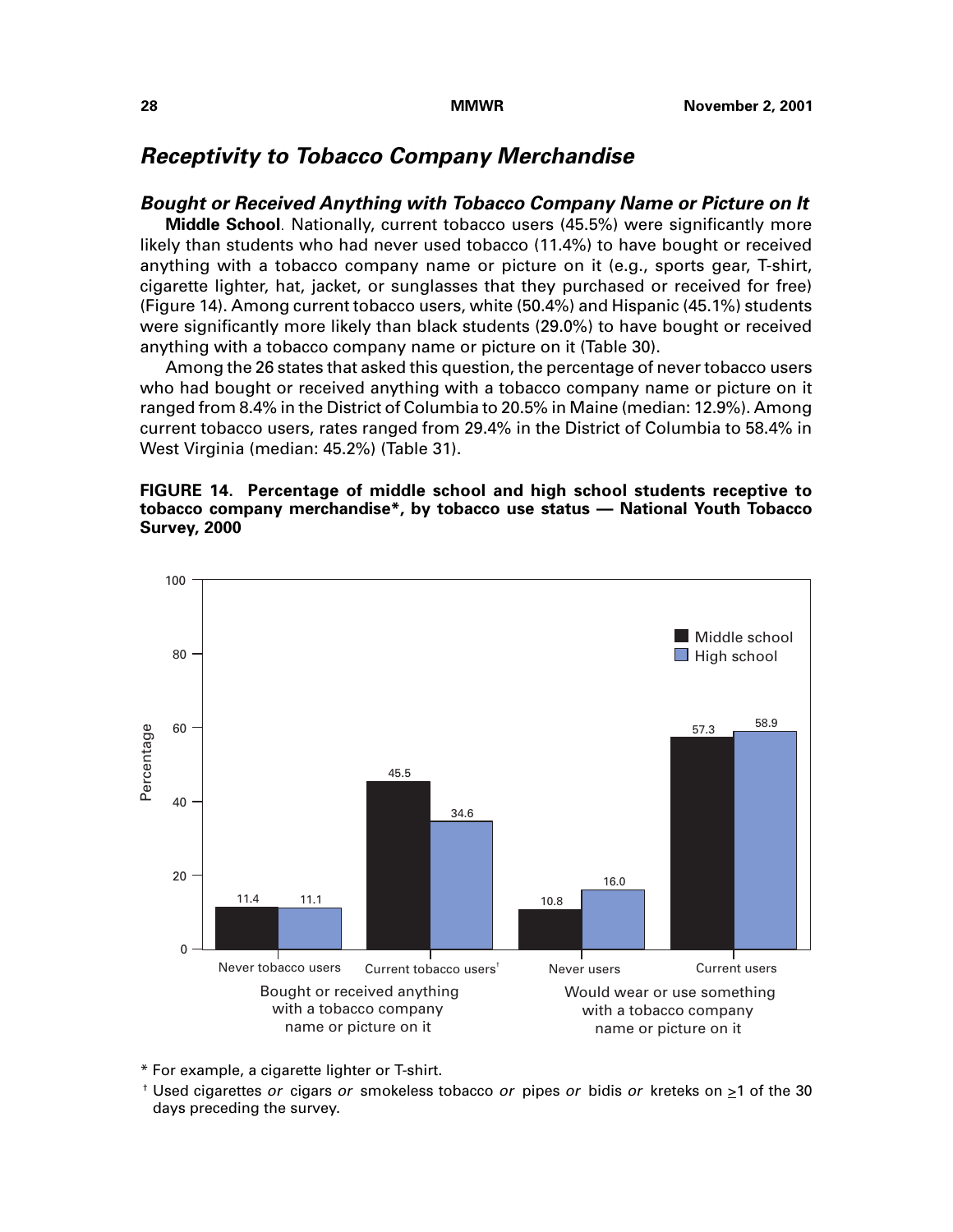**High School.** Nationally, current tobacco users (34.6%) were significantly more likely than students who had never used tobacco (11.1%) to have bought or received anything with a tobacco company name or picture on it (Figure 14). Hispanic students (13.0%) were significantly more likely than black students (8.8%) to have bought or received anything with a tobacco company name or picture on it. Among current tobacco users, male students (37.3%) were significantly more likely than female students (31.0%) to have bought or received anything with a tobacco company name or picture on it (Table 30).

Among the 24 states that asked this question, the percentage of never tobacco users who had bought or received anything with a tobacco company name or picture on it ranged from 9.6% in Delaware to 17.9% in West Virginia (median: 12.3%). Among current tobacco users, rates ranged from 21.4% in the District of Columbia to 46.9% in Mississippi (private schools) (median: 38.3%) (Table 31).

### **Would Wear or Use Something with Tobacco Company Name or Picture on It**

**Middle School**. Nationally, current tobacco users (57.3%) were significantly more likely than students who had never used tobacco (10.8%) to report they would wear or use anything with a tobacco company name or picture on it (e.g., cigarette lighter or T-shirt) (Figure 14). Among students who had never used tobacco, male students (15.3%) were significantly more likely than female students (7.0%) to report they would wear or use anything with a tobacco company name or picture on it (Table 30). Hispanic students (14.1%) were significantly more likely than white students (10.0%) to report they would wear or use anything with a tobacco company name or picture on it. Among current tobacco users, male students (61.7%) were significantly more likely than female students (51.3%) to report they would wear or use anything with a tobacco company name or picture on it. White (62.6%) and Hispanic (54.4%) students were significantly more likely than black students (41.4%) to report they would wear or use anything with a tobacco company name or picture on it.

Among the 26 states that asked students if they would wear or use something with a tobacco company name or picture on it, the percentage of never tobacco users ranged from 8.1% in Colorado to 18.7% in Arkansas (median: 13.1%). Among current tobacco users, rates ranged from 36.5% in the District of Columbia to 71.1% in West Virginia (median: 58.7%) (Table 31).

**High School.** Nationally, current tobacco users (58.9%) were significantly more likely than students who had never used tobacco (16.0%) to report that they would wear or use anything with a tobacco company name or picture on it (Figure 14). Among never tobacco users, male students (20.6%) were significantly more likely than female students (12.1%) to report that they would wear or use anything with a tobacco company name or picture on it. Hispanic students (19.0%) were significantly more likely than Asian students (12.7%) to report they would wear or use such items (Table 30). Among current tobacco users, male students (62.4%) were significantly more likely than female students (54.2%) to report that they would wear or use something with a tobacco company name or picture on it. White students (63.4%) were significantly more likely than black (40.3%), Hispanic (53.4%), or Asian (42.8%) students to report that they would wear or use such items. Hispanic students were significantly more likely than black students to report that they would wear or use such items.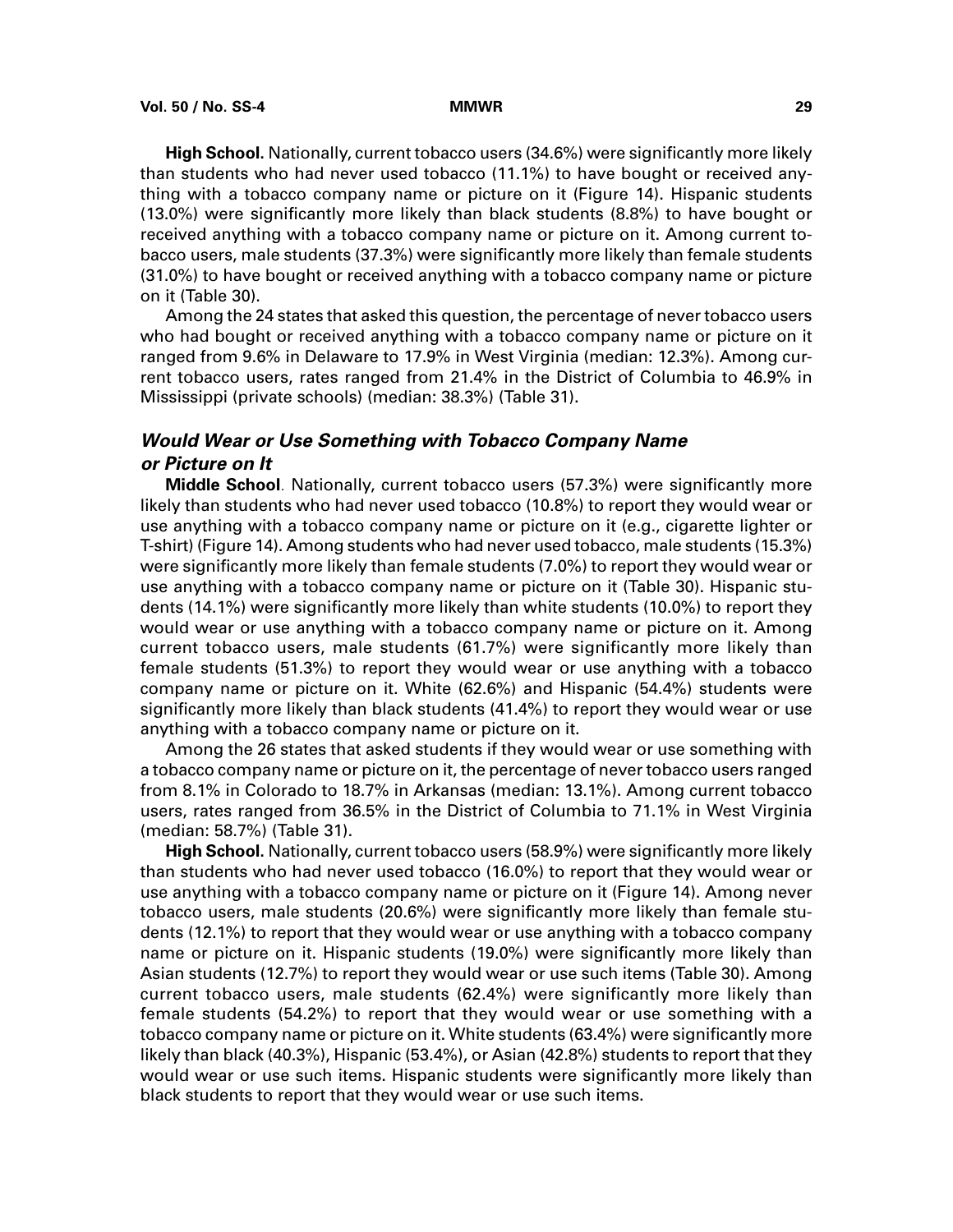<span id="page-35-0"></span>Among the 24 states that asked this question, the percentage of never tobacco users who would wear or use anything with a tobacco company name or picture on it ranged from 13.5% in Colorado to 24.7% in Mississippi (private schools) (median: 17.4%). Among current tobacco users, rates ranged from 39.5% in the District of Columbia to 70.3% in Wisconsin (median: 60.7%) (Table 31).

# **Cessation**

# **Cessation Attempts and Desire to Stop**

# **Tried to Quit Smoking Cigarettes during 12 Months Preceding Survey**

**Middle School**. Nationally, 59.9% of current cigarette smokers had tried to quit smoking cigarettes during the 12 months preceding the survey (Figure 15). Female students (65.6%) were significantly more likely than male students (54.7%) to have tried to quit smoking cigarettes in the 12 months preceding the survey (Table 32).

### **FIGURE 15. Percentage of current cigarette smokers\* in middle school and high school who tried to quit and who want to stop smoking — National Youth Tobacco Survey, 2000**



\* Smoked cigarettes on >1 of the 30 days preceding the survey.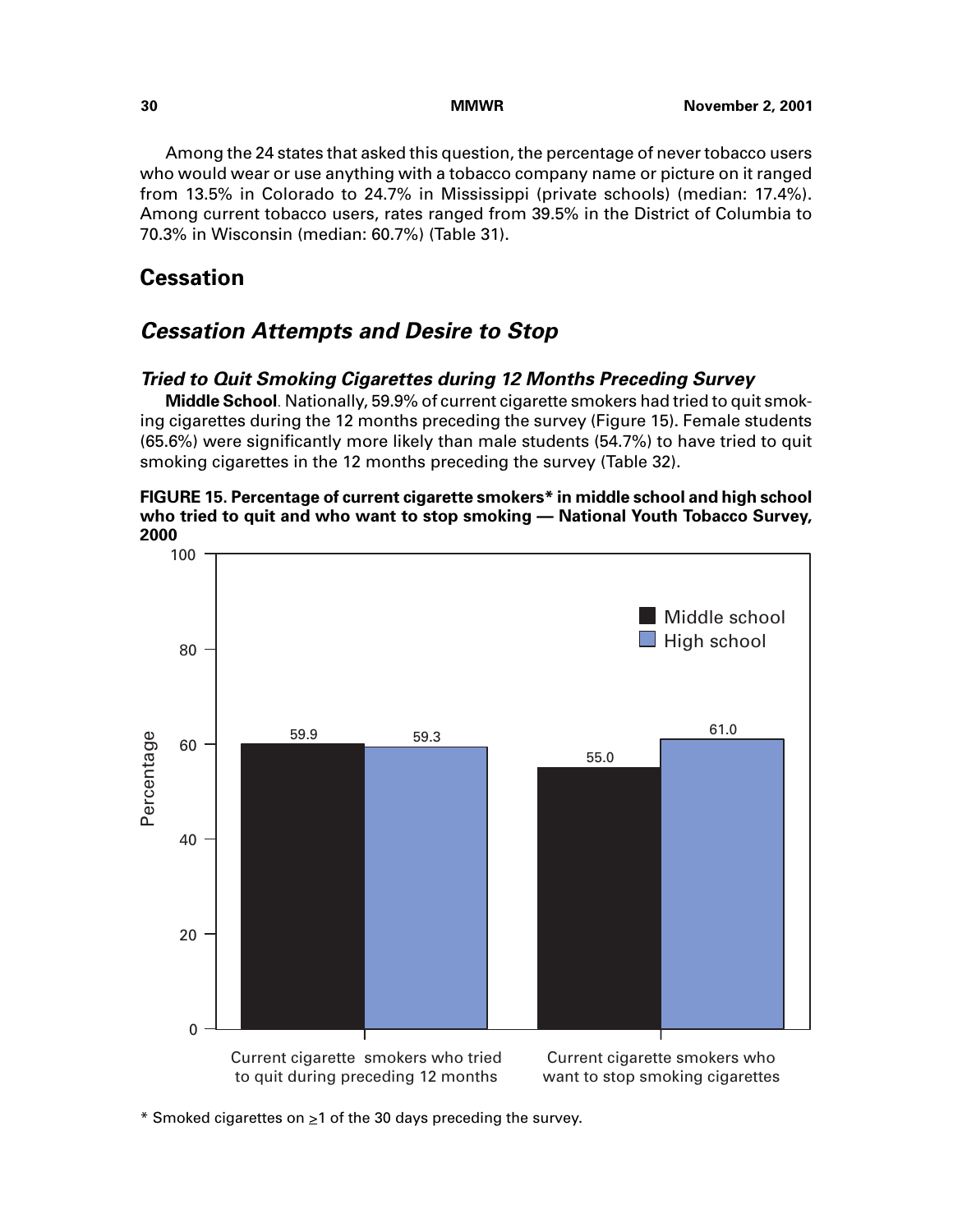Among the 26 states that asked this question, the percentage of current cigarette smokers who had tried to quit smoking cigarettes in the 12 months preceding the survey ranged from 46.4% in Vermont to 63.7% in Maryland (median: 56.7%) (Table 33).

**High School.** Nationally, 59.3% of current cigarette smokers had tried to quit smoking cigarettes during the 12 months preceding the survey (Figure 15), with female students (63.3%) significantly more likely than male students (55.2%) to have tried to quit smoking cigarettes during the 12 months preceding the survey (Table 32). White (78.1%), black (61.5%), and Asian (70.5%) students were significantly more likely than Hispanic (67.9%) students to have tried to quit smoking cigarettes during the 12 months preceding the survey. Asian students were significantly more likely than white students to have tried to quit smoking cigarettes during the 12 months preceding the survey.

Among the 24 states that asked this question, the percentage of current cigarette smokers who had tried to quit cigarette smoking in the 12 months preceding the survey ranged from 51.3% in Mississippi (private schools) to 76.3% in New York (median: 59.2%) (Table 33).

## **Wants to Stop Smoking Cigarettes**

**Middle School**. Nationally, 55.0% of current cigarette smokers said they want to stop smoking cigarettes (Figure 15 and Table 32).

Among the 26 states that asked this question, the percentage of current cigarette smokers who want to stop smoking cigarettes ranged from 41.1% in Vermont to 65.1% in the District of Columbia (median: 55.2%) (Table 33).

**High School.** Nationally, 61.0% of current cigarette smokers said that they want to stop smoking cigarettes (Figure 15). White (78.1%) and Asian (73.5%) students were significantly more likely than Hispanic students (57.4%) to report that they want to stop smoking cigarettes (Table 32).

Among the 24 states that asked this question, the percentage of current cigarette smokers who want to stop smoking cigarettes ranged from 49.9% in Kansas to 71.8% in Hawaii (median: 57.1%) (Table 33).

# **Secondhand Smoke**

## **Exposure to Tobacco Smoke**

## **Were in Same Room with Someone Who Was Smoking on >1 of Preceding 7 Days**

**Middle School**. Nationally, current cigarette smokers (88.4%) were significantly more likely than never cigarette smokers (48.9%) to have been in the same room with someone who was smoking cigarettes on  $\geq 1$  of the preceding 7 days (Figure 16). Among never cigarette smokers, female students (51.4%) were significantly more likely than male students (46.1%) to have been in the same room with someone who was smoking cigarettes on  $\geq$ 1 of the preceding 7 days (Table 34). White students (52.8%) were significantly more likely than black (45.8%), Hispanic (36.8%), or Asian (33.5%) students to have been in the same room with someone who was smoking cigarettes on >1 of the preceding 7 days. Black students were significantly more likely than Hispanic or Asian students to have been in the same room with someone who was smoking cigarettes on  $\geq$ 1 of the preceding 7 days. Among current cigarette smokers, white students (92.3%)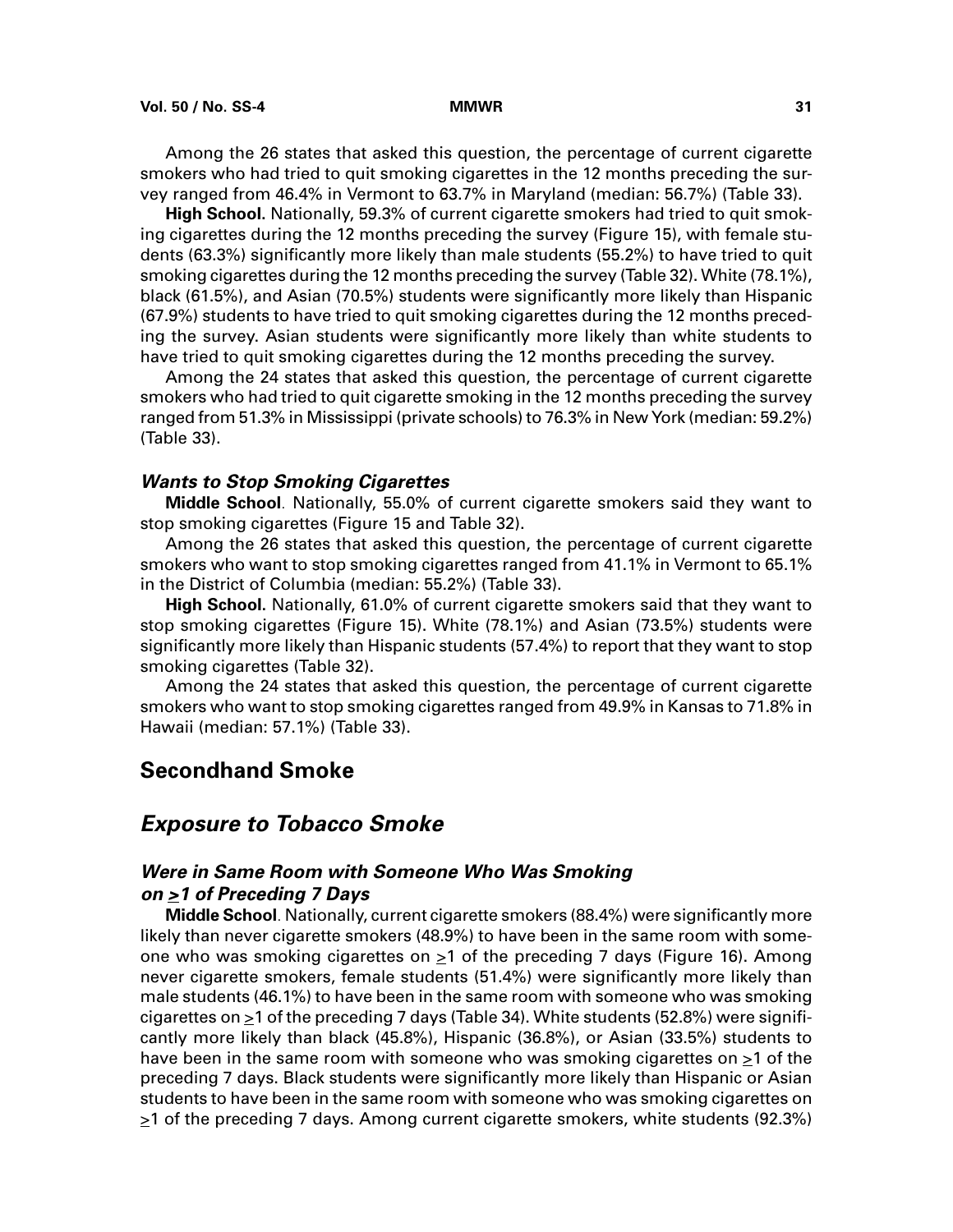**FIGURE 16. Percentage of middle school and high school students who were in a room or who rode in a car with someone who was smoking cigarettes on >1 of preceding 7 days and who think smoke from other persons' cigarettes is harmful, by smoking status — National Youth Tobacco Survey, 2000**



\* Smoked cigarettes on  $\geq 1$  of the 30 days preceding the survey.

were significantly more likely than black (80.2%) or Hispanic (84.6%) students to have been in the same room with someone who was smoking cigarettes on >1 of the preceding 7 days.

Among the 26 states that asked this question, the percentage of never cigarette smokers who were in the same room with someone who was smoking cigarettes on  $\geq 1$ of the preceding 7 days ranged from 36.4% in California to 63.7% in West Virginia (median: 49.1%). Among current smokers, rates ranged from 77.1% in the District of Columbia and Maryland to 94.0% in West Virginia (median: 87.1%) (Table 35).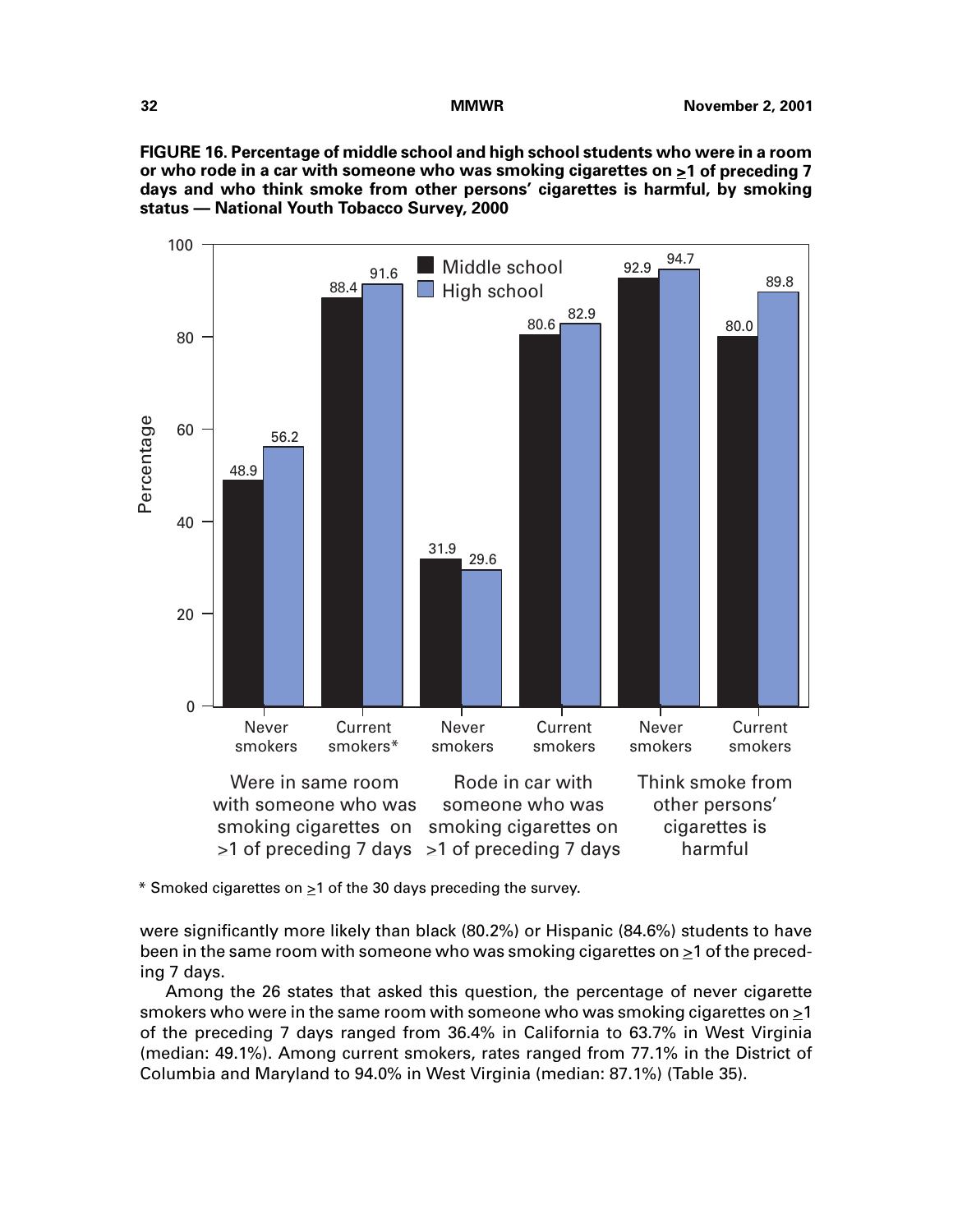**High School.** Nationally, current cigarette smokers (91.6%) were significantly more likely than never cigarette smokers (56.2%) to have been in the same room with someone who was smoking cigarettes on  $\geq 1$  of the preceding 7 days (Figure 16). Among never cigarette smokers, white students (59.2%) were significantly more likely than Hispanic (44.6%) or Asian (49.9%) students to have been in the same room with someone who was smoking cigarettes on  $\geq 1$  of the preceding 7 days (Table 34). Among current cigarette smokers, female students (92.9%) were significantly more likely than male students (90.3%) to have been in the same room with someone who was smoking cigarettes on  $\geq 1$  of the preceding 7 days. White students (93.4%) were significantly more likely than black (85.1%), Hispanic (86.0%), or Asian (84.9%) students to have been in the same room with someone who was smoking cigarettes on  $\geq 1$  of the preceding 7 days.

Among the 24 states that asked this question, the percentage of never cigarette smokers who were in the same room with someone who was smoking cigarettes on >1 of the preceding 7 days ranged from 39.7% in the District of Columbia to 71.5% in Kentucky (median: 56.5%). Among current cigarette smokers, rates ranged from 81.2% in the District of Columbia to 95.0% in Wisconsin (median: 91.3%) (Table 35).

## **Rode in Car with Someone Who Was Smoking on >1 of Preceding 7 Days**

**Middle School**. Nationally, current cigarette smokers (80.6%) were significantly more likely than never cigarette smokers (31.9%) to have ridden in a car with someone who was smoking cigarettes on  $\geq 1$  of the preceding 7 days (Figure 16). Among students who have never smoked cigarettes, female students (34.1%) were significantly more likely than male students (29.5%) to have ridden in a car with someone who was smoking cigarettes on  $\geq 1$  of the preceding 7 days (Table 34). White (33.3%) and black (33.3%) students were significantly more likely than Hispanic (25.4%) or Asian (19.3%) students to have ridden in a car with someone who was smoking cigarettes on  $\geq 1$  of the preceding 7 days. Among current cigarette smokers, female students (84.5%) were significantly more likely than male students (77.0%) to have ridden in a car with someone who was smoking cigarettes. White students (83.6%) were significantly more likely than black (74.5%) or Hispanic (74.0%) students to have ridden in a car with someone who was smoking cigarettes on  $\geq 1$  of the preceding 7 days.

 Among the 26 states that asked students if they rode in a car with someone who was smoking cigarettes on  $\geq 1$  of the preceding 7 days, the percentage of never cigarette smokers ranged from 21.7% in the District of Columbia to 45.5% in West Virginia (median: 34.3%). Among current cigarette smokers, rates ranged from 63.0% in New York to 87.1% in Maine (median: 79.1%) (Table 35).

**High School.** Nationally, current cigarette smokers (82.9%) were significantly more likely than never cigarette smokers (29.6%) to have ridden in a car with someone who was smoking cigarettes on >1 of the preceding 7 days (Figure 16). Among students who have never smoked cigarettes, black students (34.0%) were significantly more likely than Hispanic (25.0%) or Asian (24.3%) students to have ridden in a car with someone who was smoking cigarettes on  $\geq 1$  of the preceding 7 days (Table 34). Among current cigarette smokers, female students (85.8%) were significantly more likely than male students (80.2%) to have ridden in a car with someone who was smoking cigarettes; and white students (84.9%) were significantly more likely than black (77.7%), Hispanic (74.6%), or Asian (75.4%) students to have ridden in a car with someone who was smoking cigarettes on  $\geq 1$  of the preceding 7 days.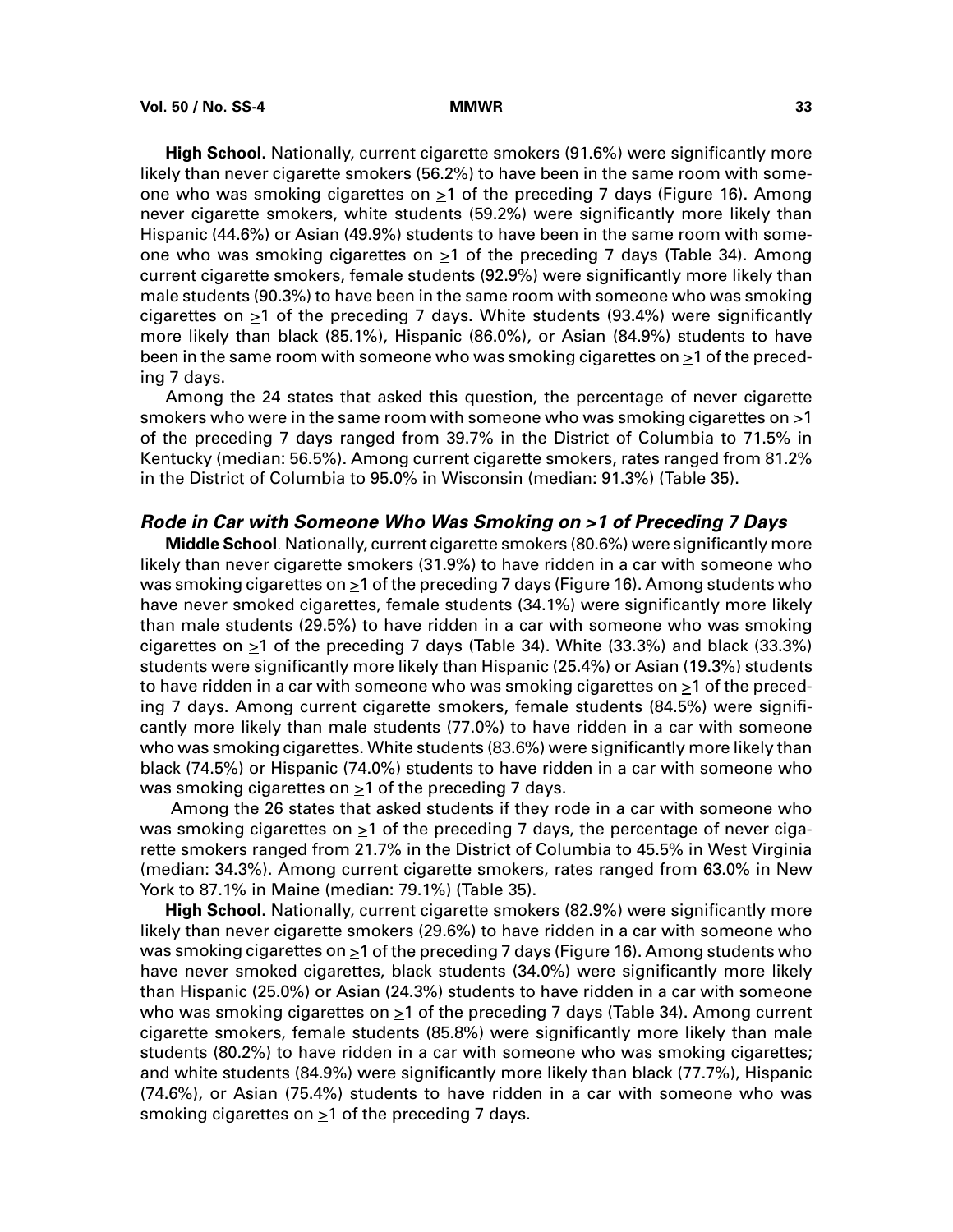Among the 24 states that asked this question, the percentage of never cigarette smokers who had ridden in a car with someone who was smoking cigarettes on  $\geq 1$  of the preceding 7 days ranged from 19.9% in Colorado to 43.3% in Kentucky (median: 29.2%). Among current cigarette smokers, rates ranged from 70.0% in the District of Columbia to 91.3% in Wisconsin (median: 86.1%) (Table 35).

## **Think Smoke From Other Persons' Cigarettes is Harmful to Them**

**Middle School**. Nationally, never cigarette smokers (92.9%) were significantly more likely than current cigarette smokers (80.0%) to think that secondhand smoke was harmful to them (Figure 16). Among never cigarette smokers, white (95.6%) and Asian (94.6%) students were significantly more likely than black (85.3%) or Hispanic (87.3%) students to think smoke from other persons' cigarettes was harmful to them (Table 34).

Among the 26 states that asked this question, the percentage of never cigarette smokers who thought that smoke from other persons' cigarettes was harmful to them ranged from 82.7% in the District of Columbia to 97.5% in Maine (median: 91.9%). Among current cigarette smokers, rates ranged from 67.6% in the District of Columbia to 88.5% in New Hampshire (median: 82.7%) (Table 35).

**High School.** Nationally, never cigarette smokers (94.7%) were significantly more likely than current cigarette smokers (89.8%) to think that smoke from other persons' cigarettes was harmful to them (Figure 16). Among never cigarette smokers, female students (96.2%) were significantly more likely than male students (93.0%) to think smoke from other persons' cigarettes was harmful to them; white (96.6%) and Asian (95.6%) students were significantly more likely than black (87.3%) or Hispanic (90.8%) students to think that smoke from other persons' cigarettes was harmful to them. Among current cigarette smokers, female students (92.9%) were significantly more likely than male students (86.9%) to think smoke from other persons' cigarettes was harmful to them; white students (91.9%) were significantly more likely than black (79.7%) or Hispanic (85.4%) students, and Asian students (89.4%) were significantly more likely than black students to think that smoke from other persons' cigarettes was harmful to them (Table 34).

Among the 24 states that asked students if they thought that smoke from other persons' cigarettes is harmful to them, the percentage of never cigarette smokers ranged from 87.1% in the District of Columbia to 97.2% in Delaware and Iowa (median: 94.9%). Among current smokers, rates ranged from 76.2% in the District of Columbia to 93.8% in Wisconsin (median: 89.9%) (Table 35).

## **Exposure to Tobacco Use at Home**

## **Anyone in Home Smokes Cigarettes**

**Middle School**. Nationally, current cigarette smokers (70.1%) were significantly more likely than students who had never smoked cigarettes (32.4%) to live in a home where someone smokes cigarettes (Figure 17). Black never cigarette smokers (36.5%) were significantly more likely than Hispanic never cigarette smokers (28.7%) to live in a home where someone smokes cigarettes (Table 36). Among current cigarette smokers, white students (73.8%) were significantly more likely than black (63.7%) or Hispanic (62.0%) students to live in a home where someone smokes cigarettes.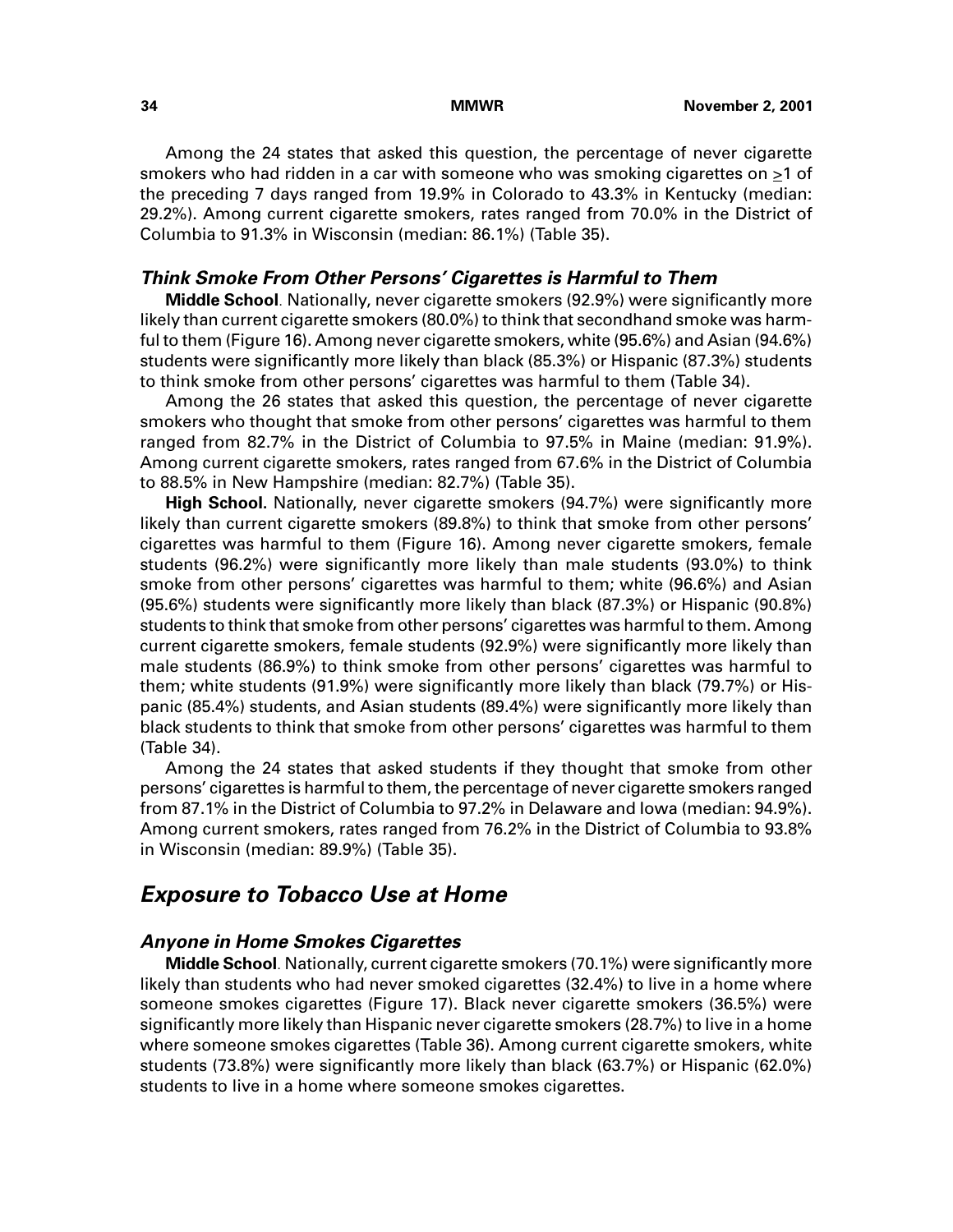Among the 26 states that asked this question, the percentage of never cigarette smokers who lived in a home where someone smoked cigarettes ranged from 25.2% in Wyoming to 43.8% in Arkansas (median: 35.4%). Among current cigarette smokers, rates ranged from 57.1% in California to 77.5% in Maine (median: 68.9%) (Table 37).

**High School.** Nationally, current cigarette smokers (56.7%) were significantly more likely than students who had never smoked cigarettes (27.5%) to live in a home where someone smoked (Figure 17 and Table 36).

Among the 24 states that asked this question, the percentage of never cigarette smokers ranged from 20.8% in Colorado to 40.5% in Mississippi (public schools) (median: 28.7%). Among current cigarette smokers, rates ranged from 43.0% in Mississippi (private schools) to 64.9% in Delaware (median: 56.7%) (Table 37).

**FIGURE 17. Percentage of middle school and high school students who were exposed to tobacco use at home, by tobacco status — National Youth Tobacco Survey, 2000**



\* Smoked cigarettes on  $\geq 1$  of the 30 days preceding the survey.

† Used smokeless tobacco on >1 of the 30 days preceding the survey.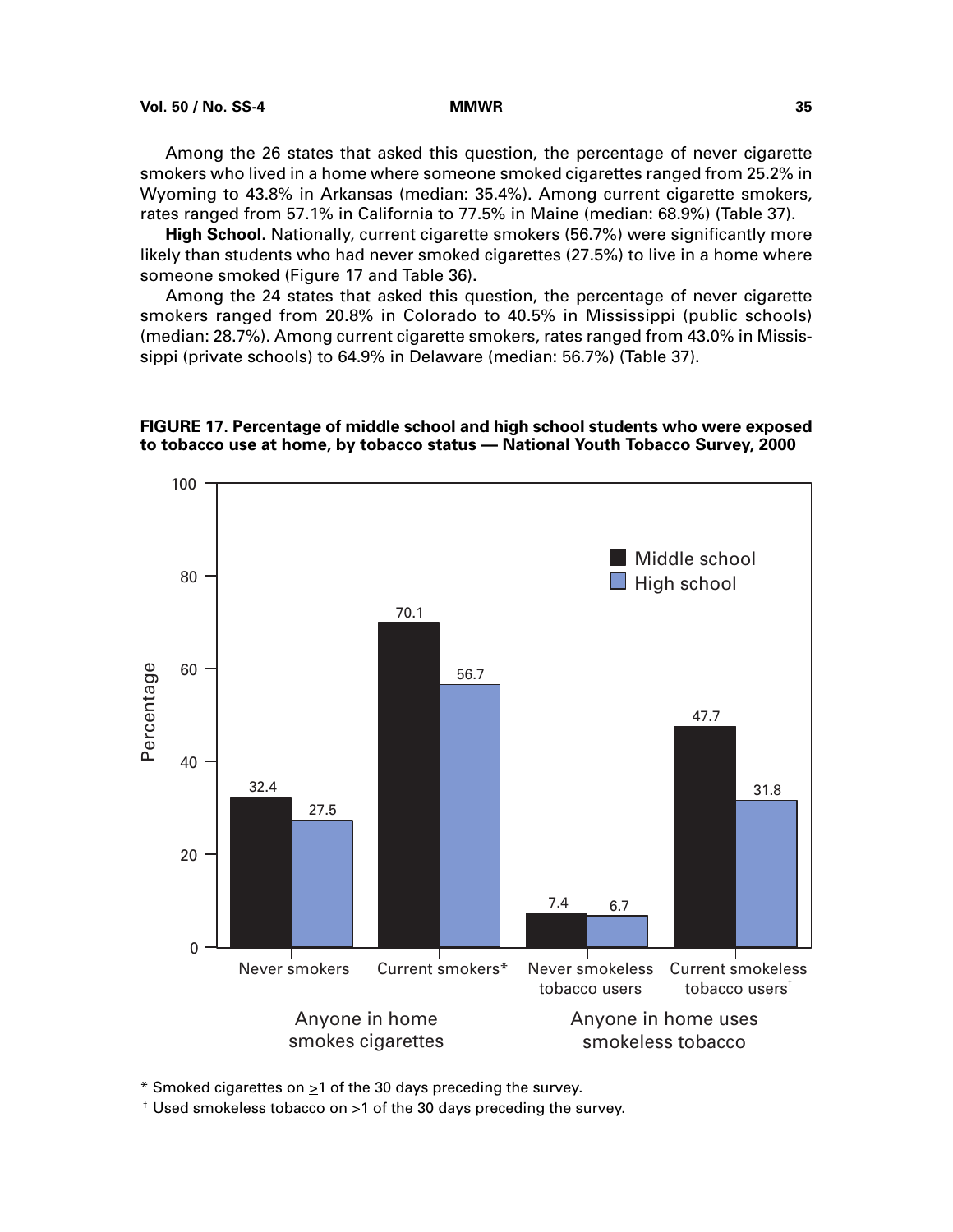## **Anyone in Home Uses Smokeless Tobacco**

**Middle School**. Nationally, current users of smokeless tobacco (47.7%) were significantly more likely than students who had never used smokeless tobacco (7.4%) to live in a home where someone used smokeless tobacco (Figure 17). Among never users, white students (8.8%) were significantly more likely than black (5.2%), Hispanic (3.6%), or Asian (3.2%) students to live in a home where someone used smokeless tobacco (Table 36).

Among the 26 states that asked this question, the percentage of never users ranged from 3.7% in California and New York to 23.9% in West Virginia (median: 9.8%). Among current users, rates ranged from 29.1% in Delaware to 61.3% in Arkansas (median: 45.4%) (Table 37).

**High School.** Nationally, current users of smokeless tobacco (31.8%) were significantly more likely than students who had never used smokeless tobacco (6.7%) to live in a home where someone used smokeless tobacco (Figure 17). Among never users, female students (7.8%) were significantly more likely than male students (5.2%) to live in a home where someone used smokeless tobacco, and white students (7.7%) were significantly more likely than Hispanic (3.9%) or Asian (3.4%) students to live in a home where someone used smokeless tobacco (Table 36).

Among the 24 states that asked this question, the percentage of never users who lived in a home where someone used smokeless tobacco ranged from 3.9% in Delaware to 22.7% in West Virginia (median: 9.3%). Among current users, rates ranged from 21.5% in Hawaii to 50.5% in Mississippi (private schools) (median: 38.1%) (Table 37).

## **School**

# **Students Who Practiced Ways to Say "No" to Tobacco as Part of School Curriculum**

## **Practice of Refusal Skills**

**Middle School**. Nationally, 41.9% of students practiced ways to say "no" to cigarettes as part of the school curriculum (Figure 18 and Table 38).

Among the 25 states that asked this question, the percentage of students who practiced ways to say "no" to tobacco in school ranged from 22.1% in Mississippi (private schools) to 54.9% in Maine (median: 42.0%) (Table 39).

**High School.** Nationally, 14.7% of students practiced ways to say "no" to cigarettes as part of the school curriculum (Figure 18). Black (21.0%), Hispanic (18.5%), and Asian (18.6%) students were significantly more likely than white students (12.4%) to have practiced ways to say "no" to tobacco in school (Table 38).

Among the 23 states that asked this question, the percentage of students who practiced ways to say "no" to tobacco in school ranged from 9.3% in Mississippi (private schools) to 23.7% in Hawaii (median: 15.0%) (Table 39).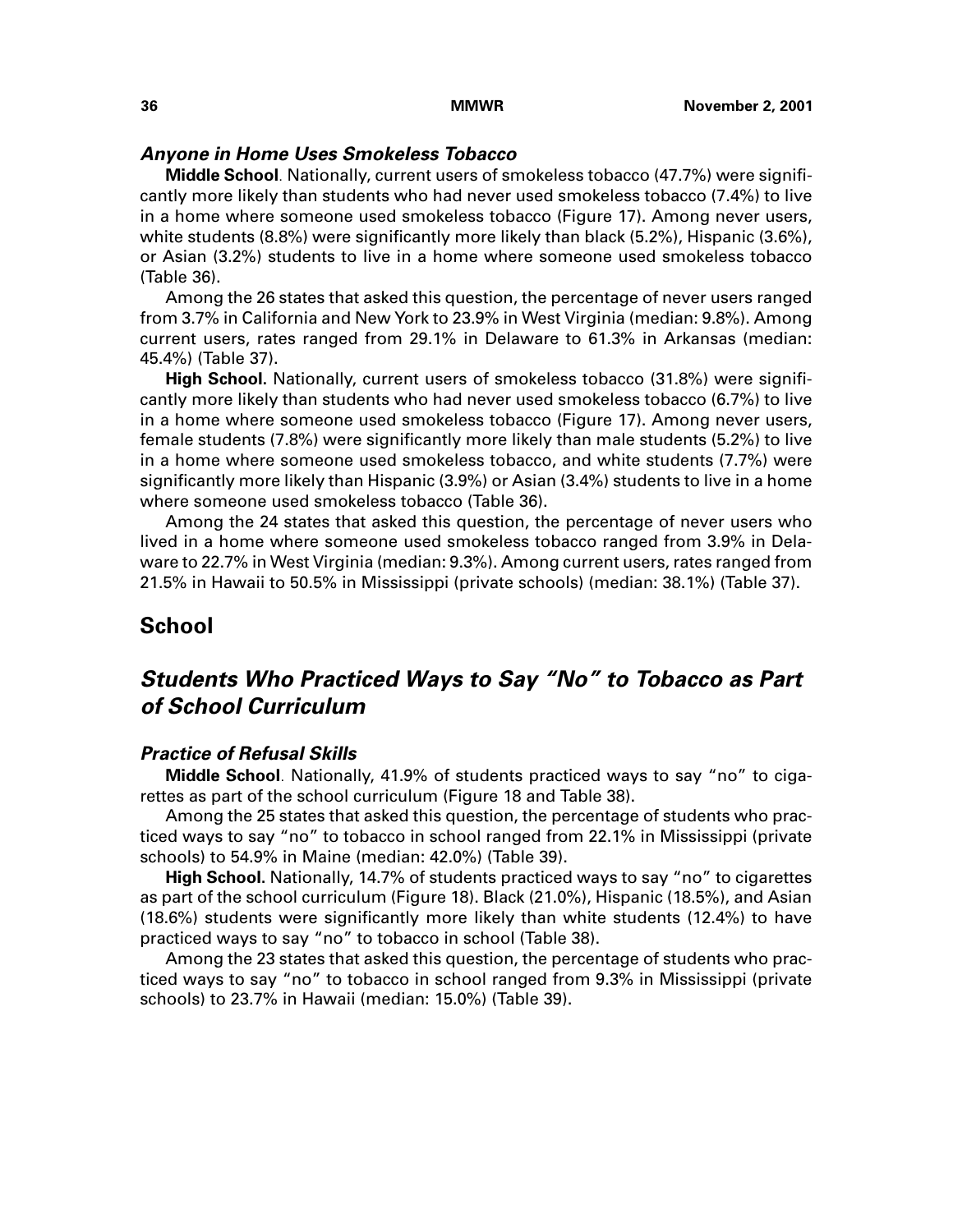**FIGURE 18. Percentage of all middle school and high school students who practiced ways to say "no" to tobacco as part of school curriculum and who smoked cigarettes or used smokeless tobacco on school property during the 30 days preceding the survey — National Youth Tobacco Survey, 2000**



# **Students Who Smoked Cigarettes on School Property During Preceding 30 Days**

## **Cigarettes**

**Middle School**. Nationally, 3.0% of students smoked cigarettes on school property in the 30 days preceding the survey (Figure 18). Male students (3.6%) were significantly more likely than female students (2.4%) to have smoked cigarettes on school property in the 30 days preceding the survey (Table 38).

Among the 25 states that asked this question, the percentage of students who smoked cigarettes on school property during the 30 days preceding the survey ranged from 1.7% in Kansas to 6.3% in Kentucky (median: 3.9%) (Table 39).

**High School.** Nationally, 9.4% of students smoked cigarettes on school property during the 30 days preceding the survey (Figure 18). Male students (11.1%) were significantly more likely than female students (7.7%) to have smoked cigarettes on school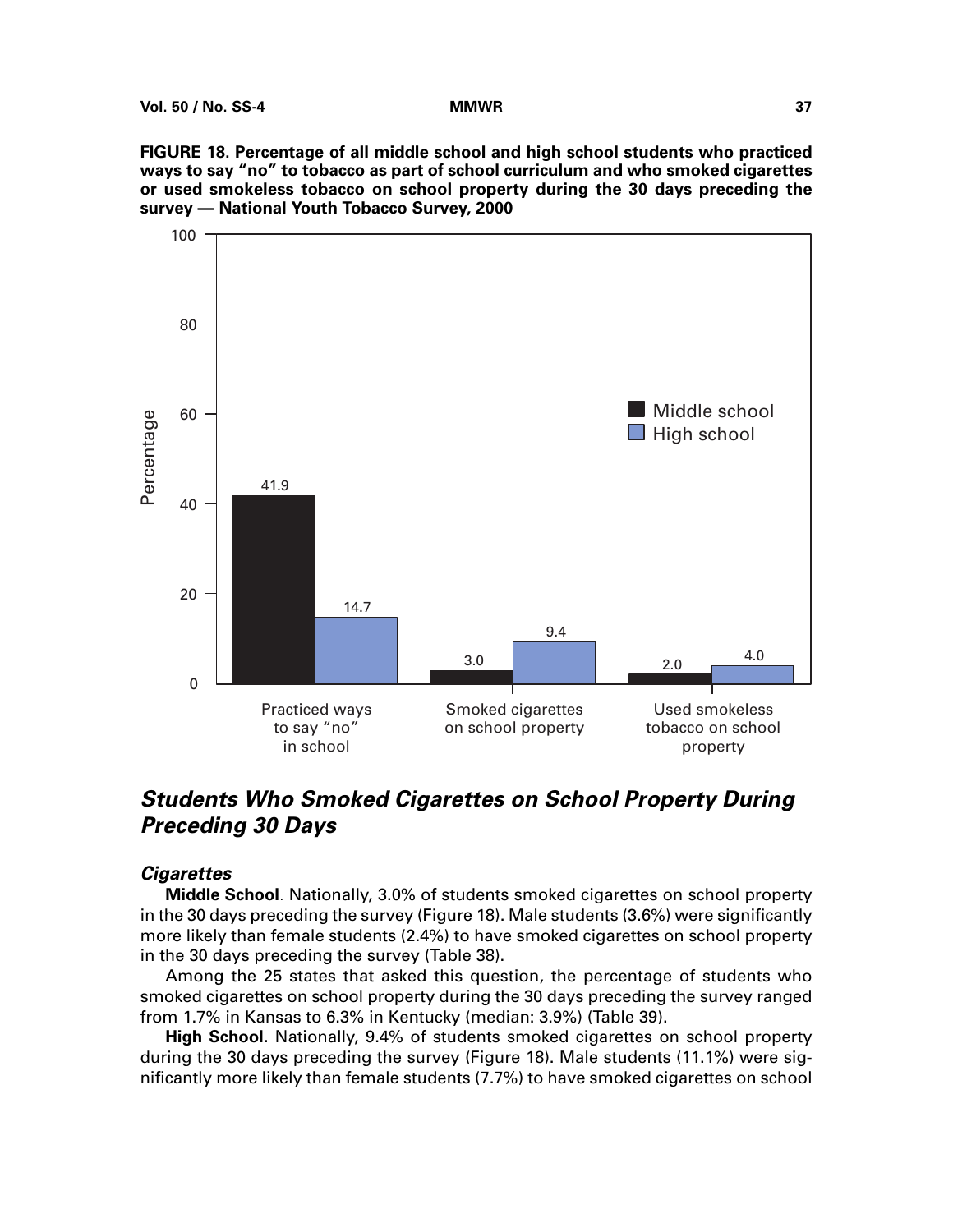property during the 30 days preceding the survey, and white students (10.4%) were significantly more likely than black students (5.7%) to have smoked cigarettes on school property during the preceding 30 days (Table 38).

Among the 24 states that asked this question, the percentage of students who had smoked cigarettes on school property during the 30 days preceding the survey ranged from 6.4% in California to 18.6% in Kentucky (median: 10.7%) (Table 39).

# **Students Who Used Smokeless Tobacco on School Property During Preceding 30 Days**

## **Smokeless Tobacco**

**Middle School.** Nationally, 2.0% of students used smokeless tobacco on school property during the 30 days preceding the survey (Figure 18). Male students (3.3%) were significantly more likely than female students (0.8%) to have used smokeless tobacco on school property during the 30 days preceding the survey (Table 38).

Among the 26 states that asked this question, the percentage of students who had used smokeless tobacco on school property during the 30 days preceding the survey ranged from 1.1% in New Hampshire to 5.1% in Wyoming (median: 2.1%) (Table 39).

**High School.** Nationally, 4.0% of students used smokeless tobacco on school property in the 30 days preceding the survey (Figure 18). Male students (7.3%) were significantly more likely than female students (0.6%) to have used smokeless tobacco on school property during the 30 days preceding the survey, and white students (4.5%) were significantly more likely than black (2.6%) or Asian (1.8%) students to have used smokeless tobacco on school property during the 30 days preceding the survey (Table 38).

Among the 24 states that asked this question, the percentage of students who had used smokeless tobacco on school property during the 30 days preceding the survey ranged from 2.3% in Delaware to 11.9% in Mississippi (private schools) (median: 5.1%) (Table 39).

# **DISCUSSION**

CDC recommends that states establish comprehensive tobacco-control programs that include nine elements  $(9)$ :

- **community programs to reduce tobacco use\*;**
- chronic disease programs to reduce the burden of tobacco-related disease;
- **school programs;**
- **enforcement;**
- statewide programs;
- **countermarketing;**
- **smoking cessation programs;**
- **surveillance and evaluation;** and

<sup>\*</sup>Bold, italic type indicates the six elements of Best Practices for Tobacco Control Programs (9 ) that are covered in the state Youth Tobacco Surveys. States can use survey data to monitor these six elements.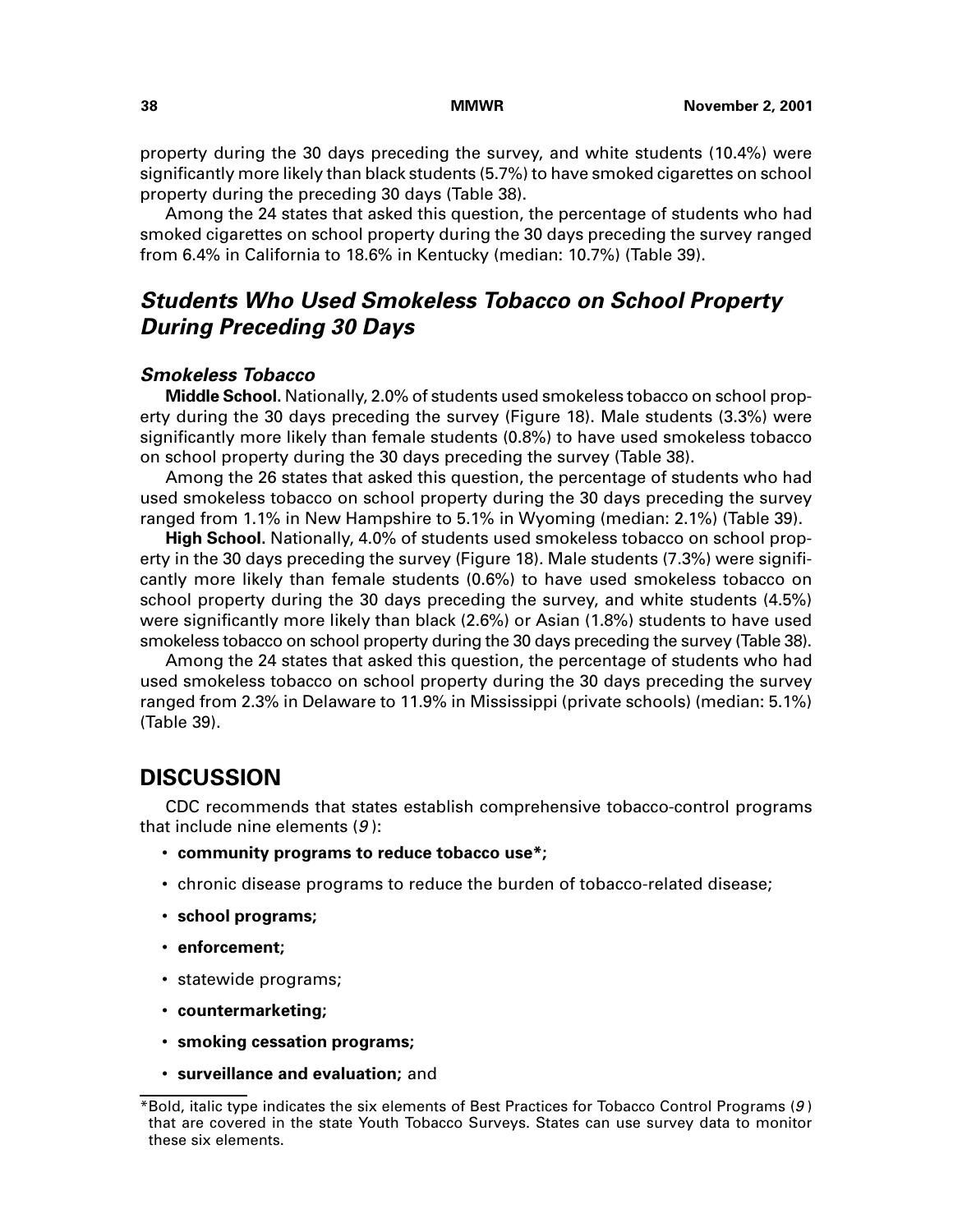• administration and management.

Survey data can be used as part of an essential surveillance and evaluation system to document the extent of the problem and monitor and document the effectiveness of comprehensive tobacco-control programs. Surveillance should include periodic and ongoing monitoring of tobacco-related attitudes, behaviors, health outcomes, and the prevalence of protobacco influences (e.g., advertising, promotions, and events that glamorize tobacco use). Evaluation elements should measure the affect of program elements on attitudes, behaviors, and policies.

## **Linking YTS Data to Program Components**

States can use this report in developing and reporting on six of the nine elements of their comprehensive tobacco-control programs. National estimates for these elements provide an initial marker by which states can compare their current data. In the future, states can a) monitor their trends across time, a step that could lead to program development and modifications; b) compare their state data with those of other states to identify successful programs; and c) compare their state data with national estimates.

The following data from the NYTS are an example of how states can report youth surveillance and evaluation data within the context of a comprehensive tobaccocontrol program.

# **Surveillance**

The rate of current cigarette smoking documented by the 2000 NYTS is consistent with the most recent data from the national Youth Risk Behavior Survey  $(13)$  and the Monitoring the Future Survey (4), both conducted in 1999. For the NYTS and the Monitoring the Future Survey, rates are similar for students in grades 8, 10, and 12. For the NYTS and the national Youth Risk Behavior Survey, rates are similar for students in grades 9, 10, 11, and 12.

## **Community Programs**

Community programs to reduce tobacco use should focus on four goals: a) prevention of the initiation of tobacco use among young persons; b) cessation for current users of tobacco; c) protection from secondhand smoke; and d) elimination of disparities in tobacco use among populations. CDC encourages states to analyze and report their data regarding racial and ethnic disparities when possible. NYTS results support the need for these goals.

- Young persons have a high exposure to secondhand smoke
	- During the previous week, almost nine out of 10 current cigarette smokers and approximately one half of never cigarette smokers were in the same room with someone who was smoking.
	- During the previous week, eight out of 10 current cigarette smokers and three out of 10 never cigarette smokers rode in a car with someone who was smoking cigarettes.
	- Seven out of 10 middle school students who currently smoke cigarettes and six out of 10 high school students who currently smoke cigarettes live in a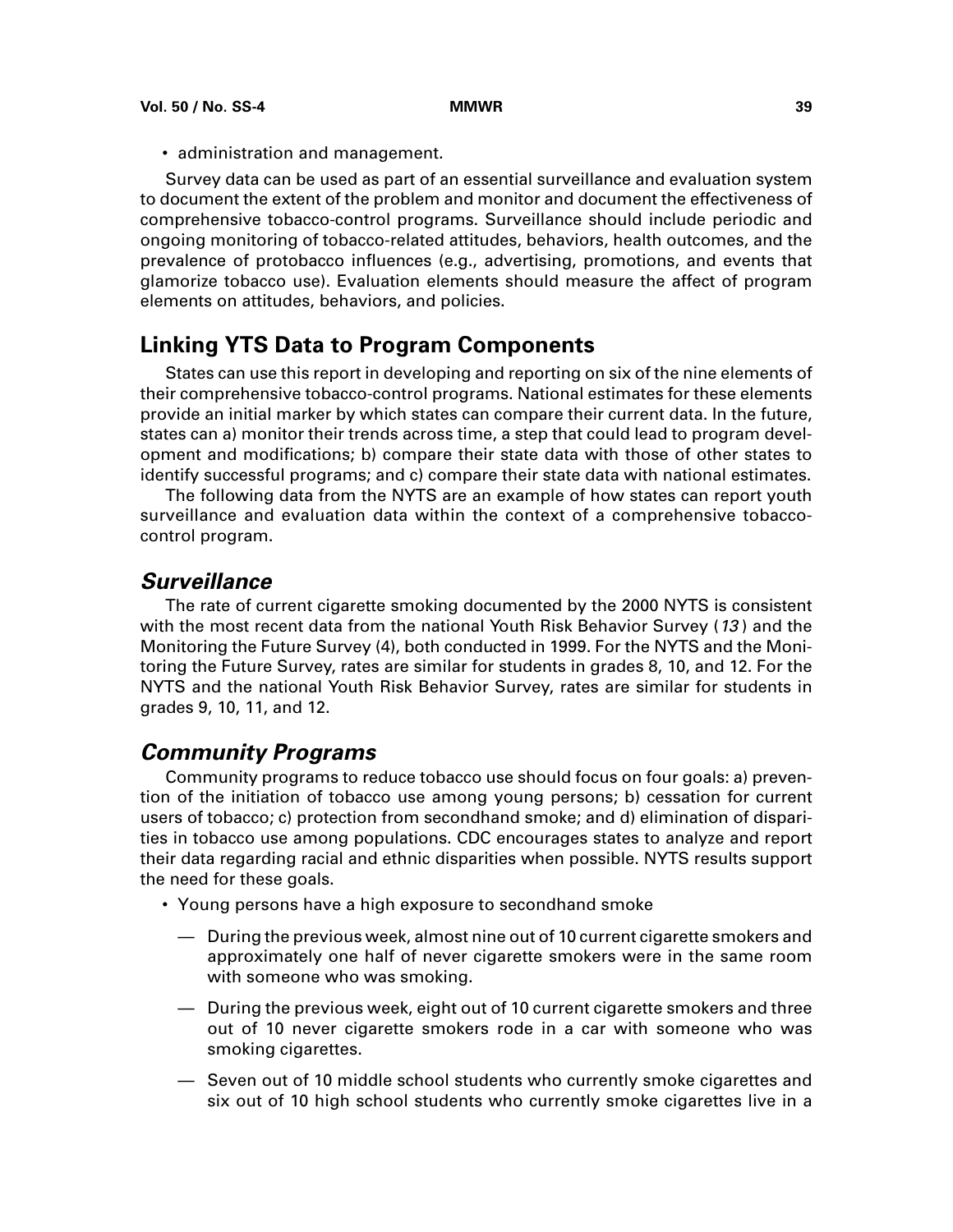home where someone smokes cigarettes. This is compared with three out of 10 never cigarette smokers in both middle school and high school who live in a home where someone smokes cigarettes.

- Approximately 90% of young persons think smoke from other people's cigarettes is harmful to them.
- Only 16% of middle school students and 9% of high school students who have ever used tobacco participated in a community event to discourage persons from using tobacco.
- Among high school students, black students have significantly lower rates of current cigarette smoking than white and Hispanic students — a finding consistent with reports from previous national surveys  $(3,4,10)$ . In middle school, however, NYTS data document that rates of current cigarette smoking among black students do not differ significantly from rates among white and Hispanic students.

# **School Programs**

School programs that prevent the initiation of tobacco use are a critical element of comprehensive tobacco-control programs because the majority of persons start smoking before age 18 years (5,14). Several studies have documented that effective schoolbased tobacco prevention programs, in conjunction with community intervention programs such as media campaigns and price increases, can significantly reduce or delay adolescent smoking (5,14–17 ).

- Inclusion of tobacco refusal skills as part of school curricula is needed as well as enforcement of smoke-free school policies.
	- Only 42% of middle school and 15% of high school students were taught ways to say "no" to tobacco as part of their curriculum in school during the preceding year.
	- A total of 3% of middle school and approximately 9% of high school students smoked cigarettes on school property during the preceding 30 days.

# **Enforcement**

Enforcement of tobacco-control policies enhances their efficacy by deterring violators and by sending a message to the public that community leaders believe that these policies are important  $(18)$ . The two primary areas addressed by local and state policies that require enforcement strategies are restrictions on minors' access to tobacco and restrictions on smoking (clean indoor air) policies.

- In the majority of tobacco-control policies, restrictions on minors' access are not enforced.
	- Approximately 70% of middle school and 60% of high school students who currently smoke cigarettes and are age <18 years were not asked to show proof of age when they purchased cigarettes.
	- Approximately 60% of middle school and high school students who currently smoke cigarettes and are age <18 years were not refused purchase of cigarettes because of age.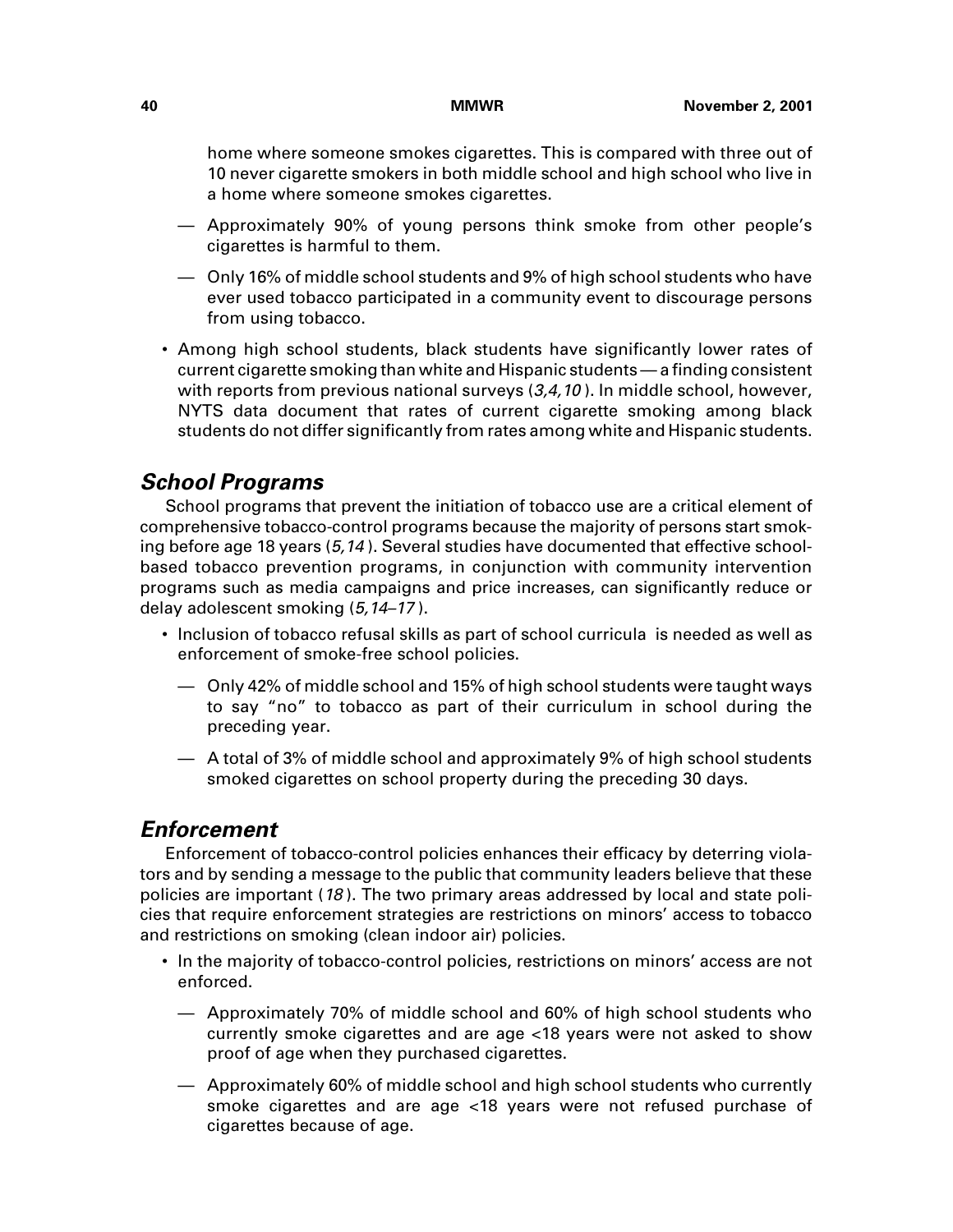# **Countermarketing**

Tobacco advertising and promotion activities can both stimulate adult consumption and increase the risk of youth initiation  $(5.19)$ . Children buy the most heavily advertised cigarette brands  $(20)$  and are three times more affected by advertising than are adults (21 ). Countermarketing activities can promote cigarette smoking cessation among young persons and decrease the likelihood that they will begin cigarette smoking. Countermarketing messages can also substantially influence public support for tobacco-control intervention and build a supportive climate for school and community efforts.

- A high percentage of young persons are exposed to tobacco advertising and promotion activities.
	- Approximately 85% of middle school and high school students saw actors using tobacco on television or in movies.
	- Approximately one third of middle school students and one fourth of high school students saw advertisements for tobacco on the Internet.
	- One out of 10 middle school and high school students who have never used tobacco bought or received something with a tobacco company name or picture on it. The rate more than triples for current tobacco users.
	- Approximately 15% of middle school and high school students who have never used tobacco would wear or use something with a tobacco company name or picture on it. The rate increases to nearly 60% among students who currently use tobacco.
- Young persons who smoke cigarettes have strong brand preferences.
	- Approximately one half of middle school and high school students who currently smoke cigarettes report that they usually smoke Marlboro® cigarettes.
	- Black students are more likely to smoke Newport<sup>®</sup> cigarettes than any other brand.
- Exposure to countermarketing messages is high. Approximately eight out of 10 middle school and high school students saw an antismoking commercial on television or heard one on the radio.

# **Smoking Cessation**

Quitting cigarette smoking can produce a increased short-term public health benefit than any other element of a comprehensive tobacco-control program. The NYTS and state YTS data demonstrate the need for programs that help adolescents to quit cigarette smoking. However, little is known about the effectiveness of these interventions among adolescents (22 ). With no interventions proven effective for adolescents, states should carefully evaluate any programs that are implemented.

- Effective youth cessation programs are needed.
	- Approximately 60% of middle school and high school students who are current cigarette smokers tried to quit during the preceding 12 months.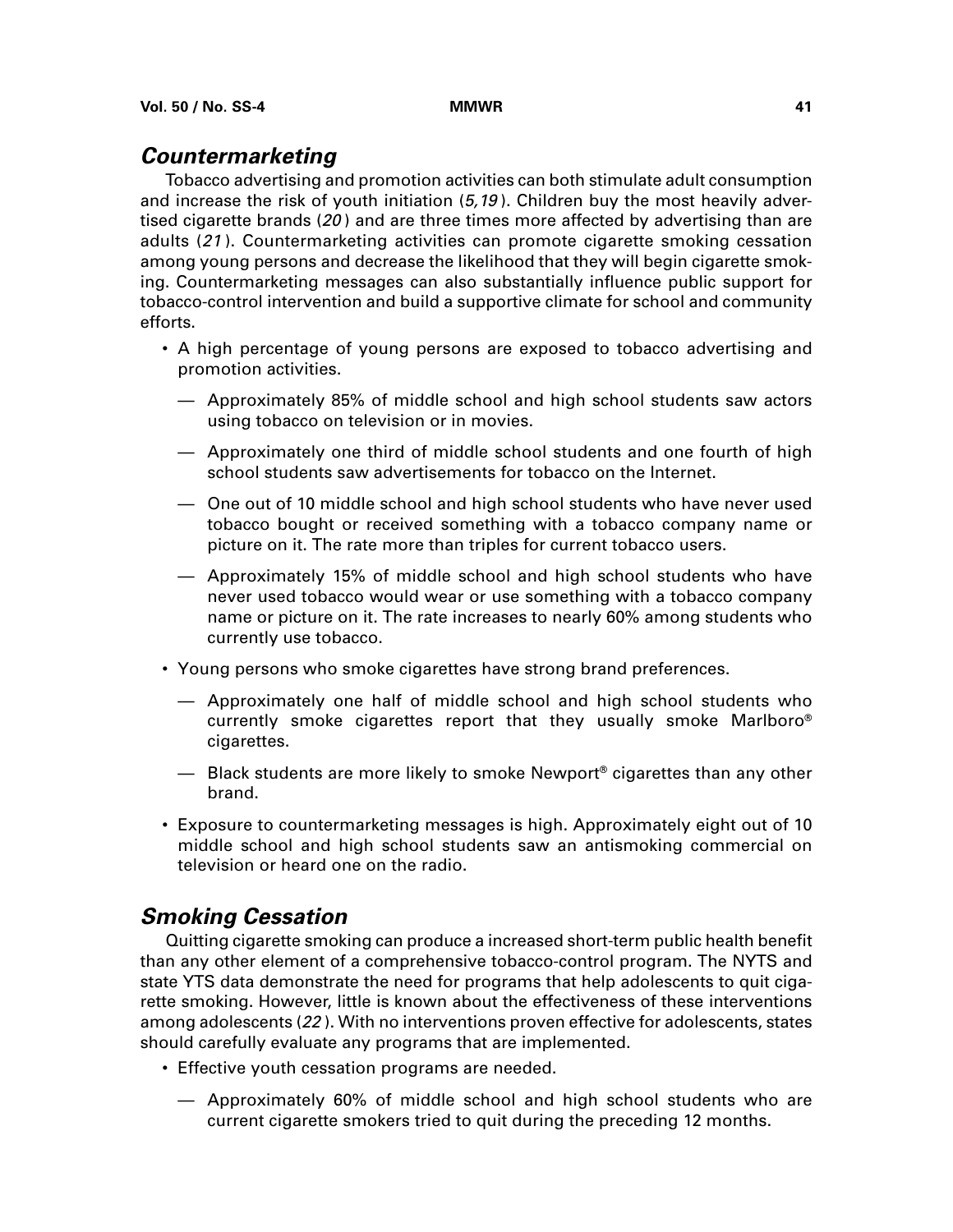— More than one half of middle school and high school students who are current cigarette smokers reported that they want to stop smoking cigarettes.

# **Limitations**

The findings in this report have at least three limitations. First, these data apply only to youth who attend middle school or high school and are not representative of all persons in this age group. However, in 1997, only 4% of 16-year-olds and 6% of 17-yearolds who had not completed high school were not enrolled in a high school program (23 ). The dropout rate for young adults aged 16–24 years varies substantially by race/ ethnicity (7.6%, white; 13.4%, black; and 25.3% Hispanic) (23 ). Second, the NYTS and the majority of state surveys were conducted during the spring semester, whereas a small number of states conducted surveys during the fall semester. Within each grade, the fall school population is approximately 6 months younger than the spring school population. This difference can be expected to lead to higher estimates of ever tobacco use in the spring surveys and also might lead to higher estimates of current use. Future analysis of data from the fall 1999 NYTS and spring 2000 NYTS will provide a measure of this effect. Third, the data are all based on self-reports, possibly leading to under- or overreporting of behavior. Although the extent of this under- or overreporting of behavior cannot be determined, some YTS questions have been analyzed and demonstrate good test-retest reliability (24).

# **CONCLUSION**

## **State Implementation of YTS**

After completing their 2000 surveys, Florida, Mississippi, and Texas have data for 3 years, and Arkansas, Kansas, and Tennessee have data for 2 years to begin examining trends. A report recently published by Florida documents a substantial decline in youth tobacco use — including current and lifetime use of cigarettes, cigars, and smokeless tobacco — during the preceding 3 years (25 ). Substantial shifts in attitudes toward an antitobacco direction also occurred in Florida during this time. YTS findings in Florida have led to the adoption of youth-oriented programs by other states.

The YTS provides states with a mechanism for responding to emerging concerns within tobacco control. For example, in 1998, Texas was the first state to include questions regarding tobacco use in a pipe. After Texas reported a 8.5% prevalence rate of pipe use among middle school students, other states realized the public health significance of monitoring pipe use among adolescents. Similarly, in 1999, New Jersey was the first state to include questions regarding use of bidis and kreteks. After finding 11.0% of middle school students and 21.3% of high school students had ever smoked bidis, and 6.3% of middle school students and 11.1% of high school students had ever smoked kreteks, questions regarding these products were added to the 2000 core YTS questionnaire.

Data from the YTS have been used in several states to generate legislative support for allocation of dollars from the Master Settlement Agreement to support tobacco control and prevention efforts. The survey can then be used to report on the effectiveness of the programs developed under the Master Settlement Agreement.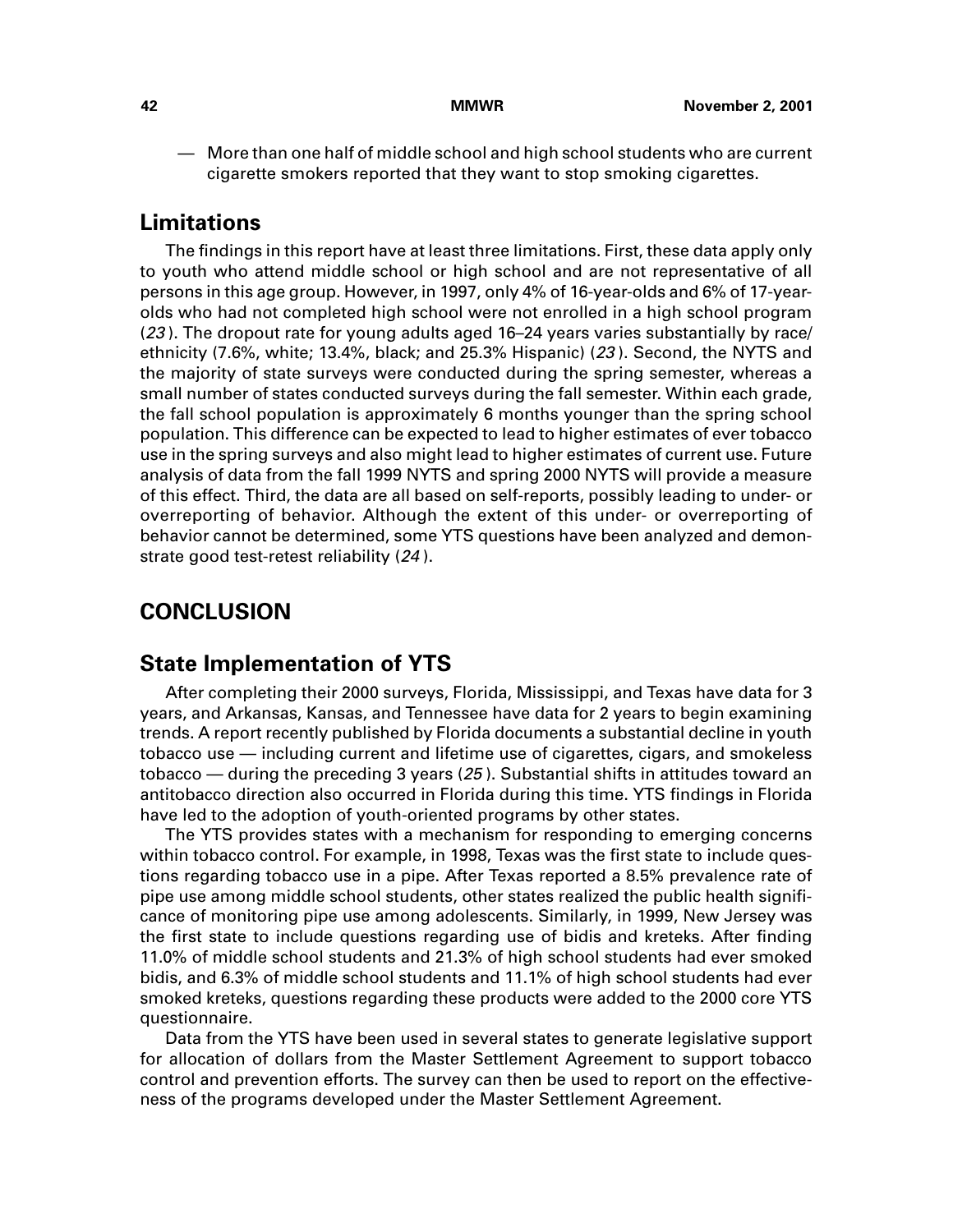A distinct feature of the YTS is that it allows states to obtain substate-level estimates to support their tobacco-control efforts. For example, after conducting the survey in 1999 to provide baseline data to support the youth component of their tobacco-control program, Tennessee expanded their 2000 YTS sample design to provide data for each of the state's 13 health regions to support local tobacco-control efforts. The scope of such efforts continues to grow, and during fall 2000, Maryland conducted the largest YTS to date, successfully collecting middle school and high school data in 23 counties and the city of Baltimore.

Localities (e.g., city, community, county, district, tribal councils, and U.S. territories) have also conducted the survey independent of the state(s). For example, separate surveys have been conducted in large cities such as New York City and Detroit; in seven smaller cities and counties in Wisconsin (Cameron, Florence County, Franklin County, Neenah, St. Francis, Western Racine County, and Waupaca); by two tribal councils (Great Lakes Inter-Tribal Council and Inter-Tribal Council of Arizona); and by four U.S. territories (American Virgin Islands, Commonwealth of the Northern Mariana Islands, Federated States of Micronesia, and Palau).

Finally, the YTS is an integral component of surveillance and evaluation plans implemented by states. New Jersey has developed a logic model to outline the links between multiple data sources and their programmatic objectives. In New Jersey, the YTS is one source of data for monitoring progress toward initial, intermediate, and long-term outcome objectives for their comprehensive tobacco-control program. The YTS continues to serve as a critical surveillance and evaluation tool for the design, implementation, and evaluation of comprehensive tobacco-control and prevention programs.

## **Uses of YTS Data**

For states that have participated in the survey and for states that plan to participate in the future, the state YTS and NYTS are primary sources of data for planning, monitoring and evaluating the youth component of state-based tobacco-control programs. The following are examples of how data can be used:

- Prevalence estimates from the YTS identify where a state stands in comparison with Healthy People 2010 objectives. As programs mature, repeating the YTS can indicate whether or not the state has moved toward meeting their objectives. In addition, these estimates highlight the greatest problems (e.g., rate of cigarette smoking is much higher than cigar smoking) and aid in focusing programmatic efforts.
- Data collected regarding knowledge and attitudes identify key perceptions concerning social context and influence and harm from tobacco. This information can be used to direct programs that focus on topics regarding peer groups and awareness of the dangers of tobacco use.
- General questions regarding exposure to tobacco use in the media can be used to monitor the degree of exposure to pro- or antitobacco messages and gauge social context. State-specific questions regarding a particular advertisement campaign can help determine the reach and duration of these messages.
- Questions regarding minors' access determine where and how youth are obtaining tobacco products. Data can be used to monitor compliance with the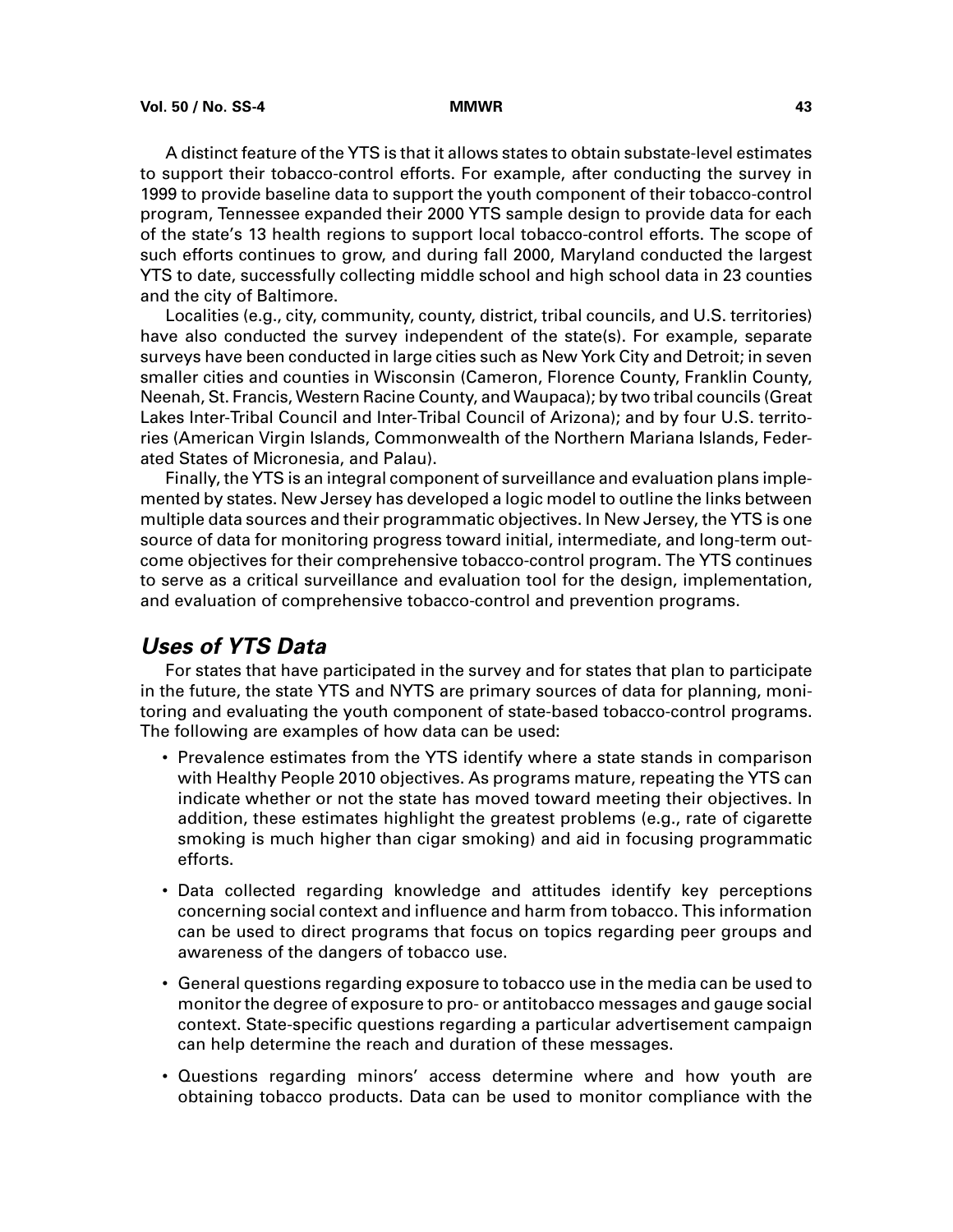Synar Amendment, which bans the sale of tobacco products to youth aged <18 years. Also, programmatic and policy efforts can target the persons or vendors who are most likely to provide or sell tobacco to underaged youth.

- School curriculum and policy play an important role in reducing youth tobacco use. Related YTS questions identify needs by assessing the extent to which students are being taught antitobacco lessons as part of their curriculum. In addition, the data indicate whether schools have been effective in enforcing rules that ban tobacco use on campus.
- YTS questions regarding exposure to secondhand smoke determine where students are exposed and to what extent. These data are often used to develop key messages for media campaigns that aim to reduce exposure.
- Data regarding cessation attempts indicate the level of desire to quit as well as of addiction. This information assesses the need to provide students with programs that help them to quit using tobacco.

References

- 1. McGinnis JM, Foege WH. Actual causes of death in the United States. JAMA 1993;270: 2207–12.
- 2. CDC. Smoking-attributable mortality and years of potential life lost—United States 1984. MMWR 1997;46:444–51.
- 3. CDC. Tobacco use among high school students—United States, 1997. MMWR 1998;47: 229–33.
- 4. Johnston LD, O'Malley PM, Bachman JG. Monitoring the Future Survey. Ann Arbor, MI: University of Michigan, 1999. Available a[t <http://monitoringthefuture.org/data/ 99data.html](http://monitoringthefuture.org/data/ 99data.html#1999data_cigs) [#1999data\\_cigs>. A](http://monitoringthefuture.org/data/ 99data.html#1999data_cigs)ccessed August 15, 2000.
- 5. Department of Health and Human Services. Preventing tobacco use among young people: a report of the Surgeon General. Atlanta, GA: Department of Health and Human Services, Public Health Service, CDC, National Center for Chronic Disease Prevention and Health Promotion, Office on Smoking and Health, 1994. [Reprinted with corrections, July 1994.]
- 6. Miller VP, Ernst C, Collin F. Smoking-attributable medical care costs in the USA. Soc Sci Med 1999;48:375–91.
- 7. Miller LS, Zhang X, Rice DP, Max W. State estimates of total medical expenditures attributable to cigarette smoking, 1993. Public Health Rep 1998;113:447–58.
- 8. CDC. Cigarette smoking-attributable mortality and years of potential life lost—United States, 1990. MMWR 1993;42:645–9.
- 9. CDC. Best Practices for comprehensive tobacco control programs, August 1999. Atlanta, GA: Department of Health and Human Services, Public Health Service, CDC, National Center for Chronic Disease Prevention and Health Promotion, Office on Smoking and Health, 1999.
- 10. CDC. Tobacco use among middle and high school students—United States, 1999. MMWR 2000;49:49–53.
- 11. Shah BV, Barnwell BG, Bieler GS. Software for the Statistical Analysis of Correlated Data (SUDAAN): user's manual, release 7.5, 1997 [Software documentation]. Research Triangle Park, NC: Research Triangle Institute, 1997.
- 12. Pierce JP, Choi WS, Gilpin EA, Farkas AJ, Berry CC. Tobacco industry promotion of cigarettes and adolescent smoking. JAMA 1998;279:511–5.
- 13. Kann L, Kinchen SA, Williams BI, et al. Youth risk behavior surveillance—United States, 1999. In: CDC Surveillance Summaries (June 9). MMWR 2000;49(No. SS-5).
- 14. Institute of Medicine. Growing up tobacco free. Lynch BS, Bonnie RJ, eds. Washington, DC: National Academy Press, 1994:143–74.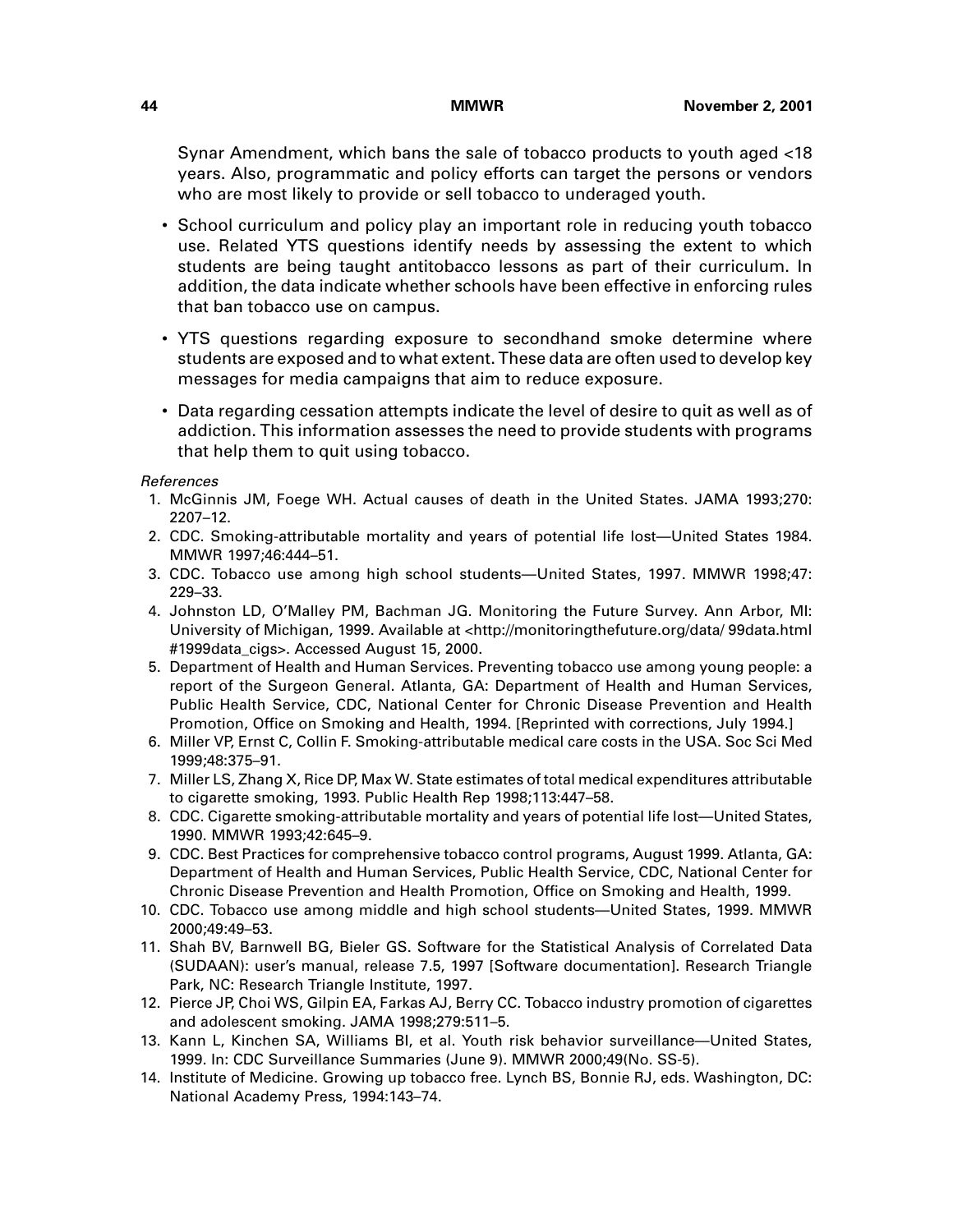**Vol. 50 / No. SS-4 MMWR 45**

- 15. Glynn TJ. Essential elements of school-based smoking prevention programs. J Sch Health 1989;59:181–8.
- 16. Bruvold WH. A meta-analysis of the California school-based risk reduction program. J Drug Educ 1990;20:139–52.
- 17. Rooney BL, Murray DM. A meta-analysis of smoking prevention programs after adjustment for errors in the unit of analysis. Health Education Quarterly 1996;23:48–68.
- 18. Forster JL, Woldson M. Youth access to tobacco: policies and politics. Annu Rev Public Health 1998;19:203–35.
- 19. US Food and Drug Administration. 21 CFR Parts 801, 803, 804, and 897. Regulations restricting the sale and distribution of cigarettes and smokeless tobacco products to protect children and adolescents; final rule. Federal Register 1996;60:155:41314–75.
- 20. CDC. Changes in the cigarette brand preference of adolescent smokers—United States, 1989– 1993. MMWR 1994;43:577–81.
- 21. Pollay RW, Siddarth S, Siegel M, et al. The last straw? Cigarette advertising and realized market shares among youths and adults, 1979–1993. Journal of Marketing 1996;60:1–16.
- 22. Fiore MC, Bailey WC, Cohen SJ, et al. Treating tobacco use and dependence: a clinical practice guideline. Rockville, MD: Department of Health and Human Services, Public Health Service, 2000; publication no. AHRQ 00-0032.
- 23. US Department of Education. Dropout rates in the United States, 1997. Washington, DC: US Department of Education, National Center for Education Statistics, Office of Educational Research and Improvement, 1999; publication no. NCES 99-082.
- 24. Brener ND, Collins JL, Kann L, Warren CW, Williams BI. Reliability of the Youth Risk Behavior Survey questionnaire. Am J Epidemiol 1995;141:575–80.
- 25. Bauer U, Johnson T. Assessing the impact of Florida's pilot program on tobacco control, 1998–2000: a comprehensive analysis of data from the Florida Youth Tobacco Survey. Vol. 3, report 2. Tallahassee, FL: Florida Department of Health, 2001.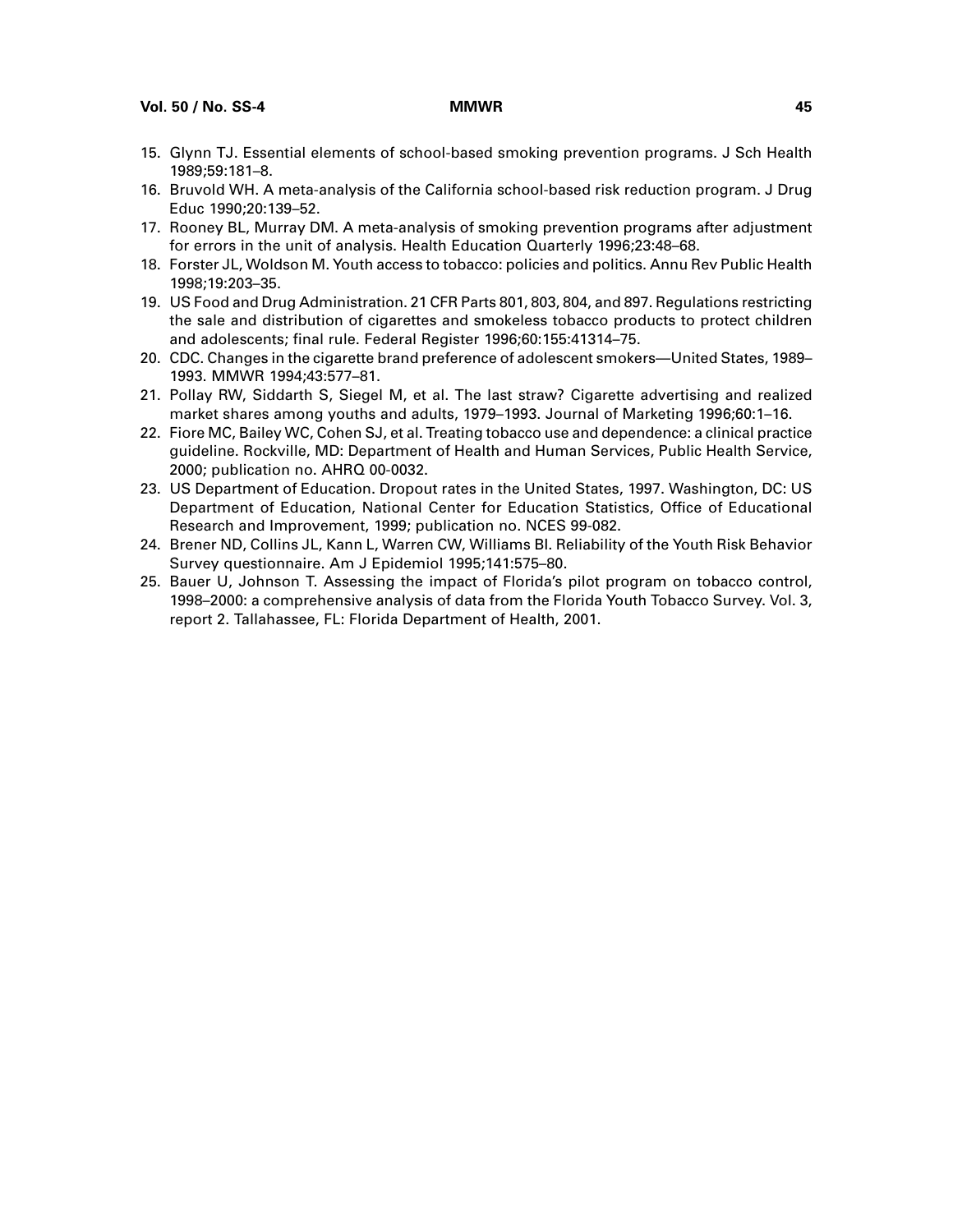|                             | <b>Student completed</b> |               | Response rate (%) |                |
|-----------------------------|--------------------------|---------------|-------------------|----------------|
| <b>States</b>               | sample size              | <b>School</b> | <b>Student</b>    | <b>Overall</b> |
| <b>Middle school</b>        |                          |               |                   |                |
| Alabama                     | 1,576                    | 87.8          | 84.3              | 73.96          |
| Arizona                     | 2,063                    | 82.0          | 80.4              | 65.9           |
| Arkansas                    | 1,582                    | 94.0          | 70.5              | 66.2           |
| California                  | 2,910                    | 83.3          | 92.6              | 77.1           |
| Colorado                    | 1,506                    | 71.9          | 86.2              | 62.0           |
| Connecticut                 | 2,089                    | 70.7          | 86.4              | 61.1           |
| Delaware                    | 4,654                    | 97.1          | 83.2              | 80.8           |
| <b>District of Columbia</b> | 1,205                    | 95.2          | 81.3              | 77.4           |
| Florida                     | 14,311                   | 91.4          | 89.7              | 82.0           |
| Hawaii                      | 1,045                    | 100.0         | 54.1              | 54.1           |
| Indiana                     | 1,516                    | 81.2          | 89.7              | 72.9           |
| lowa                        | 1,834                    | 86.7          | 87.0              | 75.4           |
| Kansas                      | 1,609                    | 84.0          | 83.8              | 70.4           |
| Kentucky                    | 1,282                    | 74.0          | 83.3              | 61.6           |
| Maine                       | 1,370                    | 74.2          | 83.3              | 61.8           |
| Maryland                    | 33,586                   | 99.4          | 84.8              | 84.3           |
| Minnesota                   | 4,751                    | 79.3          | 87.9              | 69.7           |
| Mississippi - Private       | 1,282                    | 70.0          | 95.32             | 66.7           |
| Mississippi — Public        | 1,864                    | 85.0          | 91.4              | 77.7           |
| New Hampshire               | 1,525                    | 80.0          | 87.3              | 69.9           |
| New York                    | 1,996                    | 90.9          | 94.2              | 85.6           |
| Ohio                        | 1,728                    | 87.8          | 84.5              | 74.2           |
| Tennessee                   | 10,779                   | 96.0          | 75.5              | 72.4           |
| Texas                       | 2,112                    | 95.2          | 96.4              | 91.8           |
| Vermont                     |                          | 76.0          | 88.4              | 67.2           |
|                             | 1,501<br>1,757           | 86.0          | 79.5              | 68.4           |
| West Virginia<br>Wisconsin  | 1,440                    | 77.6          | 88.6              | 68.7           |
| Wyoming                     | 1,843                    | 80.0          | 89.1              | 71.3           |
|                             |                          |               |                   |                |
| <b>High school</b>          |                          |               |                   |                |
| Alabama                     | 1,575                    | 93.8          | 80.9              | 75.8           |
| Arizona                     | 1,399                    | 60.0          | 74.5<br>76.2      | 47.7<br>62.5   |
| Arkansas                    | 1,394                    | 82.0          |                   |                |
| California                  | 3,029                    | 93.6          | 92.2              | 86.3           |
| Colorado                    | 1,552                    | 83.0          | 86.3              | 71.6           |
| Connecticut                 | 2,200                    | 82.1          | 74.3<br>72.2      | 61.0           |
| Delaware                    | 3,516                    | 92.6          |                   | 66.8           |
| District of Columbia        | 1,359                    | 92.9          | 64.5              | 59.9           |
| Florida                     | 9,484                    | 91.2          | 89.2              | 81.4           |
| Hawaii                      | 1,511                    | 100.0         | 61.3              | 61.3           |
| Indiana                     | 1,416                    | 86.0          | 85.0              | 73.1           |
| lowa                        | 1,445                    | 90.0          | 74.7              | 67.2           |
| Kansas                      | 1,612                    | 86.0          | 80.3              | 69.0           |
| Kentucky                    | 1,313                    | 81.5          | 82.1              | 67.0           |
| Maine                       | 583                      | 56.8          | 80.6              | 45.8           |
| Maryland                    | 22,381                   | 100.0         | 89.4              | 89.4           |
| Minnesota                   | 7,625                    | 74.0          | 84.6              | 62.6           |
| Mississippi - Private       | 1,284                    | 70.0          | 91.3              | 63.9           |
| Mississippi — Public        | 1,701                    | 82.5          | 89.3              | 73.7           |
| Nebraska                    | 3,268                    | 85.4          | 94.4              | 80.6           |
| New York                    | 2,161                    | 80.8          | 90.2              | 72.9           |
| Ohio<br>South Dakota        | 1,280<br>1,529           | 87.8<br>95.8  | 78.2<br>84.0      | 68.6<br>80.5   |
| Tennessee                   | 9,959                    | 89.0          | 77.4              | 68.8           |
| Texas                       | 2,293                    | 91.3          | 93.3              | 85.2           |
| Vermont                     | 952                      | 60.0          | 81.9              | 49.2           |
| West Virginia               | 1,617                    | 80.0          | 84.1              | 67.3           |
| Wisconsin                   | 1,307                    | 88.0          | 83.5              | 73.5           |

**TABLE 1. Sample sizes and response rates for middle schools and high schools, by state — State Youth Tobacco Surveys, 2000**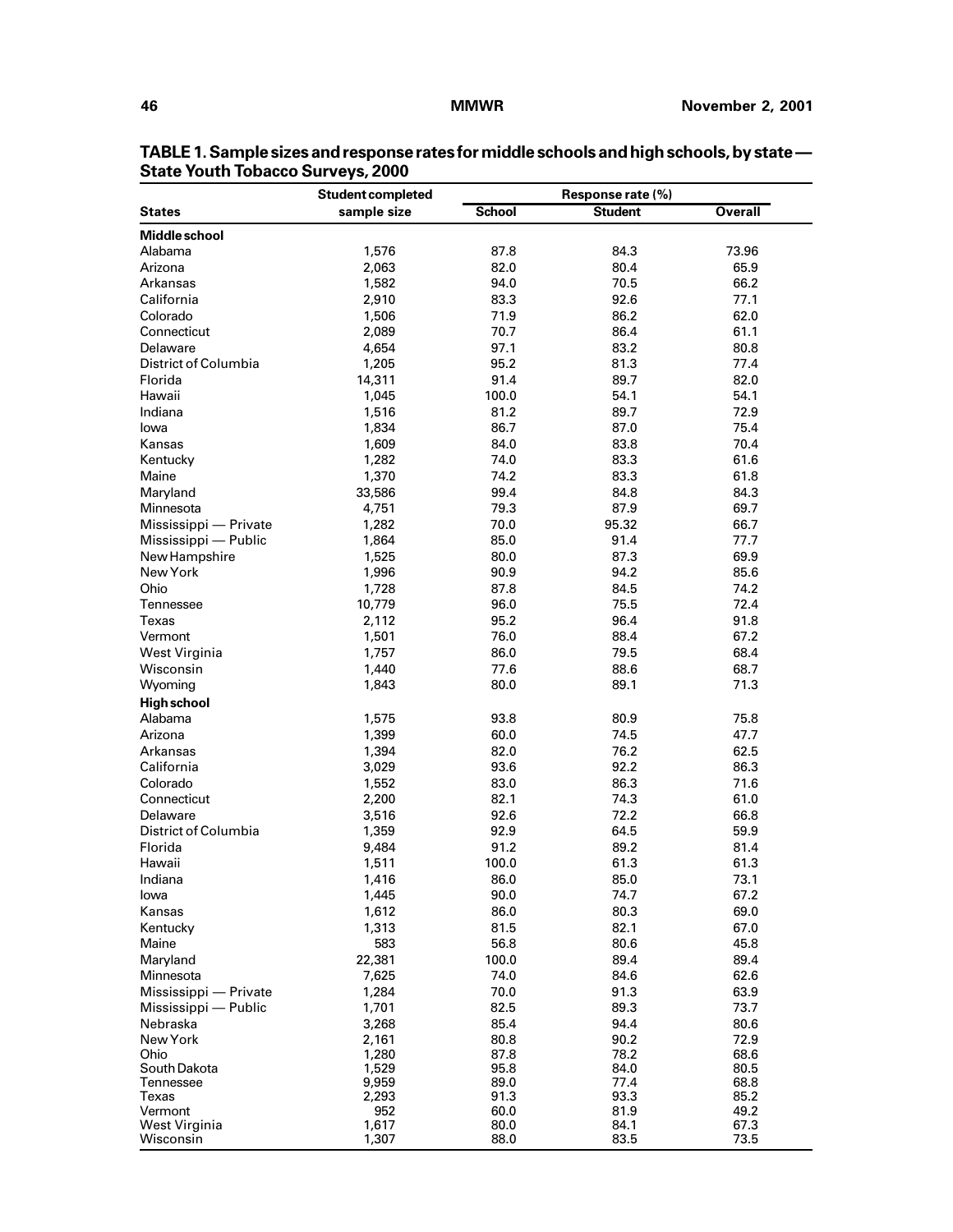|                      |      |                                                                              |      |                  |     | <b>Smokeless</b>                                                                |      |                  |     |                       |                       |                              |
|----------------------|------|------------------------------------------------------------------------------|------|------------------|-----|---------------------------------------------------------------------------------|------|------------------|-----|-----------------------|-----------------------|------------------------------|
|                      |      | <b>Cigarettes</b>                                                            |      | <b>Cigars</b>    |     | tobacco                                                                         |      | <b>Pipes</b>     |     | <b>Bidis</b>          |                       | Kreteks                      |
|                      |      | % (95% CI <sup>t</sup> )                                                     |      | % (95% CI)       |     | % (95% CI)                                                                      |      | % (95% CI)       |     | $% (95\% \text{ Cl})$ | $% (95\% \text{ Cl})$ |                              |
| Middle school        |      |                                                                              |      |                  |     |                                                                                 |      |                  |     |                       |                       |                              |
| Sex                  |      |                                                                              |      |                  |     |                                                                                 |      |                  |     |                       |                       |                              |
| Male                 |      | 38.3 $(\pm 2.7)$ 24.7 $(\pm 2.2)$ 14.8 $(\pm 2.7)$                           |      |                  |     |                                                                                 |      | 9.2 $(\pm 1.1)$  |     | 5.9 $(\pm 0.8)$       |                       | 4.6 $(\pm 0.7)$              |
| Female               |      | 34.2 $(\pm 2.6)$ 14.1 $(\pm 1.4)$ 4.2 $(\pm 0.7)$                            |      |                  |     |                                                                                 |      | 4.3 $(\pm 0.6)$  | 3.0 | $(\pm 0.5)$           | 2.6                   | $(\pm 0.5)$                  |
| Race/ethnicity       |      |                                                                              |      |                  |     |                                                                                 |      |                  |     |                       |                       |                              |
| White                | 33.8 | $(\pm 2.9)$ 18.5 $(\pm 1.9)$ 10.7 $(\pm 2.2)$                                |      |                  |     |                                                                                 |      | 6.5 $(\pm 0.9)$  |     | $3.5$ ( $\pm 0.5$ )   |                       | $3.5 \left( \pm 0.6 \right)$ |
| <b>Black</b>         | 44.0 | $(\pm 3.8)$ 21.8                                                             |      | $(\pm 3.4)$      | 6.1 | $(\pm 1.5)$                                                                     | 4.4  | $(\pm 0.9)$      | 5.7 | $(\pm 1.1)$           |                       | 2.7 $(\pm 0.7)$              |
| Hispanic             | 40.0 | $(\pm 3.6)$                                                                  | 22.5 | $(\pm 2.5)$      | 7.5 | $(\pm 1.2)$                                                                     | 9.7  | $(\pm 1.6)$      | 6.4 | $(\pm 1.4)$           | 4.4                   | $(\pm 1.0)$                  |
| Asian                | 20.8 | $(\pm 4.0)$                                                                  | 9.2  | $(\pm 2.8)$      | 4.1 | $(\pm 1.8)$                                                                     | 4.7  | $(\pm 2.0)$      | 4.1 | $(\pm 2.0)$           |                       | 3.6 $(\pm 1.4)$              |
| <b>Total (middle</b> |      |                                                                              |      |                  |     |                                                                                 |      |                  |     |                       |                       |                              |
| school)              |      | 36.3 ( $\pm$ 2.4) 19.3 ( $\pm$ 1.6) 9.5 ( $\pm$ 1.5)                         |      |                  |     |                                                                                 |      | 6.7 $(\pm 0.7)$  |     | 4.4 $(\pm 0.5)$       |                       | $3.6 \text{ } (\pm 0.5)$     |
| <b>High school</b>   |      |                                                                              |      |                  |     |                                                                                 |      |                  |     |                       |                       |                              |
| Sex                  |      |                                                                              |      |                  |     |                                                                                 |      |                  |     |                       |                       |                              |
| Male                 |      | 65.3 ( $\pm$ 1.9) 52.2 ( $\pm$ 2.1) 29.0 ( $\pm$ 2.6) 16.7 ( $\pm$ 1.1) 15.7 |      |                  |     |                                                                                 |      |                  |     |                       |                       | $(\pm 1.4)$ 14.0 $(\pm 1.3)$ |
| Female               | 62.5 | $(\pm 2.3)$ 30.9                                                             |      | $(\pm 1.8)$      |     | 6.8 $(\pm 1.0)$                                                                 | 5.0  | $(\pm 0.6)$      | 9.9 |                       |                       | $(\pm 1.2)$ 10.2 $(\pm 1.3)$ |
| Race/ethnicity       |      |                                                                              |      |                  |     |                                                                                 |      |                  |     |                       |                       |                              |
| White                |      | 64.3 $(\pm 2.5)$ 44.1                                                        |      |                  |     | $(\pm 2.3)$ 22.1 $(\pm 2.0)$ 12.3 $(\pm 0.9)$ 11.6 $(\pm 1.4)$ 14.4 $(\pm 1.5)$ |      |                  |     |                       |                       |                              |
| <b>Black</b>         | 62.5 | $(\pm 2.8)$ 35.8                                                             |      | $(\pm 3.5)$      | 7.6 | $(\pm 1.5)$                                                                     | 5.3  | $(\pm 1.2)$ 15.7 |     | $(\pm 2.2)$           |                       | 4.2 $(\pm 1.2)$              |
| Hispanic             | 66.4 | $(\pm 2.6)$ 39.5                                                             |      | $(\pm 2.7)$ 11.0 |     | $(\pm 2.0)$                                                                     | 10.3 | $(\pm 1.3)$ 15.2 |     | $(\pm 2.1)$           | 9.6                   | $(\pm 1.6)$                  |
| Asian                | 52.4 | $(\pm 4.3)$ 24.3                                                             |      | $(\pm 3.2)$      | 6.8 | $(\pm 1.7)$                                                                     | 6.3  | $(\pm 1.9)$ 10.1 |     | $(\pm 2.1)$           | 7.5                   | $(\pm 2.2)$                  |
| Total (high          |      |                                                                              |      |                  |     |                                                                                 |      |                  |     |                       |                       |                              |
| school)              |      | 64.0 (±2.0) 41.7 (±1.8) 18.0 (±1.7) 11.0 (±0.7) 12.9 (±1.2) 12.1 (±1.1)      |      |                  |     |                                                                                 |      |                  |     |                       |                       |                              |

| TABLE 2. Percentage of all middle school and high school students who ever used*             |
|----------------------------------------------------------------------------------------------|
| cigarettes, cigars, smokeless tobacco, pipes, bidis, or kreteks, by sex and race/ethnicity — |
| <b>National Youth Tobacco Survey, 2000</b>                                                   |

\* Ever use of cigarettes was determined by asking, "Have you ever tried cigarette smoking, even one or two puffs?" Ever use of cigars was determined by asking, "Have you ever tried smoking cigars, cigarillos, or little cigars, even one or two puffs?" Ever use of smokeless tobacco was determined by asking, "Have you ever used chewing tobacco, snuff, or dip, such as Redman,® Levi Garrett,® Beechnut,® Skoal,® Skoal Bandits,® or Copenhagen?®" Ever use of bidis was determined by asking, "Have you ever tried smoking bidis, even one or two puffs?" Ever use of kreteks was determined by asking, "Have you ever tried smoking kreteks, even one or two puffs?"

† Confidence interval.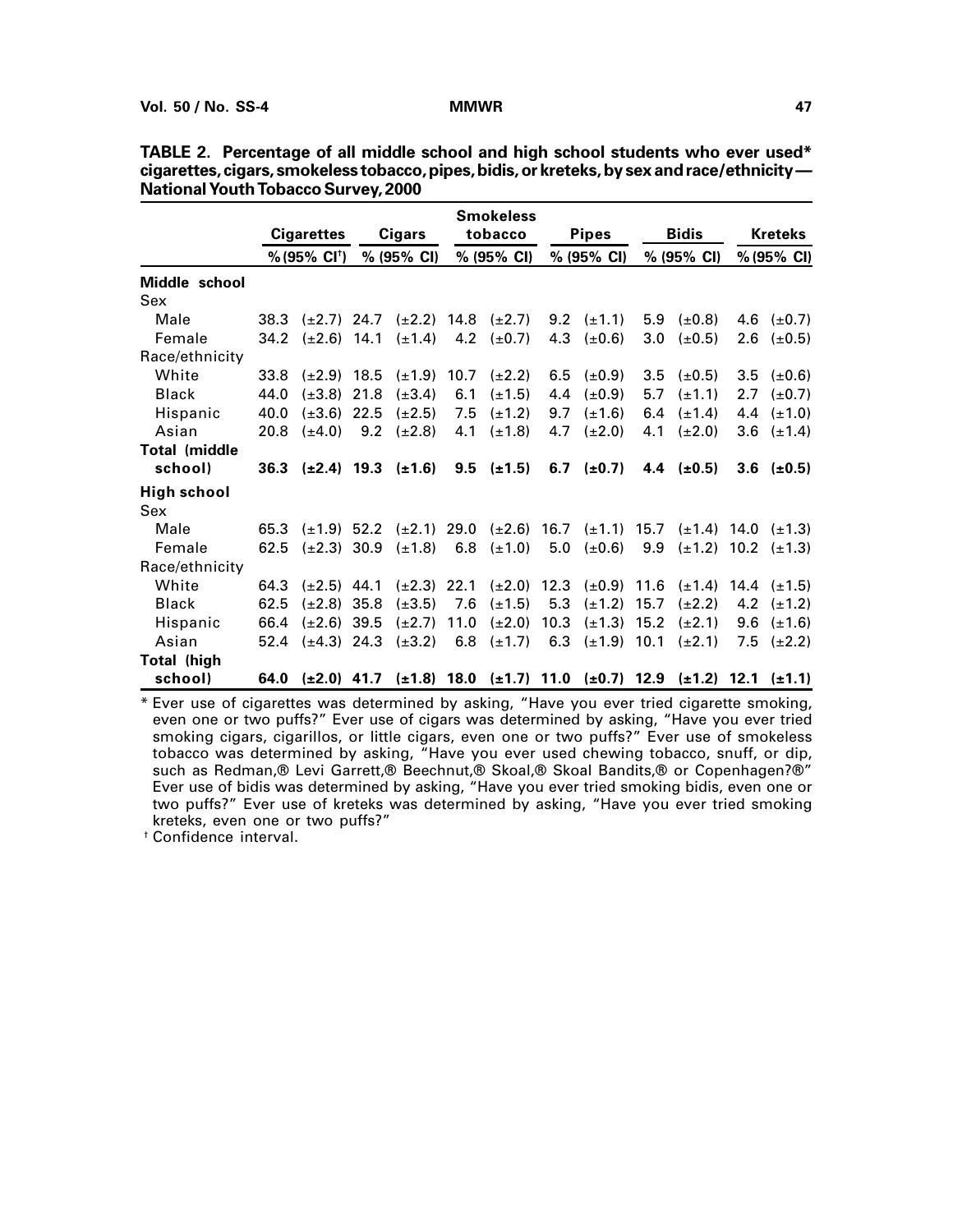|                        |                                            |                                            | <b>Smokeless</b>                           |                                    |                              |
|------------------------|--------------------------------------------|--------------------------------------------|--------------------------------------------|------------------------------------|------------------------------|
|                        | Cigarettes                                 | <b>Cigars</b>                              | tobacco                                    | <b>Bidis</b>                       | Kreteks                      |
|                        | (95% CI <sup>t</sup> )                     | %                                          | %                                          | %                                  | %                            |
|                        | %                                          | (95% CI)                                   | (95% CI)                                   | (95% CI)                           | (95% CI)                     |
| <b>Middle school</b>   |                                            |                                            |                                            |                                    |                              |
| Alabama                | 51.2                                       | $(\pm 2.8)$                                | $(\pm 3.9)$                                | 6.3                                | 4.9                          |
|                        | $(\pm 5.0)$                                | 29.4                                       | 19.2                                       | $(\pm 1.6)$                        | $(\pm 1.4)$                  |
| Arizona                | 37.7                                       | 21.9                                       | 13.2                                       | $(\pm 2.5)$                        | 5.1                          |
|                        | $(\pm 3.6)$                                | $(\pm 2.3)$                                | $(\pm 1.8)$                                | 10.1                               | $(\pm 2.1)$                  |
| Arkansas               | 47.8                                       | $(\pm 2.7)$                                | 19.9                                       | 6.4                                | 3.9                          |
|                        | $(\pm 4.1)$                                | 25.3                                       | $(\pm 3.4)$                                | $(\pm 1.2)$                        | $(\pm 0.9)$                  |
| California             | 26.9<br>$(\pm 4.3)$                        | 14.7<br>$(\pm 2.8)$                        | 5.6<br>$(\pm 1.1)$                         | 5.1<br>$(\pm 1.7)$                 | NA <sup>§</sup>              |
| Colorado               | 31.9                                       | 20.0                                       | 10.2                                       | 4.2                                | 3.5                          |
|                        | $(\pm 6.3)$                                | $(\pm 4.0)$                                | $(\pm 2.6)$                                | $(\pm 1.1)$                        | $(\pm 1.0)$                  |
| Connecticut            | 31.7                                       | 19.6                                       | 7.7                                        | 6.2                                | 2.7                          |
|                        | $(\pm 4.2)$                                | $(\pm 2.0)$                                | $(\pm 1.8)$                                | $(\pm 1.5)$                        | $(\pm 1.1)$                  |
| Delaware               | 44.3                                       | 20.0                                       | 7.7                                        | 9.1                                | 3.2                          |
|                        | $(\pm 3.7)$                                | $(\pm 1.5)$                                | $(\pm 1.4)$                                | $(\pm 1.5)$                        | $(\pm 0.6)$                  |
| District of Columbia   | 36.3                                       | $(\pm 2.5)$                                | 8.6                                        | 10.0                               | 3.3                          |
|                        | (±4.0)¶                                    | 18.4                                       | $(\pm 1.8)$                                | $(\pm 2.2)$                        | $(\pm 1.1)$                  |
| Florida                | 30.7<br>$(\pm 1.7)$                        | 16.9<br>$(\pm 1.2)$                        | 7.0<br>$(\pm 0.6)$                         | 4.6<br>$(\pm 0.5)$                 | NА                           |
| Indiana                | 34.1                                       | 17.8                                       | 10.4                                       | 5.4                                | 2.8                          |
|                        | $(\pm 6.3)$                                | $(\pm 3.3)$                                | $(\pm 2.5)$                                | $(\pm 1.5)$                        | $(\pm 1.2)$                  |
| lowa                   | 39.3                                       | $(\pm 2.2)$                                | 13.8                                       | 6.2                                | 4.7                          |
|                        | $(\pm 5.1)$                                | 20.6                                       | $(\pm 2.7)$                                | $(\pm 1.1)$                        | $(\pm 0.7)$                  |
| Kansas                 | 28.6                                       | 16.2                                       | 10.0                                       | 5.2                                | 3.3                          |
|                        | $(\pm 5.0)$                                | $(\pm 3.4)$                                | $(\pm 2.4)$                                | $(\pm 1.5)$                        | $(\pm 0.9)$                  |
| Kentucky               | 50.0                                       | $(\pm 3.5)$                                | 22.0                                       | 6.5                                | 4.3                          |
|                        | $(\pm 5.3)$                                | 29.0                                       | $(\pm 4.2)$                                | $(\pm 1.9)$                        | $(\pm 1.4)$                  |
| Maine                  | 38.6                                       | 19.0                                       | 6.6                                        | 4.1                                | 4.8                          |
|                        | $(\pm 5.7)$                                | $(\pm 3.9)$                                | $(\pm 2.3)$                                | $(\pm 1.8)$                        | $(\pm 1.9)$                  |
| Maryland               | 26.3                                       | 17.2                                       | 9.7                                        | 7.6                                | 3.6                          |
|                        | $(\pm 2.5)$                                | $(\pm 1.3)$                                | $(\pm 0.8)$                                | $(\pm 0.9)$                        | $(\pm 0.7)$                  |
| Minnesota              | 33.3                                       | 18.3                                       | 12.4                                       | 4.7                                | 2.3                          |
|                        | $(\pm 2.1)$                                | $(\pm 1.5)$                                | $(\pm 1.3)$                                | $(\pm 1.2)$                        | $(\pm 0.5)$                  |
| Mississippi - Private  | 41.7<br>$(\pm 4.2)$                        | 22.5<br>$(\pm 2.4)$                        | 22.2<br>$(\pm 3.8)$                        | NА                                 | NА                           |
| Mississippi - Public   | 53.4<br>$(\pm 3.3)$                        | 31.8<br>$(\pm 2.5)$                        | 19.7<br>$(\pm 2.7)$                        | NA.                                | NА                           |
| New Hampshire          | 34.4                                       | 21.2                                       | 7.5                                        | 5.9                                | 5.0                          |
|                        | $(\pm 4.9)$                                | $(\pm 2.1)$                                | $(\pm 1.5)$                                | $(\pm 0.8)$                        | $(\pm 1.0)$                  |
| New York               | 29.2<br>$(\pm 6.8)$                        | 14.3<br>$(\pm 5.2)$                        | 3.8<br>$(\pm 2.4)$                         | 4.4<br>$(\pm 1.3)$                 | ΝA                           |
| Ohio                   | 38.3                                       | 23.8                                       | 13.4                                       | 6.4                                | 3.3                          |
|                        | $(\pm 5.3)$                                | $(\pm 3.8)$                                | $(\pm 3.8)$                                | $(\pm 1.9)$                        | $(\pm 0.9)$                  |
| Tennessee              | 45.5                                       | 25.5                                       | 18.4                                       | 7.1                                | 5.1                          |
|                        | $(\pm 2.9)$                                | $(\pm 1.9)$                                | $(\pm 1.7)$                                | $(\pm 0.9)$                        | (±0.9)                       |
| Texas                  | 44.1<br>$(\pm 6.0)$                        | $(\pm 3.2)$<br>24.2                        | 10.3<br>$(\pm 1.9)$                        | 5.1<br>$(\pm 1.8)$                 | NА                           |
| Vermont                | 36.2                                       | 20.1                                       | 11.1                                       | 7.0                                | 2.5                          |
|                        | $(\pm 4.3)$                                | $(\pm 2.6)$                                | $(\pm 3.0)$                                | $(\pm 1.8)$                        | $(\pm 0.7)$                  |
| West Virginia          | 46.9                                       | 25.2                                       | 21.0                                       | 5.9                                | 4.1                          |
|                        | $(\pm 3.5)$                                | $(\pm 3.1)$                                | $(\pm 1.9)$                                | $(\pm 1.4)$                        | $(\pm 1.0)$                  |
| Wisconsin              | 39.4                                       | 22.4                                       | 12.9                                       | 6.6                                | 3.9                          |
|                        | $(\pm 4.6)$                                | $(\pm 2.6)$                                | $(\pm 2.0)$                                | $(\pm 1.8)$                        | $(\pm 1.1)$                  |
| Wyoming                | 46.3                                       | 26.3                                       | 24.7                                       | 7.3                                | 5.1                          |
|                        | $(\pm 3.9)$                                | $(\pm 2.9)$                                | $(\pm 2.9)$                                | $(\pm 1.6)$                        | $(\pm 1.3)$                  |
| Median                 | 38.3                                       | 20.6                                       | 10.8                                       | 6.2                                | 3.9                          |
| High School            |                                            |                                            |                                            |                                    |                              |
| Alabama                | 69.7                                       | 47.4                                       | $(\pm 3.4)$                                | 7.6                                | 5.8                          |
|                        | $(\pm 2.5)$                                | $(\pm 3.5)$                                | 24.7                                       | $(\pm 1.8)$                        | $(\pm 1.3)$                  |
| Arkansas<br>California | 70.5<br>$(\pm 4.6)$<br>60.5<br>$(\pm 4.3)$ | 50.3<br>$(\pm 3.7)$                        | $(\pm 5.0)$<br>28.4<br>11.8<br>$(\pm 5.0)$ | 9.4<br>$(\pm 2.3)$                 | 6.9<br>$(\pm 1.7)$<br>$NA^s$ |
| Colorado               | 61.6<br>$(\pm 5.1)$                        | 37.7<br>$(\pm 3.3)$<br>45.1<br>$(\pm 4.2)$ | 23.5<br>$(\pm 3.5)$                        | 19.3<br>$(\pm 3.4)$<br>16.7        | 13.7<br>$(\pm 2.7)$          |
| Connecticut            | 63.0<br>$(\pm 4.7)$                        | 43.0<br>$(\pm 4.3)$                        | 15.2<br>$(\pm 2.6)$                        | $(\pm 3.0)$<br>13.3<br>$(\pm 1.9)$ | 4.0<br>$(\pm 1.0)$           |
| Delaware               | 66.4                                       | 37.5                                       | 11.7                                       | 24.0                               | 8.1                          |
|                        | $(\pm 1.9)$                                | $(\pm 2.0)$                                | $(\pm 1.5)$                                | $(\pm 1.9)$                        | $(\pm 1.6)$                  |
| District of Columbia   | 58.1                                       | 24.0                                       | $(\pm 2.0)$                                | 19.7                               | 5.2                          |
|                        | $(\pm 3.1)$                                | $(\pm 3.1)$                                | 9.9                                        | $(\pm 3.2)$                        | $(\pm 1.6)$                  |
| Florida                | 56.9<br>$(\pm 2.3)$                        | 35.6<br>$(\pm 2.3)$                        | 12.4<br>$(\pm 1.3)$                        | 13.5<br>$(\pm 1.2)$                | NА                           |
| Hawaii                 | 63.3                                       | 27.5                                       | $(\pm 2.0)$                                | 13.2                               | 11.0                         |
|                        | $(\pm 3.9)$                                | $(\pm 2.9)$                                | 10.4                                       | $(\pm 2.4)$                        | $(\pm 2.5)$                  |
| Indiana                | 65.3                                       | 45.4                                       | 20.0                                       | 8.8                                | 9.1                          |
|                        | $(\pm 4.1)$                                | $(\pm 4.5)$                                | $(\pm 4.8)$                                | $(\pm 2.0)$                        | $(\pm 1.8)$                  |
| lowa                   | 63.4                                       | 43.5                                       | 27.4                                       | 9.3                                | 10.6                         |
|                        | $(\pm 2.6)$                                | $(\pm 4.0)$                                | $(\pm 3.2)$                                | $(\pm 2.8)$                        | $(\pm 1.9)$                  |
| Kansas                 | 60.4                                       | 42.8                                       | 25.1                                       | 8.3                                | 3.8                          |
|                        | $(\pm 5.1)$                                | $(\pm 4.6)$                                | $(\pm 3.9)$                                | $(\pm 1.7)$                        | $(\pm 1.0)$                  |
| Kentucky               | 74.3                                       | 54.4                                       | 32.8                                       | 9.4                                | 3.6                          |
|                        | $(\pm 4.2)$                                | $(\pm 3.3)$                                | $(\pm 3.7)$                                | $(\pm 1.9)$                        | $(\pm 1.0)$                  |
| Maryland               | 57.9                                       | 36.5                                       | 15.2                                       | 16.7                               | 7.2                          |
|                        | $(\pm 1.1)$                                | $(\pm 0.9)$                                | $(\pm 0.7)$                                | $(\pm 0.8)$                        | $(\pm 0.5)$                  |
| Minnesota              | 64.7                                       | 45.8                                       | 29.2                                       | 9.4                                | 9.1                          |
|                        | $(\pm 2.1)$                                | $(\pm 2.1)$                                | $(\pm 2.3)$                                | $(\pm 1.4)$                        | $(\pm 1.4)$                  |
| Mississippi - Private  | 70.5                                       | 50.7                                       | 38.0                                       | 10.5                               | 6.5                          |
|                        | $(\pm 3.9)$                                | $(\pm 3.0)$                                | $(\pm 4.3)$                                | $(\pm 2.5)$                        | $(\pm 2.0)$                  |
| Mississippi - Public   | $71.5$ ( $\pm 2.2$ )                       | 48.8 (±4.2)                                | $25.0$ (±4.2)                              | 10.5 $(\pm 1.3)$                   | 3.7 $(\pm 0.9)$              |
| Nebraska               | 62.4<br>$(\pm 4.1)$                        | 42.4 $(\pm 2.9)$                           | 26.2<br>$(\pm 2.5)$                        | 7.0<br>$(\pm 1.3)$                 | $5.9$ $(\pm 1.4)$            |
| New York               | $(\pm 4.8)$<br>62.9                        | 34.4<br>$(\pm 6.8)$                        | $(\pm 5.0)$<br>14.5                        | 17.8<br>$(\pm 2.4)$                | NА                           |
| Ohio                   | 68.7                                       | 52.1                                       | 26.0                                       | 13.3                               | $(\pm 2.1)$                  |
|                        | $(\pm 2.4)$                                | $(\pm 3.9)$                                | $(\pm 2.4)$                                | $(\pm 2.5)$                        | 9.0                          |
| South Dakota           | 64.8<br>$(\pm 4.7)$                        | 45.3<br>$(\pm 4.0)$                        | 30.4<br>$(\pm 4.4)$                        | 7.7<br>$(\pm 1.5)$                 | 7.0 $(\pm 1.9)$              |
| Tennessee              | 69.3<br>$(\pm 1.9)$                        | 49.0<br>$(\pm 2.6)$                        | 29.9<br>$(\pm 2.4)$                        | 12.1<br>$(\pm 1.1)$                | 10.8 $(\pm 1.1)$             |
| Texas                  | 64.7<br>$(\pm 4.6)$                        | 43.1<br>$(\pm 5.0)$                        | 19.8<br>$(\pm 6.2)$                        | 9.5<br>$(\pm 2.7)$                 | NА                           |
| West Virginia          | 74.3<br>$(\pm 4.1)$                        | 52.2<br>$(\pm 4.0)$                        | 31.0<br>$(\pm 3.6)$                        | 10.9<br>$(\pm 1.9)$                | 5.2 $(\pm 1.0)$              |
| Wisconsin              | 64.9                                       | 47.3                                       | 23.4                                       | 10.5                               | 10.8                         |
|                        | $(\pm 4.5)$                                | $(\pm 3.9)$                                | $(\pm 4.8)$                                | $(\pm 2.3)$                        | $(\pm 1.3)$                  |
| Median                 | 64.7                                       | 45.1                                       | 24.7                                       | 10.5                               | 7.0                          |

| TABLE 3. Percentage of all middle school and high school students who ever used* cigarettes, |
|----------------------------------------------------------------------------------------------|
| cigars, smokeless tobacco, bidis, or kreteks, by state - State Youth Tobacco Surveys, 2000   |

\* Ever use of cigarettes was determined by asking, "Have you ever tried cigarette smoking, even one or two puffs?" Ever use of cigars was determined by asking, "Have you ever tried smoking cigars, cigarillos, or little cigars, even one or two puffs?" Ever use of smokeless tobacco was determined by asking, "Have you ever used chewing tobacco, snuff, or dip, such as Redman,® Levi Garrett,® Beechnut,® Skoal,® Skoal Bandits,® or Copenhagen?®" Ever use of both bidis and kreteks was determined by asking students to choose one of the following: a) I have tried smoking bidis; or b) I have tried smoking kreteks; or c) I have tried smoking both bidis and kreteks; or d) I have<br>never smoked bidis or kreteks."

never smoked bidis or kreteks." † Confidence interval.

§ Question was not asked.

<sup>¶</sup> Washington, D.C., middle school sample only included 7th and 8th graders.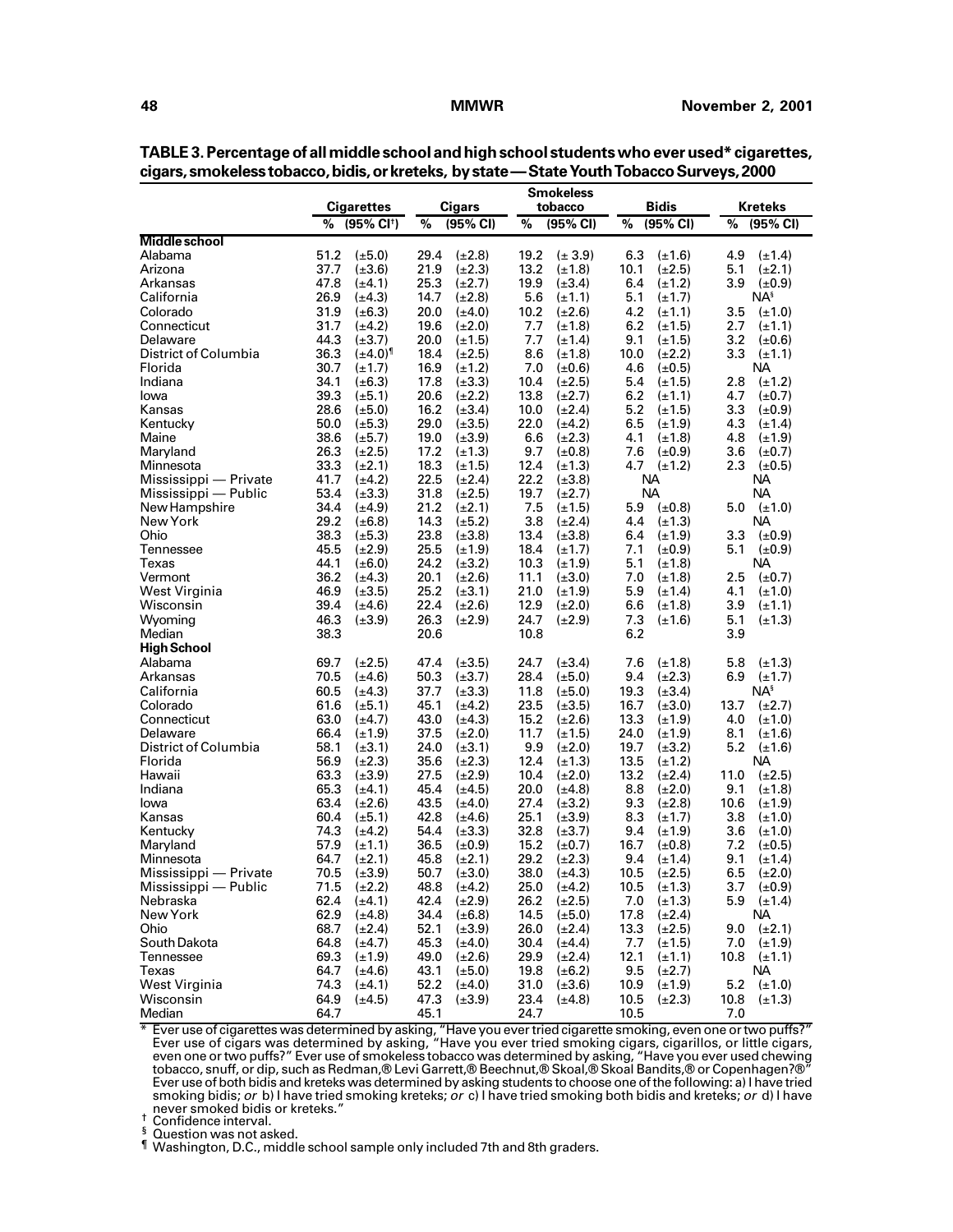|                           |      |                          |                   |     |                    |     | <b>Smokeless</b> |     |                     |              |                 |                |                 |
|---------------------------|------|--------------------------|-------------------|-----|--------------------|-----|------------------|-----|---------------------|--------------|-----------------|----------------|-----------------|
|                           |      | Any tobacco*             | <b>Cigarettes</b> |     | <b>Cigars</b>      |     | tobacco          |     | <b>Pipes</b>        | <b>Bidis</b> |                 | <b>Kreteks</b> |                 |
|                           |      | % (95% CI <sup>t</sup> ) | % (95% CI)        |     | % (95% CI)         |     | % (95% CI)       |     | % (95% CI)          |              | % (95% CI)      |                | % (95% CI)      |
| Middle school             |      |                          |                   |     |                    |     |                  |     |                     |              |                 |                |                 |
| Sex                       |      |                          |                   |     |                    |     |                  |     |                     |              |                 |                |                 |
| Male                      |      | 17.6 $(\pm 2.2)$         | 11.7 $(\pm 1.7)$  |     | 9.7 $(\pm 1.5)$    |     | 5.7 $(\pm 1.8)$  |     | 4.3 $(\pm 0.7)$     |              | 3.4 $(\pm 0.6)$ |                | 2.7 $(\pm 0.5)$ |
| Female                    |      | 12.7 $(\pm 1.5)$         | 10.2 $(\pm 1.3)$  | 4.6 | $(\pm 0.8)$        | 1.5 | $(\pm 0.3)$      |     | 1.8 $(\pm 0.4)$     |              | 1.4 $(\pm 0.3)$ | 1.5            | $(\pm 0.3)$     |
| Race/ethnicity            |      |                          |                   |     |                    |     |                  |     |                     |              |                 |                |                 |
| White                     |      | 14.3 $(\pm 1.9)$         | 10.8 $(\pm 1.6)$  |     | 6.1 $(\pm 1.1)$    | 3.9 | $(\pm 1.3)$      |     | 2.7 $(\pm 0.5)$     |              | 1.9 $(\pm 0.4)$ |                | 1.9 $(\pm 0.4)$ |
| <b>Black</b>              | 17.5 | $(\pm 3.0)$              | 11.2 $(\pm 2.0)$  | 9.8 | $(\pm 2.5)$        | 2.4 | $(\pm 0.7)$      | 2.2 | $(\pm 0.7)$         | 2.9          | $(\pm 0.8)$     | 1.7            | $(\pm 0.5)$     |
| Hispanic                  | 16.0 | $(\pm 2.0)$              | 11.4 $(\pm 1.7)$  | 8.8 | $(\pm 1.4)$        | 2.9 | $(\pm 0.7)$      |     | 5.3 $(\pm 1.1)$     | 3.6          | $(\pm 0.9)$     | 2.6            | $(\pm 0.8)$     |
| Asian                     | 7.5  | $(\pm 2.6)$              | 5.3 $(\pm 2.3)$   | 4.1 | $(\pm 1.9)$        | 1.7 | $(\pm 1.2)$      |     | 2.8 $(\pm 1.5)$     | 2.9          | $(\pm 1.7)$     |                | 2.3 $(\pm 1.4)$ |
| <b>Total (middle</b>      |      |                          |                   |     |                    |     |                  |     |                     |              |                 |                |                 |
| school)                   |      | $5.1$ ( $\pm$ 1.5)       | 11.0 $(\pm 1.2)$  |     | $7.1$ ( $\pm$ 1.0) |     | $3.6$ (±0.9)     |     | $3.0$ ( $\pm 0.4$ ) |              | 2.4 $(\pm 0.4)$ |                | 2.1 $(\pm 0.4)$ |
| <b>High School</b><br>Sex |      |                          |                   |     |                    |     |                  |     |                     |              |                 |                |                 |
| Male                      |      | 39.1 $(\pm 2.2)$         | 28.8 $(\pm 1.9)$  |     | 22.0 $(\pm 1.5)$   |     | 11.8 $(\pm 1.7)$ |     | 5.2 $(\pm 0.7)$     |              | 5.4 $(\pm 0.6)$ |                | 5.3 $(\pm 0.7)$ |
| Female                    | 29.8 | $(\pm 1.9)$              | 27.3 $(\pm 2.0)$  | 7.3 | $(\pm 0.9)$        |     | 1.4 $(\pm 0.4)$  |     | 1.4 $(\pm 0.3)$     |              | 2.8 $(\pm 0.4)$ |                | 3.0 $(\pm 0.5)$ |
| Race/ethnicity            |      |                          |                   |     |                    |     |                  |     |                     |              |                 |                |                 |
| White                     | 38.0 | $(\pm 2.3)$              | 31.8 $(\pm 2.1)$  |     | 15.1 $(\pm 1.2)$   |     | 8.2 $(\pm 1.2)$  |     | 3.3 $(\pm 0.5)$     | 3.6          | $(\pm 0.5)$     | 4.5            | $(\pm 0.6)$     |
| <b>Black</b>              | 26.5 | $(\pm 3.6)$              | 16.8 $(\pm 3.0)$  |     | 15.3 $(\pm 2.9)$   |     | 2.6 $(\pm 0.9)$  |     | 2.2 $(\pm 0.8)$     | 4.9          | $(\pm 1.0)$     |                | 2.2 $(\pm 0.7)$ |
| Hispanic                  | 28.4 | $(\pm 2.5)$              | 22.6 $(\pm 2.4)$  |     | 13.6 $(\pm 1.6)$   | 4.0 | $(\pm 1.2)$      |     | 4.2 $(\pm 0.9)$     | 5.7          | $(\pm 1.1)$     |                | 4.0 $(\pm 0.8)$ |
| Asian                     |      | 22.9 $(\pm 3.7)$         | 20.6 $(\pm 3.5)$  |     | 7.4 $(\pm 2.1)$    | 1.9 | $(\pm 0.9)$      |     | $2.5$ ( $\pm$ 1.1)  | 3.0          | $(\pm 1.3)$     |                | 3.2 $(\pm 1.4)$ |
| <b>Total (high</b>        |      |                          |                   |     |                    |     |                  |     |                     |              |                 |                |                 |
| school)                   |      | $34.5$ ( $\pm 1.9$ )     | $28.0$ (±1.7)     |     | 14.8 $(\pm 1.1)$   |     | 6.6 $(\pm 0.9)$  |     | 3.3 $(\pm 0.4)$     |              | 4.1 $(\pm 0.4)$ |                | 4.2 $(\pm 0.5)$ |

| TABLE 4. Percentage of all middle school and high school students who were current users of any tobacco product,* cigarette |  |
|-----------------------------------------------------------------------------------------------------------------------------|--|
| cigars, smokeless tobacco, pipes, bidis, or kreteks, by sex and race/ethnicity — National Youth Tobacco Survey, 2000        |  |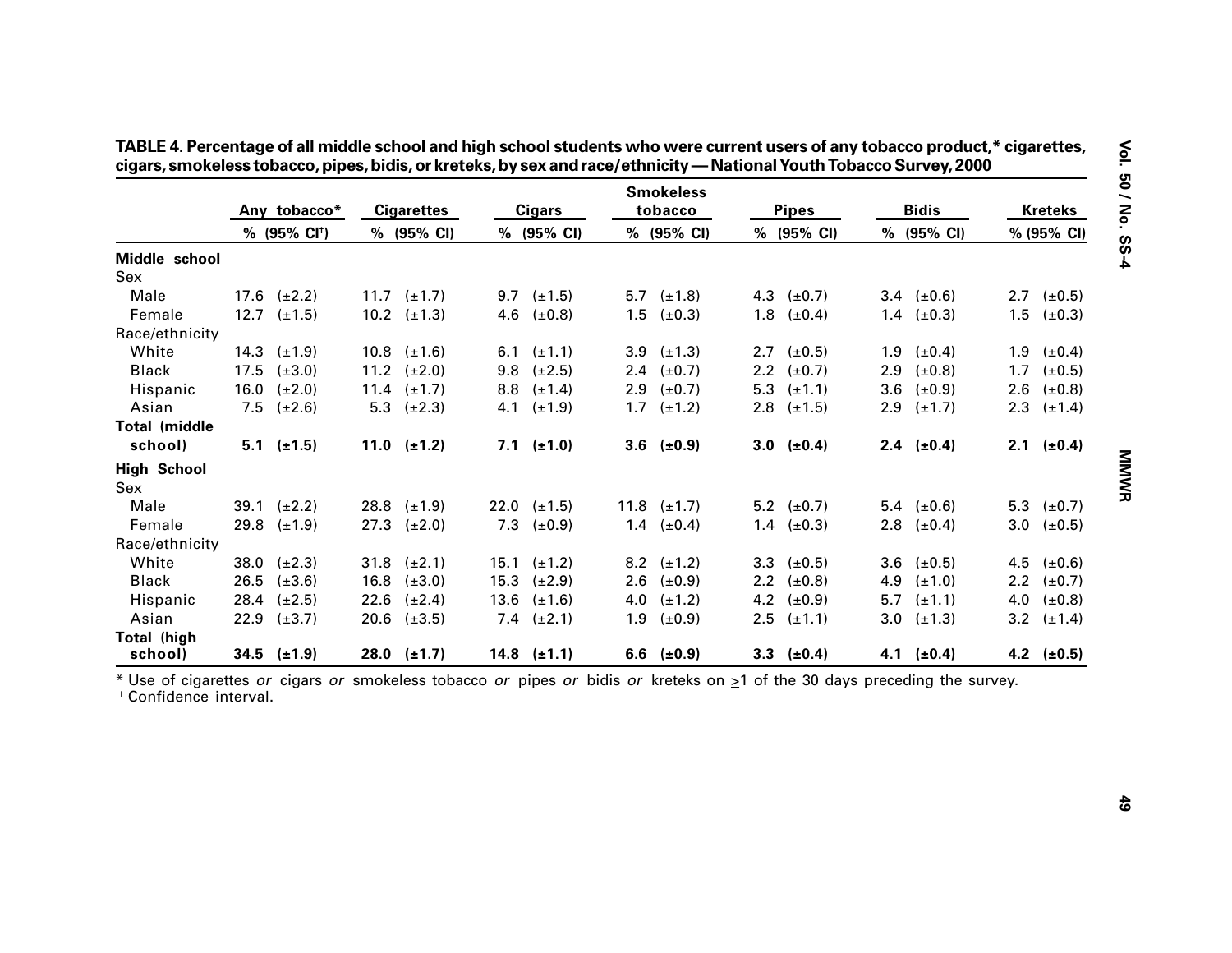|                           |              |                            |              |                            |              |                            |            | <b>Smokeless</b>           |            |                            |            |                                |
|---------------------------|--------------|----------------------------|--------------|----------------------------|--------------|----------------------------|------------|----------------------------|------------|----------------------------|------------|--------------------------------|
|                           |              | Any tobacco*               |              | <b>Cigarettes</b>          |              | Cigars                     |            | tobacco                    |            | <b>Pipes</b>               |            | Bidis                          |
|                           | %            | $(95\% \text{ Cl}^+)$      | %            | (95% CI)                   |              | % (95% CI)                 | %          | (95% CI)                   | %          | (95% CI)                   | %          | (95% CI)                       |
| Middle school             |              |                            |              |                            |              |                            |            |                            |            |                            |            |                                |
| Alabama                   | 26.5         | $(\pm 3.8)$                | 19.1         | $(\pm 3.2)$                | 12.4         | $(\pm 2.0)$                | 8.2        | $(\pm 2.3)$                | 3.9        | $(\pm 1.4)$                | 4.0        | $(\pm 1.1)$                    |
| Arizona                   | 17.1         | $(\pm 2.4)$                | 11.4         | $(\pm 1.4)$                | 6.1          | $(\pm 1.1)$                | 3.9        | $(\pm 1.5)$                | 4.3        | $(\pm 1.4)$                | 4.9        | $(\pm 1.4)$                    |
| Arkansas                  | 22.4         | $(\pm 2.6)$                | 15.8         | $(\pm 2.1)$                | 8.5          | $(\pm 1.4)$                | 7.9        | $(\pm 1.9)$                | 4.3        | $(\pm 1.2)$                | 4.4        | $(\pm 1.2)$                    |
| California                | 10.0         | $(\pm 2.3)$                | 6.7          | $(\pm 1.7)$                | 5.2          | $(\pm 1.4)$                | 2.1        | $(\pm 0.6)$                | 4.0        | $(\pm 0.9)$                | 2.8        | $(\pm 1.1)$                    |
| Colorado                  | 13.6         | $(\pm 3.6)$                | 8.8          | $(\pm 2.8)$                | 5.3          | $(\pm 2.0)$                | 2.4        | $(\pm 0.8)$                | 2.7        | $(\pm 0.9)$                | 3.2        | $(\pm 1.2)$                    |
| Connecticut               | 13.1         | $(\pm 3.2)$                | 9.8          | $(\pm 2.8)$                | 6.1          | $(\pm 1.6)$                | 2.2        | $(\pm 0.9)$                | 2.6        | $(\pm 1.1)$                | 3.7        | $(\pm 1.2)$                    |
| Delaware                  | 17.8         | $(\pm 1.3)$                | 15.2         | $(\pm 1.6)$                | 8.1          | $(\pm 0.8)$                | 3.4        | $(\pm 0.7)$                | 2.9        | $(\pm 0.7)$                |            | NA <sup>§</sup>                |
| District of Columbia 14.2 |              | $(\pm 2.5)$                | 9.4          | $(\pm 2.1)$                | 4.7          | $(\pm 1.5)$                | 2.3        | $(\pm 1.0)$                | 3.0        | $(\pm 1.1)$                | 5.0        | $(\pm 1.5)$                    |
| Florida                   | 14.7         | $(\pm 1.2)^{1}$            | 11.1         | $(\pm 1.0)$                | 7.5          | $(\pm 0.8)$                | 3.2        | $(\pm 0.4)$                |            | ΝA                         | 2.8        | $(\pm 0.4)$                    |
| Indiana                   | 15.3         | $(\pm 3.3)$                | 9.8          | $(\pm 2.7)$                | 5.2          | $(\pm 1.4)$                | 4.1        | $(\pm 1.4)$                | 2.7        | $(\pm 0.9)$                | 4.4        | $(\pm 1.0)$                    |
| lowa                      | 16.4         | $(\pm 3.0)$                | 11.8         | $(\pm 2.7)$<br>$(\pm 2.0)$ | 5.6          | $(\pm 1.0)$                | 4.2<br>2.7 | $(\pm 1.6)$                | 3.6        | $(\pm 0.6)$                | 3.5        | $(\pm 0.9)$<br>$(\pm 1.0)$     |
| Kansas<br>Kentucky        | 12.0<br>28.3 | $(\pm 2.7)$<br>$(\pm 4.4)$ | 8.1<br>21.5  | $(\pm 3.9)$                | 5.1<br>10.7  | $(\pm 1.6)$<br>$(\pm 2.5)$ | 9.4        | $(\pm 1.2)$<br>$(\pm 3.3)$ | 1.7<br>4.3 | $(\pm 0.9)$<br>$(\pm 1.4)$ | 2.5<br>3.7 | $(\pm 1.1)$                    |
| Maine                     | 16.0         | $(\pm 3.9)$                | 14.5         | $(\pm 3.9)$                | 6.1          | $(\pm 2.6)$                | 3.2        | $(\pm 1.3)$                | 3.1        | $(\pm 1.5)$                | 2.8        | $(\pm 1.5)$                    |
| Maryland                  | 11.8         | $(\pm 1.5)$                | 7.3          | $(\pm 1.0)$                | 4.7          | $(\pm 0.7)$                | 2.2        | $(\pm 0.4)$                | 2.8        | $(\pm 0.7)$                | 3.5        | $(\pm 0.8)$                    |
| Minnesota                 | 12.6         | $(\pm 1.9)$                | 9.1          | $(\pm 1.3)$                | 3.7          | $(\pm 0.8)$                | 2.2        | $(\pm 0.5)$                | 2.7        | $(\pm 0.8)$                | 2.8        | $(\pm 0.9)$                    |
| Mississippi -             |              |                            |              |                            |              |                            |            |                            |            |                            |            |                                |
| Private                   | 19.9         | $(\pm 2.2)$                | 14.2         | $(\pm 2.3)$                | 7.5          | $(\pm 1.6)$                | 10.1       | $(\pm 2.4)$                |            | NА                         |            | NА                             |
| Mississippi -             |              |                            |              |                            |              |                            |            |                            |            |                            |            |                                |
| Public                    | 25.7         | $(\pm 2.9)$                | 18.1         | $(\pm 2.3)$                | 12.1         | $(\pm 2.2)$                | 7.5        | $(\pm 2.0)$                |            | NА                         |            | <b>NA</b>                      |
| New Hampshire             | 15.2         | $(\pm 2.7)$                | 12.0         | $(\pm 2.6)$                | 4.3          | $(\pm 1.0)$                | 2.2        | $(\pm 0.6)$                | 2.8        | $(\pm 0.7)$                | 3.0        | $(\pm 1.0)$                    |
| New York                  | 11.8         | $(\pm 4.3)$                | 9.3          | $(\pm 3.8)$                | 5.0          | $(\pm 2.5)$                | 1.5        | $(\pm 1.0)$                | 2.4        | $(\pm 1.1)$                | 2.2        | $(\pm 1.0)$                    |
| Ohio                      | 18.7         | $(\pm 4.6)$                | 13.7         | $(\pm 3.5)$                | 8.1          | $(\pm 2.0)$                | 5.1        | $(\pm 2.5)$                | 3.5        | $(\pm 1.0)$                | 3.4        | $(\pm 1.0)$                    |
| Tennessee                 | 23.2         | $(\pm 2.4)$                | 16.6         | $(\pm 1.9)$                | 9.3          | $(\pm 1.3)$                | 6.9        | $(\pm 1.2)$                | 4.3        | $(\pm 0.7)$                | 4.5        | $(\pm 0.6)$                    |
| Texas                     | 17.6         | $(\pm 3.6)$                | 13.9         | $(\pm 3.1)$                | 8.5          | $(\pm 1.8)$                | 3.8        | $(\pm 1.0)$                | 4.8        | $(\pm 1.8)$                | 3.4        | $(\pm 1.3)$                    |
| Vermont                   | 15.3         | $(\pm 2.2)$                | 11.9         | $(\pm 2.1)$                | 4.8          | $(\pm 1.1)$                | 3.3        | $(\pm 1.9)$                | 3.4        | $(\pm 0.9)$                | 3.0        | $(\pm 0.9)$                    |
| West Virginia             | 25.3         | $(\pm 3.0)$                | 18.1         | $(\pm 2.5)$                | 8.3          | $(\pm 1.9)$                | 9.1        | $(\pm 1.9)$                | 3.7        | $(\pm 0.9)$                | 5.0        | $(\pm 0.9)$                    |
| Wisconsin                 | 16.1         | $(\pm 3.0)$                | 12.2         | $(\pm 2.2)$                | 5.9          | $(\pm 1.6)$                | 3.6        | $(\pm 1.1)$                | 3.9        | $(\pm 1.2)$                | 3.5        | $(\pm 1.5)$                    |
| Wyoming                   | 21.7         | $(\pm 2.6)$                | 14.8         | $(\pm 2.0)$                | 8.1          | $(\pm 1.4)$                | 8.6        | $(\pm 1.7)$                | 3.7        | $(\pm 1.1)$                | 3.5        | $(\pm 1.0)$                    |
| Median                    | 16.1         |                            | 12.0         |                            | 6.1          |                            | 3.6        |                            | 3.4        |                            | 3.5        |                                |
| High school               |              |                            |              |                            |              |                            |            |                            |            |                            |            |                                |
| Alabama                   | 37.6         | $(\pm 3.2)$                | 30.2         | $(\pm 3.5)$                | 16.6         | $(\pm 2.2)$                | 10.2       | $(\pm 2.7)$                | 2.9        | $(\pm 0.9)$                | 3.4        | $(\pm 0.9)$                    |
| Arkansas                  | 43.8         | $(\pm 4.3)$                | 35.8         | $(\pm 4.6)$                | 20.0         | $(\pm 3.0)$                | 11.9       | $(\pm 2.9)$                | 4.9        | $(\pm 1.4)$                | 5.2        | $(\pm 1.3)$                    |
| California                | 27.8         | $(\pm 4.1)$                | 21.6         | $(\pm 4.0)$                | 11.7         | $(\pm 1.6)$                | 3.3        | $(\pm 1.4)$                | 3.4        | $(\pm 0.7)$                | 5.5        | $(\pm 1.1)$                    |
| Colorado                  | 34.4         | $(\pm 5.3)$                | 25.3         | $(\pm 5.3)$                | 15.1         | $(\pm 2.2)$                | 9.0        | $(\pm 2.9)$                | 4.8        | $(\pm 1.6)$                | 6.3        | $(\pm 1.6)$                    |
| Connecticut<br>Delaware   | 32.4<br>31.2 | $(\pm 4.7)$<br>$(\pm 1.6)$ | 25.6<br>27.1 | $(\pm 4.9)$<br>$(\pm 1.6)$ | 12.7<br>12.9 | $(\pm 2.8)$<br>$(\pm 1.4)$ | 4.1<br>3.4 | $(\pm 0.9)$<br>$(\pm 0.9)$ | 4.2<br>2.4 | $(\pm 1.3)$<br>$(\pm 0.6)$ | 6.0        | $(\pm 1.0)$<br>NA <sup>§</sup> |
| District of Columbia 21.0 |              | $(\pm 2.9)$                | 14.7         | $(\pm 2.5)$                | 7.1          | $(\pm 1.9)$                | 3.3        | $(\pm 1.8)$                | 4.2        | $(\pm 1.8)$                | 6.9        | $(\pm 2.0)$                    |
| Florida                   | 29.8         | $(\pm 2.2)^{1}$            | 22.6         | $(\pm 1.8)$                | 16.1         | $(\pm 1.2)$                | 5.4        | $(\pm 0.7)$                |            | NА                         | 5.4        | $(\pm 0.6)$                    |
| Hawaii                    | 27.1         | $(\pm 4.2)$                | 24.5         | $(\pm 3.8)$                | 4.9          | $(\pm 1.3)$                | 3.4        | $(\pm 1.6)$                | 3.7        | $(\pm 1.7)$                | 5.2        | $(\pm 2.0)$                    |
| Indiana                   | 36.9         | $(\pm 3.7)$                | 31.6         | $(\pm 3.3)$                | 15.4         | $(\pm 2.2)$                | 6.9        | $(\pm 2.2)$                | 3.7        | $(\pm 1.2)$                | 4.1        | $(\pm 1.2)$                    |
| lowa                      | 39.0         | $(\pm 2.8)$                | 32.7         | $(\pm 2.5)$                | 14.5         | $(\pm 2.7)$                | 10.6       | $(\pm 2.2)$                | 4.1        | $(\pm 1.4)$                | 4.1        | $(\pm 0.9)$                    |
| Kansas                    | 33.6         | $(\pm 4.2)$                | 26.1         | $(\pm 3.7)$                | 14.8         | $(\pm 3.0)$                | 8.8        | $(\pm 2.6)$                | 3.5        | $(\pm 1.3)$                | 3.4        | $(\pm 1.1)$                    |
| Kentucky                  | 46.2         | $(\pm 3.6)$                | 37.4         | $(\pm 4.2)$                | 19.1         | $(\pm 2.5)$                | 12.7       | $(\pm 2.7)$                | 4.2        | $(\pm 1.2)$                | 4.1        | $(\pm 0.9)$                    |
| Maryland                  | 29.9         | $(\pm 1.0)$                | 23.7         | $(\pm 0.9)$                | 13.0         | $(\pm 0.7)$                | 5.0        | $(\pm 0.4)$                | 5.2        | $(\pm 0.4)$                | 7.3        | $(\pm 0.5)$                    |
| Minnesota                 | 38.7         | $(\pm 2.4)$                | 32.4         | $(\pm 2.3)$                | 13.0         | $(\pm 1.3)$                | 10.2       | $(\pm 1.2)$                | 5.0        | $(\pm 0.7)$                | 4.8        | $(\pm 0.9)$                    |
| Mississippi -             |              |                            |              |                            |              |                            |            |                            |            |                            |            |                                |
| Private                   | 50.4         | $(\pm 5.0)$                | 41.7         | $(\pm 5.3)$                | 18.8         | $(\pm 3.3)$                |            | 19.3 $(\pm 4.2)$           | 5.6        | $(\pm 2.5)$                |            | 6.4 $(\pm 2.6)$                |
| Mississippi —             |              |                            |              |                            |              |                            |            |                            |            |                            |            |                                |
| Public                    | $39.6\,$     | $(\pm 3.6)$                | 29.2         | $(\pm 3.6)$                | 18.6         | $(\pm 2.9)$                | 9.1        | $(\pm 2.3)$                | 4.1        | $(\pm 1.2)$                | 5.5        | $(\pm 1.2)$                    |
| Nebraska                  | 35.8         | $(\pm 3.3)$                | 29.0         | $(\pm 3.2)$                | 12.4         | $(\pm 1.7)$                | 10.3       | $(\pm 1.9)$                | 3.8        | $(\pm 0.7)$                | 3.8        | $(\pm 0.9)$                    |
| New York                  | 32.8         | $(\pm 6.7)$                | 26.8         | $(\pm 5.9)$                | 11.5         | $(\pm 3.7)$                | 6.0        | $(\pm 2.9)$                | 4.5        | $(\pm 1.7)$                | 5.9        | $(\pm 1.7)$                    |
| Ohio                      | 41.1         | $(\pm 3.3)$                | 33.4         | $(\pm 3.1)$                | 18.1         | $(\pm 3.0)$                | 9.1        | $(\pm 2.0)$                | 3.4        | $(\pm 1.0)$                | 6.9        | $(\pm 1.8)$                    |
| South Dakota              | 39.2         | $(\pm 3.9)$                | 32.6         | $(\pm 3.6)$                | 13.5         | $(\pm 2.8)$                | 11.5       | $(\pm 2.7)$                | 3.5        | $(\pm 1.2)$                | 3.8        | $(\pm 1.3)$                    |
| Tennessee                 | 41.1         | $(\pm 3.0)$                | 32.4         | $(\pm 2.8)$                | 18.1         | $(\pm 1.5)$                | 12.7       | $(\pm 1.9)$                | 5.4        | $(\pm 1.2)$                | 6.4        | $(\pm 1.0)$                    |
| Texas                     | 34.6         | $(\pm 5.7)$                | 28.1         | $(\pm 5.8)$                | 18.2         | $(\pm 3.3)$                | 8.3        | $(\pm 3.6)$                | 4.4        | $(\pm 1.3)$                | 3.7        | $(\pm 1.0)$                    |
| West Virginia             | 47.9         | $(\pm 3.8)$                | 38.5         | $(\pm 3.4)$                | 17.2         | $(\pm 2.9)$                | 15.3       | $(\pm 2.8)$                | 5.0        | $(\pm 1.4)$                | 8.5        | $(\pm 1.7)$                    |
| Wisconsin                 | 39.4         | $(\pm 3.5)$                | 32.9         | $(\pm 2.5)$                | 16.1         | $(\pm 3.0)$                | 7.6        | $(\pm 2.9)$                | 4.7        | $(\pm 1.4)$                | 5.2        | $(\pm 1.3)$                    |
| Median                    | 36.9         |                            | 29.2         |                            | 15.1         |                            | 9.1        |                            | 4.2        |                            | 5.2        |                                |

**TABLE 5. Percentage of all middle school and high school students who were current users of any tobacco product\*, cigarettes, cigars, smokeless tobacco, pipes, or bidis, by state — State Youth Tobacco Surveys, 2000**

 $*$  Use of cigarettes *or* cigars *or* smokeless tobacco *or* pipes *or* bidis during  $\geq$ 1 of the 30 days preceding the survey.<br>† Confidence interval.

<sup>§</sup> Question was not asked.

¶ Pipe use was not included because this question was not asked.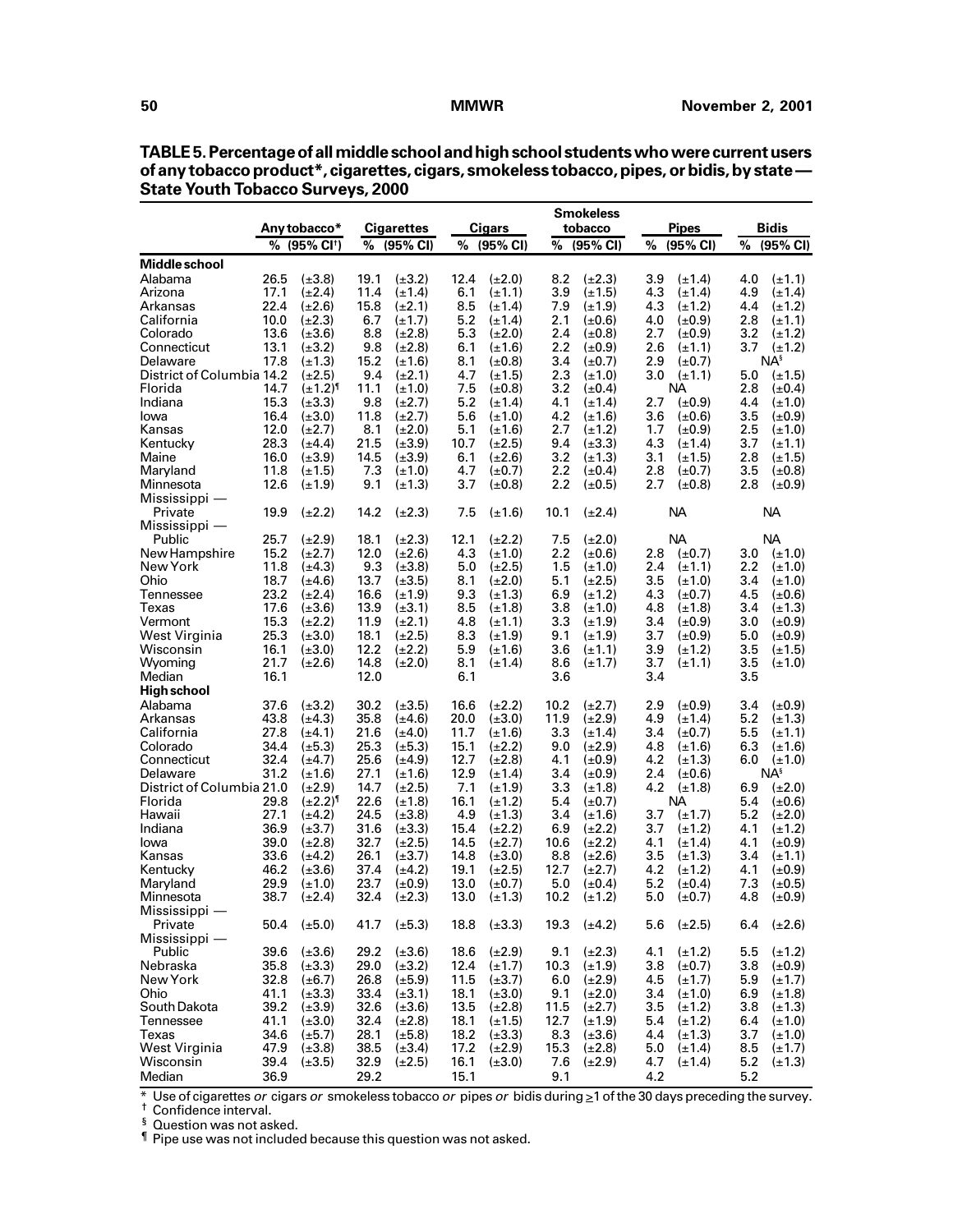|                       |      | All students who ever<br>smoked cigarettes daily* |      | <b>Current smokers who</b><br>smoked $\geq$ 6 cigarettes per day <sup>+</sup> |
|-----------------------|------|---------------------------------------------------|------|-------------------------------------------------------------------------------|
|                       | %    | (95% CI <sup>§</sup> )                            | $\%$ | (95% CI)                                                                      |
| Middle school         |      |                                                   |      |                                                                               |
| Sex                   |      |                                                   |      |                                                                               |
| Male                  | 6.0  | $(\pm 1.0)$                                       | 18.6 | $(\pm 3.5)$                                                                   |
| Female                | 5.0  | $(\pm 0.8)$                                       | 13.3 | $(\pm 3.5)$                                                                   |
| Race/ethnicity        |      |                                                   |      |                                                                               |
| White                 | 6.0  | $(\pm 1.1)$                                       | 18.6 | $(\pm 3.7)$                                                                   |
| <b>Black</b>          | 3.7  | $(\pm 0.9)$                                       | 11.0 | $(\pm 5.7)$                                                                   |
| Hispanic              | 4.8  | $(\pm 0.9)$                                       | 11.3 | $(\pm 3.1)$                                                                   |
| Asian                 | 2.9  | $(\pm 1.2)$                                       | 19.1 | $(\pm 13.3)$                                                                  |
| Total (middle school) | 5.5  | $(\pm 0.8)$                                       | 16.1 | $(\pm 2.8)$                                                                   |
| High school           |      |                                                   |      |                                                                               |
| Sex                   |      |                                                   |      |                                                                               |
| Male                  | 20.8 | $(\pm 1.6)$                                       | 33.9 | $(\pm 2.5)$                                                                   |
| Female                | 20.3 | $(\pm 1.8)$                                       | 29.4 | $(\pm 2.7)$                                                                   |
| Race/ethnicity        |      |                                                   |      |                                                                               |
| White                 | 23.8 | $(\pm 1.8)$                                       | 34.4 | $(\pm 2.3)$                                                                   |
| Black                 | 11.7 | $(\pm 2.4)$                                       | 22.6 | $(\pm 6.0)$                                                                   |
| Hispanic              | 14.1 | $(\pm 2.1)$                                       | 19.0 | $(\pm 3.9)$                                                                   |
| Asian                 | 15.3 | $(\pm 3.3)$                                       | 26.9 | $(\pm 7.5)$                                                                   |
| Total (high school)   | 20.6 | $(\pm 1.5)$                                       | 31.7 | (± 2.1)                                                                       |

**TABLE 6. Percentage of all middle school and high school students who ever smoked cigarettes daily\* and current cigarette smokers who smoked >6 cigarettes per day† on the days they smoked, by sex and race/ethnicity — National Youth Tobacco Survey, 2000**

\* Students were asked, "Have you ever smoked cigarettes daily, that is, at least one cigarette every day for 30 days?"

† Students were asked, "During the past 30 days, on the days you smoked, how many cigarettes did you smoke per day?"

§ Confidence interval.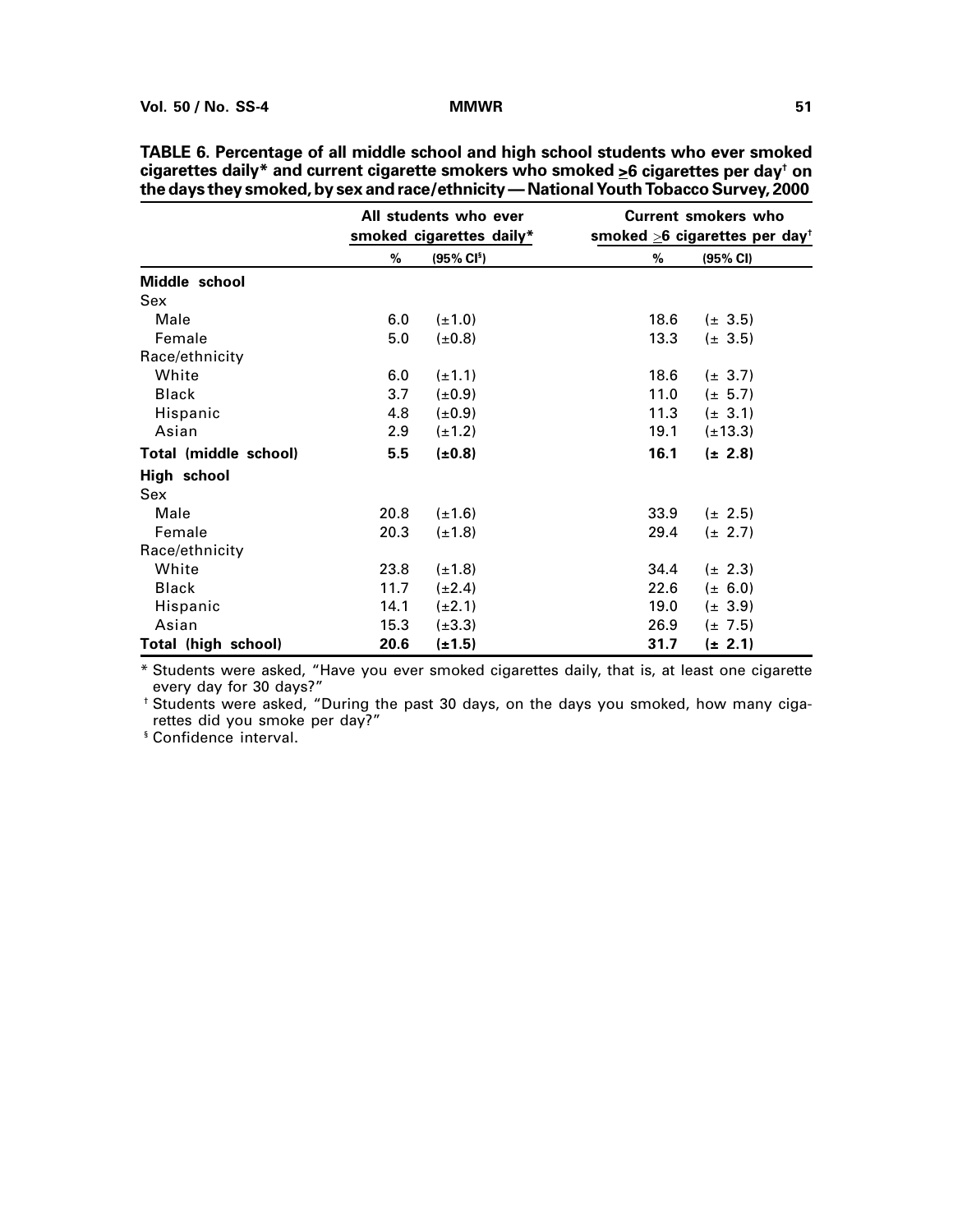|                           | All students who ever<br>smoked cigarettes daily* | <b>Current smokers who</b><br>smoked $\geq 6$ cigarettes per day<br>on the days that they smoked <sup>†</sup> |
|---------------------------|---------------------------------------------------|---------------------------------------------------------------------------------------------------------------|
|                           | % (95% CI <sup>s</sup> )                          | $% (95\% CI)$                                                                                                 |
| Middle school             |                                                   |                                                                                                               |
| Alabama                   | $8.4$ ( $\pm$ 1.9)                                | 14.6<br>$(\pm 3.0)$                                                                                           |
| Arizona                   | 6.5<br>$(\pm 1.1)$                                | 10.9<br>$(\pm 4.8)$                                                                                           |
| Arkansas                  | 10.1<br>$(\pm 1.7)$                               | 23.1<br>$(\pm 5.9)$                                                                                           |
| California<br>Colorado    | 2.9<br>$(\pm 1.0)$<br>5.7                         | 11.2<br>$(\pm 4.4)$                                                                                           |
| Connecticut               | $(\pm 1.9)$<br>5.4<br>$(\pm 1.7)$                 | 11.5<br>$(\pm 5.0)$<br>13.1<br>$(\pm 6.1)$                                                                    |
| Delaware                  | 8.5<br>$(\pm 1.4)$                                | 21.7<br>$(\pm 3.1)$                                                                                           |
| District of Columbia      | 2.7<br>$(\pm 0.9)$                                | 12.9<br>$(\pm 7.1)$                                                                                           |
| Florida                   | 7.0<br>$(\pm 0.8)$                                | 18.1<br>$(\pm 2.4)$                                                                                           |
| Indiana                   | $(\pm 2.1)$<br>6.6                                | 13.3<br>$(\pm 5.5)$                                                                                           |
| lowa                      | 7.9<br>$(\pm 1.7)$                                | 20.6<br>$(\pm 7.0)$                                                                                           |
| Kansas                    | 4.5<br>$(\pm 1.6)$                                | 14.8<br>$(\pm 7.4)$                                                                                           |
| Kentucky                  | $(\pm 3.1)$<br>14.0                               | 19.6<br>$(\pm 6.4)$                                                                                           |
| Maine                     | 10.3<br>$(\pm 3.8)$                               | 22.6<br>$(\pm 11.4)$                                                                                          |
| Maryland                  | 4.6<br>$(\pm 0.7)$                                | 14.4<br>$(\pm 2.6)$                                                                                           |
| Minnesota                 | 6.3<br>$(\pm 1.0)$                                | 14.0<br>$(\pm 5.3)$                                                                                           |
| Mississippi — Private     | 5.9<br>$(\pm 1.9)$                                | 12.5<br>$(\pm 4.4)$                                                                                           |
| Mississippi — Public      | 8.7<br>$(\pm 2.1)$                                | 13.4<br>$(\pm 4.9)$                                                                                           |
| New Hampshire<br>New York | 7.5<br>$(\pm 2.1)$<br>4.0                         | 19.4<br>$(\pm 5.5)$<br>13.5                                                                                   |
| Ohio                      | $(\pm 2.3)$<br>8.1<br>$(\pm 2.2)$                 | $(\pm 10.1)$<br>15.9<br>$(\pm 5.4)$                                                                           |
| Tennessee                 | 9.3<br>$(\pm 1.0)$                                | 18.9<br>$(\pm 2.6)$                                                                                           |
| Texas                     | 5.3<br>$(\pm 0.9)$                                | 11.1<br>$(\pm 5.0)$                                                                                           |
| Vermont                   | 7.7 $(\pm 1.3)$                                   | 19.8<br>$(\pm 5.9)$                                                                                           |
| West Virginia             | 12.3<br>$(\pm 2.0)$                               | 27.9<br>$(\pm 5.3)$                                                                                           |
| Wisconsin                 | 7.7 $(\pm 2.0)$                                   | 17.3<br>$(\pm 6.9)$                                                                                           |
| Wyoming                   | 10.2<br>$(\pm 1.8)$                               | 19.6<br>$(\pm 5.2)$                                                                                           |
| Median                    | 7.5                                               | 14.8                                                                                                          |
| High school               |                                                   |                                                                                                               |
| Alabama                   | 22.0<br>$(\pm 3.3)$                               | 29.9<br>$(\pm 5.4)$                                                                                           |
| Arkansas                  | 28.9<br>$(\pm 4.2)$                               | 41.3<br>$(\pm 5.7)$                                                                                           |
| California                | 13.6 $(\pm 4.2)$                                  | 19.0<br>$(\pm 6.1)$                                                                                           |
| Colorado                  | 18.5<br>$(\pm 4.1)$                               | 24.1<br>$(\pm 5.0)$                                                                                           |
| Connecticut<br>Delaware   | 20.7<br>$(\pm 3.7)$<br>23.4<br>$(\pm 1.8)$        | 29.8<br>$(\pm 6.0)$<br>38.4<br>$(\pm 3.7)$                                                                    |
| District of Columbia      | 8.7<br>$(\pm 2.4)$                                | 18.5<br>$(\pm 6.7)$                                                                                           |
| Florida                   | 19.1<br>$(\pm 1.8)$                               | 28.3<br>$(\pm 2.6)$                                                                                           |
| Hawaii                    | 19.8<br>$(\pm 2.6)$                               | 25.2<br>$(\pm 5.2)$                                                                                           |
| Indiana                   | 25.9<br>$(\pm 3.7)$                               | 39.2<br>$(\pm 6.9)$                                                                                           |
| lowa                      | 23.7<br>$(\pm 2.5)$                               | 29.7<br>$(\pm 4.3)$                                                                                           |
| Kansas                    | 21.0<br>$(\pm 3.9)$                               | 27.7<br>$(\pm 4.8)$                                                                                           |
| Kentucky                  | 30.9<br>$(\pm 3.5)$                               | 40.9<br>$(\pm 5.1)$                                                                                           |
| Maryland                  | 18.4<br>(±0.8)                                    | 30.6<br>$(\pm 1.7)$                                                                                           |
| Minnesota                 | 24.9<br>$(\pm 2.1)$                               | 31.6<br>$(\pm 3.4)$                                                                                           |
| Mississippi - Private     | 28.3<br>$(\pm 3.6)$                               | 30.7<br>$(\pm 5.4)$                                                                                           |
| Mississippi — Public      | 22.6<br>$(\pm 3.7)$                               | 31.2<br>$(\pm 6.5)$<br>27.3<br>$(\pm 5.0)$                                                                    |
| Nebraska<br>New York      | 20.6<br>$(\pm 2.3)$<br>21.6 $(\pm 5.0)$           | 40.6<br>$(\pm 6.2)$                                                                                           |
| Ohio                      | 28.3 $(\pm 3.4)$                                  | 37.1<br>$(\pm 4.4)$                                                                                           |
| South Dakota              | 22.3 $(\pm 3.0)$                                  | 28.3<br>$(\pm 3.8)$                                                                                           |
| Tennessee                 | $26.0$ $(\pm 2.9)$                                | 38.2<br>$(\pm 2.7)$                                                                                           |
| Texas                     | 17.8 $(\pm 5.4)$                                  | 26.0<br>$(\pm 9.0)$                                                                                           |
| West Virginia             | 33.4 $(\pm 3.6)$                                  | 42.0<br>$(\pm 5.3)$                                                                                           |
| Wisconsin                 | 25.6<br>$(\pm 3.7)$                               | 36.9<br>$(\pm 5.6)$                                                                                           |
| Median                    | 22.3                                              | 30.6                                                                                                          |

**TABLE 7. Percentage of all middle school and high school students who ever smoked cigarettes daily\* and current cigarette smokers who smoked >6 cigarettes per day on the days that they smoked, by state — State Youth Tobacco Surveys, 2000**

 $*$  Students were asked, "Have you ever smoked cigarettes daily, that is, at least one cigarette every day for 30 days?" † Students were asked, "During the past 30 days, on the days you smoked, how many cigarettes did you smoke per

day?"<br><sup>§</sup> Confidence interval.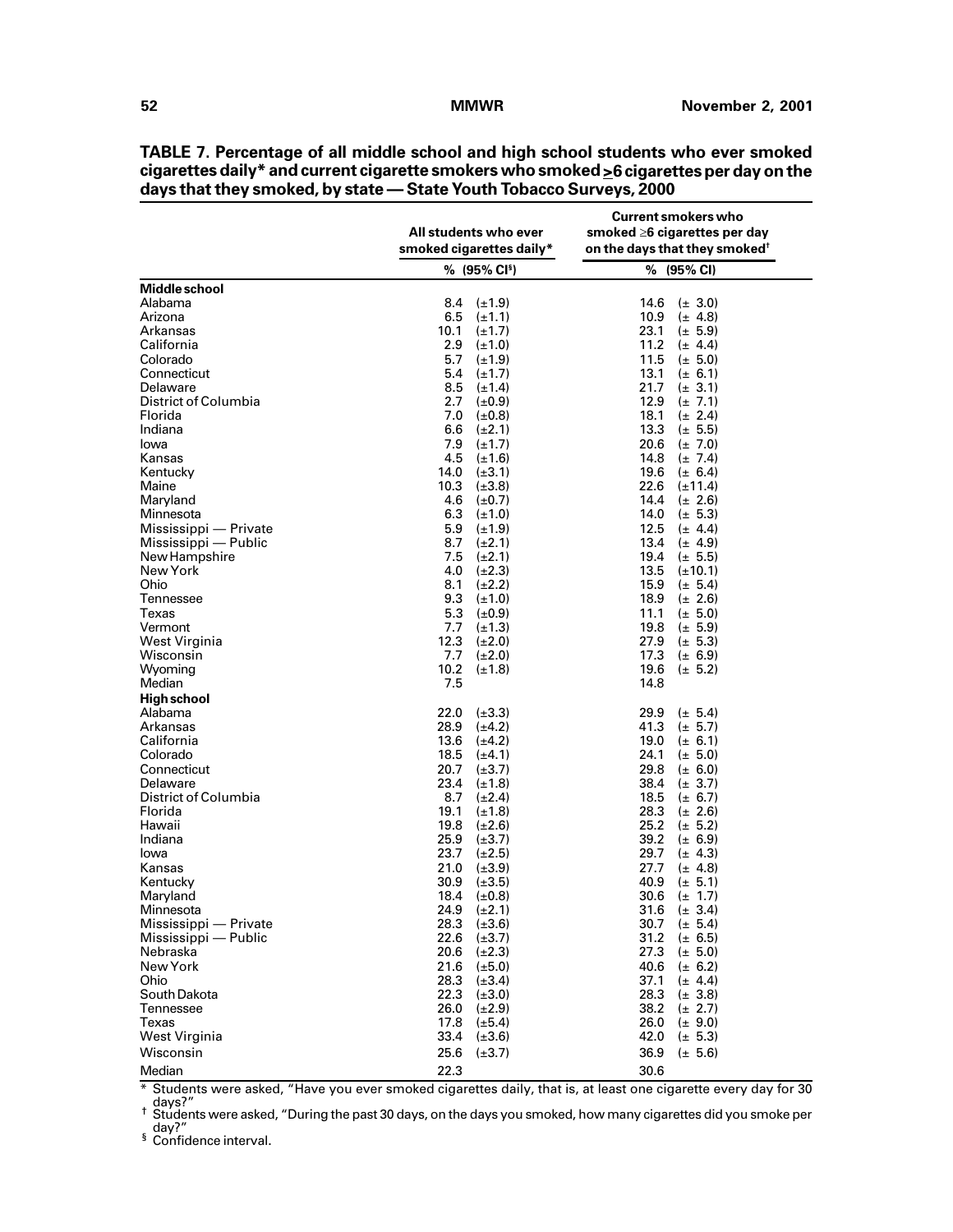|                            |      |                       |     |               |         | <b>Smokeless</b> |  |
|----------------------------|------|-----------------------|-----|---------------|---------|------------------|--|
|                            |      | <b>Cigarettes</b>     |     | <b>Cigars</b> | tobacco |                  |  |
|                            | %    | $(95\% \text{ Cl}^+)$ | %   | (95% CI)      | %       | (95% CI)         |  |
| Middle school              |      |                       |     |               |         |                  |  |
| Sex                        |      |                       |     |               |         |                  |  |
| Male                       | 10.0 | $(\pm 1.6)$           | 6.9 | $(\pm 1.2)$   | 6.0     | (±1.8)           |  |
| Female                     | 6.8  | $(\pm 0.8)$           | 3.5 | $(\pm 0.4)$   | 1.6     | (±0.4)           |  |
| Race/ethnicity             |      |                       |     |               |         |                  |  |
| White                      | 8.3  | $(\pm 1.4)$           | 5.1 | $(\pm 1.0)$   | 4.2     | $(\pm 1.4)$      |  |
| <b>Black</b>               | 8.4  | $(\pm 1.2)$           | 4.7 | $(\pm 0.8)$   | 2.5     | $(\pm 0.8)$      |  |
| Hispanic                   | 8.7  | $(\pm 1.4)$           | 5.8 | $(\pm 1.0)$   | 2.6     | $(\pm 0.8)$      |  |
| Asian                      | 5.4  | $(\pm 2.2)$           | 3.0 | $(\pm 1.8)$   | 1.5     | (±1.2)           |  |
| Total (middle school)      | 8.4  | $(\pm 1.0)$           | 5.2 | $(\pm 0.8)$   | 3.7     | $(\pm 1.0)$      |  |
| High school                |      |                       |     |               |         |                  |  |
| Sex                        |      |                       |     |               |         |                  |  |
| Male                       | 8.3  | $(\pm 0.8)$           | 4.5 | $(\pm 0.6)$   | 4.7     | $(\pm 0.8)$      |  |
| Female                     | 5.1  | $(\pm 0.6)$           | 1.7 | $(\pm 0.4)$   | 1.0     | $(\pm 0.2)$      |  |
| Race/ethnicity             |      |                       |     |               |         |                  |  |
| White                      | 6.9  | $(\pm 0.8)$           | 3.1 | $(\pm 0.4)$   | 3.3     | $(\pm 0.6)$      |  |
| <b>Black</b>               | 5.3  | $(\pm 1.0)$           | 2.1 | $(\pm 0.6)$   | 1.8     | (±0.6)           |  |
| Hispanic                   | 7.1  | $(\pm 1.0)$           | 4.0 | $(\pm 0.8)$   | 1.7     | (±0.6)           |  |
| Asian                      | 4.7  | $(\pm 1.6)$           | 1.6 | $(\pm 0.8)$   | 1.0     | (±0.6)           |  |
| <b>Total (high school)</b> | 6.7  | (±0.6)                | 3.1 | (±0.4)        | 2.9     | (±0.4)           |  |

| TABLE 8. Percentage of all middle school and high school students who first used*           |
|---------------------------------------------------------------------------------------------|
| cigarettes, cigars, or smokeless tobacco before age 11 years, by sex and race/ethnicity $-$ |
| <b>National Youth Tobacco Survey, 2000</b>                                                  |

\* Age of initiation was determined by asking students these questions: "How old were you when you smoked a whole cigarette for the first time?" "How old were you when you smoked a cigar, cigarillo, or little cigar for the first time?" "How old were you when you used chewing tobacco, snuff, or dip for the first time?"

† Confidence interval.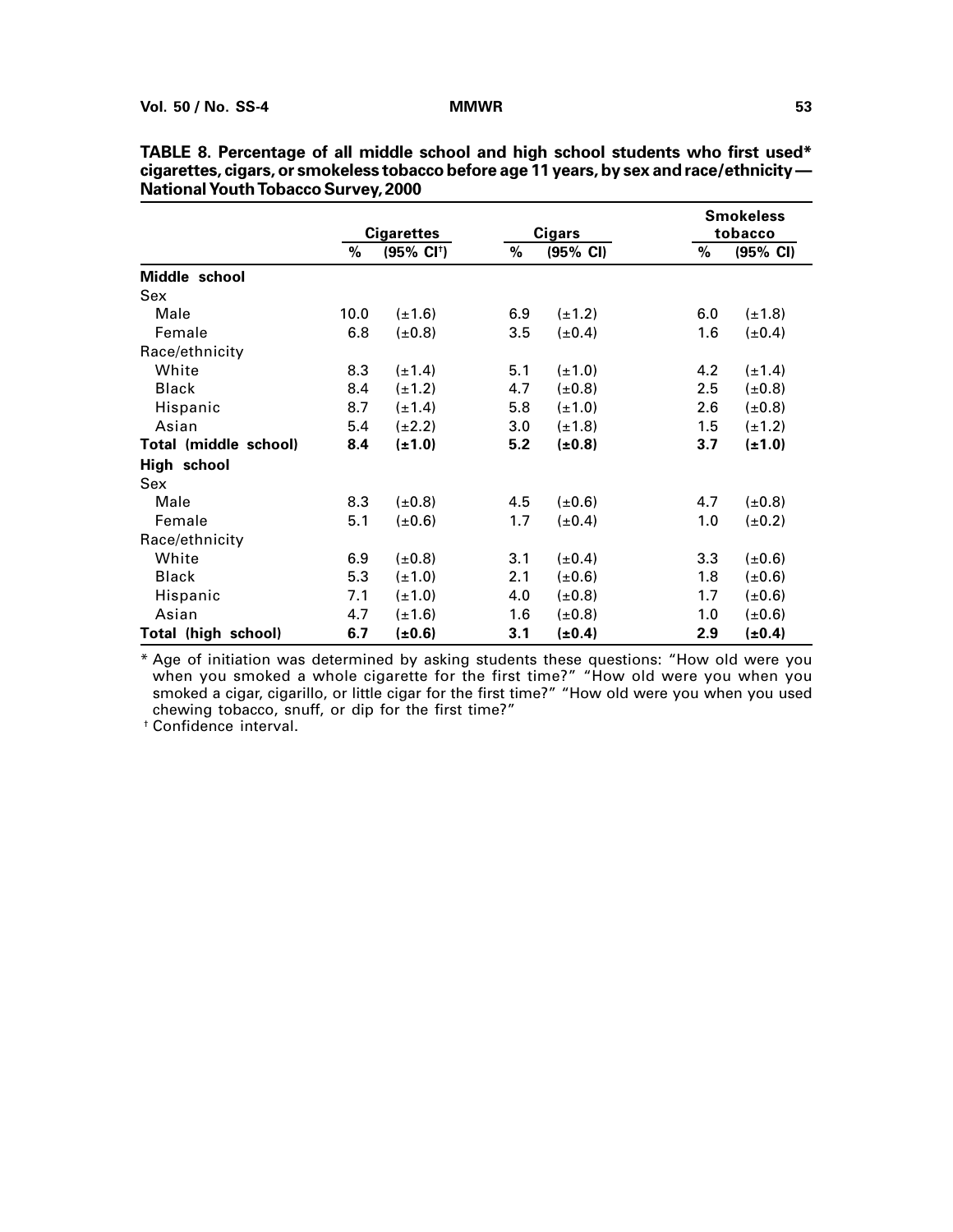|                       |                          |                    | <b>Smokeless</b>       |  |
|-----------------------|--------------------------|--------------------|------------------------|--|
|                       | <b>Cigarettes</b>        | <b>Cigars</b>      | tobacco                |  |
|                       | % (95% CI <sup>s</sup> ) | (95% CI)<br>%      | %<br>(95% CI)          |  |
| Middle school         |                          |                    |                        |  |
| Alabama               | 13.3<br>$(\pm 2.2)$      | $(\pm 1.6)$<br>9.0 | 8.7<br>$(\pm 1.8)$     |  |
| Arizona               | 11.3<br>$(\pm 1.5)$      | 6.5<br>$(\pm 1.6)$ | 4.3<br>$(\pm 1.9)$     |  |
| Arkansas              | 14.8<br>$(\pm 1.8)$      | 8.1<br>$(\pm 1.8)$ | 8.9<br>$(\pm 2.1)$     |  |
| California            | 5.9<br>$(\pm 1.2)$       | 3.9<br>$(\pm 1.1)$ | $2.2\,$<br>$(\pm 0.7)$ |  |
| Colorado              | 9.5<br>$(\pm 3.3)$       | 5.8<br>$(\pm 1.2)$ | 3.4<br>$(\pm 1.3)$     |  |
| Connecticut           | 7.5<br>$(\pm 1.7)$       | 4.6<br>$(\pm 1.0)$ | 1.7<br>$(\pm 0.7)$     |  |
| Delaware              | 12.1<br>$(\pm 1.7)$      | 3.0<br>$(\pm 0.8)$ | 5.3<br>$(\pm 0.6)$     |  |
| District of Columbia  | 6.6<br>$(\pm 1.6)$       | 3.2 $(\pm 1.1)$    | 1.6 $(\pm 0.8)$        |  |
| Florida               | NA <sup>1</sup>          | NА                 | NA.                    |  |
| Indiana               | 10.2<br>$(\pm 2.2)$      | 5.0<br>$(\pm 1.5)$ | 4.0<br>$(\pm 1.6)$     |  |
| lowa                  | 14.0<br>$(\pm 2.5)$      | 6.7<br>$(\pm 1.2)$ | 5.8<br>$(\pm 1.8)$     |  |
| Kansas                | 10.4<br>$(\pm 2.2)$      | 5.9<br>$(\pm 1.5)$ | 4.7<br>$(\pm 1.1)$     |  |
| Kentucky              | 19.1<br>$(\pm 3.1)$      | 9.1<br>$(\pm 1.5)$ | 11.1<br>$(\pm 2.7)$    |  |
| Maine                 | 12.0<br>$(\pm 3.5)$      | 5.4<br>$(\pm 1.9)$ | 2.5<br>$(\pm 1.1)$     |  |
| Maryland              | 8.9<br>$(\pm 1.0)$       | 4.4<br>$(\pm 0.6)$ | 2.2<br>$(\pm 0.3)$     |  |
| Minnesota             | 9.6<br>$(\pm 2.1)$       | 5.1<br>$(\pm 0.8)$ | 3.1<br>$(\pm 0.7)$     |  |
| Mississippi — Private | 12.3<br>$(\pm 1.3)$      | 5.2<br>$(\pm 1.9)$ | 8.3<br>$(\pm 2.7)$     |  |
| Mississippi — Public  | 14.8<br>$(\pm 2.0)$      | 8.6<br>$(\pm 1.7)$ | 9.5<br>$(\pm 1.6)$     |  |
| New Hampshire         | 7.9<br>$(\pm 1.4)$       | 3.9<br>$(\pm 1.0)$ | 2.4<br>$(\pm 0.8)$     |  |
| New York              | 5.7<br>$(\pm 2.7)$       | 4.5<br>$(\pm 1.3)$ | 1.8<br>$(\pm 1.5)$     |  |
| Ohio                  | 10.5<br>$(\pm 2.5)$      | 6.5<br>$(\pm 1.4)$ | 4.8<br>$(\pm 1.5)$     |  |
| Tennessee             | 13.3<br>$(\pm 1.3)$      | 7.9<br>$(\pm 0.8)$ | 8.6<br>$(\pm 1.1)$     |  |
| Texas                 | 10.2<br>$(\pm 2.6)$      | 7.8<br>$(\pm 1.8)$ | 4.1<br>$(\pm 1.3)$     |  |
| Vermont               | 9.6<br>$(\pm 2.1)$       | 5.9<br>$(\pm 1.4)$ | 3.3<br>$(\pm 0.9)$     |  |
| West Virginia         | 15.6<br>$(\pm 2.3)$      | 7.8<br>$(\pm 2.0)$ | 9.8<br>$(\pm 1.5)$     |  |
| Wisconsin             | 10.9<br>$(\pm 2.5)$      | 6.4<br>$(\pm 1.5)$ | 4.2<br>$(\pm 1.2)$     |  |
| Wyoming               | 16.2<br>$(\pm 2.4)$      | 9.3<br>$(\pm 1.2)$ | 7.5<br>$(\pm 1.3)$     |  |
| Median                | 10.7                     | 5.9                | 4.2                    |  |
| High school           |                          |                    |                        |  |
| Alabama               | 9.4<br>$(\pm 2.0)$       | 3.5<br>$(\pm 1.0)$ | 5.8<br>$(\pm 1.6)$     |  |
| Arkansas              | 14.1<br>$(\pm 2.5)$      | $(\pm 1.5)$<br>6.0 | 8.9<br>$(\pm 3.0)$     |  |
| California            | 6.7<br>$(\pm 1.9)$       | 2.9<br>$(\pm 1.2)$ | 2.0<br>$(\pm 1.7)$     |  |
| Colorado              | 9.4<br>$(\pm 2.5)$       | 4.9<br>$(\pm 1.2)$ | 4.1<br>$(\pm 1.5)$     |  |
| Connecticut           | 6.3<br>$(\pm 1.2)$       | 3.9<br>$(\pm 1.1)$ | 2.0<br>$(\pm 0.6)$     |  |
| Delaware              | 8.1<br>$(\pm 1.1)$       | 2.6<br>$(\pm 0.5)$ | 2.1<br>$(\pm 0.5)$     |  |
| District of Columbia  | 5.8<br>$(\pm 1.4)$       | 2.8<br>$(\pm 1.0)$ | 3.6<br>$(\pm 1.2)$     |  |
| Florida               | NA <sup>1</sup>          | NА                 | NА                     |  |
| Hawaii                | 8.3<br>$(\pm 1.9)$       | 3.6<br>$(\pm 1.2)$ | 2.4<br>$(\pm 1.2)$     |  |
| Indiana               | 10.2<br>$(\pm 2.0)$      | 4.6<br>$(\pm 1.8)$ | 3.8<br>$(\pm 1.5)$     |  |
| lowa                  | 10.0<br>$(\pm 2.7)$      | 4.3<br>$(\pm 1.5)$ | 5.5<br>$(\pm 2.2)$     |  |
| Kansas                | 10.8<br>$(\pm 2.7)$      | 4.1<br>$(\pm 1.2)$ | 5.3<br>$(\pm 1.7)$     |  |
| Kentucky              | 14.1<br>$(\pm 1.9)$      | 5.4<br>$(\pm 1.3)$ | 8.1<br>$(\pm 2.2)$     |  |
| Maryland              | 9.3<br>$(\pm 0.6)$       | 4.5<br>$(\pm 0.3)$ | 3.1<br>$(\pm 0.3)$     |  |
| Minnesota             | 9.1<br>$(\pm 0.9)$       | 4.8<br>$(\pm 0.7)$ | 4.9<br>$(\pm 0.7)$     |  |
| Mississippi - Private | 9.9<br>$(\pm 2.4)$       | 6.7 $(\pm 1.7)$    | 10.9 $(\pm 2.0)$       |  |
| Mississippi — Public  | 11.1<br>$(\pm 2.0)$      | $5.2$ ( $\pm$ 1.3) | 9.2<br>$(\pm 3.0)$     |  |
| Nebraska              | 9.7<br>$(\pm 1.3)$       | 4.8<br>$(\pm 0.6)$ | 4.7<br>$(\pm 1.0)$     |  |
| New York              | 6.4<br>$(\pm 1.8)$       | 2.9<br>$(\pm 1.0)$ | 2.1<br>$(\pm 0.9)$     |  |
| Ohio                  | 10.9<br>$(\pm 2.2)$      | 4.6<br>$(\pm 1.6)$ | 3.9<br>$(\pm 1.3)$     |  |
| South Dakota          | 11.7<br>$(\pm 1.7)$      | 4.2<br>$(\pm 1.1)$ | 6.7<br>$(\pm 1.3)$     |  |
| Tennessee             | 10.9<br>$(\pm 1.0)$      | 5.7<br>$(\pm 0.9)$ | 7.9<br>$(\pm 0.9)$     |  |
| Texas                 | 7.7<br>$(\pm 2.9)$       | 4.3<br>$(\pm 1.4)$ | 4.3<br>$(\pm 2.3)$     |  |
| West Virginia         | 14.4<br>$(\pm 2.0)$      | 6.9<br>$(\pm 2.0)$ | 10.6 $(\pm 2.1)$       |  |
| Wisconsin             | 10.6<br>$(\pm 2.6)$      | $(\pm 1.5)$<br>4.6 | 3.5<br>$(\pm 1.5)$     |  |
| Median                | 9.8                      | 4.6                | 4.5                    |  |

**TABLE 9. Percentage of all middle school and high school students who first used\* cigarettes, cigars, or smokeless tobacco before age 11 years† , by state — State Youth Tobacco Surveys, 2000**

\* Age of initiation was determined by asking students these questions: "How old were you when you smoked a whole cigarette for the first time?" "How old were you when you smoked a cigar, cigarillo, or little cigar for the first time?" "How old were you when you used chewing tobacco, snuff, or dip for the first time?"<br>  $\frac{1}{2}$  Age of initiation was <10 years.

¶ Question was not asked.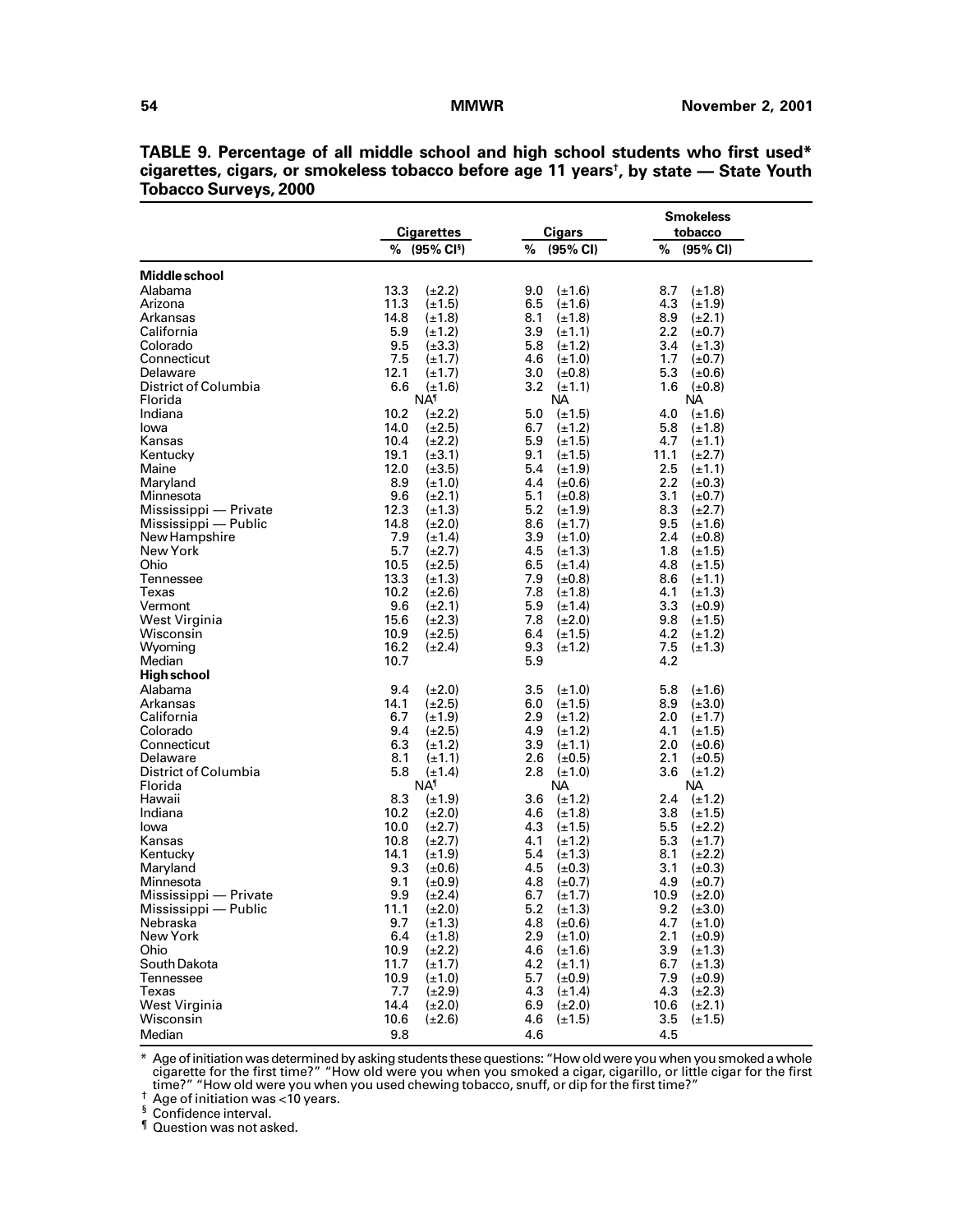|                      |      | <b>Ever smokers</b>           |                                   |     |                        |     |                                                              |     |                        |     |                        |     |                             |
|----------------------|------|-------------------------------|-----------------------------------|-----|------------------------|-----|--------------------------------------------------------------|-----|------------------------|-----|------------------------|-----|-----------------------------|
|                      |      | who have<br>smoked $\geq 100$ |                                   |     |                        |     | All students who frequently use tobacco*<br><b>Smokeless</b> |     |                        |     |                        |     |                             |
|                      |      | cigarettes                    | <b>Cigarettes</b>                 |     | <b>Cigars</b>          |     | tobacco                                                      |     | <b>Pipes</b>           |     | <b>Bidis</b>           |     | <b>Kreteks</b>              |
|                      |      | in lifetime                   | $\sqrt{6}$ (95% CI <sup>†</sup> ) |     | $\frac{1}{6}$ (95% CI) |     | $\frac{1}{6}$ (95% CI)                                       |     | $\frac{1}{6}$ (95% CI) |     | $\frac{1}{6}$ (95% CI) |     | $\sqrt{\frac{6}{95\%}}$ CI) |
| Middle school        |      |                               |                                   |     |                        |     |                                                              |     |                        |     |                        |     |                             |
| Sex                  |      |                               |                                   |     |                        |     |                                                              |     |                        |     |                        |     |                             |
| Male                 |      | 5.0 $(\pm 1.0)$               | 3.3 $(\pm 0.7)$                   |     | 1.4 $(\pm 0.3)$        |     | 1.7 $(\pm 0.7)$                                              |     | 1.1 $(\pm 0.3)$        |     | $0.7$ ( $\pm 0.2$ )    | 0.6 | $(\pm 0.2)$                 |
| Female               |      | 3.2 $(\pm 0.7)$               | 2.2 $(\pm 0.5)$                   |     | $0.5$ ( $\pm 0.2$ )    |     | $0.4$ ( $\pm 0.2$ )                                          |     | $0.3$ ( $\pm 0.1$ )    |     | $0.3$ ( $\pm 0.2$ )    |     | $0.2$ ( $\pm 0.1$ )         |
| Race/ethnicity       |      |                               |                                   |     |                        |     |                                                              |     |                        |     |                        |     |                             |
| White                | 4.8  | $(\pm 1.0)$                   | 3.1 $(\pm 0.7)$                   |     | $0.8$ ( $\pm 0.3$ )    | 1.1 | $(\pm 0.5)$                                                  |     | $0.5$ ( $\pm 0.2$ )    |     | $0.4$ ( $\pm 0.2$ )    | 0.4 | $(\pm 0.2)$                 |
| <b>Black</b>         |      | 2.2 $(\pm 0.7)$               | 2.0 $(\pm 0.8)$                   | 1.1 | $(\pm 0.5)$            | 0.8 | $(\pm 0.4)$                                                  |     | $0.7$ ( $\pm 0.4$ )    |     | $0.8$ ( $\pm 0.4$ )    | 0.5 | $(\pm 0.3)$                 |
| Hispanic             | 2.7  | $(\pm 0.7)$                   | 1.5 $(\pm 0.5)$                   |     | 1.2 $(\pm 0.4)$        | 0.8 | $(\pm 0.4)$                                                  |     | 1.0 $(\pm 0.4)$        |     | $0.7$ ( $\pm 0.4$ )    | 0.6 | $(\pm 0.3)$                 |
| Asian                |      | 2.4 $(\pm 1.3)$               | 1.6 $(\pm 1.0)$                   |     | $0.3$ ( $\pm 0.4$ )    | 0.3 | $(\pm 0.4)$                                                  |     | 1.1 $(\pm 0.9)$        |     | $0.7$ ( $\pm 0.6$ )    |     | $0.2$ ( $\pm 0.3$ )         |
| <b>Total (middle</b> |      |                               |                                   |     |                        |     |                                                              |     |                        |     |                        |     |                             |
| school)              |      | 4.1 $(\pm 0.7)$               | $2.7$ ( $\pm 0.5$ )               |     | $0.9$ ( $\pm 0.2$ )    |     | 1.0 $(\pm 0.4)$                                              |     | $0.7$ ( $\pm 0.2$ )    |     | $0.5$ ( $\pm 0.1$ )    |     | $0.4$ (±0.1)                |
| High school          |      |                               |                                   |     |                        |     |                                                              |     |                        |     |                        |     |                             |
| Sex                  |      |                               |                                   |     |                        |     |                                                              |     |                        |     |                        |     |                             |
| Male                 |      | 21.9 $(\pm 1.6)$              | 13.8 $(\pm 1.3)$                  |     | 1.8 $(\pm 0.4)$        |     | 3.8 $(\pm 0.8)$                                              |     | $0.9$ ( $\pm 0.3$ )    |     | $0.8$ ( $\pm 0.2$ )    |     | $0.7$ ( $\pm 0.2$ )         |
| Female               |      | 19.4 $(\pm 1.9)$              | 13.4 $(\pm 1.5)$                  |     | $0.4$ ( $\pm 0.1$ )    |     | $0.2$ ( $\pm 0.1$ )                                          |     | $0.3$ ( $\pm 0.1$ )    |     | $0.1$ ( $\pm 0.1$ )    | 0.3 | $(\pm 0.1)$                 |
| Race/ethnicity       |      |                               |                                   |     |                        |     |                                                              |     |                        |     |                        |     |                             |
| White                | 24.9 | $(\pm 1.9)$                   | 16.4 $(\pm 1.5)$                  |     | $0.8$ ( $\pm 0.2$ )    | 2.5 | $(\pm 0.6)$                                                  |     | $0.4$ ( $\pm 0.1$ )    |     | $0.3$ ( $\pm 0.1$ )    | 0.3 | $(\pm 0.1)$                 |
| <b>Black</b>         | 8.6  | $(\pm 1.7)$                   | 6.1 $(\pm 1.5)$                   | 1.8 | $(\pm 0.8)$            | 0.5 | $(\pm 0.4)$                                                  |     | $0.9$ ( $\pm 0.5$ )    | 0.7 | $(\pm 0.4)$            | 0.7 | $(\pm 0.4)$                 |
| Hispanic             | 13.4 | $(\pm 2.1)$                   | 7.4 $(\pm 1.6)$                   | 1.4 | $(\pm 0.4)$            | 1.3 | $(\pm 0.6)$                                                  | 1.1 | $(\pm 0.5)$            | 0.9 | $(\pm 0.4)$            | 0.8 | $(\pm 0.5)$                 |
| Asian                |      | 14.9 $(\pm 3.1)$              | 9.9 $(\pm 3.1)$                   |     | $0.6$ ( $\pm 0.5$ )    | 0.9 | $(\pm 0.5)$                                                  |     | $0.6$ ( $\pm 0.5$ )    |     | $0.3$ ( $\pm 0.3$ )    | 0.4 | $(\pm 0.4)$                 |
| Total (high          |      |                               |                                   |     |                        |     |                                                              |     |                        |     |                        |     |                             |
| school)              |      | $20.7$ ( $\pm$ 1.5)           | 13.6 $(\pm 1.2)$                  |     | 1.1 $(\pm 0.2)$        |     | $2.0$ (±0.5)                                                 |     | $0.6$ ( $\pm 0.2$ )    |     | $0.5$ ( $\pm 0.1$ )    |     | $0.5$ (±0.1)                |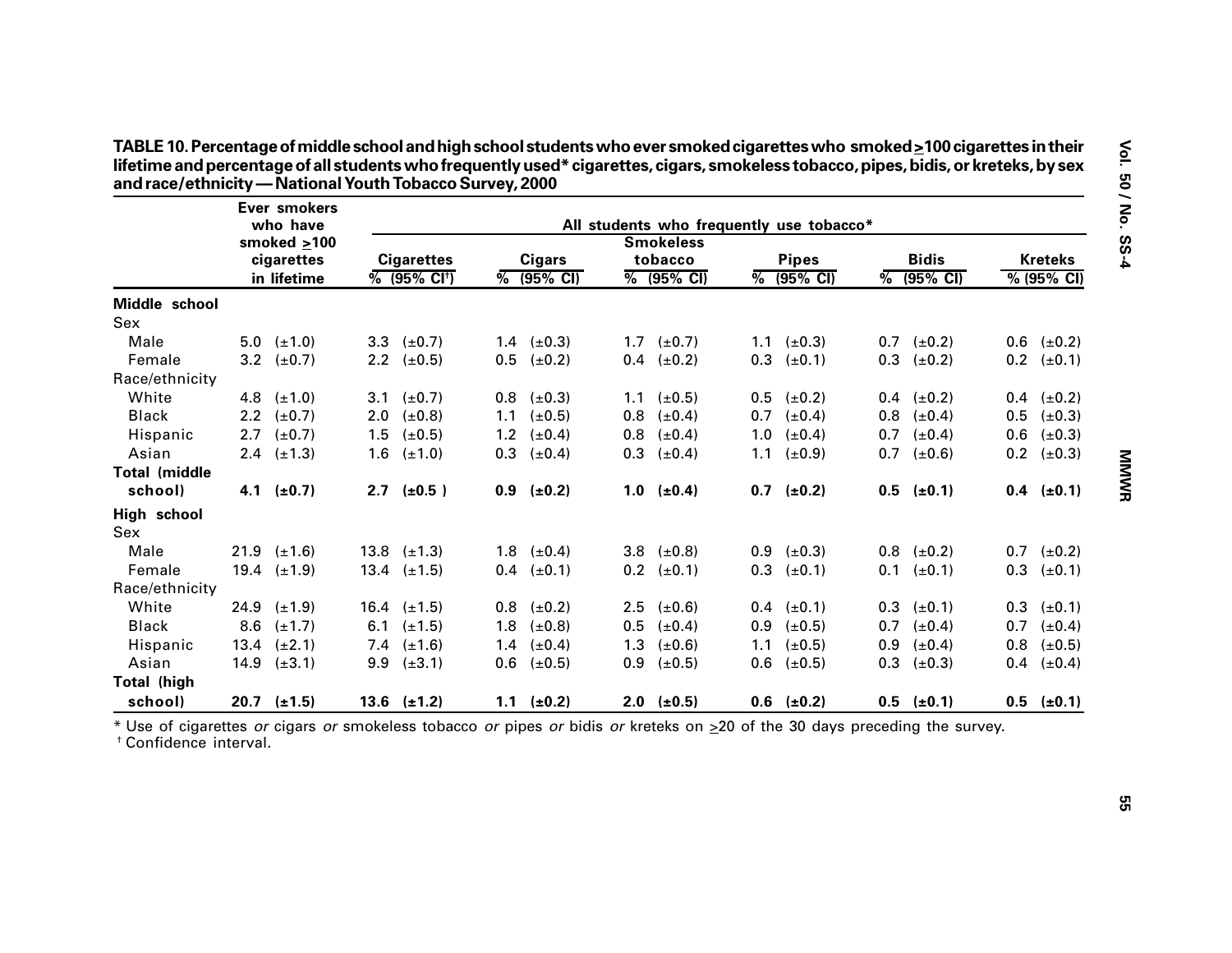| >100 cigarettes<br><b>Smokeless</b><br><b>Bidis</b><br><b>Cigarettes</b><br><b>Cigars</b><br><b>Pipes</b><br><u>in lifetime</u><br>tobacco<br>(95% CI)<br>% (95% CI <sup>+</sup> )<br>%<br>(95% CI)<br>%<br>%<br>(95% CI)<br>%<br>(95% CI)<br>%<br>(95% CI)<br>$(\pm 3.1)$<br>3.5<br>$(\pm 1.5)$<br>0.9<br>$(\pm 0.5)$<br>1.8<br>$(\pm 0.7)$<br>13.0<br>$(\pm 1.1)$<br>0.6<br>$(\pm 0.5)$<br>0.7<br>2.3<br>10.7<br>$(\pm 2.9)$<br>0.5<br>0.6<br>0.5<br>$(\pm 0.5)$<br>Arizona<br>$(\pm 0.8)$<br>$(\pm 0.4)$<br>0.7<br>$(\pm 0.6)$<br>$(\pm 0.5)$<br>15.3<br>$(\pm 3.3)$<br>5.4<br>1.5<br>2.0<br>1.1<br>Arkansas<br>$(\pm 1.4)$<br>$(\pm 0.6)$<br>$(\pm 0.9)$<br>$(\pm 0.7)$<br>1.1<br>$(\pm 0.6)$<br>California<br>5.9<br>$(\pm 2.8)$<br>1.1<br>$(\pm 0.5)$<br>0.9<br>$(\pm 0.2)$<br>0.6<br>$(\pm 0.2)$<br>0.9<br>0.6<br>$(\pm 0.2)$<br>$(\pm 0.2)$<br>Colorado<br>8.8<br>$(\pm 3.2)$<br>2.2<br>$(\pm 1.1)$<br>0.2<br>$(\pm 0.2)$<br>$(\pm 0.3)$<br>0.4<br>$(\pm 0.3)$<br>$(\pm 0.3)$<br>0.6<br>0.4<br>Connecticut<br>9.6<br>2.5<br>$(\pm 1.2)$<br>0.8<br>$(\pm 0.6)$<br>0.5<br>0.5<br>$(\pm 4.0)$<br>0.4<br>$(\pm 0.4)$<br>$(\pm 0.4)$<br>$(\pm 0.4)$<br>Delaware<br>12.8<br>$(\pm 1.7)$<br>$(\pm 0.7)$<br>0.9<br>$(\pm 0.4)$<br>$(\pm 0.5)$<br>0.8<br>$(\pm 0.4)$<br>ΝAª<br>4.1<br>0.8<br>District of Columbia 3.5<br>0.8<br>$(\pm 0.4)$<br>0.4<br>$(\pm 1.9)$<br>$(\pm 0.6)$<br>0.4<br>0.4<br>$(\pm 0.4)$<br>$(\pm 0.4)$<br>0.6<br>$(\pm 0.5)$<br>Florida<br>2.9<br>NА<br>$(\pm 0.5)$<br>1.0<br>$(\pm 0.2)$<br>$(\pm 0.2)$<br>NА<br>0.8<br>0.9<br>$(\pm 0.8)$<br>2.2<br>Indiana<br>9.6<br>$(\pm 3.5)$<br>$(\pm 1.1)$<br>$(\pm 0.4)$<br>1.0<br>$(\pm 0.5)$<br>0.6<br>0.5<br>$(\pm 0.3)$<br>0.6<br>$(\pm 0.5)$<br>13.9<br>$(\pm 2.4)$<br>3.5<br>$(\pm 1.3)$<br>$(\pm 0.3)$<br>$(\pm 0.5)$<br>0.4<br>0.3<br>$(\pm 0.3)$<br>lowa<br>0.4<br>0.8<br>$(\pm 0.3)$<br>Kansas<br>11.1<br>$(\pm 2.6)$<br>1.9<br>$(\pm 0.8)$<br>0.3<br>$(\pm 0.2)$<br>$(\pm 0.6)$<br>0.2<br>$(\pm 0.2)$<br>0.2<br>$(\pm 0.2)$<br>0.5<br>20.3<br>6.7<br>$(\pm 2.5)$<br>1.3<br>$(\pm 0.8)$<br>3.1<br>0.2<br>$(\pm 0.3)$<br>0.2<br>Kentucky<br>$(\pm 4.6)$<br>$(\pm 0.7)$<br>$(\pm 0.4)$<br>21.6<br>$(\pm 2.3)$<br>1.2<br>Maine<br>$(\pm 8.3)$<br>4.4<br>1.7<br>$(\pm 1.3)$<br>$1.2\,$<br>$(\pm 0.8)$<br>$(\pm 0.8)$<br>1.6<br>$(\pm 1.3)$<br>8.5<br>1.6<br>0.5<br>0.5<br>0.5<br>0.4<br>Maryland<br>$(\pm 1.6)$<br>$(\pm 0.3)$<br>$(\pm 0.2)$<br>$(\pm 0.2)$<br>$(\pm 0.2)$<br>$(\pm 0.2)$<br>12.1<br>0.2<br>0.2<br>Minnesota<br>$(\pm 2.4)$<br>2.5<br>$(\pm 0.4)$<br>$(\pm 0.1)$<br>0.5<br>$(\pm 0.3)$<br>$(\pm 0.1)$<br>0.2<br>$(\pm 0.1)$<br><b>NA</b><br><b>NA</b><br>13.5<br>$(\pm 3.7)$<br>2.9<br>$(\pm 0.7)$<br>0.4<br>$(\pm 0.5)$<br>2.3<br>$(\pm 1.2)$<br>Private<br>NA<br><b>NA</b><br>Public<br>9.9<br>3.8<br>$(\pm 0.6)$<br>$(\pm 2.6)$<br>$(\pm 1.1)$<br>0.9<br>1.5<br>$(\pm 0.9)$<br>16.6<br>$(\pm 3.9)$<br>4.2<br>$(\pm 1.2)$<br>0.7<br>$(\pm 0.5)$<br>0.6<br>$(\pm 0.4)$<br>0.6<br>$(\pm 0.4)$<br>0.4<br>$(\pm 0.4)$<br>2.2<br>9.8<br>$(\pm 5.9)$<br>$(\pm 1.8)$<br>1.1<br>1.0<br>$(\pm 0.8)$<br>1.0<br>$(\pm 0.6)$<br>0.9<br>$(\pm 0.6)$<br>$(\pm 0.8)$<br>Ohio<br>13.7<br>$(\pm 3.8)$<br>3.6<br>$(\pm 1.4)$<br>0.9<br>$(\pm 0.6)$<br>0.7<br>$(\pm 0.6)$<br>0.7<br>$(\pm 0.3)$<br>$(\pm 0.5)$<br>0.4<br>Tennessee<br>15.7<br>$(\pm 2.0)$<br>$(\pm 0.7)$<br>0.9<br>$(\pm 0.4)$<br>1.6<br>$(\pm 0.5)$<br>0.6<br>$(\pm 0.2)$<br>$(\pm 0.3)$<br>4.4<br>0.7<br>8.3<br>Texas<br>$(\pm 2.8)$<br>2.5<br>$(\pm 1.2)$<br>$(\pm 0.8)$<br>1.2<br>$(\pm 0.6)$<br>1.2<br>$(\pm 0.7)$<br>0.7<br>$(\pm 0.5)$<br>1.6<br>13.9<br>$(\pm 4.0)$<br>$(\pm 1.3)$<br>0.2<br>$(\pm 0.2)$<br>0.3<br>$(\pm 0.1)$<br>Vermont<br>3.7<br>0.6<br>$(\pm 0.7)$<br>$(\pm 0.3)$<br>0.1<br>West Virginia<br>20.2<br>$(\pm 2.9)$<br>7.4<br>$(\pm 1.8)$<br>1.0<br>$(\pm 0.6)$<br>2.6<br>$(\pm 1.1)$<br>0.7<br>$(\pm 0.5)$<br>0.9<br>$(\pm 0.6)$<br>Wisconsin<br>13.7<br>3.6<br>0.2<br>0.2<br>0.5<br>$(\pm 4.4)$<br>$(\pm 1.2)$<br>$(\pm 0.2)$<br>0.5<br>$(\pm 0.5)$<br>$(\pm 0.2)$<br>$(\pm 0.5)$<br>17.4<br>5.1<br>0.8<br>Wyoming<br>$(\pm 3.1)$<br>$(\pm 1.1)$<br>0.9<br>$(\pm 0.4)$<br>1.9<br>$(\pm 0.8)$<br>$(\pm 0.5)$<br>0.5<br>$(\pm 0.3)$<br>13.5<br>Median<br>3.5<br>0.9<br>0.8<br>0.6<br>0.5<br>High school<br>Alabama<br>29.9<br>$(\pm 4.9)$<br>13.5<br>$(\pm 2.7)$<br>1.5<br>$(\pm 0.6)$<br>3.6<br>0.6<br>$(\pm 0.4)$<br>0.5<br>$(\pm 1.1)$<br>$(\pm 0.3)$<br>$(\pm 3.7)$<br>Arkansas<br>41.8<br>$(\pm 5.3)$<br>21.0<br>1.5<br>$(\pm 0.8)$<br>4.2<br>$(\pm 1.8)$<br>0.8<br>$(\pm 0.5)$<br>0.9<br>$(\pm 0.7)$<br>California<br>21.7<br>7.3<br>$(\pm 3.0)$<br>$(\pm 0.3)$<br>0.9<br>0.5<br>$(\pm 6.3)$<br>1.0<br>$(\pm 0.6)$<br>$(\pm 0.2)$<br>0.6<br>$(\pm 0.2)$<br>Colorado<br>28.0<br>11.1<br>$(\pm 3.3)$<br>$(\pm 0.5)$<br>2.6<br>$(\pm 1.0)$<br>0.9<br>$(\pm 0.6)$<br>0.9<br>$(\pm 4.9)$<br>0.8<br>$(\pm 0.6)$<br>12.3<br>$(\pm 3.6)$<br>$(\pm 0.4)$<br>0.5<br>Connecticut<br>30.4<br>$(\pm 5.7)$<br>0.5<br>0.5<br>$(\pm 0.4)$<br>0.5<br>$(\pm 0.3)$<br>$(\pm 0.3)$<br>Delaware<br>32.8<br>$(\pm 2.5)$<br>15.2<br>$(\pm 1.7)$<br>1.6<br>1.1<br>NA§<br>$(\pm 0.5)$<br>$(\pm 0.3)$<br>0.8<br>$(\pm 0.3)$<br>District of Columbia 8.4<br>3.5<br>$(\pm 1.5)$<br>$(\pm 3.2)$<br>$(\pm 0.7)$<br>(±0.6)<br>0.8<br>0.3<br>1.0<br>0.8<br>$(\pm 0.6)$<br>$(\pm 0.4)$<br>Florida<br>NА<br>10.5<br>$(\pm 1.2)$<br>1.7<br>$(\pm 0.3)$<br>1.8<br>$(\pm 0.3)$<br>NА<br>1.0<br>$(\pm 0.2)$<br>10.3<br>$(\pm 2.3)$<br>$(\pm 0.5)$<br>0.8<br>27.0<br>$(\pm 3.0)$<br>0.8<br>0.8<br>$(\pm 0.6)$<br>0.6<br>$(\pm 0.4)$<br>$(\pm 0.6)$<br>38.9<br>17.1<br>$(\pm 2.5)$<br>0.9<br>$(\pm 0.5)$<br>2.7<br>0.8<br>$(\pm 0.4)$<br>$(\pm 4.2)$<br>$(\pm 1.3)$<br>1.0<br>$(\pm 0.6)$<br>14.4<br>$(\pm 2.4)$<br>3.5<br>37.0<br>$(\pm 5.1)$<br>1.5<br>$(\pm 1.2)$<br>$(\pm 1.2)$<br>1.0<br>$(\pm 0.9)$<br>0.9<br>(±0.6)<br>12.7<br>1.3<br>3.1<br>0.5<br>0.5<br>34.5<br>$(\pm 5.7)$<br>$(\pm 2.8)$<br>$(\pm 0.7)$<br>$(\pm 1.5)$<br>$(\pm 0.4)$<br>$(\pm 0.4)$<br>42.8<br>21.3<br>$(\pm 3.3)$<br>1.5<br>4.9<br>$(\pm 1.7)$<br>0.6<br>0.6<br>$(\pm 0.4)$<br>$(\pm 4.2)$<br>$(\pm 0.5)$<br>$(\pm 0.6)$<br>$(\pm 1.1)$<br>10.8<br>$(\pm 0.7)$<br>1.7<br>$(\pm 0.2)$<br>1.3<br>$(\pm 0.2)$<br>1.3<br>$(\pm 0.2)$<br>1.3<br>$(\pm 0.2)$<br>26.8<br>$(\pm 2.9)$<br>16.9<br>$(\pm 1.8)$<br>$(\pm 0.3)$<br>3.0<br>$(\pm 0.6)$<br>$(\pm 0.2)$<br>$(\pm 0.2)$<br>39.5<br>0.7<br>1.0<br>0.6<br>45.6<br>$(\pm 4.1)$<br>18.5<br>$(\pm 3.2)$<br>$(\pm 1.5)$<br>$(\pm 1.6)$<br>$(\pm 1.4)$<br>Private<br>2.0<br>8.0<br>$(\pm 2.3)$<br>1.5<br>1.3<br>$Mississippi$ —<br>Public<br>29.5<br>$(\pm 5.9)$<br>13.8<br>$(\pm 3.0)$<br>2.1<br>$(\pm 1.0)$<br>3.9<br>$(\pm 1.3)$<br>0.9<br>$(\pm 0.4)$<br>0.5<br>$(\pm 0.4)$<br>33.3<br>2.6<br>Nebraska<br>$(\pm 2.7)$<br>13.2<br>$(\pm 1.7)$<br>1.0<br>$(\pm 0.3)$<br>0.9<br>$(\pm 0.3)$<br>0.6<br>$(\pm 0.4)$<br>$(\pm 0.8)$<br>New York<br>32.1<br>$(\pm 6.0)$<br>14.2<br>$(\pm 4.3)$<br>1.7<br>$(\pm 1.3)$<br>1.6<br>$(\pm 1.1)$<br>1.3<br>$(\pm 0.9)$<br>1.4<br>$(\pm 0.7)$<br>Ohio<br>39.2<br>20.7<br>$(\pm 3.0)$<br>3.2<br>$(\pm 0.7)$<br>$(\pm 3.8)$<br>1.6<br>$(\pm 0.8)$<br>$(\pm 1.7)$<br>0.6<br>$(\pm 0.3)$<br>1.1<br>South Dakota<br>35.1<br>$(\pm 3.4)$<br>15.3<br>$(\pm 2.4)$<br>0.9<br>$(\pm 0.5)$<br>3.6<br>$(\pm 1.4)$<br>0.3<br>$(\pm 0.3)$<br>0.4<br>$(\pm 0.3)$<br>Tennessee<br>36.4<br>$(\pm 3.4)$<br>17.4<br>$(\pm 2.1)$<br>1.5<br>$(\pm 0.4)$<br>4.6<br>$(\pm 0.9)$<br>0.9<br>$(\pm 0.2)$<br>0.6<br>$(\pm 0.2)$<br>Texas<br>29.3<br>$(\pm 6.0)$<br>11.3<br>$(\pm 4.3)$<br>1.3<br>$(\pm 0.5)$<br>2.8<br>$(\pm 1.7)$<br>0.8<br>$(\pm 0.5)$<br>0.6<br>$(\pm 0.4)$<br>West Virginia<br>22.1<br>44.0<br>$(\pm 3.7)$<br>$(\pm 3.3)$<br>1.5<br>$(\pm 0.6)$<br>5.9<br>$(\pm 1.7)$<br>1.0<br>$(\pm 0.7)$<br>1.1<br>$(\pm 0.6)$<br>Wisconsin<br>41.3<br>1.2<br>2.2<br>0.9<br>0.9<br>$(\pm 3.6)$<br>19.8<br>$(\pm 3.0)$<br>$(\pm 0.8)$<br>$(\pm 1.3)$<br>$(\pm 0.6)$<br>$(\pm 0.7)$<br>14.2<br>Median<br>34.5<br>1.4<br>2.8<br>0.8<br>0.7 |                 | <b>Ever smokers</b><br>who have smoked |  |  |  |  | All students who frequently use tobacco* |  |  |  |  |  |  |
|-------------------------------------------------------------------------------------------------------------------------------------------------------------------------------------------------------------------------------------------------------------------------------------------------------------------------------------------------------------------------------------------------------------------------------------------------------------------------------------------------------------------------------------------------------------------------------------------------------------------------------------------------------------------------------------------------------------------------------------------------------------------------------------------------------------------------------------------------------------------------------------------------------------------------------------------------------------------------------------------------------------------------------------------------------------------------------------------------------------------------------------------------------------------------------------------------------------------------------------------------------------------------------------------------------------------------------------------------------------------------------------------------------------------------------------------------------------------------------------------------------------------------------------------------------------------------------------------------------------------------------------------------------------------------------------------------------------------------------------------------------------------------------------------------------------------------------------------------------------------------------------------------------------------------------------------------------------------------------------------------------------------------------------------------------------------------------------------------------------------------------------------------------------------------------------------------------------------------------------------------------------------------------------------------------------------------------------------------------------------------------------------------------------------------------------------------------------------------------------------------------------------------------------------------------------------------------------------------------------------------------------------------------------------------------------------------------------------------------------------------------------------------------------------------------------------------------------------------------------------------------------------------------------------------------------------------------------------------------------------------------------------------------------------------------------------------------------------------------------------------------------------------------------------------------------------------------------------------------------------------------------------------------------------------------------------------------------------------------------------------------------------------------------------------------------------------------------------------------------------------------------------------------------------------------------------------------------------------------------------------------------------------------------------------------------------------------------------------------------------------------------------------------------------------------------------------------------------------------------------------------------------------------------------------------------------------------------------------------------------------------------------------------------------------------------------------------------------------------------------------------------------------------------------------------------------------------------------------------------------------------------------------------------------------------------------------------------------------------------------------------------------------------------------------------------------------------------------------------------------------------------------------------------------------------------------------------------------------------------------------------------------------------------------------------------------------------------------------------------------------------------------------------------------------------------------------------------------------------------------------------------------------------------------------------------------------------------------------------------------------------------------------------------------------------------------------------------------------------------------------------------------------------------------------------------------------------------------------------------------------------------------------------------------------------------------------------------------------------------------------------------------------------------------------------------------------------------------------------------------------------------------------------------------------------------------------------------------------------------------------------------------------------------------------------------------------------------------------------------------------------------------------------------------------------------------------------------------------------------------------------------------------------------------------------------------------------------------------------------------------------------------------------------------------------------------------------------------------------------------------------------------------------------------------------------------------------------------------------------------------------------------------------------------------------------------------------------------------------------------------------------------------------------------------------------------------------------------------------------------------------------------------------------------------------------------------------------------------------------------------------------------------------------------------------------------------------------------------------------------------------------------------------------------------------------------------------------------------------------------------------------------------------------------------------------------------------------------------------------------------------------------------------------------------------------------------------------------------------------------------------------------------------------------------------------------------------------------------------------------------------------------------------------------------------------------------------------------------------------------------------------------------------------------------------------------------------------------------------------------------------------------------------------------------------------------------------------------------------------------------------------------------------------------------------------------------------------------------------------------------------------------------------------------------------------------------------------------------------------------------------------------------------------------------------------------------------------------------------------------------------------|-----------------|----------------------------------------|--|--|--|--|------------------------------------------|--|--|--|--|--|--|
|                                                                                                                                                                                                                                                                                                                                                                                                                                                                                                                                                                                                                                                                                                                                                                                                                                                                                                                                                                                                                                                                                                                                                                                                                                                                                                                                                                                                                                                                                                                                                                                                                                                                                                                                                                                                                                                                                                                                                                                                                                                                                                                                                                                                                                                                                                                                                                                                                                                                                                                                                                                                                                                                                                                                                                                                                                                                                                                                                                                                                                                                                                                                                                                                                                                                                                                                                                                                                                                                                                                                                                                                                                                                                                                                                                                                                                                                                                                                                                                                                                                                                                                                                                                                                                                                                                                                                                                                                                                                                                                                                                                                                                                                                                                                                                                                                                                                                                                                                                                                                                                                                                                                                                                                                                                                                                                                                                                                                                                                                                                                                                                                                                                                                                                                                                                                                                                                                                                                                                                                                                                                                                                                                                                                                                                                                                                                                                                                                                                                                                                                                                                                                                                                                                                                                                                                                                                                                                                                                                                                                                                                                                                                                                                                                                                                                                                                                                                                                                                                                                                                                                                                                                                                                                                                                                                                                                                                                                                                                                                                             |                 |                                        |  |  |  |  |                                          |  |  |  |  |  |  |
|                                                                                                                                                                                                                                                                                                                                                                                                                                                                                                                                                                                                                                                                                                                                                                                                                                                                                                                                                                                                                                                                                                                                                                                                                                                                                                                                                                                                                                                                                                                                                                                                                                                                                                                                                                                                                                                                                                                                                                                                                                                                                                                                                                                                                                                                                                                                                                                                                                                                                                                                                                                                                                                                                                                                                                                                                                                                                                                                                                                                                                                                                                                                                                                                                                                                                                                                                                                                                                                                                                                                                                                                                                                                                                                                                                                                                                                                                                                                                                                                                                                                                                                                                                                                                                                                                                                                                                                                                                                                                                                                                                                                                                                                                                                                                                                                                                                                                                                                                                                                                                                                                                                                                                                                                                                                                                                                                                                                                                                                                                                                                                                                                                                                                                                                                                                                                                                                                                                                                                                                                                                                                                                                                                                                                                                                                                                                                                                                                                                                                                                                                                                                                                                                                                                                                                                                                                                                                                                                                                                                                                                                                                                                                                                                                                                                                                                                                                                                                                                                                                                                                                                                                                                                                                                                                                                                                                                                                                                                                                                                             |                 |                                        |  |  |  |  |                                          |  |  |  |  |  |  |
|                                                                                                                                                                                                                                                                                                                                                                                                                                                                                                                                                                                                                                                                                                                                                                                                                                                                                                                                                                                                                                                                                                                                                                                                                                                                                                                                                                                                                                                                                                                                                                                                                                                                                                                                                                                                                                                                                                                                                                                                                                                                                                                                                                                                                                                                                                                                                                                                                                                                                                                                                                                                                                                                                                                                                                                                                                                                                                                                                                                                                                                                                                                                                                                                                                                                                                                                                                                                                                                                                                                                                                                                                                                                                                                                                                                                                                                                                                                                                                                                                                                                                                                                                                                                                                                                                                                                                                                                                                                                                                                                                                                                                                                                                                                                                                                                                                                                                                                                                                                                                                                                                                                                                                                                                                                                                                                                                                                                                                                                                                                                                                                                                                                                                                                                                                                                                                                                                                                                                                                                                                                                                                                                                                                                                                                                                                                                                                                                                                                                                                                                                                                                                                                                                                                                                                                                                                                                                                                                                                                                                                                                                                                                                                                                                                                                                                                                                                                                                                                                                                                                                                                                                                                                                                                                                                                                                                                                                                                                                                                                             |                 |                                        |  |  |  |  |                                          |  |  |  |  |  |  |
|                                                                                                                                                                                                                                                                                                                                                                                                                                                                                                                                                                                                                                                                                                                                                                                                                                                                                                                                                                                                                                                                                                                                                                                                                                                                                                                                                                                                                                                                                                                                                                                                                                                                                                                                                                                                                                                                                                                                                                                                                                                                                                                                                                                                                                                                                                                                                                                                                                                                                                                                                                                                                                                                                                                                                                                                                                                                                                                                                                                                                                                                                                                                                                                                                                                                                                                                                                                                                                                                                                                                                                                                                                                                                                                                                                                                                                                                                                                                                                                                                                                                                                                                                                                                                                                                                                                                                                                                                                                                                                                                                                                                                                                                                                                                                                                                                                                                                                                                                                                                                                                                                                                                                                                                                                                                                                                                                                                                                                                                                                                                                                                                                                                                                                                                                                                                                                                                                                                                                                                                                                                                                                                                                                                                                                                                                                                                                                                                                                                                                                                                                                                                                                                                                                                                                                                                                                                                                                                                                                                                                                                                                                                                                                                                                                                                                                                                                                                                                                                                                                                                                                                                                                                                                                                                                                                                                                                                                                                                                                                                             | Middle school   |                                        |  |  |  |  |                                          |  |  |  |  |  |  |
|                                                                                                                                                                                                                                                                                                                                                                                                                                                                                                                                                                                                                                                                                                                                                                                                                                                                                                                                                                                                                                                                                                                                                                                                                                                                                                                                                                                                                                                                                                                                                                                                                                                                                                                                                                                                                                                                                                                                                                                                                                                                                                                                                                                                                                                                                                                                                                                                                                                                                                                                                                                                                                                                                                                                                                                                                                                                                                                                                                                                                                                                                                                                                                                                                                                                                                                                                                                                                                                                                                                                                                                                                                                                                                                                                                                                                                                                                                                                                                                                                                                                                                                                                                                                                                                                                                                                                                                                                                                                                                                                                                                                                                                                                                                                                                                                                                                                                                                                                                                                                                                                                                                                                                                                                                                                                                                                                                                                                                                                                                                                                                                                                                                                                                                                                                                                                                                                                                                                                                                                                                                                                                                                                                                                                                                                                                                                                                                                                                                                                                                                                                                                                                                                                                                                                                                                                                                                                                                                                                                                                                                                                                                                                                                                                                                                                                                                                                                                                                                                                                                                                                                                                                                                                                                                                                                                                                                                                                                                                                                                             | Alabama         |                                        |  |  |  |  |                                          |  |  |  |  |  |  |
|                                                                                                                                                                                                                                                                                                                                                                                                                                                                                                                                                                                                                                                                                                                                                                                                                                                                                                                                                                                                                                                                                                                                                                                                                                                                                                                                                                                                                                                                                                                                                                                                                                                                                                                                                                                                                                                                                                                                                                                                                                                                                                                                                                                                                                                                                                                                                                                                                                                                                                                                                                                                                                                                                                                                                                                                                                                                                                                                                                                                                                                                                                                                                                                                                                                                                                                                                                                                                                                                                                                                                                                                                                                                                                                                                                                                                                                                                                                                                                                                                                                                                                                                                                                                                                                                                                                                                                                                                                                                                                                                                                                                                                                                                                                                                                                                                                                                                                                                                                                                                                                                                                                                                                                                                                                                                                                                                                                                                                                                                                                                                                                                                                                                                                                                                                                                                                                                                                                                                                                                                                                                                                                                                                                                                                                                                                                                                                                                                                                                                                                                                                                                                                                                                                                                                                                                                                                                                                                                                                                                                                                                                                                                                                                                                                                                                                                                                                                                                                                                                                                                                                                                                                                                                                                                                                                                                                                                                                                                                                                                             |                 |                                        |  |  |  |  |                                          |  |  |  |  |  |  |
|                                                                                                                                                                                                                                                                                                                                                                                                                                                                                                                                                                                                                                                                                                                                                                                                                                                                                                                                                                                                                                                                                                                                                                                                                                                                                                                                                                                                                                                                                                                                                                                                                                                                                                                                                                                                                                                                                                                                                                                                                                                                                                                                                                                                                                                                                                                                                                                                                                                                                                                                                                                                                                                                                                                                                                                                                                                                                                                                                                                                                                                                                                                                                                                                                                                                                                                                                                                                                                                                                                                                                                                                                                                                                                                                                                                                                                                                                                                                                                                                                                                                                                                                                                                                                                                                                                                                                                                                                                                                                                                                                                                                                                                                                                                                                                                                                                                                                                                                                                                                                                                                                                                                                                                                                                                                                                                                                                                                                                                                                                                                                                                                                                                                                                                                                                                                                                                                                                                                                                                                                                                                                                                                                                                                                                                                                                                                                                                                                                                                                                                                                                                                                                                                                                                                                                                                                                                                                                                                                                                                                                                                                                                                                                                                                                                                                                                                                                                                                                                                                                                                                                                                                                                                                                                                                                                                                                                                                                                                                                                                             |                 |                                        |  |  |  |  |                                          |  |  |  |  |  |  |
|                                                                                                                                                                                                                                                                                                                                                                                                                                                                                                                                                                                                                                                                                                                                                                                                                                                                                                                                                                                                                                                                                                                                                                                                                                                                                                                                                                                                                                                                                                                                                                                                                                                                                                                                                                                                                                                                                                                                                                                                                                                                                                                                                                                                                                                                                                                                                                                                                                                                                                                                                                                                                                                                                                                                                                                                                                                                                                                                                                                                                                                                                                                                                                                                                                                                                                                                                                                                                                                                                                                                                                                                                                                                                                                                                                                                                                                                                                                                                                                                                                                                                                                                                                                                                                                                                                                                                                                                                                                                                                                                                                                                                                                                                                                                                                                                                                                                                                                                                                                                                                                                                                                                                                                                                                                                                                                                                                                                                                                                                                                                                                                                                                                                                                                                                                                                                                                                                                                                                                                                                                                                                                                                                                                                                                                                                                                                                                                                                                                                                                                                                                                                                                                                                                                                                                                                                                                                                                                                                                                                                                                                                                                                                                                                                                                                                                                                                                                                                                                                                                                                                                                                                                                                                                                                                                                                                                                                                                                                                                                                             |                 |                                        |  |  |  |  |                                          |  |  |  |  |  |  |
|                                                                                                                                                                                                                                                                                                                                                                                                                                                                                                                                                                                                                                                                                                                                                                                                                                                                                                                                                                                                                                                                                                                                                                                                                                                                                                                                                                                                                                                                                                                                                                                                                                                                                                                                                                                                                                                                                                                                                                                                                                                                                                                                                                                                                                                                                                                                                                                                                                                                                                                                                                                                                                                                                                                                                                                                                                                                                                                                                                                                                                                                                                                                                                                                                                                                                                                                                                                                                                                                                                                                                                                                                                                                                                                                                                                                                                                                                                                                                                                                                                                                                                                                                                                                                                                                                                                                                                                                                                                                                                                                                                                                                                                                                                                                                                                                                                                                                                                                                                                                                                                                                                                                                                                                                                                                                                                                                                                                                                                                                                                                                                                                                                                                                                                                                                                                                                                                                                                                                                                                                                                                                                                                                                                                                                                                                                                                                                                                                                                                                                                                                                                                                                                                                                                                                                                                                                                                                                                                                                                                                                                                                                                                                                                                                                                                                                                                                                                                                                                                                                                                                                                                                                                                                                                                                                                                                                                                                                                                                                                                             |                 |                                        |  |  |  |  |                                          |  |  |  |  |  |  |
|                                                                                                                                                                                                                                                                                                                                                                                                                                                                                                                                                                                                                                                                                                                                                                                                                                                                                                                                                                                                                                                                                                                                                                                                                                                                                                                                                                                                                                                                                                                                                                                                                                                                                                                                                                                                                                                                                                                                                                                                                                                                                                                                                                                                                                                                                                                                                                                                                                                                                                                                                                                                                                                                                                                                                                                                                                                                                                                                                                                                                                                                                                                                                                                                                                                                                                                                                                                                                                                                                                                                                                                                                                                                                                                                                                                                                                                                                                                                                                                                                                                                                                                                                                                                                                                                                                                                                                                                                                                                                                                                                                                                                                                                                                                                                                                                                                                                                                                                                                                                                                                                                                                                                                                                                                                                                                                                                                                                                                                                                                                                                                                                                                                                                                                                                                                                                                                                                                                                                                                                                                                                                                                                                                                                                                                                                                                                                                                                                                                                                                                                                                                                                                                                                                                                                                                                                                                                                                                                                                                                                                                                                                                                                                                                                                                                                                                                                                                                                                                                                                                                                                                                                                                                                                                                                                                                                                                                                                                                                                                                             |                 |                                        |  |  |  |  |                                          |  |  |  |  |  |  |
|                                                                                                                                                                                                                                                                                                                                                                                                                                                                                                                                                                                                                                                                                                                                                                                                                                                                                                                                                                                                                                                                                                                                                                                                                                                                                                                                                                                                                                                                                                                                                                                                                                                                                                                                                                                                                                                                                                                                                                                                                                                                                                                                                                                                                                                                                                                                                                                                                                                                                                                                                                                                                                                                                                                                                                                                                                                                                                                                                                                                                                                                                                                                                                                                                                                                                                                                                                                                                                                                                                                                                                                                                                                                                                                                                                                                                                                                                                                                                                                                                                                                                                                                                                                                                                                                                                                                                                                                                                                                                                                                                                                                                                                                                                                                                                                                                                                                                                                                                                                                                                                                                                                                                                                                                                                                                                                                                                                                                                                                                                                                                                                                                                                                                                                                                                                                                                                                                                                                                                                                                                                                                                                                                                                                                                                                                                                                                                                                                                                                                                                                                                                                                                                                                                                                                                                                                                                                                                                                                                                                                                                                                                                                                                                                                                                                                                                                                                                                                                                                                                                                                                                                                                                                                                                                                                                                                                                                                                                                                                                                             |                 |                                        |  |  |  |  |                                          |  |  |  |  |  |  |
|                                                                                                                                                                                                                                                                                                                                                                                                                                                                                                                                                                                                                                                                                                                                                                                                                                                                                                                                                                                                                                                                                                                                                                                                                                                                                                                                                                                                                                                                                                                                                                                                                                                                                                                                                                                                                                                                                                                                                                                                                                                                                                                                                                                                                                                                                                                                                                                                                                                                                                                                                                                                                                                                                                                                                                                                                                                                                                                                                                                                                                                                                                                                                                                                                                                                                                                                                                                                                                                                                                                                                                                                                                                                                                                                                                                                                                                                                                                                                                                                                                                                                                                                                                                                                                                                                                                                                                                                                                                                                                                                                                                                                                                                                                                                                                                                                                                                                                                                                                                                                                                                                                                                                                                                                                                                                                                                                                                                                                                                                                                                                                                                                                                                                                                                                                                                                                                                                                                                                                                                                                                                                                                                                                                                                                                                                                                                                                                                                                                                                                                                                                                                                                                                                                                                                                                                                                                                                                                                                                                                                                                                                                                                                                                                                                                                                                                                                                                                                                                                                                                                                                                                                                                                                                                                                                                                                                                                                                                                                                                                             |                 |                                        |  |  |  |  |                                          |  |  |  |  |  |  |
|                                                                                                                                                                                                                                                                                                                                                                                                                                                                                                                                                                                                                                                                                                                                                                                                                                                                                                                                                                                                                                                                                                                                                                                                                                                                                                                                                                                                                                                                                                                                                                                                                                                                                                                                                                                                                                                                                                                                                                                                                                                                                                                                                                                                                                                                                                                                                                                                                                                                                                                                                                                                                                                                                                                                                                                                                                                                                                                                                                                                                                                                                                                                                                                                                                                                                                                                                                                                                                                                                                                                                                                                                                                                                                                                                                                                                                                                                                                                                                                                                                                                                                                                                                                                                                                                                                                                                                                                                                                                                                                                                                                                                                                                                                                                                                                                                                                                                                                                                                                                                                                                                                                                                                                                                                                                                                                                                                                                                                                                                                                                                                                                                                                                                                                                                                                                                                                                                                                                                                                                                                                                                                                                                                                                                                                                                                                                                                                                                                                                                                                                                                                                                                                                                                                                                                                                                                                                                                                                                                                                                                                                                                                                                                                                                                                                                                                                                                                                                                                                                                                                                                                                                                                                                                                                                                                                                                                                                                                                                                                                             |                 |                                        |  |  |  |  |                                          |  |  |  |  |  |  |
|                                                                                                                                                                                                                                                                                                                                                                                                                                                                                                                                                                                                                                                                                                                                                                                                                                                                                                                                                                                                                                                                                                                                                                                                                                                                                                                                                                                                                                                                                                                                                                                                                                                                                                                                                                                                                                                                                                                                                                                                                                                                                                                                                                                                                                                                                                                                                                                                                                                                                                                                                                                                                                                                                                                                                                                                                                                                                                                                                                                                                                                                                                                                                                                                                                                                                                                                                                                                                                                                                                                                                                                                                                                                                                                                                                                                                                                                                                                                                                                                                                                                                                                                                                                                                                                                                                                                                                                                                                                                                                                                                                                                                                                                                                                                                                                                                                                                                                                                                                                                                                                                                                                                                                                                                                                                                                                                                                                                                                                                                                                                                                                                                                                                                                                                                                                                                                                                                                                                                                                                                                                                                                                                                                                                                                                                                                                                                                                                                                                                                                                                                                                                                                                                                                                                                                                                                                                                                                                                                                                                                                                                                                                                                                                                                                                                                                                                                                                                                                                                                                                                                                                                                                                                                                                                                                                                                                                                                                                                                                                                             |                 |                                        |  |  |  |  |                                          |  |  |  |  |  |  |
|                                                                                                                                                                                                                                                                                                                                                                                                                                                                                                                                                                                                                                                                                                                                                                                                                                                                                                                                                                                                                                                                                                                                                                                                                                                                                                                                                                                                                                                                                                                                                                                                                                                                                                                                                                                                                                                                                                                                                                                                                                                                                                                                                                                                                                                                                                                                                                                                                                                                                                                                                                                                                                                                                                                                                                                                                                                                                                                                                                                                                                                                                                                                                                                                                                                                                                                                                                                                                                                                                                                                                                                                                                                                                                                                                                                                                                                                                                                                                                                                                                                                                                                                                                                                                                                                                                                                                                                                                                                                                                                                                                                                                                                                                                                                                                                                                                                                                                                                                                                                                                                                                                                                                                                                                                                                                                                                                                                                                                                                                                                                                                                                                                                                                                                                                                                                                                                                                                                                                                                                                                                                                                                                                                                                                                                                                                                                                                                                                                                                                                                                                                                                                                                                                                                                                                                                                                                                                                                                                                                                                                                                                                                                                                                                                                                                                                                                                                                                                                                                                                                                                                                                                                                                                                                                                                                                                                                                                                                                                                                                             |                 |                                        |  |  |  |  |                                          |  |  |  |  |  |  |
|                                                                                                                                                                                                                                                                                                                                                                                                                                                                                                                                                                                                                                                                                                                                                                                                                                                                                                                                                                                                                                                                                                                                                                                                                                                                                                                                                                                                                                                                                                                                                                                                                                                                                                                                                                                                                                                                                                                                                                                                                                                                                                                                                                                                                                                                                                                                                                                                                                                                                                                                                                                                                                                                                                                                                                                                                                                                                                                                                                                                                                                                                                                                                                                                                                                                                                                                                                                                                                                                                                                                                                                                                                                                                                                                                                                                                                                                                                                                                                                                                                                                                                                                                                                                                                                                                                                                                                                                                                                                                                                                                                                                                                                                                                                                                                                                                                                                                                                                                                                                                                                                                                                                                                                                                                                                                                                                                                                                                                                                                                                                                                                                                                                                                                                                                                                                                                                                                                                                                                                                                                                                                                                                                                                                                                                                                                                                                                                                                                                                                                                                                                                                                                                                                                                                                                                                                                                                                                                                                                                                                                                                                                                                                                                                                                                                                                                                                                                                                                                                                                                                                                                                                                                                                                                                                                                                                                                                                                                                                                                                             |                 |                                        |  |  |  |  |                                          |  |  |  |  |  |  |
|                                                                                                                                                                                                                                                                                                                                                                                                                                                                                                                                                                                                                                                                                                                                                                                                                                                                                                                                                                                                                                                                                                                                                                                                                                                                                                                                                                                                                                                                                                                                                                                                                                                                                                                                                                                                                                                                                                                                                                                                                                                                                                                                                                                                                                                                                                                                                                                                                                                                                                                                                                                                                                                                                                                                                                                                                                                                                                                                                                                                                                                                                                                                                                                                                                                                                                                                                                                                                                                                                                                                                                                                                                                                                                                                                                                                                                                                                                                                                                                                                                                                                                                                                                                                                                                                                                                                                                                                                                                                                                                                                                                                                                                                                                                                                                                                                                                                                                                                                                                                                                                                                                                                                                                                                                                                                                                                                                                                                                                                                                                                                                                                                                                                                                                                                                                                                                                                                                                                                                                                                                                                                                                                                                                                                                                                                                                                                                                                                                                                                                                                                                                                                                                                                                                                                                                                                                                                                                                                                                                                                                                                                                                                                                                                                                                                                                                                                                                                                                                                                                                                                                                                                                                                                                                                                                                                                                                                                                                                                                                                             |                 |                                        |  |  |  |  |                                          |  |  |  |  |  |  |
|                                                                                                                                                                                                                                                                                                                                                                                                                                                                                                                                                                                                                                                                                                                                                                                                                                                                                                                                                                                                                                                                                                                                                                                                                                                                                                                                                                                                                                                                                                                                                                                                                                                                                                                                                                                                                                                                                                                                                                                                                                                                                                                                                                                                                                                                                                                                                                                                                                                                                                                                                                                                                                                                                                                                                                                                                                                                                                                                                                                                                                                                                                                                                                                                                                                                                                                                                                                                                                                                                                                                                                                                                                                                                                                                                                                                                                                                                                                                                                                                                                                                                                                                                                                                                                                                                                                                                                                                                                                                                                                                                                                                                                                                                                                                                                                                                                                                                                                                                                                                                                                                                                                                                                                                                                                                                                                                                                                                                                                                                                                                                                                                                                                                                                                                                                                                                                                                                                                                                                                                                                                                                                                                                                                                                                                                                                                                                                                                                                                                                                                                                                                                                                                                                                                                                                                                                                                                                                                                                                                                                                                                                                                                                                                                                                                                                                                                                                                                                                                                                                                                                                                                                                                                                                                                                                                                                                                                                                                                                                                                             |                 |                                        |  |  |  |  |                                          |  |  |  |  |  |  |
|                                                                                                                                                                                                                                                                                                                                                                                                                                                                                                                                                                                                                                                                                                                                                                                                                                                                                                                                                                                                                                                                                                                                                                                                                                                                                                                                                                                                                                                                                                                                                                                                                                                                                                                                                                                                                                                                                                                                                                                                                                                                                                                                                                                                                                                                                                                                                                                                                                                                                                                                                                                                                                                                                                                                                                                                                                                                                                                                                                                                                                                                                                                                                                                                                                                                                                                                                                                                                                                                                                                                                                                                                                                                                                                                                                                                                                                                                                                                                                                                                                                                                                                                                                                                                                                                                                                                                                                                                                                                                                                                                                                                                                                                                                                                                                                                                                                                                                                                                                                                                                                                                                                                                                                                                                                                                                                                                                                                                                                                                                                                                                                                                                                                                                                                                                                                                                                                                                                                                                                                                                                                                                                                                                                                                                                                                                                                                                                                                                                                                                                                                                                                                                                                                                                                                                                                                                                                                                                                                                                                                                                                                                                                                                                                                                                                                                                                                                                                                                                                                                                                                                                                                                                                                                                                                                                                                                                                                                                                                                                                             |                 |                                        |  |  |  |  |                                          |  |  |  |  |  |  |
|                                                                                                                                                                                                                                                                                                                                                                                                                                                                                                                                                                                                                                                                                                                                                                                                                                                                                                                                                                                                                                                                                                                                                                                                                                                                                                                                                                                                                                                                                                                                                                                                                                                                                                                                                                                                                                                                                                                                                                                                                                                                                                                                                                                                                                                                                                                                                                                                                                                                                                                                                                                                                                                                                                                                                                                                                                                                                                                                                                                                                                                                                                                                                                                                                                                                                                                                                                                                                                                                                                                                                                                                                                                                                                                                                                                                                                                                                                                                                                                                                                                                                                                                                                                                                                                                                                                                                                                                                                                                                                                                                                                                                                                                                                                                                                                                                                                                                                                                                                                                                                                                                                                                                                                                                                                                                                                                                                                                                                                                                                                                                                                                                                                                                                                                                                                                                                                                                                                                                                                                                                                                                                                                                                                                                                                                                                                                                                                                                                                                                                                                                                                                                                                                                                                                                                                                                                                                                                                                                                                                                                                                                                                                                                                                                                                                                                                                                                                                                                                                                                                                                                                                                                                                                                                                                                                                                                                                                                                                                                                                             | Mississippi —   |                                        |  |  |  |  |                                          |  |  |  |  |  |  |
|                                                                                                                                                                                                                                                                                                                                                                                                                                                                                                                                                                                                                                                                                                                                                                                                                                                                                                                                                                                                                                                                                                                                                                                                                                                                                                                                                                                                                                                                                                                                                                                                                                                                                                                                                                                                                                                                                                                                                                                                                                                                                                                                                                                                                                                                                                                                                                                                                                                                                                                                                                                                                                                                                                                                                                                                                                                                                                                                                                                                                                                                                                                                                                                                                                                                                                                                                                                                                                                                                                                                                                                                                                                                                                                                                                                                                                                                                                                                                                                                                                                                                                                                                                                                                                                                                                                                                                                                                                                                                                                                                                                                                                                                                                                                                                                                                                                                                                                                                                                                                                                                                                                                                                                                                                                                                                                                                                                                                                                                                                                                                                                                                                                                                                                                                                                                                                                                                                                                                                                                                                                                                                                                                                                                                                                                                                                                                                                                                                                                                                                                                                                                                                                                                                                                                                                                                                                                                                                                                                                                                                                                                                                                                                                                                                                                                                                                                                                                                                                                                                                                                                                                                                                                                                                                                                                                                                                                                                                                                                                                             |                 |                                        |  |  |  |  |                                          |  |  |  |  |  |  |
|                                                                                                                                                                                                                                                                                                                                                                                                                                                                                                                                                                                                                                                                                                                                                                                                                                                                                                                                                                                                                                                                                                                                                                                                                                                                                                                                                                                                                                                                                                                                                                                                                                                                                                                                                                                                                                                                                                                                                                                                                                                                                                                                                                                                                                                                                                                                                                                                                                                                                                                                                                                                                                                                                                                                                                                                                                                                                                                                                                                                                                                                                                                                                                                                                                                                                                                                                                                                                                                                                                                                                                                                                                                                                                                                                                                                                                                                                                                                                                                                                                                                                                                                                                                                                                                                                                                                                                                                                                                                                                                                                                                                                                                                                                                                                                                                                                                                                                                                                                                                                                                                                                                                                                                                                                                                                                                                                                                                                                                                                                                                                                                                                                                                                                                                                                                                                                                                                                                                                                                                                                                                                                                                                                                                                                                                                                                                                                                                                                                                                                                                                                                                                                                                                                                                                                                                                                                                                                                                                                                                                                                                                                                                                                                                                                                                                                                                                                                                                                                                                                                                                                                                                                                                                                                                                                                                                                                                                                                                                                                                             | Mississippi —   |                                        |  |  |  |  |                                          |  |  |  |  |  |  |
|                                                                                                                                                                                                                                                                                                                                                                                                                                                                                                                                                                                                                                                                                                                                                                                                                                                                                                                                                                                                                                                                                                                                                                                                                                                                                                                                                                                                                                                                                                                                                                                                                                                                                                                                                                                                                                                                                                                                                                                                                                                                                                                                                                                                                                                                                                                                                                                                                                                                                                                                                                                                                                                                                                                                                                                                                                                                                                                                                                                                                                                                                                                                                                                                                                                                                                                                                                                                                                                                                                                                                                                                                                                                                                                                                                                                                                                                                                                                                                                                                                                                                                                                                                                                                                                                                                                                                                                                                                                                                                                                                                                                                                                                                                                                                                                                                                                                                                                                                                                                                                                                                                                                                                                                                                                                                                                                                                                                                                                                                                                                                                                                                                                                                                                                                                                                                                                                                                                                                                                                                                                                                                                                                                                                                                                                                                                                                                                                                                                                                                                                                                                                                                                                                                                                                                                                                                                                                                                                                                                                                                                                                                                                                                                                                                                                                                                                                                                                                                                                                                                                                                                                                                                                                                                                                                                                                                                                                                                                                                                                             |                 |                                        |  |  |  |  |                                          |  |  |  |  |  |  |
|                                                                                                                                                                                                                                                                                                                                                                                                                                                                                                                                                                                                                                                                                                                                                                                                                                                                                                                                                                                                                                                                                                                                                                                                                                                                                                                                                                                                                                                                                                                                                                                                                                                                                                                                                                                                                                                                                                                                                                                                                                                                                                                                                                                                                                                                                                                                                                                                                                                                                                                                                                                                                                                                                                                                                                                                                                                                                                                                                                                                                                                                                                                                                                                                                                                                                                                                                                                                                                                                                                                                                                                                                                                                                                                                                                                                                                                                                                                                                                                                                                                                                                                                                                                                                                                                                                                                                                                                                                                                                                                                                                                                                                                                                                                                                                                                                                                                                                                                                                                                                                                                                                                                                                                                                                                                                                                                                                                                                                                                                                                                                                                                                                                                                                                                                                                                                                                                                                                                                                                                                                                                                                                                                                                                                                                                                                                                                                                                                                                                                                                                                                                                                                                                                                                                                                                                                                                                                                                                                                                                                                                                                                                                                                                                                                                                                                                                                                                                                                                                                                                                                                                                                                                                                                                                                                                                                                                                                                                                                                                                             | New Hampshire   |                                        |  |  |  |  |                                          |  |  |  |  |  |  |
|                                                                                                                                                                                                                                                                                                                                                                                                                                                                                                                                                                                                                                                                                                                                                                                                                                                                                                                                                                                                                                                                                                                                                                                                                                                                                                                                                                                                                                                                                                                                                                                                                                                                                                                                                                                                                                                                                                                                                                                                                                                                                                                                                                                                                                                                                                                                                                                                                                                                                                                                                                                                                                                                                                                                                                                                                                                                                                                                                                                                                                                                                                                                                                                                                                                                                                                                                                                                                                                                                                                                                                                                                                                                                                                                                                                                                                                                                                                                                                                                                                                                                                                                                                                                                                                                                                                                                                                                                                                                                                                                                                                                                                                                                                                                                                                                                                                                                                                                                                                                                                                                                                                                                                                                                                                                                                                                                                                                                                                                                                                                                                                                                                                                                                                                                                                                                                                                                                                                                                                                                                                                                                                                                                                                                                                                                                                                                                                                                                                                                                                                                                                                                                                                                                                                                                                                                                                                                                                                                                                                                                                                                                                                                                                                                                                                                                                                                                                                                                                                                                                                                                                                                                                                                                                                                                                                                                                                                                                                                                                                             | New York        |                                        |  |  |  |  |                                          |  |  |  |  |  |  |
|                                                                                                                                                                                                                                                                                                                                                                                                                                                                                                                                                                                                                                                                                                                                                                                                                                                                                                                                                                                                                                                                                                                                                                                                                                                                                                                                                                                                                                                                                                                                                                                                                                                                                                                                                                                                                                                                                                                                                                                                                                                                                                                                                                                                                                                                                                                                                                                                                                                                                                                                                                                                                                                                                                                                                                                                                                                                                                                                                                                                                                                                                                                                                                                                                                                                                                                                                                                                                                                                                                                                                                                                                                                                                                                                                                                                                                                                                                                                                                                                                                                                                                                                                                                                                                                                                                                                                                                                                                                                                                                                                                                                                                                                                                                                                                                                                                                                                                                                                                                                                                                                                                                                                                                                                                                                                                                                                                                                                                                                                                                                                                                                                                                                                                                                                                                                                                                                                                                                                                                                                                                                                                                                                                                                                                                                                                                                                                                                                                                                                                                                                                                                                                                                                                                                                                                                                                                                                                                                                                                                                                                                                                                                                                                                                                                                                                                                                                                                                                                                                                                                                                                                                                                                                                                                                                                                                                                                                                                                                                                                             |                 |                                        |  |  |  |  |                                          |  |  |  |  |  |  |
|                                                                                                                                                                                                                                                                                                                                                                                                                                                                                                                                                                                                                                                                                                                                                                                                                                                                                                                                                                                                                                                                                                                                                                                                                                                                                                                                                                                                                                                                                                                                                                                                                                                                                                                                                                                                                                                                                                                                                                                                                                                                                                                                                                                                                                                                                                                                                                                                                                                                                                                                                                                                                                                                                                                                                                                                                                                                                                                                                                                                                                                                                                                                                                                                                                                                                                                                                                                                                                                                                                                                                                                                                                                                                                                                                                                                                                                                                                                                                                                                                                                                                                                                                                                                                                                                                                                                                                                                                                                                                                                                                                                                                                                                                                                                                                                                                                                                                                                                                                                                                                                                                                                                                                                                                                                                                                                                                                                                                                                                                                                                                                                                                                                                                                                                                                                                                                                                                                                                                                                                                                                                                                                                                                                                                                                                                                                                                                                                                                                                                                                                                                                                                                                                                                                                                                                                                                                                                                                                                                                                                                                                                                                                                                                                                                                                                                                                                                                                                                                                                                                                                                                                                                                                                                                                                                                                                                                                                                                                                                                                             |                 |                                        |  |  |  |  |                                          |  |  |  |  |  |  |
|                                                                                                                                                                                                                                                                                                                                                                                                                                                                                                                                                                                                                                                                                                                                                                                                                                                                                                                                                                                                                                                                                                                                                                                                                                                                                                                                                                                                                                                                                                                                                                                                                                                                                                                                                                                                                                                                                                                                                                                                                                                                                                                                                                                                                                                                                                                                                                                                                                                                                                                                                                                                                                                                                                                                                                                                                                                                                                                                                                                                                                                                                                                                                                                                                                                                                                                                                                                                                                                                                                                                                                                                                                                                                                                                                                                                                                                                                                                                                                                                                                                                                                                                                                                                                                                                                                                                                                                                                                                                                                                                                                                                                                                                                                                                                                                                                                                                                                                                                                                                                                                                                                                                                                                                                                                                                                                                                                                                                                                                                                                                                                                                                                                                                                                                                                                                                                                                                                                                                                                                                                                                                                                                                                                                                                                                                                                                                                                                                                                                                                                                                                                                                                                                                                                                                                                                                                                                                                                                                                                                                                                                                                                                                                                                                                                                                                                                                                                                                                                                                                                                                                                                                                                                                                                                                                                                                                                                                                                                                                                                             |                 |                                        |  |  |  |  |                                          |  |  |  |  |  |  |
|                                                                                                                                                                                                                                                                                                                                                                                                                                                                                                                                                                                                                                                                                                                                                                                                                                                                                                                                                                                                                                                                                                                                                                                                                                                                                                                                                                                                                                                                                                                                                                                                                                                                                                                                                                                                                                                                                                                                                                                                                                                                                                                                                                                                                                                                                                                                                                                                                                                                                                                                                                                                                                                                                                                                                                                                                                                                                                                                                                                                                                                                                                                                                                                                                                                                                                                                                                                                                                                                                                                                                                                                                                                                                                                                                                                                                                                                                                                                                                                                                                                                                                                                                                                                                                                                                                                                                                                                                                                                                                                                                                                                                                                                                                                                                                                                                                                                                                                                                                                                                                                                                                                                                                                                                                                                                                                                                                                                                                                                                                                                                                                                                                                                                                                                                                                                                                                                                                                                                                                                                                                                                                                                                                                                                                                                                                                                                                                                                                                                                                                                                                                                                                                                                                                                                                                                                                                                                                                                                                                                                                                                                                                                                                                                                                                                                                                                                                                                                                                                                                                                                                                                                                                                                                                                                                                                                                                                                                                                                                                                             |                 |                                        |  |  |  |  |                                          |  |  |  |  |  |  |
|                                                                                                                                                                                                                                                                                                                                                                                                                                                                                                                                                                                                                                                                                                                                                                                                                                                                                                                                                                                                                                                                                                                                                                                                                                                                                                                                                                                                                                                                                                                                                                                                                                                                                                                                                                                                                                                                                                                                                                                                                                                                                                                                                                                                                                                                                                                                                                                                                                                                                                                                                                                                                                                                                                                                                                                                                                                                                                                                                                                                                                                                                                                                                                                                                                                                                                                                                                                                                                                                                                                                                                                                                                                                                                                                                                                                                                                                                                                                                                                                                                                                                                                                                                                                                                                                                                                                                                                                                                                                                                                                                                                                                                                                                                                                                                                                                                                                                                                                                                                                                                                                                                                                                                                                                                                                                                                                                                                                                                                                                                                                                                                                                                                                                                                                                                                                                                                                                                                                                                                                                                                                                                                                                                                                                                                                                                                                                                                                                                                                                                                                                                                                                                                                                                                                                                                                                                                                                                                                                                                                                                                                                                                                                                                                                                                                                                                                                                                                                                                                                                                                                                                                                                                                                                                                                                                                                                                                                                                                                                                                             |                 |                                        |  |  |  |  |                                          |  |  |  |  |  |  |
|                                                                                                                                                                                                                                                                                                                                                                                                                                                                                                                                                                                                                                                                                                                                                                                                                                                                                                                                                                                                                                                                                                                                                                                                                                                                                                                                                                                                                                                                                                                                                                                                                                                                                                                                                                                                                                                                                                                                                                                                                                                                                                                                                                                                                                                                                                                                                                                                                                                                                                                                                                                                                                                                                                                                                                                                                                                                                                                                                                                                                                                                                                                                                                                                                                                                                                                                                                                                                                                                                                                                                                                                                                                                                                                                                                                                                                                                                                                                                                                                                                                                                                                                                                                                                                                                                                                                                                                                                                                                                                                                                                                                                                                                                                                                                                                                                                                                                                                                                                                                                                                                                                                                                                                                                                                                                                                                                                                                                                                                                                                                                                                                                                                                                                                                                                                                                                                                                                                                                                                                                                                                                                                                                                                                                                                                                                                                                                                                                                                                                                                                                                                                                                                                                                                                                                                                                                                                                                                                                                                                                                                                                                                                                                                                                                                                                                                                                                                                                                                                                                                                                                                                                                                                                                                                                                                                                                                                                                                                                                                                             |                 |                                        |  |  |  |  |                                          |  |  |  |  |  |  |
|                                                                                                                                                                                                                                                                                                                                                                                                                                                                                                                                                                                                                                                                                                                                                                                                                                                                                                                                                                                                                                                                                                                                                                                                                                                                                                                                                                                                                                                                                                                                                                                                                                                                                                                                                                                                                                                                                                                                                                                                                                                                                                                                                                                                                                                                                                                                                                                                                                                                                                                                                                                                                                                                                                                                                                                                                                                                                                                                                                                                                                                                                                                                                                                                                                                                                                                                                                                                                                                                                                                                                                                                                                                                                                                                                                                                                                                                                                                                                                                                                                                                                                                                                                                                                                                                                                                                                                                                                                                                                                                                                                                                                                                                                                                                                                                                                                                                                                                                                                                                                                                                                                                                                                                                                                                                                                                                                                                                                                                                                                                                                                                                                                                                                                                                                                                                                                                                                                                                                                                                                                                                                                                                                                                                                                                                                                                                                                                                                                                                                                                                                                                                                                                                                                                                                                                                                                                                                                                                                                                                                                                                                                                                                                                                                                                                                                                                                                                                                                                                                                                                                                                                                                                                                                                                                                                                                                                                                                                                                                                                             |                 |                                        |  |  |  |  |                                          |  |  |  |  |  |  |
|                                                                                                                                                                                                                                                                                                                                                                                                                                                                                                                                                                                                                                                                                                                                                                                                                                                                                                                                                                                                                                                                                                                                                                                                                                                                                                                                                                                                                                                                                                                                                                                                                                                                                                                                                                                                                                                                                                                                                                                                                                                                                                                                                                                                                                                                                                                                                                                                                                                                                                                                                                                                                                                                                                                                                                                                                                                                                                                                                                                                                                                                                                                                                                                                                                                                                                                                                                                                                                                                                                                                                                                                                                                                                                                                                                                                                                                                                                                                                                                                                                                                                                                                                                                                                                                                                                                                                                                                                                                                                                                                                                                                                                                                                                                                                                                                                                                                                                                                                                                                                                                                                                                                                                                                                                                                                                                                                                                                                                                                                                                                                                                                                                                                                                                                                                                                                                                                                                                                                                                                                                                                                                                                                                                                                                                                                                                                                                                                                                                                                                                                                                                                                                                                                                                                                                                                                                                                                                                                                                                                                                                                                                                                                                                                                                                                                                                                                                                                                                                                                                                                                                                                                                                                                                                                                                                                                                                                                                                                                                                                             |                 |                                        |  |  |  |  |                                          |  |  |  |  |  |  |
|                                                                                                                                                                                                                                                                                                                                                                                                                                                                                                                                                                                                                                                                                                                                                                                                                                                                                                                                                                                                                                                                                                                                                                                                                                                                                                                                                                                                                                                                                                                                                                                                                                                                                                                                                                                                                                                                                                                                                                                                                                                                                                                                                                                                                                                                                                                                                                                                                                                                                                                                                                                                                                                                                                                                                                                                                                                                                                                                                                                                                                                                                                                                                                                                                                                                                                                                                                                                                                                                                                                                                                                                                                                                                                                                                                                                                                                                                                                                                                                                                                                                                                                                                                                                                                                                                                                                                                                                                                                                                                                                                                                                                                                                                                                                                                                                                                                                                                                                                                                                                                                                                                                                                                                                                                                                                                                                                                                                                                                                                                                                                                                                                                                                                                                                                                                                                                                                                                                                                                                                                                                                                                                                                                                                                                                                                                                                                                                                                                                                                                                                                                                                                                                                                                                                                                                                                                                                                                                                                                                                                                                                                                                                                                                                                                                                                                                                                                                                                                                                                                                                                                                                                                                                                                                                                                                                                                                                                                                                                                                                             |                 |                                        |  |  |  |  |                                          |  |  |  |  |  |  |
|                                                                                                                                                                                                                                                                                                                                                                                                                                                                                                                                                                                                                                                                                                                                                                                                                                                                                                                                                                                                                                                                                                                                                                                                                                                                                                                                                                                                                                                                                                                                                                                                                                                                                                                                                                                                                                                                                                                                                                                                                                                                                                                                                                                                                                                                                                                                                                                                                                                                                                                                                                                                                                                                                                                                                                                                                                                                                                                                                                                                                                                                                                                                                                                                                                                                                                                                                                                                                                                                                                                                                                                                                                                                                                                                                                                                                                                                                                                                                                                                                                                                                                                                                                                                                                                                                                                                                                                                                                                                                                                                                                                                                                                                                                                                                                                                                                                                                                                                                                                                                                                                                                                                                                                                                                                                                                                                                                                                                                                                                                                                                                                                                                                                                                                                                                                                                                                                                                                                                                                                                                                                                                                                                                                                                                                                                                                                                                                                                                                                                                                                                                                                                                                                                                                                                                                                                                                                                                                                                                                                                                                                                                                                                                                                                                                                                                                                                                                                                                                                                                                                                                                                                                                                                                                                                                                                                                                                                                                                                                                                             |                 |                                        |  |  |  |  |                                          |  |  |  |  |  |  |
|                                                                                                                                                                                                                                                                                                                                                                                                                                                                                                                                                                                                                                                                                                                                                                                                                                                                                                                                                                                                                                                                                                                                                                                                                                                                                                                                                                                                                                                                                                                                                                                                                                                                                                                                                                                                                                                                                                                                                                                                                                                                                                                                                                                                                                                                                                                                                                                                                                                                                                                                                                                                                                                                                                                                                                                                                                                                                                                                                                                                                                                                                                                                                                                                                                                                                                                                                                                                                                                                                                                                                                                                                                                                                                                                                                                                                                                                                                                                                                                                                                                                                                                                                                                                                                                                                                                                                                                                                                                                                                                                                                                                                                                                                                                                                                                                                                                                                                                                                                                                                                                                                                                                                                                                                                                                                                                                                                                                                                                                                                                                                                                                                                                                                                                                                                                                                                                                                                                                                                                                                                                                                                                                                                                                                                                                                                                                                                                                                                                                                                                                                                                                                                                                                                                                                                                                                                                                                                                                                                                                                                                                                                                                                                                                                                                                                                                                                                                                                                                                                                                                                                                                                                                                                                                                                                                                                                                                                                                                                                                                             |                 |                                        |  |  |  |  |                                          |  |  |  |  |  |  |
|                                                                                                                                                                                                                                                                                                                                                                                                                                                                                                                                                                                                                                                                                                                                                                                                                                                                                                                                                                                                                                                                                                                                                                                                                                                                                                                                                                                                                                                                                                                                                                                                                                                                                                                                                                                                                                                                                                                                                                                                                                                                                                                                                                                                                                                                                                                                                                                                                                                                                                                                                                                                                                                                                                                                                                                                                                                                                                                                                                                                                                                                                                                                                                                                                                                                                                                                                                                                                                                                                                                                                                                                                                                                                                                                                                                                                                                                                                                                                                                                                                                                                                                                                                                                                                                                                                                                                                                                                                                                                                                                                                                                                                                                                                                                                                                                                                                                                                                                                                                                                                                                                                                                                                                                                                                                                                                                                                                                                                                                                                                                                                                                                                                                                                                                                                                                                                                                                                                                                                                                                                                                                                                                                                                                                                                                                                                                                                                                                                                                                                                                                                                                                                                                                                                                                                                                                                                                                                                                                                                                                                                                                                                                                                                                                                                                                                                                                                                                                                                                                                                                                                                                                                                                                                                                                                                                                                                                                                                                                                                                             |                 |                                        |  |  |  |  |                                          |  |  |  |  |  |  |
|                                                                                                                                                                                                                                                                                                                                                                                                                                                                                                                                                                                                                                                                                                                                                                                                                                                                                                                                                                                                                                                                                                                                                                                                                                                                                                                                                                                                                                                                                                                                                                                                                                                                                                                                                                                                                                                                                                                                                                                                                                                                                                                                                                                                                                                                                                                                                                                                                                                                                                                                                                                                                                                                                                                                                                                                                                                                                                                                                                                                                                                                                                                                                                                                                                                                                                                                                                                                                                                                                                                                                                                                                                                                                                                                                                                                                                                                                                                                                                                                                                                                                                                                                                                                                                                                                                                                                                                                                                                                                                                                                                                                                                                                                                                                                                                                                                                                                                                                                                                                                                                                                                                                                                                                                                                                                                                                                                                                                                                                                                                                                                                                                                                                                                                                                                                                                                                                                                                                                                                                                                                                                                                                                                                                                                                                                                                                                                                                                                                                                                                                                                                                                                                                                                                                                                                                                                                                                                                                                                                                                                                                                                                                                                                                                                                                                                                                                                                                                                                                                                                                                                                                                                                                                                                                                                                                                                                                                                                                                                                                             |                 |                                        |  |  |  |  |                                          |  |  |  |  |  |  |
|                                                                                                                                                                                                                                                                                                                                                                                                                                                                                                                                                                                                                                                                                                                                                                                                                                                                                                                                                                                                                                                                                                                                                                                                                                                                                                                                                                                                                                                                                                                                                                                                                                                                                                                                                                                                                                                                                                                                                                                                                                                                                                                                                                                                                                                                                                                                                                                                                                                                                                                                                                                                                                                                                                                                                                                                                                                                                                                                                                                                                                                                                                                                                                                                                                                                                                                                                                                                                                                                                                                                                                                                                                                                                                                                                                                                                                                                                                                                                                                                                                                                                                                                                                                                                                                                                                                                                                                                                                                                                                                                                                                                                                                                                                                                                                                                                                                                                                                                                                                                                                                                                                                                                                                                                                                                                                                                                                                                                                                                                                                                                                                                                                                                                                                                                                                                                                                                                                                                                                                                                                                                                                                                                                                                                                                                                                                                                                                                                                                                                                                                                                                                                                                                                                                                                                                                                                                                                                                                                                                                                                                                                                                                                                                                                                                                                                                                                                                                                                                                                                                                                                                                                                                                                                                                                                                                                                                                                                                                                                                                             |                 |                                        |  |  |  |  |                                          |  |  |  |  |  |  |
|                                                                                                                                                                                                                                                                                                                                                                                                                                                                                                                                                                                                                                                                                                                                                                                                                                                                                                                                                                                                                                                                                                                                                                                                                                                                                                                                                                                                                                                                                                                                                                                                                                                                                                                                                                                                                                                                                                                                                                                                                                                                                                                                                                                                                                                                                                                                                                                                                                                                                                                                                                                                                                                                                                                                                                                                                                                                                                                                                                                                                                                                                                                                                                                                                                                                                                                                                                                                                                                                                                                                                                                                                                                                                                                                                                                                                                                                                                                                                                                                                                                                                                                                                                                                                                                                                                                                                                                                                                                                                                                                                                                                                                                                                                                                                                                                                                                                                                                                                                                                                                                                                                                                                                                                                                                                                                                                                                                                                                                                                                                                                                                                                                                                                                                                                                                                                                                                                                                                                                                                                                                                                                                                                                                                                                                                                                                                                                                                                                                                                                                                                                                                                                                                                                                                                                                                                                                                                                                                                                                                                                                                                                                                                                                                                                                                                                                                                                                                                                                                                                                                                                                                                                                                                                                                                                                                                                                                                                                                                                                                             |                 |                                        |  |  |  |  |                                          |  |  |  |  |  |  |
|                                                                                                                                                                                                                                                                                                                                                                                                                                                                                                                                                                                                                                                                                                                                                                                                                                                                                                                                                                                                                                                                                                                                                                                                                                                                                                                                                                                                                                                                                                                                                                                                                                                                                                                                                                                                                                                                                                                                                                                                                                                                                                                                                                                                                                                                                                                                                                                                                                                                                                                                                                                                                                                                                                                                                                                                                                                                                                                                                                                                                                                                                                                                                                                                                                                                                                                                                                                                                                                                                                                                                                                                                                                                                                                                                                                                                                                                                                                                                                                                                                                                                                                                                                                                                                                                                                                                                                                                                                                                                                                                                                                                                                                                                                                                                                                                                                                                                                                                                                                                                                                                                                                                                                                                                                                                                                                                                                                                                                                                                                                                                                                                                                                                                                                                                                                                                                                                                                                                                                                                                                                                                                                                                                                                                                                                                                                                                                                                                                                                                                                                                                                                                                                                                                                                                                                                                                                                                                                                                                                                                                                                                                                                                                                                                                                                                                                                                                                                                                                                                                                                                                                                                                                                                                                                                                                                                                                                                                                                                                                                             |                 |                                        |  |  |  |  |                                          |  |  |  |  |  |  |
|                                                                                                                                                                                                                                                                                                                                                                                                                                                                                                                                                                                                                                                                                                                                                                                                                                                                                                                                                                                                                                                                                                                                                                                                                                                                                                                                                                                                                                                                                                                                                                                                                                                                                                                                                                                                                                                                                                                                                                                                                                                                                                                                                                                                                                                                                                                                                                                                                                                                                                                                                                                                                                                                                                                                                                                                                                                                                                                                                                                                                                                                                                                                                                                                                                                                                                                                                                                                                                                                                                                                                                                                                                                                                                                                                                                                                                                                                                                                                                                                                                                                                                                                                                                                                                                                                                                                                                                                                                                                                                                                                                                                                                                                                                                                                                                                                                                                                                                                                                                                                                                                                                                                                                                                                                                                                                                                                                                                                                                                                                                                                                                                                                                                                                                                                                                                                                                                                                                                                                                                                                                                                                                                                                                                                                                                                                                                                                                                                                                                                                                                                                                                                                                                                                                                                                                                                                                                                                                                                                                                                                                                                                                                                                                                                                                                                                                                                                                                                                                                                                                                                                                                                                                                                                                                                                                                                                                                                                                                                                                                             | Hawaii          |                                        |  |  |  |  |                                          |  |  |  |  |  |  |
|                                                                                                                                                                                                                                                                                                                                                                                                                                                                                                                                                                                                                                                                                                                                                                                                                                                                                                                                                                                                                                                                                                                                                                                                                                                                                                                                                                                                                                                                                                                                                                                                                                                                                                                                                                                                                                                                                                                                                                                                                                                                                                                                                                                                                                                                                                                                                                                                                                                                                                                                                                                                                                                                                                                                                                                                                                                                                                                                                                                                                                                                                                                                                                                                                                                                                                                                                                                                                                                                                                                                                                                                                                                                                                                                                                                                                                                                                                                                                                                                                                                                                                                                                                                                                                                                                                                                                                                                                                                                                                                                                                                                                                                                                                                                                                                                                                                                                                                                                                                                                                                                                                                                                                                                                                                                                                                                                                                                                                                                                                                                                                                                                                                                                                                                                                                                                                                                                                                                                                                                                                                                                                                                                                                                                                                                                                                                                                                                                                                                                                                                                                                                                                                                                                                                                                                                                                                                                                                                                                                                                                                                                                                                                                                                                                                                                                                                                                                                                                                                                                                                                                                                                                                                                                                                                                                                                                                                                                                                                                                                             | Indiana         |                                        |  |  |  |  |                                          |  |  |  |  |  |  |
|                                                                                                                                                                                                                                                                                                                                                                                                                                                                                                                                                                                                                                                                                                                                                                                                                                                                                                                                                                                                                                                                                                                                                                                                                                                                                                                                                                                                                                                                                                                                                                                                                                                                                                                                                                                                                                                                                                                                                                                                                                                                                                                                                                                                                                                                                                                                                                                                                                                                                                                                                                                                                                                                                                                                                                                                                                                                                                                                                                                                                                                                                                                                                                                                                                                                                                                                                                                                                                                                                                                                                                                                                                                                                                                                                                                                                                                                                                                                                                                                                                                                                                                                                                                                                                                                                                                                                                                                                                                                                                                                                                                                                                                                                                                                                                                                                                                                                                                                                                                                                                                                                                                                                                                                                                                                                                                                                                                                                                                                                                                                                                                                                                                                                                                                                                                                                                                                                                                                                                                                                                                                                                                                                                                                                                                                                                                                                                                                                                                                                                                                                                                                                                                                                                                                                                                                                                                                                                                                                                                                                                                                                                                                                                                                                                                                                                                                                                                                                                                                                                                                                                                                                                                                                                                                                                                                                                                                                                                                                                                                             | lowa            |                                        |  |  |  |  |                                          |  |  |  |  |  |  |
|                                                                                                                                                                                                                                                                                                                                                                                                                                                                                                                                                                                                                                                                                                                                                                                                                                                                                                                                                                                                                                                                                                                                                                                                                                                                                                                                                                                                                                                                                                                                                                                                                                                                                                                                                                                                                                                                                                                                                                                                                                                                                                                                                                                                                                                                                                                                                                                                                                                                                                                                                                                                                                                                                                                                                                                                                                                                                                                                                                                                                                                                                                                                                                                                                                                                                                                                                                                                                                                                                                                                                                                                                                                                                                                                                                                                                                                                                                                                                                                                                                                                                                                                                                                                                                                                                                                                                                                                                                                                                                                                                                                                                                                                                                                                                                                                                                                                                                                                                                                                                                                                                                                                                                                                                                                                                                                                                                                                                                                                                                                                                                                                                                                                                                                                                                                                                                                                                                                                                                                                                                                                                                                                                                                                                                                                                                                                                                                                                                                                                                                                                                                                                                                                                                                                                                                                                                                                                                                                                                                                                                                                                                                                                                                                                                                                                                                                                                                                                                                                                                                                                                                                                                                                                                                                                                                                                                                                                                                                                                                                             | Kansas          |                                        |  |  |  |  |                                          |  |  |  |  |  |  |
|                                                                                                                                                                                                                                                                                                                                                                                                                                                                                                                                                                                                                                                                                                                                                                                                                                                                                                                                                                                                                                                                                                                                                                                                                                                                                                                                                                                                                                                                                                                                                                                                                                                                                                                                                                                                                                                                                                                                                                                                                                                                                                                                                                                                                                                                                                                                                                                                                                                                                                                                                                                                                                                                                                                                                                                                                                                                                                                                                                                                                                                                                                                                                                                                                                                                                                                                                                                                                                                                                                                                                                                                                                                                                                                                                                                                                                                                                                                                                                                                                                                                                                                                                                                                                                                                                                                                                                                                                                                                                                                                                                                                                                                                                                                                                                                                                                                                                                                                                                                                                                                                                                                                                                                                                                                                                                                                                                                                                                                                                                                                                                                                                                                                                                                                                                                                                                                                                                                                                                                                                                                                                                                                                                                                                                                                                                                                                                                                                                                                                                                                                                                                                                                                                                                                                                                                                                                                                                                                                                                                                                                                                                                                                                                                                                                                                                                                                                                                                                                                                                                                                                                                                                                                                                                                                                                                                                                                                                                                                                                                             | Kentucky        |                                        |  |  |  |  |                                          |  |  |  |  |  |  |
|                                                                                                                                                                                                                                                                                                                                                                                                                                                                                                                                                                                                                                                                                                                                                                                                                                                                                                                                                                                                                                                                                                                                                                                                                                                                                                                                                                                                                                                                                                                                                                                                                                                                                                                                                                                                                                                                                                                                                                                                                                                                                                                                                                                                                                                                                                                                                                                                                                                                                                                                                                                                                                                                                                                                                                                                                                                                                                                                                                                                                                                                                                                                                                                                                                                                                                                                                                                                                                                                                                                                                                                                                                                                                                                                                                                                                                                                                                                                                                                                                                                                                                                                                                                                                                                                                                                                                                                                                                                                                                                                                                                                                                                                                                                                                                                                                                                                                                                                                                                                                                                                                                                                                                                                                                                                                                                                                                                                                                                                                                                                                                                                                                                                                                                                                                                                                                                                                                                                                                                                                                                                                                                                                                                                                                                                                                                                                                                                                                                                                                                                                                                                                                                                                                                                                                                                                                                                                                                                                                                                                                                                                                                                                                                                                                                                                                                                                                                                                                                                                                                                                                                                                                                                                                                                                                                                                                                                                                                                                                                                             | Maryland        |                                        |  |  |  |  |                                          |  |  |  |  |  |  |
|                                                                                                                                                                                                                                                                                                                                                                                                                                                                                                                                                                                                                                                                                                                                                                                                                                                                                                                                                                                                                                                                                                                                                                                                                                                                                                                                                                                                                                                                                                                                                                                                                                                                                                                                                                                                                                                                                                                                                                                                                                                                                                                                                                                                                                                                                                                                                                                                                                                                                                                                                                                                                                                                                                                                                                                                                                                                                                                                                                                                                                                                                                                                                                                                                                                                                                                                                                                                                                                                                                                                                                                                                                                                                                                                                                                                                                                                                                                                                                                                                                                                                                                                                                                                                                                                                                                                                                                                                                                                                                                                                                                                                                                                                                                                                                                                                                                                                                                                                                                                                                                                                                                                                                                                                                                                                                                                                                                                                                                                                                                                                                                                                                                                                                                                                                                                                                                                                                                                                                                                                                                                                                                                                                                                                                                                                                                                                                                                                                                                                                                                                                                                                                                                                                                                                                                                                                                                                                                                                                                                                                                                                                                                                                                                                                                                                                                                                                                                                                                                                                                                                                                                                                                                                                                                                                                                                                                                                                                                                                                                             | Minnesota       |                                        |  |  |  |  |                                          |  |  |  |  |  |  |
|                                                                                                                                                                                                                                                                                                                                                                                                                                                                                                                                                                                                                                                                                                                                                                                                                                                                                                                                                                                                                                                                                                                                                                                                                                                                                                                                                                                                                                                                                                                                                                                                                                                                                                                                                                                                                                                                                                                                                                                                                                                                                                                                                                                                                                                                                                                                                                                                                                                                                                                                                                                                                                                                                                                                                                                                                                                                                                                                                                                                                                                                                                                                                                                                                                                                                                                                                                                                                                                                                                                                                                                                                                                                                                                                                                                                                                                                                                                                                                                                                                                                                                                                                                                                                                                                                                                                                                                                                                                                                                                                                                                                                                                                                                                                                                                                                                                                                                                                                                                                                                                                                                                                                                                                                                                                                                                                                                                                                                                                                                                                                                                                                                                                                                                                                                                                                                                                                                                                                                                                                                                                                                                                                                                                                                                                                                                                                                                                                                                                                                                                                                                                                                                                                                                                                                                                                                                                                                                                                                                                                                                                                                                                                                                                                                                                                                                                                                                                                                                                                                                                                                                                                                                                                                                                                                                                                                                                                                                                                                                                             | $Mississippi$ — |                                        |  |  |  |  |                                          |  |  |  |  |  |  |
|                                                                                                                                                                                                                                                                                                                                                                                                                                                                                                                                                                                                                                                                                                                                                                                                                                                                                                                                                                                                                                                                                                                                                                                                                                                                                                                                                                                                                                                                                                                                                                                                                                                                                                                                                                                                                                                                                                                                                                                                                                                                                                                                                                                                                                                                                                                                                                                                                                                                                                                                                                                                                                                                                                                                                                                                                                                                                                                                                                                                                                                                                                                                                                                                                                                                                                                                                                                                                                                                                                                                                                                                                                                                                                                                                                                                                                                                                                                                                                                                                                                                                                                                                                                                                                                                                                                                                                                                                                                                                                                                                                                                                                                                                                                                                                                                                                                                                                                                                                                                                                                                                                                                                                                                                                                                                                                                                                                                                                                                                                                                                                                                                                                                                                                                                                                                                                                                                                                                                                                                                                                                                                                                                                                                                                                                                                                                                                                                                                                                                                                                                                                                                                                                                                                                                                                                                                                                                                                                                                                                                                                                                                                                                                                                                                                                                                                                                                                                                                                                                                                                                                                                                                                                                                                                                                                                                                                                                                                                                                                                             |                 |                                        |  |  |  |  |                                          |  |  |  |  |  |  |
|                                                                                                                                                                                                                                                                                                                                                                                                                                                                                                                                                                                                                                                                                                                                                                                                                                                                                                                                                                                                                                                                                                                                                                                                                                                                                                                                                                                                                                                                                                                                                                                                                                                                                                                                                                                                                                                                                                                                                                                                                                                                                                                                                                                                                                                                                                                                                                                                                                                                                                                                                                                                                                                                                                                                                                                                                                                                                                                                                                                                                                                                                                                                                                                                                                                                                                                                                                                                                                                                                                                                                                                                                                                                                                                                                                                                                                                                                                                                                                                                                                                                                                                                                                                                                                                                                                                                                                                                                                                                                                                                                                                                                                                                                                                                                                                                                                                                                                                                                                                                                                                                                                                                                                                                                                                                                                                                                                                                                                                                                                                                                                                                                                                                                                                                                                                                                                                                                                                                                                                                                                                                                                                                                                                                                                                                                                                                                                                                                                                                                                                                                                                                                                                                                                                                                                                                                                                                                                                                                                                                                                                                                                                                                                                                                                                                                                                                                                                                                                                                                                                                                                                                                                                                                                                                                                                                                                                                                                                                                                                                             |                 |                                        |  |  |  |  |                                          |  |  |  |  |  |  |
|                                                                                                                                                                                                                                                                                                                                                                                                                                                                                                                                                                                                                                                                                                                                                                                                                                                                                                                                                                                                                                                                                                                                                                                                                                                                                                                                                                                                                                                                                                                                                                                                                                                                                                                                                                                                                                                                                                                                                                                                                                                                                                                                                                                                                                                                                                                                                                                                                                                                                                                                                                                                                                                                                                                                                                                                                                                                                                                                                                                                                                                                                                                                                                                                                                                                                                                                                                                                                                                                                                                                                                                                                                                                                                                                                                                                                                                                                                                                                                                                                                                                                                                                                                                                                                                                                                                                                                                                                                                                                                                                                                                                                                                                                                                                                                                                                                                                                                                                                                                                                                                                                                                                                                                                                                                                                                                                                                                                                                                                                                                                                                                                                                                                                                                                                                                                                                                                                                                                                                                                                                                                                                                                                                                                                                                                                                                                                                                                                                                                                                                                                                                                                                                                                                                                                                                                                                                                                                                                                                                                                                                                                                                                                                                                                                                                                                                                                                                                                                                                                                                                                                                                                                                                                                                                                                                                                                                                                                                                                                                                             |                 |                                        |  |  |  |  |                                          |  |  |  |  |  |  |
|                                                                                                                                                                                                                                                                                                                                                                                                                                                                                                                                                                                                                                                                                                                                                                                                                                                                                                                                                                                                                                                                                                                                                                                                                                                                                                                                                                                                                                                                                                                                                                                                                                                                                                                                                                                                                                                                                                                                                                                                                                                                                                                                                                                                                                                                                                                                                                                                                                                                                                                                                                                                                                                                                                                                                                                                                                                                                                                                                                                                                                                                                                                                                                                                                                                                                                                                                                                                                                                                                                                                                                                                                                                                                                                                                                                                                                                                                                                                                                                                                                                                                                                                                                                                                                                                                                                                                                                                                                                                                                                                                                                                                                                                                                                                                                                                                                                                                                                                                                                                                                                                                                                                                                                                                                                                                                                                                                                                                                                                                                                                                                                                                                                                                                                                                                                                                                                                                                                                                                                                                                                                                                                                                                                                                                                                                                                                                                                                                                                                                                                                                                                                                                                                                                                                                                                                                                                                                                                                                                                                                                                                                                                                                                                                                                                                                                                                                                                                                                                                                                                                                                                                                                                                                                                                                                                                                                                                                                                                                                                                             |                 |                                        |  |  |  |  |                                          |  |  |  |  |  |  |
|                                                                                                                                                                                                                                                                                                                                                                                                                                                                                                                                                                                                                                                                                                                                                                                                                                                                                                                                                                                                                                                                                                                                                                                                                                                                                                                                                                                                                                                                                                                                                                                                                                                                                                                                                                                                                                                                                                                                                                                                                                                                                                                                                                                                                                                                                                                                                                                                                                                                                                                                                                                                                                                                                                                                                                                                                                                                                                                                                                                                                                                                                                                                                                                                                                                                                                                                                                                                                                                                                                                                                                                                                                                                                                                                                                                                                                                                                                                                                                                                                                                                                                                                                                                                                                                                                                                                                                                                                                                                                                                                                                                                                                                                                                                                                                                                                                                                                                                                                                                                                                                                                                                                                                                                                                                                                                                                                                                                                                                                                                                                                                                                                                                                                                                                                                                                                                                                                                                                                                                                                                                                                                                                                                                                                                                                                                                                                                                                                                                                                                                                                                                                                                                                                                                                                                                                                                                                                                                                                                                                                                                                                                                                                                                                                                                                                                                                                                                                                                                                                                                                                                                                                                                                                                                                                                                                                                                                                                                                                                                                             |                 |                                        |  |  |  |  |                                          |  |  |  |  |  |  |
|                                                                                                                                                                                                                                                                                                                                                                                                                                                                                                                                                                                                                                                                                                                                                                                                                                                                                                                                                                                                                                                                                                                                                                                                                                                                                                                                                                                                                                                                                                                                                                                                                                                                                                                                                                                                                                                                                                                                                                                                                                                                                                                                                                                                                                                                                                                                                                                                                                                                                                                                                                                                                                                                                                                                                                                                                                                                                                                                                                                                                                                                                                                                                                                                                                                                                                                                                                                                                                                                                                                                                                                                                                                                                                                                                                                                                                                                                                                                                                                                                                                                                                                                                                                                                                                                                                                                                                                                                                                                                                                                                                                                                                                                                                                                                                                                                                                                                                                                                                                                                                                                                                                                                                                                                                                                                                                                                                                                                                                                                                                                                                                                                                                                                                                                                                                                                                                                                                                                                                                                                                                                                                                                                                                                                                                                                                                                                                                                                                                                                                                                                                                                                                                                                                                                                                                                                                                                                                                                                                                                                                                                                                                                                                                                                                                                                                                                                                                                                                                                                                                                                                                                                                                                                                                                                                                                                                                                                                                                                                                                             |                 |                                        |  |  |  |  |                                          |  |  |  |  |  |  |
|                                                                                                                                                                                                                                                                                                                                                                                                                                                                                                                                                                                                                                                                                                                                                                                                                                                                                                                                                                                                                                                                                                                                                                                                                                                                                                                                                                                                                                                                                                                                                                                                                                                                                                                                                                                                                                                                                                                                                                                                                                                                                                                                                                                                                                                                                                                                                                                                                                                                                                                                                                                                                                                                                                                                                                                                                                                                                                                                                                                                                                                                                                                                                                                                                                                                                                                                                                                                                                                                                                                                                                                                                                                                                                                                                                                                                                                                                                                                                                                                                                                                                                                                                                                                                                                                                                                                                                                                                                                                                                                                                                                                                                                                                                                                                                                                                                                                                                                                                                                                                                                                                                                                                                                                                                                                                                                                                                                                                                                                                                                                                                                                                                                                                                                                                                                                                                                                                                                                                                                                                                                                                                                                                                                                                                                                                                                                                                                                                                                                                                                                                                                                                                                                                                                                                                                                                                                                                                                                                                                                                                                                                                                                                                                                                                                                                                                                                                                                                                                                                                                                                                                                                                                                                                                                                                                                                                                                                                                                                                                                             |                 |                                        |  |  |  |  |                                          |  |  |  |  |  |  |
|                                                                                                                                                                                                                                                                                                                                                                                                                                                                                                                                                                                                                                                                                                                                                                                                                                                                                                                                                                                                                                                                                                                                                                                                                                                                                                                                                                                                                                                                                                                                                                                                                                                                                                                                                                                                                                                                                                                                                                                                                                                                                                                                                                                                                                                                                                                                                                                                                                                                                                                                                                                                                                                                                                                                                                                                                                                                                                                                                                                                                                                                                                                                                                                                                                                                                                                                                                                                                                                                                                                                                                                                                                                                                                                                                                                                                                                                                                                                                                                                                                                                                                                                                                                                                                                                                                                                                                                                                                                                                                                                                                                                                                                                                                                                                                                                                                                                                                                                                                                                                                                                                                                                                                                                                                                                                                                                                                                                                                                                                                                                                                                                                                                                                                                                                                                                                                                                                                                                                                                                                                                                                                                                                                                                                                                                                                                                                                                                                                                                                                                                                                                                                                                                                                                                                                                                                                                                                                                                                                                                                                                                                                                                                                                                                                                                                                                                                                                                                                                                                                                                                                                                                                                                                                                                                                                                                                                                                                                                                                                                             |                 |                                        |  |  |  |  |                                          |  |  |  |  |  |  |
|                                                                                                                                                                                                                                                                                                                                                                                                                                                                                                                                                                                                                                                                                                                                                                                                                                                                                                                                                                                                                                                                                                                                                                                                                                                                                                                                                                                                                                                                                                                                                                                                                                                                                                                                                                                                                                                                                                                                                                                                                                                                                                                                                                                                                                                                                                                                                                                                                                                                                                                                                                                                                                                                                                                                                                                                                                                                                                                                                                                                                                                                                                                                                                                                                                                                                                                                                                                                                                                                                                                                                                                                                                                                                                                                                                                                                                                                                                                                                                                                                                                                                                                                                                                                                                                                                                                                                                                                                                                                                                                                                                                                                                                                                                                                                                                                                                                                                                                                                                                                                                                                                                                                                                                                                                                                                                                                                                                                                                                                                                                                                                                                                                                                                                                                                                                                                                                                                                                                                                                                                                                                                                                                                                                                                                                                                                                                                                                                                                                                                                                                                                                                                                                                                                                                                                                                                                                                                                                                                                                                                                                                                                                                                                                                                                                                                                                                                                                                                                                                                                                                                                                                                                                                                                                                                                                                                                                                                                                                                                                                             |                 |                                        |  |  |  |  |                                          |  |  |  |  |  |  |
|                                                                                                                                                                                                                                                                                                                                                                                                                                                                                                                                                                                                                                                                                                                                                                                                                                                                                                                                                                                                                                                                                                                                                                                                                                                                                                                                                                                                                                                                                                                                                                                                                                                                                                                                                                                                                                                                                                                                                                                                                                                                                                                                                                                                                                                                                                                                                                                                                                                                                                                                                                                                                                                                                                                                                                                                                                                                                                                                                                                                                                                                                                                                                                                                                                                                                                                                                                                                                                                                                                                                                                                                                                                                                                                                                                                                                                                                                                                                                                                                                                                                                                                                                                                                                                                                                                                                                                                                                                                                                                                                                                                                                                                                                                                                                                                                                                                                                                                                                                                                                                                                                                                                                                                                                                                                                                                                                                                                                                                                                                                                                                                                                                                                                                                                                                                                                                                                                                                                                                                                                                                                                                                                                                                                                                                                                                                                                                                                                                                                                                                                                                                                                                                                                                                                                                                                                                                                                                                                                                                                                                                                                                                                                                                                                                                                                                                                                                                                                                                                                                                                                                                                                                                                                                                                                                                                                                                                                                                                                                                                             |                 |                                        |  |  |  |  |                                          |  |  |  |  |  |  |
|                                                                                                                                                                                                                                                                                                                                                                                                                                                                                                                                                                                                                                                                                                                                                                                                                                                                                                                                                                                                                                                                                                                                                                                                                                                                                                                                                                                                                                                                                                                                                                                                                                                                                                                                                                                                                                                                                                                                                                                                                                                                                                                                                                                                                                                                                                                                                                                                                                                                                                                                                                                                                                                                                                                                                                                                                                                                                                                                                                                                                                                                                                                                                                                                                                                                                                                                                                                                                                                                                                                                                                                                                                                                                                                                                                                                                                                                                                                                                                                                                                                                                                                                                                                                                                                                                                                                                                                                                                                                                                                                                                                                                                                                                                                                                                                                                                                                                                                                                                                                                                                                                                                                                                                                                                                                                                                                                                                                                                                                                                                                                                                                                                                                                                                                                                                                                                                                                                                                                                                                                                                                                                                                                                                                                                                                                                                                                                                                                                                                                                                                                                                                                                                                                                                                                                                                                                                                                                                                                                                                                                                                                                                                                                                                                                                                                                                                                                                                                                                                                                                                                                                                                                                                                                                                                                                                                                                                                                                                                                                                             |                 |                                        |  |  |  |  |                                          |  |  |  |  |  |  |

**TABLE 11. Percentage of middle school and high school students who ever smoked cigarettes who smoked >100 cigarettes in their lifetime and percentage of all students who frequently used\* cigarettes, cigars, smokeless tobacco, pipes, or bidis, by state — State Youth Tobacco Surveys, 2000**

\* Smoked cigarettes on  $\geq$ 20 of the 30 days preceding the survey; smoked cigars on  $\geq$ 20 of the 30 days preceding the survey; used smokeless tobacco on ≥20 of the 30 days preceding the survey; smoked tobacco in a pipe on ≥20 of the 30 days preceding the survey; or smoked bidis on  $\geq$  20 of the 30 days preceding the survey.<br>† Confidence interval.

<sup>t</sup> Confidence interval.<br><sup>§</sup> Question was not asked.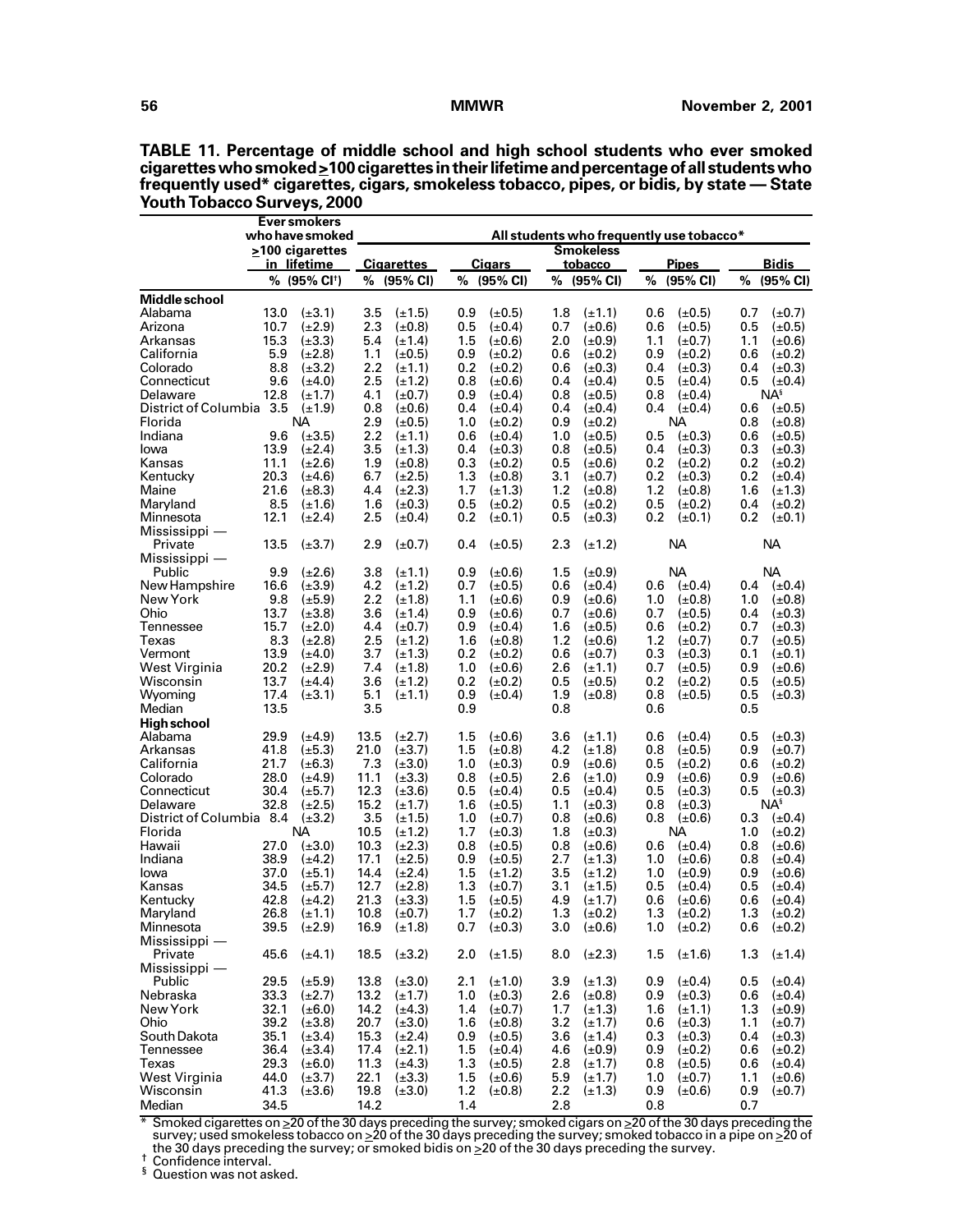|                       | <b>Marlboro</b> <sup>®</sup> | Newport <sup>®</sup> | <b>Camel®</b> | Other <sup>†</sup> | No usual<br>brand | <b>Total</b> <sup>s</sup> |
|-----------------------|------------------------------|----------------------|---------------|--------------------|-------------------|---------------------------|
| Middle school         |                              |                      |               |                    |                   |                           |
| Sex                   |                              |                      |               |                    |                   |                           |
| Male                  | 45.7                         | 22.0                 | 8.0           | 14.4               | 9.9               | 100.0                     |
| Female                | 48.6                         | 22.8                 | 4.4           | 12.8               | 11.4              | 100.0                     |
| Race/ethnicity        |                              |                      |               |                    |                   |                           |
| White                 | 55.6                         | 14.1                 | 7.5           | 11.8               | 10.9              | 100.0                     |
| <b>Black</b>          | 8.8                          | 64.1                 | 1.7           | 19.7               | 5.7               | 100.0                     |
| Hispanic              | 53.9                         | 13.1                 | 5.3           | 13.1               | 14.5              | 100.0                     |
| Asian                 | 37.3                         | 15.5                 | 12.7          | 17.2               | 17.2              | 100.0                     |
| Total (middle school) | 47.1                         | 22.4                 | 6.3           | 12.3               | 10.6              | 100.0                     |
| High school           |                              |                      |               |                    |                   |                           |
| Sex                   |                              |                      |               |                    |                   |                           |
| Male                  | 52.2                         | 19.8                 | 12.7          | 8.8                | 6.5               | 100.0                     |
| Female                | 54.6                         | 22.0                 | 9.2           | 7.5                | 6.7               | 100.0                     |
| Race/ethnicity        |                              |                      |               |                    |                   |                           |
| White                 | 59.4                         | 13.5                 | 12.8          | 7.7                | 6.6               | 100.0                     |
| <b>Black</b>          | 8.4                          | 74.0                 | 2.2           | 9.1                | 6.4               | 100.0                     |
| Hispanic              | 49.1                         | 26.9                 | 7.0           | 10.2               | 6.7               | 100.0                     |
| Asian                 | 54.2                         | 31.4                 | 1.1           | 8.0                | 5.4               | 100.0                     |
| Total (high school)   | 53.3                         | 20.8                 | 11.0          | 8.1                | 6.6               | 100.0                     |

| TABLE 12. Usual brand of cigarettes smoked by current cigarette smokers* in middle        |
|-------------------------------------------------------------------------------------------|
| school and high school during the 30 days preceding the survey (percentage distribution), |
| by sex and race/ethnicity — National Youth Tobacco Survey, 2000                           |

\* Smoked cigarettes on  $\geq 1$  of the 30 days preceding the survey.

† Includes Kool,® Virginia Slims,® GPC,® Basic,® and Doral.®

§ Some totals might not add to 100% because of rounding.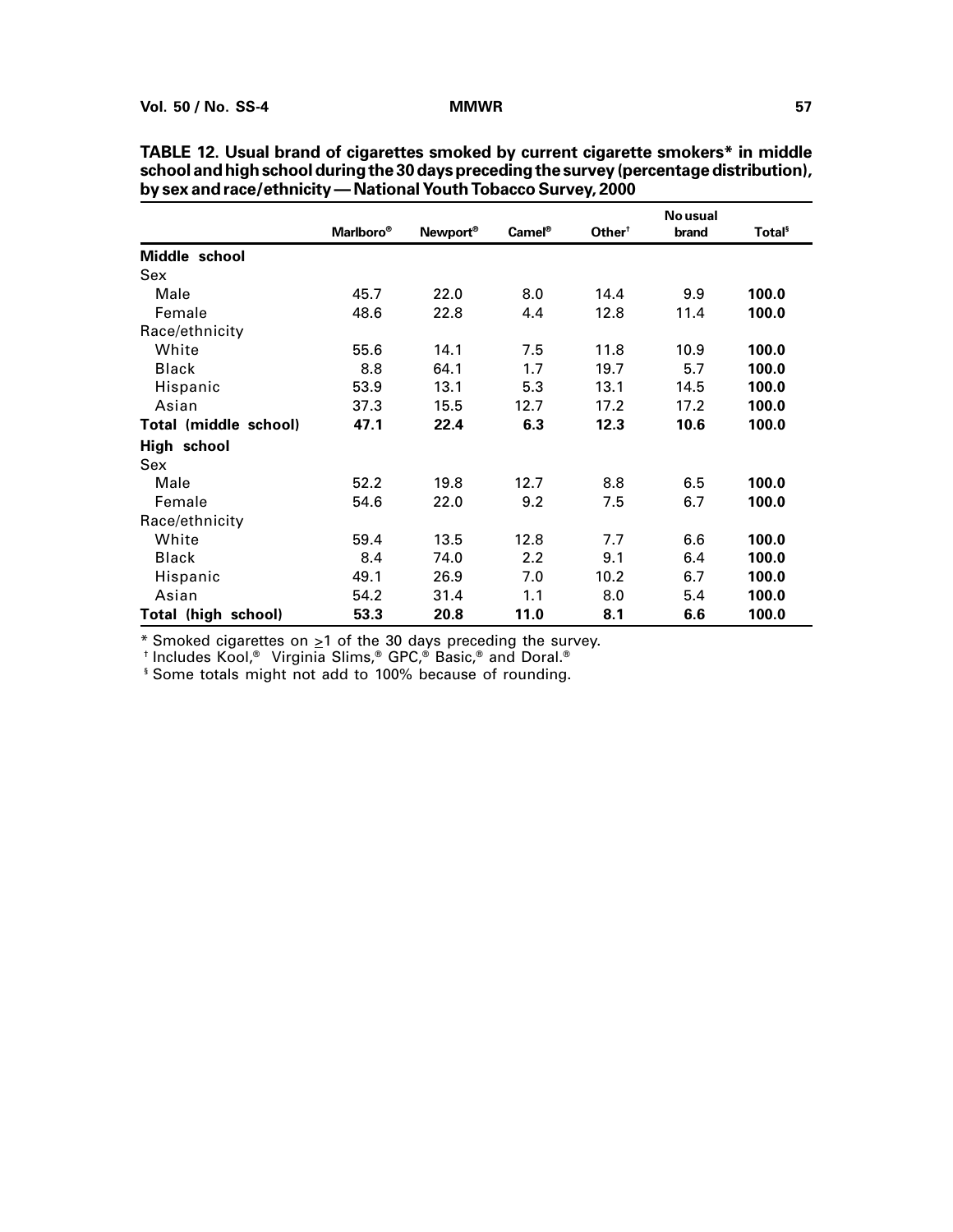|                       |                              |                      |                    | No usual           |           |                    |  |
|-----------------------|------------------------------|----------------------|--------------------|--------------------|-----------|--------------------|--|
|                       | <b>Marlboro</b> <sup>®</sup> | Newport <sup>®</sup> | Camel <sup>®</sup> | Other <sup>†</sup> | brand     | Total <sup>§</sup> |  |
| <b>Middle school</b>  |                              |                      |                    |                    |           |                    |  |
| Alabama               | 46.2                         | 24.0                 | 4.6                | 15.0               | 10.3      | 100.0              |  |
| Arizona               | 50.7                         | 6.8                  | 8.3                | 12.6               | 21.6      | 100.0              |  |
| Arkansas              | 58.7                         | 11.4                 | 6.3                | 12.4               | 11.2      | 100.0              |  |
| California            | 53.1                         | 8.4                  | 6.4                | 18.5               | 13.6      | 100.0              |  |
| Colorado              | 46.8                         | 9.4                  | 11.5               | 12.6               | 19.7      | 100.0              |  |
| Connecticut           | 35.9                         | 38.0                 | 3.4                | 10.6               | 12.0      | 100.0              |  |
| Delaware              | 24.1                         | 60.2                 | 2.3                | 6.8                | 6.6       | 100.0              |  |
| District of Columbia  | 9.2                          | 65.9                 | 2.0                | 11.4               | 11.6      | 100.0              |  |
| Florida               | NA <sup>1</sup>              | <b>NA</b>            | <b>NA</b>          | <b>NA</b>          | <b>NA</b> | <b>NA</b>          |  |
| Indiana               | 44.2                         | 22.8                 | 10.9               | 7.3                | 14.7      | 100.0              |  |
| lowa                  | 58.8                         | 13.4                 | 5.2                | 9.6                | 13.0      | 100.0              |  |
| Kansas                | 56.3                         | 8.3                  | 3.0                | 17.9               | 14.5      | 100.0              |  |
| Kentucky              | 63.5                         | 8.5                  | 4.3                | 16.5               | 7.2       | 100.0              |  |
| Maine                 | 57.7                         | 4.1                  | 7.3                | 18.5               | 12.4      | 100.0              |  |
| Maryland              | 24.6                         | 44.7                 | 5.9                | 12.5               | 12.2      | 100.0              |  |
| Minnesota             | 59.0                         | 9.6                  | 7.6                | 11.4               | 12.4      | 100.0              |  |
| Mississippi - Private | 66.5                         | 5.6                  | 8.0                | 10.1               | 9.7       | 100.0              |  |
| Mississippi — Public  | 35.6                         | 33.3                 | 6.6                | 16.6               | 7.9       | 100.0              |  |
| New Hampshire         | 60.1                         | 8.7                  | 9.0                | 10.3               | 11.9      | 100.0              |  |
| New York              | 43.6                         | 29.0                 | 6.6                | 8.9                | 11.8      | 100.0              |  |
| Ohio                  | 48.9                         | 19.7                 | 8.5                | 9.5                | 13.3      | 100.0              |  |
| Tennessee             | 56.0                         | 13.5                 | 4.4                | 15.1               | 11.1      | 100.0              |  |
| Texas                 | 56.7                         | 7.6                  | 4.4                | 16.4               | 14.9      | 100.0              |  |
| Vermont               | 59.9                         | 5.1                  | 9.1                | 13.8               | 12.1      | 100.0              |  |
| West Virginia         | 59.1                         | 10.0                 | 7.7                | 11.7               | 11.5      | 100.0              |  |
| Wisconsin             | 41.1                         | 29.9                 | 6.5                | 11.8               | 10.8      | 100.0              |  |
| Wyoming               | 56.7                         | 3.7                  | 13.1               | 12.7               | 13.7      | 100.0              |  |
| Median                | 54.6                         | 10.7                 | 6.6                | 12.4               | 12.0      |                    |  |
| <b>High school</b>    |                              |                      |                    |                    |           |                    |  |
| Alabama               | 52.0                         | 28.7                 | 6.5                | 7.0                | 5.8       | 100.0              |  |
| Arkansas              | 64.0                         | 17.7                 | 7.7                | 7.3                | 3.3       | 100.0              |  |
| California            | 55.9                         | 11.7                 | 12.8               | 11.2               | 8.4       | 100.0              |  |
| Colorado              | 61.8                         | 8.4                  | 12.2               | 7.5                | 10.1      | 100.0              |  |
| Connecticut           | 44.4                         | 30.0                 | 12.6               | 5.2                | 7.8       | 100.0              |  |
| Delaware              | 32.4                         | 55.1                 | 4.3                | 3.7                | 4.4       | 100.0              |  |
| District of Columbia  | 5.8                          | 76.3                 | 2.7                | 8.5                | 6.7       | 100.0              |  |
| Florida               | $NA^s$                       | NA.                  | <b>NA</b>          | <b>NA</b>          | <b>NA</b> | <b>NA</b>          |  |
| Hawaii                | 40.4                         | 5.4                  | 2.1                | 45.8               | 6.3       | 100.0              |  |
| Indiana               | 51.9                         | 16.8                 | 20.5               | 4.8                | 6.0       | 100.0              |  |
| lowa                  | 71.9                         | 6.5                  | 10.5               | 5.5                | 5.6       | 100.0              |  |
| Kansas                | 66.6                         | 8.4                  | 10.6               | 5.4                | 9.0       | 100.0              |  |
| Kentucky              | 72.7                         | 10.5                 | 5.4                | 6.9                | 4.5       | 100.0              |  |
| Maryland              | 35.8                         | 41.0                 | 7.4                | 7.0                | 8.7       | 100.0              |  |
| Minnesota             | 57.3                         | 7.3                  | 24.0               | 4.9                | 6.4       | 100.0              |  |
| Mississippi - Private | 75.7                         | 5.8                  | 10.1               | 5.5                | 3.0       | 100.0              |  |
| Mississippi — Public  | 53.0                         | 30.5                 | 5.4                | 5.6                | 5.5       | 100.0              |  |
| Nebraska              | 67.2                         | 9.9                  | 9.8                | 5.0                | 8.1       | 100.0              |  |
| New York              | 44.7                         | 28.6                 | 4.5                | 15.5               | 6.7       | 100.0              |  |
| Ohio                  | 60.0                         | 15.7                 | 10.3               | 7.3                | 6.6       | 100.0              |  |
| South Dakota          | 61.4                         | 5.7                  | 19.7               | 4.6                | 8.6       | 100.0              |  |
| Tennessee             | 63.8                         | 14.8                 | 9.4                | 5.9                | 6.1       | 100.0              |  |
| Texas                 | 66.8                         | 10.1                 | 6.3                | 9.5                | 7.2       | 100.0              |  |
| West Virginia         | 59.3                         | 9.4                  | 15.5               | 9.1                | 6.7       | 100.0              |  |
| Wisconsin             | 49.5                         | 20.1                 | 18.3               | 6.8                | 5.3       | 100.0              |  |
| Median                | 58.3                         | 13.2                 | 10.0               | 6.8                | 6.5       |                    |  |

**TABLE 13. Usual brand of cigarettes smoked by current cigarette smokers\* in middle school and high school during the 30 days preceding the survey (percentage distribution), by state — State Youth Tobacco Surveys, 2000**

 $*$  Smoked cigarettes on  $\geq$ 1 of the 30 days preceding the survey.

 $^\dagger$  Includes Virginia Slims, $^\circledR$  GPC, $^\circledR$  Basic, $^\circledR$  and Doral. $^\circledR$ 

 $§$  Some totals might not add to 100% because of rounding.

¶ Question was not asked.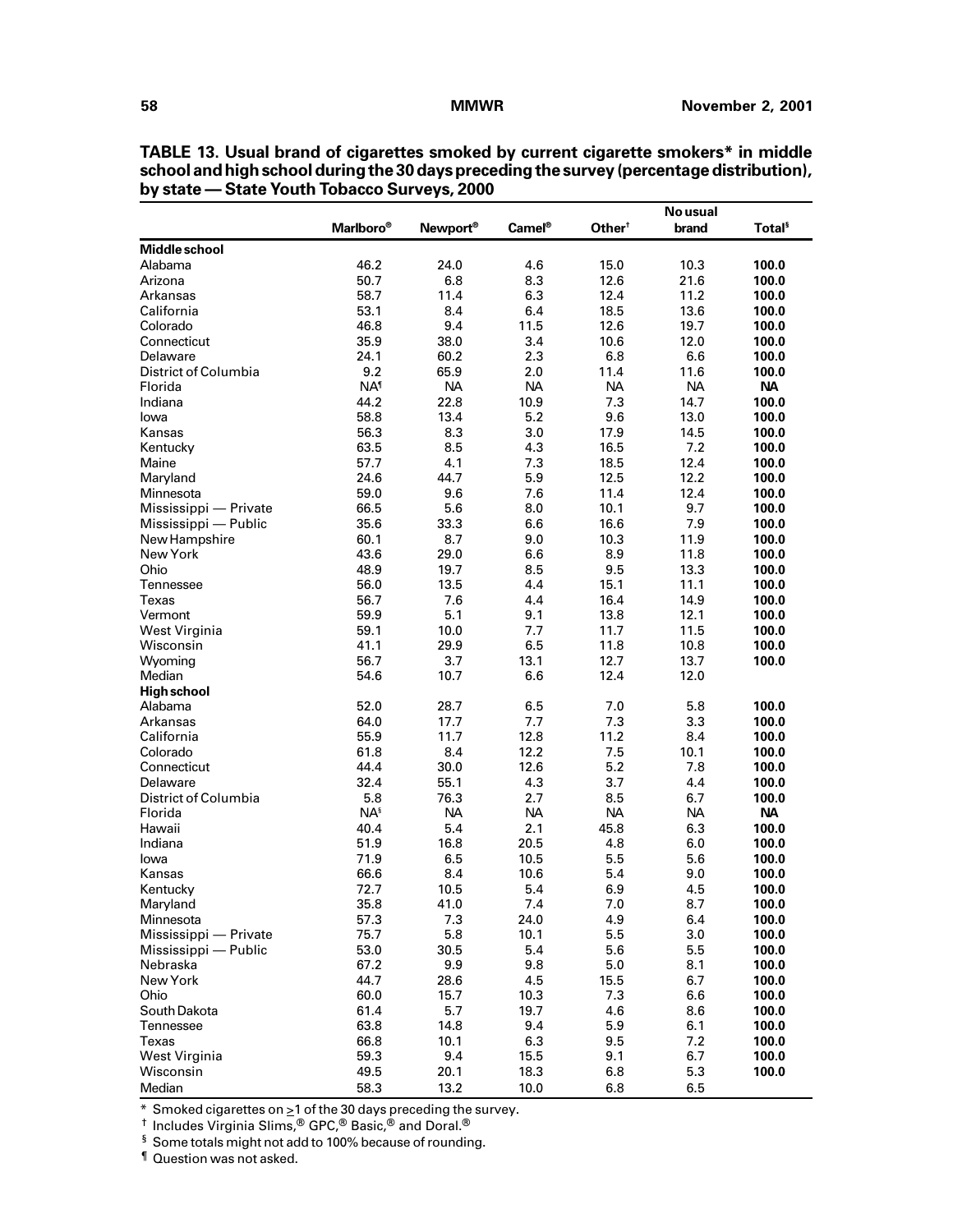|                       |      | Will not try a<br>cigarette soon<br>% (95% CI <sup>t</sup> ) |      | <b>Will</b><br>definitely<br>not smoke a<br>cigarette in<br>the next year<br>% (95% CI) |      | <b>Would</b><br>definitely<br>not smoke<br>a cigarette<br>if best<br>friend offered<br>a cigarette<br>% (95% CI) |      | <b>Not susceptible</b><br>% (95% CI) |      | <b>Susceptible</b><br>% (95% CI) |
|-----------------------|------|--------------------------------------------------------------|------|-----------------------------------------------------------------------------------------|------|------------------------------------------------------------------------------------------------------------------|------|--------------------------------------|------|----------------------------------|
| Middle school         |      |                                                              |      |                                                                                         |      |                                                                                                                  |      |                                      |      |                                  |
| Sex                   |      |                                                              |      |                                                                                         |      |                                                                                                                  |      |                                      |      |                                  |
| Male                  | 96.2 | $(\pm 0.6)$                                                  |      | 84.0 $(\pm 1.5)$                                                                        | 83.1 | $(\pm 1.5)$                                                                                                      | 75.1 | $(\pm 1.6)$                          | 24.9 | $(\pm 1.6)$                      |
| Female                | 96.0 | $(\pm 0.7)$                                                  | 83.4 | $(\pm 1.6)$                                                                             |      | 84.4 $(\pm 1.4)$                                                                                                 | 76.3 | $(\pm 1.7)$                          | 23.7 | $(\pm 1.7)$                      |
| Race/ethnicity        |      |                                                              |      |                                                                                         |      |                                                                                                                  |      |                                      |      |                                  |
| White                 | 96.7 | $(\pm 0.6)$                                                  | 83.8 | $(\pm 1.6)$                                                                             | 84.1 | $(\pm 1.4)$                                                                                                      | 76.8 | $(\pm 1.7)$                          | 23.2 | $(\pm 1.7)$                      |
| <b>Black</b>          | 95.1 | $(\pm 1.4)$                                                  | 85.6 | $(\pm 2.0)$                                                                             | 83.7 | $(\pm 1.9)$                                                                                                      | 74.7 | $(\pm 2.3)$                          | 25.3 | $(\pm 2.3)$                      |
| Hispanic              | 94.3 | $(\pm 1.2)$                                                  | 81.1 | $(\pm 1.9)$                                                                             | 82.5 | $(\pm 1.9)$                                                                                                      | 72.0 | $(\pm 2.2)$                          | 28.0 | $(\pm 2.2)$                      |
| Asian                 | 94.9 | $(\pm 2.3)$                                                  | 82.8 | $(\pm 4.6)$                                                                             | 80.9 | $(\pm 4.4)$                                                                                                      | 74.0 | $(\pm 4.9)$                          | 26.0 | $(\pm 4.9)$                      |
| Total (middle school) | 96.1 | $(\pm 0.5)$                                                  | 83.7 | $(\pm 1.3)$                                                                             | 83.7 | $(\pm 1.1)$                                                                                                      | 75.7 | $(\pm 1.4)$                          | 24.3 | $(\pm 1.4)$                      |
| High school           |      |                                                              |      |                                                                                         |      |                                                                                                                  |      |                                      |      |                                  |
| Sex                   |      |                                                              |      |                                                                                         |      |                                                                                                                  |      |                                      |      |                                  |
| Male                  | 97.7 | (±0.6)                                                       | 84.1 | $(\pm 1.7)$                                                                             | 84.9 | $(\pm 1.6)$                                                                                                      | 78.3 | $(\pm 2.1)$                          |      | $21.7$ ( $\pm 2.1$ )             |
| Female                | 96.5 | $(\pm 0.7)$                                                  | 81.0 | $(\pm 1.9)$                                                                             | 84.1 | $(\pm 1.5)$                                                                                                      | 76.7 | $(\pm 2.0)$                          | 23.3 | $(\pm 2.0)$                      |
| Race/ethnicity        |      |                                                              |      |                                                                                         |      |                                                                                                                  |      |                                      |      |                                  |
| White                 | 97.5 | (±0.6)                                                       | 81.9 | $(\pm 2.0)$                                                                             | 83.9 | $(\pm 1.6)$                                                                                                      | 77.9 | $(\pm 2.2)$                          | 22.1 | $(\pm 2.2)$                      |
| <b>Black</b>          | 96.2 | $(\pm 1.4)$                                                  | 85.9 | $(\pm 2.8)$                                                                             | 88.3 | $(\pm 2.3)$                                                                                                      | 78.9 | $(\pm 3.3)$                          | 21.1 | $(\pm 3.3)$                      |
| Hispanic              | 96.0 | $(\pm 1.5)$                                                  | 80.1 | $(\pm 3.2)$                                                                             | 82.1 | $(\pm 3.4)$                                                                                                      | 72.3 | $(\pm 3.9)$                          | 27.7 | $(\pm 3.9)$                      |
| Asian                 | 96.1 | $(\pm 1.8)$                                                  | 85.5 | $(\pm 3.4)$                                                                             | 86.8 | $(\pm 3.2)$                                                                                                      | 79.8 | $(\pm 4.3)$                          | 20.2 | $(\pm 4.3)$                      |
| Total (high school)   | 97.1 | (±0.5)                                                       | 82.5 | $(\pm 1.5)$                                                                             | 84.5 | $(\pm 1.2)$                                                                                                      | 77.5 | $(\pm 1.6)$                          | 22.5 | $(\pm 1.6)$                      |

| TABLE 14. Percentage of middle school and high school students who never smoked              |  |
|----------------------------------------------------------------------------------------------|--|
| cigarettes, by smoking intentions, susceptibility* to initiate cigarette smoking, by sex and |  |
| race/ethnicity — National Youth Tobacco Survey, 2000                                         |  |

\* Students were considered not susceptible if they answered, "No, will not try a cigarette soon" and "Definitely no, will not smoke a cigarette in the next year" *and "*Definitely no, would not smoke a cigarette if best friend offered a cigarette." All other students were considered susceptible.

† Confidence interval.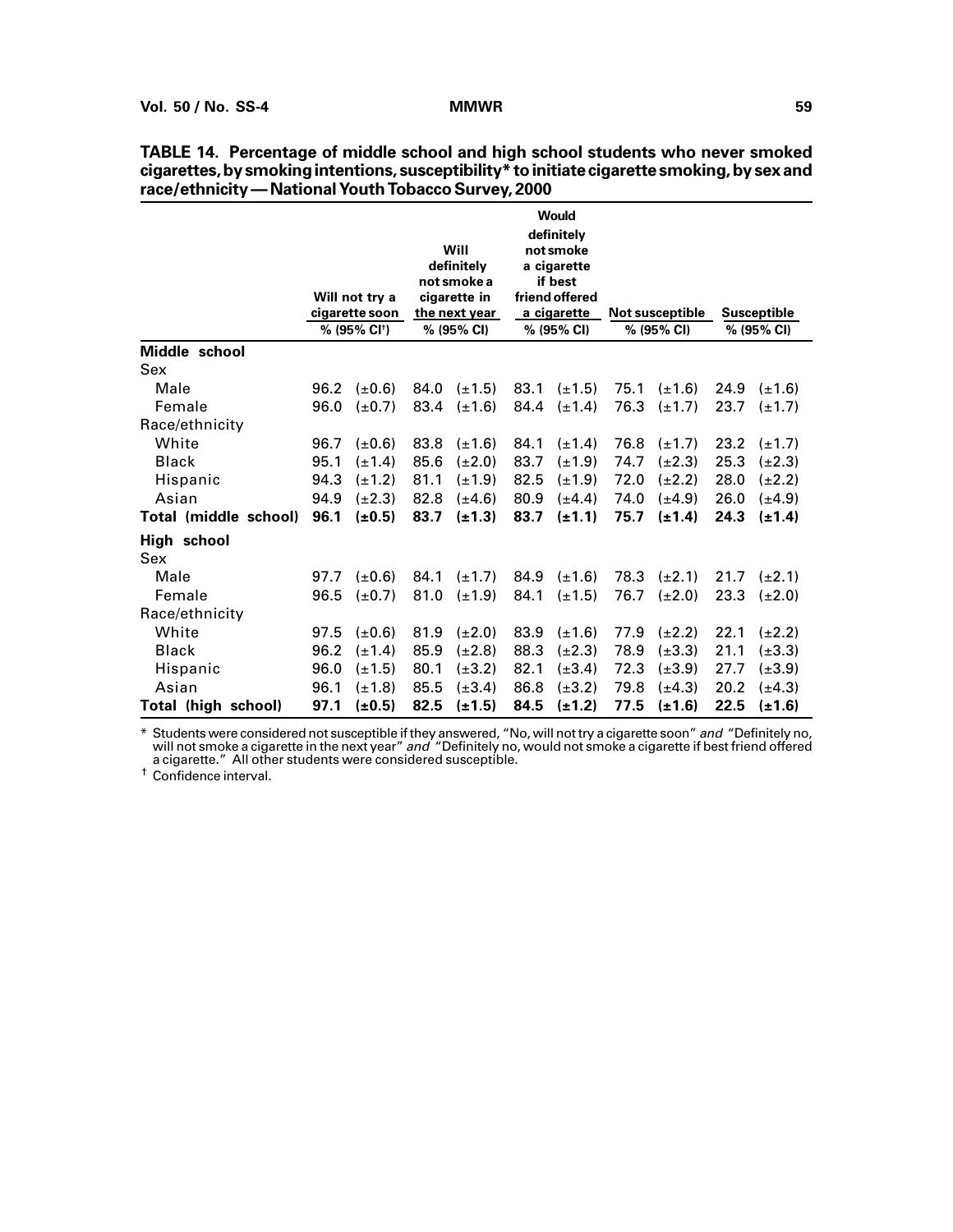|                         |                                            | Will<br>definitely<br>not smoke a          | <b>Would definitely</b><br>not smoke a<br>cigarette if best |                                            |                                            |
|-------------------------|--------------------------------------------|--------------------------------------------|-------------------------------------------------------------|--------------------------------------------|--------------------------------------------|
|                         | Will not try a<br>cigarette soon           | cigarette in<br>the next year              | friend offered<br>a cigarette                               | <b>Not susceptible</b>                     | Susceptible                                |
|                         | % (95% CI <sup>t</sup> )                   | % (95% CI)                                 | % (95% CI)                                                  | % (95% CI)                                 | % (95% CI)                                 |
| Middle school           |                                            |                                            |                                                             |                                            |                                            |
| Alabama                 | 93.6                                       | $(\pm 3.8)$                                | $(\pm 3.0)$                                                 | $(\pm 3.9)$                                | $(\pm 3.9)$                                |
|                         | $(\pm 1.7)$                                | 81.0                                       | 82.7                                                        | 72.2                                       | 27.8                                       |
| Arizona                 | 94.0                                       | 81.6                                       | 83.1                                                        | 72.8                                       | 27.2                                       |
|                         | $(\pm 1.4)$                                | $(\pm 1.9)$                                | $(\pm 2.5)$                                                 | $(\pm 3.1)$                                | $(\pm 3.1)$                                |
| Arkansas                | 96.1                                       | 85.2                                       | 87.2                                                        | 78.0                                       | 22.0                                       |
|                         | $(\pm 1.1)$                                | $(\pm 2.2)$                                | $(\pm 1.7)$                                                 | $(\pm 2.4)$                                | $(\pm 2.4)$                                |
| California              | 95.9                                       | 83.3                                       | 83.3                                                        | 74.2                                       | 25.8                                       |
|                         | $(\pm 1.2)$                                | $(\pm 3.6)$                                | $(\pm 2.2)$                                                 | $(\pm 2.8)$                                | $(\pm 2.8)$                                |
| Colorado<br>Connecticut | 96.0<br>$(\pm 1.0)$<br>93.2<br>$(\pm 1.9)$ | 84.5<br>$(\pm 2.7)$<br>79.7<br>$(\pm 2.7)$ | 85.1<br>$(\pm 2.4)$<br>83.3<br>$(\pm 2.0)$                  | 77.1<br>$(\pm 2.8)$<br>72.7<br>$(\pm 3.3)$ | 22.9<br>$(\pm 2.8)$<br>27.3<br>$(\pm 3.3)$ |
| Delaware                | 95.5                                       | 83.6                                       | 84.6                                                        | 73.6                                       | 26.4                                       |
|                         | $(\pm 1.0)$                                | $(\pm 2.4)$                                | $(\pm 2.2)$                                                 | $(\pm 2.8)$                                | $(\pm 2.8)$                                |
| District of Columbia    | 93.2                                       | 78.4                                       | 82.7                                                        | 69.8                                       | 30.2                                       |
|                         | $(\pm 1.7)$                                | $(\pm 2.9)$                                | $(\pm 3.0)$                                                 | $(\pm 3.8)$                                | $(\pm 3.8)$                                |
| Florida                 | 95.1                                       | 82.7                                       | 84.7                                                        | 76.9                                       | 23.1                                       |
|                         | $(\pm 0.5)$                                | $(\pm 1.1)$                                | $(\pm 1.0)$                                                 | $(\pm 1.3)$                                | $(\pm 1.3)$                                |
| Indiana                 | 95.9                                       | 86.4                                       | 87.4                                                        | 80.1                                       | 19.9                                       |
|                         | $(\pm 1.3)$                                | $(\pm 2.0)$                                | $(\pm 2.4)$                                                 | $(\pm 2.1)$                                | $(\pm 2.1)$                                |
| lowa                    | 96.1                                       | 84.2                                       | 84.1                                                        | 75.1                                       | 24.9                                       |
|                         | $(\pm 1.2)$                                | $(\pm 3.1)$                                | $(\pm 3.1)$                                                 | $(\pm 4.6)$                                | $(\pm 4.6)$                                |
| Kansas                  | 95.9                                       | 85.8                                       | 84.3                                                        | 76.0                                       | 24.0                                       |
|                         | $(\pm 1.3)$                                | $(\pm 2.5)$                                | $(\pm 2.6)$                                                 | $(\pm 3.2)$                                | $(\pm 3.2)$                                |
| Kentucky                | 95.8                                       | 85.4                                       | 87.3                                                        | 78.9                                       | 21.1                                       |
|                         | $(\pm 1.8)$                                | $(\pm 2.6)$                                | $(\pm 2.3)$                                                 | $(\pm 3.2)$                                | $(\pm 3.2)$                                |
| Maine                   | 98.0                                       | 82.2                                       | 82.5                                                        | 74.7                                       | 25.3                                       |
|                         | $(\pm 1.4)$                                | $(\pm 4.9)$                                | $(\pm 4.6)$                                                 | $(\pm 5.1)$                                | $(\pm 5.1)$                                |
| Maryland                | 94.7                                       | 84.5                                       | 85.5                                                        | 74.9                                       | 25.1                                       |
|                         | $(\pm 0.6)$                                | $(\pm 1.7)$                                | $(\pm 1.3)$                                                 | $(\pm 1.9)$                                | $(\pm 1.9)$                                |
| Minnesota               | 95.4                                       | 81.3                                       | 82.7                                                        | 73.6                                       | 26.4                                       |
|                         | $(\pm 0.9)$                                | $(\pm 1.7)$                                | $(\pm 1.9)$                                                 | $(\pm 2.0)$                                | $(\pm 2.0)$                                |
| Mississippi - Private   | 94.7                                       | 80.0                                       | 82.2                                                        | 73.4                                       | 26.6                                       |
|                         | $(\pm 2.0)$                                | $(\pm 5.2)$                                | $(\pm 5.2)$                                                 | $(\pm 6.7)$                                | $(\pm 6.7)$                                |
| Mississippi — Public    | 94.2                                       | 81.0                                       | 82.4                                                        | 73.2                                       | 26.8                                       |
|                         | $(\pm 2.1)$                                | $(\pm 3.5)$                                | $(\pm 3.8)$                                                 | $(\pm 3.7)$                                | $(\pm 3.7)$                                |
| New Hampshire           | 95.6                                       | 78.0                                       | 81.8                                                        | 71.8                                       | 28.2                                       |
|                         | $(\pm 1.5)$                                | $(\pm 3.9)$                                | $(\pm 3.5)$                                                 | $(\pm 3.8)$                                | $(\pm 3.8)$                                |
| New York<br>Ohio        | 94.8<br>$(\pm 1.5)$<br>95.5<br>$(\pm 1.4)$ | 84.2<br>$(\pm 5.0)$<br>79.8<br>$(\pm 3.4)$ | 84.4<br>$(\pm 4.3)$<br>82.5<br>$(\pm 3.0)$                  | 76.5<br>$(\pm 4.7)$<br>72.0<br>$(\pm 4.2)$ | 23.5<br>$(\pm 4.7)$<br>28.0<br>$(\pm 4.2)$ |
| Tennessee               | 94.4                                       | 82.4                                       | 85.1                                                        | 76.1                                       | 23.9                                       |
|                         | $(\pm 0.9)$                                | $(\pm 1.4)$                                | $(\pm 1.6)$                                                 | $(\pm 1.8)$                                | $(\pm 1.8)$                                |
| Texas                   | 94.8                                       | 82.6                                       | 84.7                                                        | 74.8                                       | 25.2                                       |
|                         | $(\pm 1.7)$                                | $(\pm 4.4)$                                | $(\pm 3.9)$                                                 | $(\pm 4.5)$                                | $(\pm 4.5)$                                |
| Vermont                 | 95.2                                       | 79.8                                       | 82.3                                                        | 72.7                                       | 27.3                                       |
|                         | $(\pm 1.8)$                                | $(\pm 3.1)$                                | $(\pm 3.6)$                                                 | $(\pm 3.7)$                                | $(\pm 3.7)$                                |
| West Virginia           | 96.3                                       | 83.1                                       | 84.0                                                        | 74.8                                       | 25.2                                       |
|                         | $(\pm 1.3)$                                | $(\pm 2.6)$                                | $(\pm 2.1)$                                                 | $(\pm 3.1)$                                | $(\pm 3.1)$                                |
| Wisconsin               | 93.3                                       | 77.7                                       | 78.7                                                        | 68.2                                       | 31.8                                       |
|                         | $(\pm 1.7)$                                | $(\pm 3.8)$                                | $(\pm 3.8)$                                                 | $(\pm 4.4)$                                | $(\pm 4.4)$                                |
| Wyoming                 | 95.2                                       | 82.0                                       | 83.4                                                        | 74.2                                       | 25.8                                       |
|                         | $(\pm 1.6)$                                | $(\pm 2.6)$                                | $(\pm 2.7)$                                                 | $(\pm 2.9)$                                | $(\pm 2.9)$                                |
| Median                  | 95.2                                       | 82.4                                       | 83.4                                                        | 74.2                                       | 25.8                                       |
| <b>High school</b>      |                                            |                                            |                                                             |                                            |                                            |
| Alabama                 | 96.6                                       | 87.3                                       | 89.4                                                        | 82.7                                       | 17.3                                       |
|                         | $(\pm 1.7)$                                | $(\pm 3.4)$                                | $(\pm 3.1)$                                                 | $(\pm 4.2)$                                | $(\pm 4.2)$                                |
| Arkansas                | 96.9                                       | 83.2                                       | 86.0                                                        | 75.8                                       | 24.2                                       |
|                         | $(\pm 1.6)$                                | $(\pm 3.2)$                                | $(\pm 3.7)$                                                 | $(\pm 5.0)$                                | $(\pm 5.0)$                                |
| California              | 95.4                                       | 80.0                                       | 83.4                                                        | 74.3                                       | 25.7                                       |
|                         | $(\pm 1.4)$                                | $(\pm 3.7)$                                | $(\pm 2.4)$                                                 | $(\pm 3.9)$                                | $(\pm 3.9)$                                |
| Colorado                | 97.7                                       | 83.3                                       | 85.3                                                        | 80.2                                       | 19.8                                       |
|                         | $(\pm 1.2)$                                | $(\pm 3.3)$                                | $(\pm 2.6)$                                                 | $(\pm 3.4)$                                | $(\pm 3.4)$                                |
| Connecticut<br>Delaware | 97.4<br>$(\pm 1.1)$<br>99.0<br>$(\pm 0.5)$ | 82.1<br>$(\pm 3.7)$<br>87.6<br>$(\pm 2.4)$ | 87.0<br>$(\pm 2.8)$<br>87.2<br>$(\pm 2.4)$                  | 76.1<br>$(\pm 4.3)$<br>77.9<br>$(\pm 3.4)$ | 23.9<br>$(\pm 4.3)$<br>22.1<br>$(\pm 3.4)$ |
| District of Columbia    | 96.2                                       | 83.7                                       | 85.9                                                        | 77.5                                       | 22.5                                       |
|                         | $(\pm 2.0)$                                | $(\pm 3.6)$                                | $(\pm 3.7)$                                                 | $(\pm 4.2)$                                | $(\pm 4.2)$                                |
| Florida                 | 96.3                                       | 83.8                                       | 85.4                                                        | 79.2                                       | 20.8                                       |
|                         | $(\pm 0.7)$                                | $(\pm 1.4)$                                | $(\pm 1.2)$                                                 | $(\pm 1.7)$                                | $(\pm 1.7)$                                |
| Hawaii                  | 96.7                                       | 84.6                                       | 85.6                                                        | 77.1                                       | 22.9                                       |
|                         | $(\pm 1.9)$                                | $(\pm 3.5)$                                | $(\pm 3.6)$                                                 | $(\pm 3.8)$                                | $(\pm 3.8)$                                |
| Indiana                 | 95.5                                       | 83.3                                       | 86.2                                                        | 78.0                                       | 22.0                                       |
|                         | $(\pm 1.5)$                                | $(\pm 3.7)$                                | $(\pm 3.3)$                                                 | $(\pm 4.5)$                                | $(\pm 4.5)$                                |
| lowa                    | 95.9                                       | 82.5                                       | 85.7                                                        | 76.3                                       | 23.7                                       |
|                         | $(\pm 1.8)$                                | $(\pm 3.0)$                                | $(\pm 3.6)$                                                 | $(\pm 3.8)$                                | $(\pm 3.8)$                                |
| Kansas                  | 96.2 $(\pm 1.8)$                           | 83.1 $(\pm 3.7)$                           | 84.4 $(\pm 3.4)$                                            | 77.0 $(\pm 5.1)$                           | 23.0 $(\pm 5.1)$                           |
| Kentucky                | 98.9<br>$(\pm 1.1)$                        | $(\pm 4.7)$<br>83.8                        | $(\pm 3.8)$<br>85.4                                         | 79.6 $(\pm 5.3)$                           | $(\pm 5.3)$<br>20.4                        |
| Maryland                | 95.3                                       | 80.5                                       | 82.7                                                        | 72.7                                       | 27.3                                       |
|                         | $(\pm 0.6)$                                | $(\pm 1.1)$                                | $(\pm 1.0)$                                                 | $(\pm 1.2)$                                | $(\pm 1.2)$                                |
| Minnesota               | 96.4                                       | 80.0                                       | 84.2                                                        | 74.2                                       | 25.8                                       |
|                         | $(\pm 0.8)$                                | $(\pm 1.9)$                                | $(\pm 1.6)$                                                 | $(\pm 2.1)$                                | $(\pm 2.1)$                                |
| Mississippi - Private   | 97.1                                       | 71.1                                       | 81.3                                                        | 66.5                                       | 33.5                                       |
|                         | $(\pm 2.4)$                                | $(\pm 8.0)$                                | $(\pm 6.0)$                                                 | $(\pm 8.5)$                                | $(\pm 8.5)$                                |
| Mississippi — Public    | 97.3                                       | 82.5                                       | 87.3                                                        | 75.1                                       | 24.9                                       |
|                         | $(\pm 1.9)$                                | $(\pm 3.7)$                                | $(\pm 4.5)$                                                 | $(\pm 5.3)$                                | $(\pm 5.3)$                                |
| Nebraska<br>New York    | 95.0<br>$(\pm 1.2)$                        | 80.4<br>$(\pm 2.6)$                        | 82.7<br>$(\pm 2.7)$                                         | 73.7<br>$(\pm 2.6)$                        | 26.3<br>$(\pm 2.6)$<br>23.7                |
| Ohio                    | 96.4<br>$(\pm 0.8)$<br>97.1<br>$(\pm 1.5)$ | 84.3<br>$(\pm 2.0)$<br>82.0<br>$(\pm 4.5)$ | 83.9<br>$(\pm 2.9)$<br>84.1<br>$(\pm 3.5)$                  | 76.3<br>$(\pm 2.5)$<br>77.2<br>$(\pm 4.5)$ | $(\pm 2.5)$<br>22.8<br>$(\pm 4.5)$         |
| South Dakota            | 95.4                                       | 82.7                                       | 83.0                                                        | 75.3                                       | 24.7                                       |
|                         | $(\pm 1.5)$                                | $(\pm 4.9)$                                | $(\pm 4.3)$                                                 | $(\pm 5.1)$                                | $(\pm 5.1)$                                |
| Tennessee               | 96.4                                       | 83.3                                       | 86.4                                                        | 78.3                                       | 21.7                                       |
|                         | $(\pm 0.9)$                                | $(\pm 2.3)$                                | $(\pm 2.4)$                                                 | $(\pm 2.9)$                                | $(\pm 2.9)$                                |
| Texas                   | 96.3                                       | 80.6                                       | 82.8                                                        | 76.6                                       | 23.4                                       |
|                         | $(\pm 1.7)$                                | $(\pm 3.5)$                                | $(\pm 3.4)$                                                 | $(\pm 4.1)$                                | $(\pm 4.1)$                                |
| West Virginia           | 96.6                                       | 80.1                                       | 81.3                                                        | 73.3                                       | 26.7                                       |
|                         | $(\pm 2.1)$                                | $(\pm 5.0)$                                | $(\pm 5.2)$                                                 | $(\pm 4.7)$                                | $(\pm 4.7)$                                |
| Wisconsin               | 97.2                                       | 81.9                                       | 83.1                                                        | 76.5                                       | 23.5                                       |
|                         | $(\pm 1.6)$                                | $(\pm 3.8)$                                | $(\pm 4.2)$                                                 | $(\pm 4.3)$                                | $(\pm 4.3)$                                |
| Median                  | 96.4                                       | 82.7                                       | 85.3                                                        | 76.5                                       | 23.5                                       |

**TABLE 15. Percentage of middle school and high school students who never smoked cigarettes, by smoking intentions, susceptibility\* to initiate cigarette smoking, and state — State Youth Tobacco Surveys, 2000**

\* Students were considered not susceptible if they answered "No, will not try a cigarette soon" and "Definitely no, will not smoke a cigarette in the next year" *and* "Definitely no, would not smoke a cigarette if best friend offered a cigarette." All other students were considered susceptible.

† Confidence interval.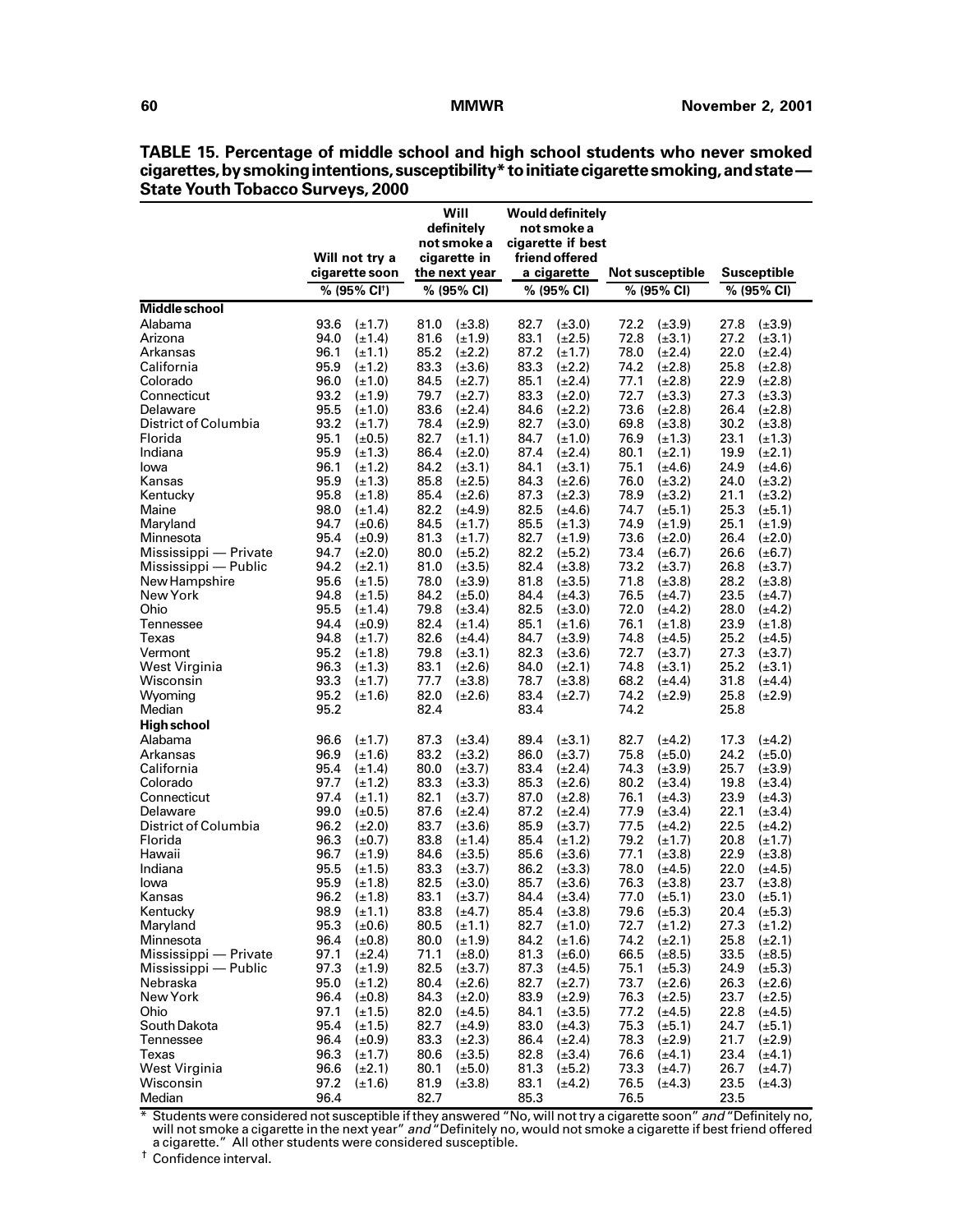|                            |                                     |                          | >1 Closest friends<br>smoke cigarettes |                                        |                                           | >1 Closest friends<br>use smokeless tobacco |      |                                                          |  |
|----------------------------|-------------------------------------|--------------------------|----------------------------------------|----------------------------------------|-------------------------------------------|---------------------------------------------|------|----------------------------------------------------------|--|
|                            | <b>Never</b><br>cigarette<br>smoker |                          |                                        | <b>Current</b><br>cigarette<br>smoker* | <b>Never</b><br>smokeless<br>tobacco user |                                             |      | <b>Current</b><br>smokeless<br>tobacco user <sup>†</sup> |  |
|                            |                                     | % (95% CI <sup>s</sup> ) |                                        | % (95% CI)                             |                                           | % (95% CI)                                  |      | % (95% CI)                                               |  |
| Middle school              |                                     |                          |                                        |                                        |                                           |                                             |      |                                                          |  |
| Sex                        |                                     |                          |                                        |                                        |                                           |                                             |      |                                                          |  |
| Male                       |                                     | 16.2 $(\pm 1.7)$         |                                        | 90.3 $(\pm 2.0)$                       |                                           | $8.0 \left( \pm 1.3 \right)$                | 80.6 | $(\pm 8.5)$                                              |  |
| Female                     | 17.6                                | $(\pm 2.0)$              | 92.4                                   | $(\pm 2.6)$                            | 6.6                                       | $(\pm 1.1)$                                 | 68.0 | $(\pm 10.0)$                                             |  |
| Race/ethnicity             |                                     |                          |                                        |                                        |                                           |                                             |      |                                                          |  |
| White                      | 16.3                                | $(\pm 2.0)$              | 91.5                                   | $(\pm 2.0)$                            | 7.7                                       | $(\pm 1.5)$                                 | 83.5 | $(\pm 7.1)$                                              |  |
| <b>Black</b>               | 19.7                                | $(\pm 2.6)$              | 87.4                                   | $(\pm 4.9)$                            | 5.3                                       | $(\pm 1.2)$                                 | 54.3 | $(\pm 13.8)$                                             |  |
| Hispanic                   | 19.0                                | $(\pm 2.7)$              | 87.9                                   | $(\pm 4.4)$                            | 7.4                                       | $(\pm 1.3)$                                 | 72.5 | $(\pm 9.6)$                                              |  |
| Asian                      | 9.5                                 | $(\pm 3.6)$              |                                        | ſ                                      | 6.2                                       | $(\pm 2.8)$                                 |      | ſ                                                        |  |
| Total (middle school)      | 17.0                                | $(\pm 1.5)$              |                                        | $90.3$ ( $\pm 2.0$ )                   | 7.3                                       | $(\pm 1.0)$                                 | 78.0 | $(\pm 7.1)$                                              |  |
| High school                |                                     |                          |                                        |                                        |                                           |                                             |      |                                                          |  |
| Sex                        |                                     |                          |                                        |                                        |                                           |                                             |      |                                                          |  |
| Male                       |                                     | 32.7 $(\pm 2.8)$         |                                        | 91.4 $(\pm 1.2)$                       |                                           | 14.6 $(\pm 2.0)$                            |      | 82.2 $(\pm 3.3)$                                         |  |
| Female                     |                                     | 33.2 $(\pm 2.5)$         |                                        | 93.2 $(\pm 0.9)$                       | 12.0                                      | $(\pm 1.6)$                                 | 67.6 | $(\pm 8.3)$                                              |  |
| Race/ethnicity             |                                     |                          |                                        |                                        |                                           |                                             |      |                                                          |  |
| White                      | 33.8                                | $(\pm 3.4)$              | 93.5                                   | $(\pm 0.9)$                            | 16.4                                      | $(\pm 2.1)$                                 | 83.0 | $(\pm 3.4)$                                              |  |
| <b>Black</b>               | 30.6                                | $(\pm 4.3)$              | 82.8                                   | $(\pm 4.3)$                            | 5.5                                       | $(\pm 1.6)$                                 | 65.0 | $(\pm 11.4)$                                             |  |
| Hispanic                   | 34.6                                | $(\pm 3.1)$              | 90.4                                   | $(\pm 2.4)$                            | 9.4                                       | $(\pm 1.4)$                                 | 71.7 | $(\pm 8.2)$                                              |  |
| Asian                      | 25.6                                | $(\pm 5.4)$              | 95.0                                   | $(\pm 2.9)$                            | 6.3                                       | $(\pm 1.6)$                                 |      | ſ                                                        |  |
| <b>Total (high school)</b> | 33.0                                | $(\pm 2.5)$              | 92.3                                   | $(\pm 0.9)$                            | 13.1                                      | $(\pm 1.6)$                                 | 80.7 | $(\pm 3.1)$                                              |  |

|      | TABLE 16. Percentage of middle school and high school students with peers who use        |  |
|------|------------------------------------------------------------------------------------------|--|
|      | tobacco, by tobacco use status, sex, and race/ethnicity — National Youth Tobacco Survey, |  |
| 2000 |                                                                                          |  |

\* Smoked cigarettes on  $\geq 1$  of the 30 days preceding the survey.

 $\dagger$  Used smokeless tobacco on  $\geq 1$  of the 30 days preceding the survey.

§ Confidence interval.

¶ n<35.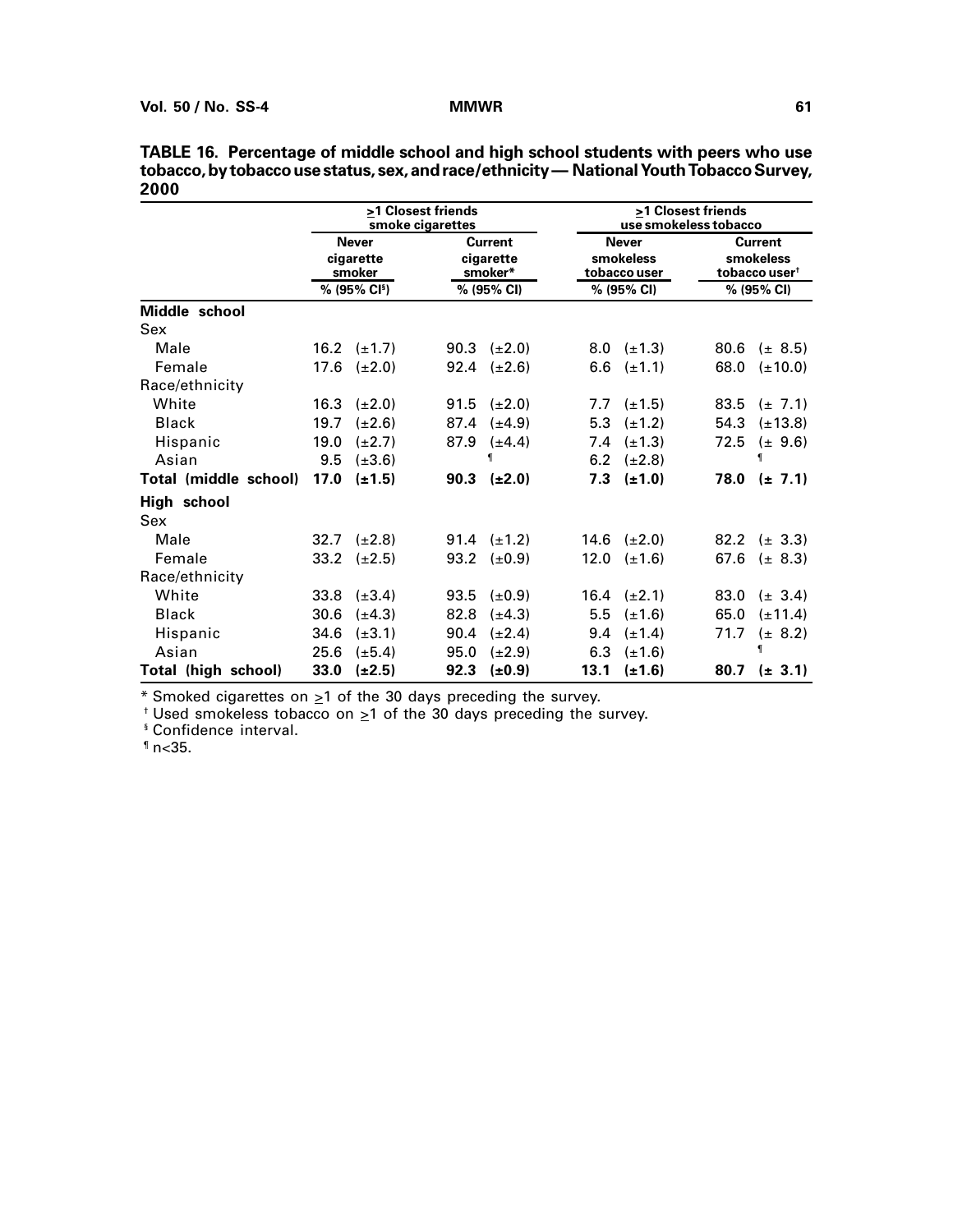|                                    |                                            | $\geq$ 1 Closest friends<br>smoke cigarettes | ≥1 Closest friends<br>use smokeless tobacco |                                             |  |  |
|------------------------------------|--------------------------------------------|----------------------------------------------|---------------------------------------------|---------------------------------------------|--|--|
|                                    | <b>Never</b>                               | <b>Current</b>                               | <b>Never</b>                                | <b>Current</b>                              |  |  |
|                                    | cigarette                                  | cigarette                                    | smokeless                                   | smokeless                                   |  |  |
|                                    | smoker                                     | smoker <sup>t</sup>                          | tobacco user                                | tobacco user <sup>§</sup>                   |  |  |
|                                    | % (95% CI <sup>1</sup> )                   | % (95% CI)                                   | % (95% CI)                                  | % (95% CI)                                  |  |  |
| <b>Middle school</b>               |                                            |                                              |                                             |                                             |  |  |
| Alabama                            | 19.6                                       | 92.0                                         | 18.7                                        | 79.9                                        |  |  |
|                                    | $(\pm 4.0)$                                | $(\pm 4.0)$                                  | $(\pm 2.4)$                                 | $(\pm 8.4)$                                 |  |  |
| Arizona                            | 15.1                                       | 87.6                                         | $(\pm 1.9)$                                 | 66.6                                        |  |  |
|                                    | $(\pm 2.6)$                                | $(\pm 4.2)$                                  | 15.1                                        | $(\pm 9.6)$                                 |  |  |
| Arkansas                           | 18.0                                       | 88.4                                         | 22.4                                        | 79.9                                        |  |  |
|                                    | $(\pm 3.7)$                                | $(\pm 4.7)$                                  | $(\pm 4.5)$                                 | $(\pm 9.6)$                                 |  |  |
| California                         | 12.2                                       | 82.8                                         | 14.5                                        | 74.0                                        |  |  |
|                                    | $(\pm 1.8)$                                | $(\pm 7.8)$                                  | $(\pm 1.4)$                                 | $(\pm 14.7)$                                |  |  |
| Colorado                           | 10.8<br>$(\pm 2.5)$                        | 76.1<br>$(\pm 10.3)$                         | 5.9<br>$(\pm 1.4)$                          | $***$                                       |  |  |
| Connecticut                        | 14.4                                       | 86.4                                         | 11.1                                        | 67.4                                        |  |  |
|                                    | $(\pm 2.4)$                                | $(\pm 6.0)$                                  | $(\pm 2.0)$                                 | $(\pm 21.0)$                                |  |  |
| Delaware <sup>tt</sup>             | 21.0                                       | 95.3                                         | 19.7                                        | 72.4                                        |  |  |
|                                    | $(\pm 2.3)$                                | $(\pm 2.2)$                                  | $(\pm 2.0)$                                 | $(\pm 8.8)$                                 |  |  |
| District of Columbia               | 14.7<br>$(\pm 3.1)$                        | 72.1<br>$(\pm 9.1)$                          | 5.5<br>$(\pm 1.4)$                          | $***$                                       |  |  |
| Florida                            | 16.3                                       | 86.4                                         | 6.4                                         | 71.8                                        |  |  |
|                                    | $(\pm 1.1)$                                | $(\pm 2.4)$                                  | $(\pm 0.7)$                                 | $(\pm 4.6)$                                 |  |  |
| Indiana                            | 11.9                                       | 71.7                                         | 6.2                                         | 52.1                                        |  |  |
|                                    | $(\pm 4.0)$                                | $(\pm 6.4)$                                  | $(\pm 2.1)$                                 | $(\pm 15.0)$                                |  |  |
| lowa                               | 13.2                                       | 87.8                                         | 15.5                                        | 84.9                                        |  |  |
|                                    | $(\pm 3.2)$                                | $(\pm 5.1)$                                  | $(\pm 3.0)$                                 | $(\pm 7.8)$                                 |  |  |
| Kansas                             | 10.8                                       | 73.0                                         | 4.3                                         | 57.9                                        |  |  |
|                                    | $(\pm 2.9)$                                | $(\pm 6.6)$                                  | $(\pm 1.4)$                                 | $(\pm 18.6)$                                |  |  |
| Kentucky                           | 19.5                                       | 93.4                                         | 21.8                                        | 87.0                                        |  |  |
|                                    | $(\pm 4.4)$                                | $(\pm 3.3)$                                  | $(\pm 4.4)$                                 | $(\pm 6.2)$                                 |  |  |
| Maine                              | 18.5                                       | 74.2                                         | 7.4                                         | 60.5                                        |  |  |
|                                    | $(\pm 5.1)$                                | $(\pm 6.1)$                                  | $(\pm 3.3)$                                 | $(\pm 17.1)$                                |  |  |
| Maryland                           | 11.8                                       | 84.3                                         | 11.9                                        | 65.7                                        |  |  |
|                                    | $(\pm 1.1)$                                | $(\pm 3.4)$                                  | $(\pm 1.1)$                                 | $(\pm 6.8)$                                 |  |  |
| Minnesota                          | 10.7                                       | 85.8                                         | 11.3                                        | 61.4                                        |  |  |
|                                    | $(\pm 1.6)$                                | $(\pm 3.6)$                                  | $(\pm 1.7)$                                 | $(\pm 9.1)$                                 |  |  |
| Mississippi — Private              | 15.4                                       | 92.5                                         | 22.9                                        | 84.9                                        |  |  |
|                                    | $(\pm 2.7)$                                | $(\pm 4.2)$                                  | $(\pm 3.2)$                                 | $(\pm 6.7)$                                 |  |  |
| Mississippi — Public               | 22.2                                       | 86.6                                         | 25.2                                        | 77.0                                        |  |  |
|                                    | $(\pm 4.6)$                                | $(\pm 4.8)$                                  | $(\pm 3.5)$                                 | $(\pm 8.4)$                                 |  |  |
| New Hampshire                      | 12.9                                       | 85.5                                         | 15.1                                        | 75.4                                        |  |  |
|                                    | $(\pm 3.5)$                                | $(\pm 5.9)$                                  | $(\pm 3.2)$                                 | $(\pm 14.6)$                                |  |  |
| New York<br>Ohio                   | 15.2<br>$(\pm 4.2)$<br>13.2<br>$(\pm 3.0)$ | 87.7<br>$(\pm 6.2)$<br>88.9<br>$(\pm 5.1)$   | 14.5<br>$(\pm 1.8)$<br>17.2<br>$(\pm 3.2)$  | 94.3<br>$(\pm 7.8)$<br>72.8<br>$(\pm 11.1)$ |  |  |
| Tennessee                          | 15.7                                       | 86.9                                         | 19.7                                        | 79.3                                        |  |  |
|                                    | $(\pm 1.8)$                                | $(\pm 2.5)$                                  | $(\pm 2.1)$                                 | $(\pm 4.3)$                                 |  |  |
| Texas                              | 18.2                                       | 90.4                                         | 17.3                                        | 70.7                                        |  |  |
|                                    | $(\pm 4.8)$                                | $(\pm 3.7)$                                  | $(\pm 2.5)$                                 | $(\pm 12.3)$                                |  |  |
| Vermont                            | 17.1                                       | 88.2                                         | 16.7                                        | 77.4                                        |  |  |
|                                    | $(\pm 2.8)$                                | $(\pm 5.8)$                                  | $(\pm 2.0)$                                 | $(\pm 25.7)$                                |  |  |
| West Virginia                      | 22.1                                       | 90.3                                         | 25.9                                        | 82.4                                        |  |  |
|                                    | $(\pm 3.1)$                                | $(\pm 4.0)$                                  | $(\pm 4.0)$                                 | $(\pm 6.0)$                                 |  |  |
| Wisconsin                          | 14.3                                       | 89.5                                         | 14.8                                        | 83.7                                        |  |  |
|                                    | $(\pm 4.3)$                                | $(\pm 4.5)$                                  | $(\pm 2.5)$                                 | $(\pm 11.9)$                                |  |  |
| Wyoming                            | 14.0                                       | 86.3                                         | 19.1                                        | 77.8                                        |  |  |
|                                    | $(\pm 2.8)$                                | $(\pm 5.1)$                                  | $(\pm 2.4)$                                 | $(\pm 6.1)$                                 |  |  |
| Median                             | 15.1                                       | 86.9                                         | 15.1                                        | 74.0                                        |  |  |
| <b>High school</b>                 |                                            |                                              |                                             |                                             |  |  |
| Alabama                            | 32.2                                       | $(\pm 3.0)$                                  | 25.1                                        | $(\pm 8.5)$                                 |  |  |
|                                    | $(\pm 4.1)$                                | 89.8                                         | $(\pm 3.5)$                                 | 82.7                                        |  |  |
| Arkansas                           | 37.2                                       | 90.6                                         | 27.3                                        | 83.4                                        |  |  |
|                                    | $(\pm 6.0)$                                | $(\pm 3.7)$                                  | $(\pm 4.3)$                                 | $(\pm 4.8)$                                 |  |  |
| California                         | 29.5                                       | 91.4                                         | 18.9                                        | 78.8                                        |  |  |
|                                    | $(\pm 4.1)$                                | $(\pm 3.3)$                                  | $(\pm 3.1)$                                 | $(\pm 9.7)$                                 |  |  |
| Colorado                           | 26.2                                       | 81.5                                         | 15.5                                        | 72.5                                        |  |  |
|                                    | $(\pm 3.8)$                                | $(\pm 4.4)$                                  | $(\pm 2.1)$                                 | $(\pm 10.5)$                                |  |  |
| Connecticut                        | 29.9                                       | 92.8                                         | 14.8                                        | 81.5                                        |  |  |
|                                    | $(\pm 6.5)$                                | $(\pm 3.7)$                                  | $(\pm 2.2)$                                 | $(\pm 8.1)$                                 |  |  |
| Delaware <sup>tt</sup>             | 37.2                                       | 96.4                                         | 25.3                                        | 84.5                                        |  |  |
|                                    | $(\pm 3.6)$                                | $(\pm 1.4)$                                  | $(\pm 2.4)$                                 | $(\pm 5.9)$                                 |  |  |
| District of Columbia               | 25.5                                       | 67.3                                         | 3.8                                         | 50.2                                        |  |  |
|                                    | $(\pm 4.6)$                                | $(\pm 8.2)$                                  | $(\pm 1.2)$                                 | $(\pm 17.4)$                                |  |  |
| Florida                            | 29.6                                       | 91.9                                         | 9.2                                         | 78.7                                        |  |  |
|                                    | $(\pm 2.0)$                                | $(\pm 1.2)$                                  | $(\pm 1.1)$                                 | $(\pm 4.4)$                                 |  |  |
| Hawaii                             | 25.5                                       | 76.4                                         | $(\pm 2.1)$                                 | 61.6                                        |  |  |
|                                    | $(\pm 5.7)$                                | $(\pm 6.4)$                                  | 9.9                                         | $(\pm 16.3)$                                |  |  |
| Indiana                            | 27.3                                       | 81.6                                         | $(\pm 2.0)$                                 | 86.8                                        |  |  |
|                                    | $(\pm 4.0)$                                | $(\pm 3.5)$                                  | 11.9                                        | $(\pm 7.5)$                                 |  |  |
| lowa                               | 31.8                                       | 91.7                                         | 22.6                                        | 86.5                                        |  |  |
|                                    | $(\pm 6.8)$                                | $(\pm 3.3)$                                  | $(\pm 2.8)$                                 | $(\pm 6.2)$                                 |  |  |
| Kansas                             | 26.7                                       | 77.7                                         | 17.3                                        | 64.4                                        |  |  |
|                                    | $(\pm 3.7)$                                | $(\pm 4.3)$                                  | $(\pm 3.2)$                                 | $(\pm 7.5)$                                 |  |  |
| Kentucky                           | 36.2 $(\pm 6.0)$                           | 93.7<br>$(\pm 1.9)$                          | 31.1<br>$(\pm 4.3)$                         | 90.4 $(\pm 4.2)$                            |  |  |
| Maryland                           | 27.3<br>$(\pm 1.3)$                        | 88.4<br>$(\pm 1.1)$<br>92.2<br>$(\pm 1.4)$   | $(\pm 0.7)$<br>17.1<br>20.2                 | 75.5<br>$(\pm 3.1)$<br>82.5                 |  |  |
| Minnesota<br>Mississippi — Private | $(\pm 2.4)$<br>27.4<br>44.3<br>$(\pm 6.8)$ | 90.2<br>$(\pm 5.0)$                          | $(\pm 1.9)$<br>41.0<br>$(\pm 3.9)$          | $(\pm 3.2)$<br>90.9                         |  |  |
| Mississippi — Public               | 22.3<br>$(\pm 4.3)$                        | 86.9<br>$(\pm 3.7)$                          | 27.3<br>$(\pm 3.6)$                         | $(\pm 3.2)$<br>78.6<br>$(\pm 7.3)$          |  |  |
| Nebraska                           | 26.2                                       | 82.9                                         | $(\pm 2.5)$                                 | 73.7                                        |  |  |
|                                    | $(\pm 3.1)$                                | $(\pm 2.6)$                                  | 15.8                                        | $(\pm 4.8)$                                 |  |  |
| New York                           | 31.3                                       | 91.5                                         | 18.3                                        | 77.8                                        |  |  |
|                                    | $(\pm 3.9)$                                | $(\pm 2.3)$                                  | $(\pm 4.8)$                                 | $(\pm 8.3)$                                 |  |  |
| Ohio                               | 27.1                                       | 92.7                                         | 22.0                                        | 72.9                                        |  |  |
|                                    | $(\pm 4.0)$                                | $(\pm 2.3)$                                  | $(\pm 3.6)$                                 | $(\pm 10.7)$                                |  |  |
| South Dakota                       | 30.8                                       | 79.7                                         | 18.8                                        | 79.0                                        |  |  |
|                                    | $(\pm 4.5)$                                | $(\pm 4.5)$                                  | $(\pm 3.3)$                                 | $(\pm 5.2)$                                 |  |  |
| Tennessee                          | 29.9                                       | 92.4                                         | 26.0                                        | 82.8                                        |  |  |
|                                    | $(\pm 2.9)$                                | $(\pm 1.3)$                                  | $(\pm 3.0)$                                 | $(\pm 3.6)$                                 |  |  |
| Texas                              | 27.2                                       | 94.4                                         | 21.6                                        | 86.2                                        |  |  |
|                                    | $(\pm 3.5)$                                | $(\pm 1.9)$                                  | $(\pm 4.7)$                                 | $(\pm 3.7)$                                 |  |  |
| West Virginia                      | 30.3                                       | 92.5                                         | 34.7                                        | 82.9                                        |  |  |
|                                    | $(\pm 4.7)$                                | $(\pm 2.7)$                                  | $(\pm 5.0)$                                 | $(\pm 4.9)$                                 |  |  |
| Wisconsin                          | 32.1                                       | 94.5                                         | 17.9                                        | 87.7                                        |  |  |
|                                    | $(\pm 5.5)$                                | $(\pm 2.5)$                                  | $(\pm 3.4)$                                 | $(\pm 7.9)$                                 |  |  |
| Median                             | 29.6                                       | 91.4                                         | 18.9                                        | 81.5                                        |  |  |

**TABLE 17. Percentage of middle school and high school students with peers who use tobacco\*, by tobacco use status and state — State Youth Tobacco Surveys, 2000**

\* Students were asked, "How many of your four closest friends smoke cigarettes?" and "How many of your four f Smoked cigarettes on  $\geq 1$  of the 30 days preceding the survey.<br><sup>§</sup> Use of smokeless tobacco on  $\geq 1$  of the 30 days preceding the survey.<br>¶ Confidence interval.

\*\* n<35. †† For the survey in Delaware, students were asked, "How many of your closest friends smoke cigarettes?" and "How many of your closest friends use chewtobacco, snuff, or dip?"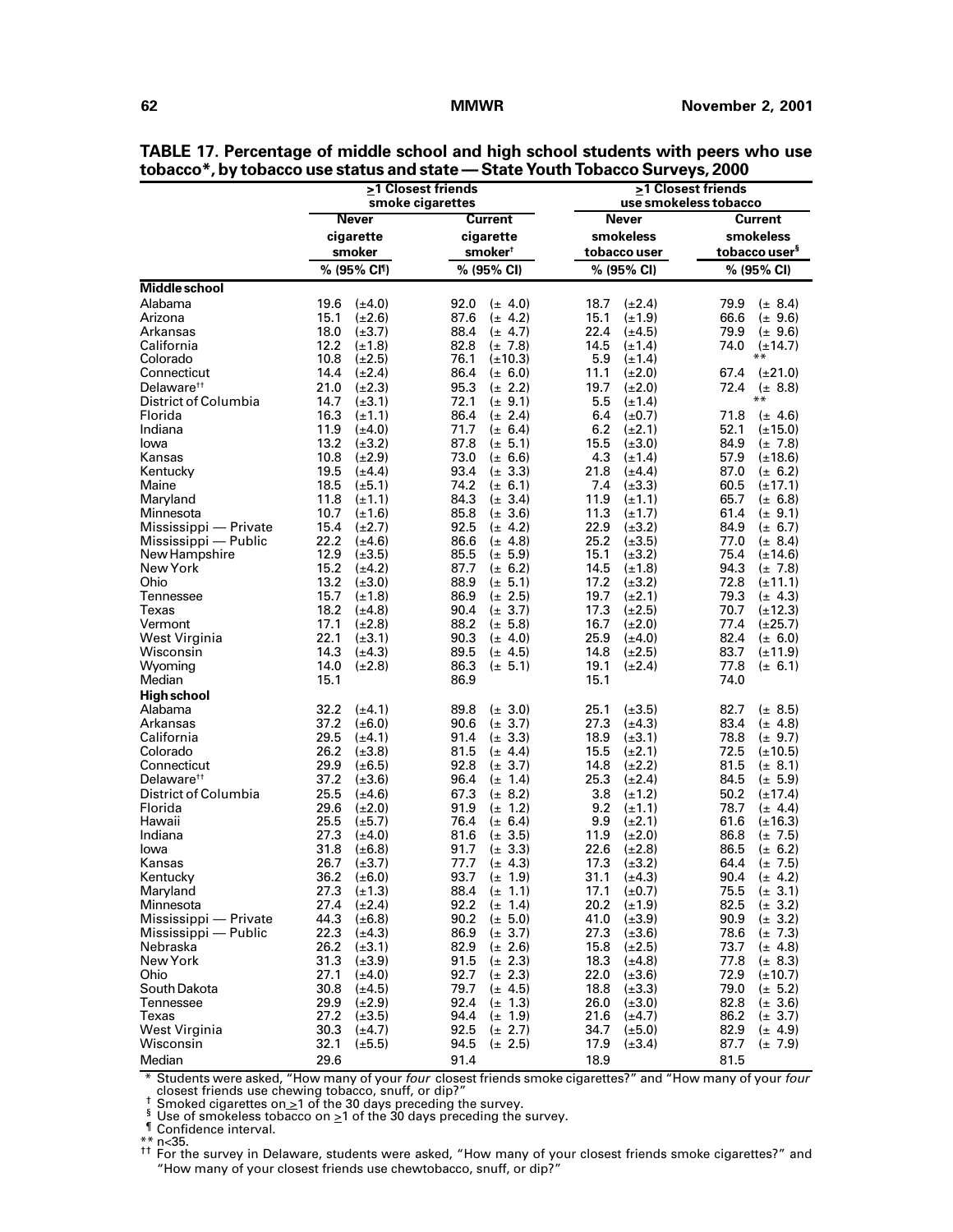|                            | Think cigarette smokers have more friends |                      |  |  |  |
|----------------------------|-------------------------------------------|----------------------|--|--|--|
|                            | <b>Never</b>                              | <b>Current</b>       |  |  |  |
|                            | cigarette                                 | cigarette            |  |  |  |
|                            | smoker                                    | smoker*              |  |  |  |
|                            | % (95% CI <sup>+</sup> )                  | % (95% CI)           |  |  |  |
| Middle school              |                                           |                      |  |  |  |
| Sex                        |                                           |                      |  |  |  |
| Male                       | $12.5 \quad (\pm 1.5)$                    | 42.6 $(\pm 4.0)$     |  |  |  |
| Female                     | 11.3 $(\pm 1.2)$                          | 32.7 $(\pm 3.5)$     |  |  |  |
| Race/ethnicity             |                                           |                      |  |  |  |
| White                      | 9.2 $(\pm 1.1)$                           | $34.5$ ( $\pm 3.2$ ) |  |  |  |
| <b>Black</b>               | $21.5$ ( $\pm 2.3$ )                      | 45.6 $(\pm 6.4)$     |  |  |  |
| Hispanic                   | 14.3 $(\pm 1.8)$                          | 42.5 $(\pm 5.9)$     |  |  |  |
| Asian                      | 15.6 $(\pm 4.4)$                          | ş                    |  |  |  |
| Total (middle school)      | 11.9 $(\pm 1.1)$                          | $37.9$ ( $\pm 2.7$ ) |  |  |  |
| High school                |                                           |                      |  |  |  |
| <b>Sex</b>                 |                                           |                      |  |  |  |
| Male                       | $15.4 \quad (\pm 1.7)$                    | 29.1 $(\pm 2.4)$     |  |  |  |
| Female                     | $9.9 \left( \pm 1.5 \right)$              | 18.5 $(\pm 1.9)$     |  |  |  |
| Race/ethnicity             |                                           |                      |  |  |  |
| White                      | 9.0 $(\pm 1.2)$                           | 20.6 $(\pm 1.7)$     |  |  |  |
| <b>Black</b>               | 21.0<br>$(\pm 3.0)$                       | 37.6<br>$(\pm 5.9)$  |  |  |  |
| Hispanic                   | 19.5<br>$(\pm 2.8)$                       | 30.7 $(\pm 4.3)$     |  |  |  |
| Asian                      | 20.1<br>$(\pm 4.4)$                       | 39.0<br>$(\pm 7.2)$  |  |  |  |
| <b>Total (high school)</b> | $12.6$ $(\pm 1.4)$                        | $24.0$ (±1.6)        |  |  |  |

**TABLE 18. Percentage of middle school and high school students with perception that smokers have more friends, by cigarette smoking status, sex, and race/ethnicity — National Youth Tobacco Survey, 2000**

 $*$  Smoked cigarettes on  $\geq 1$  of the 30 days preceding the survey.

† Confidence interval.

 $^{\circ}$  n<35.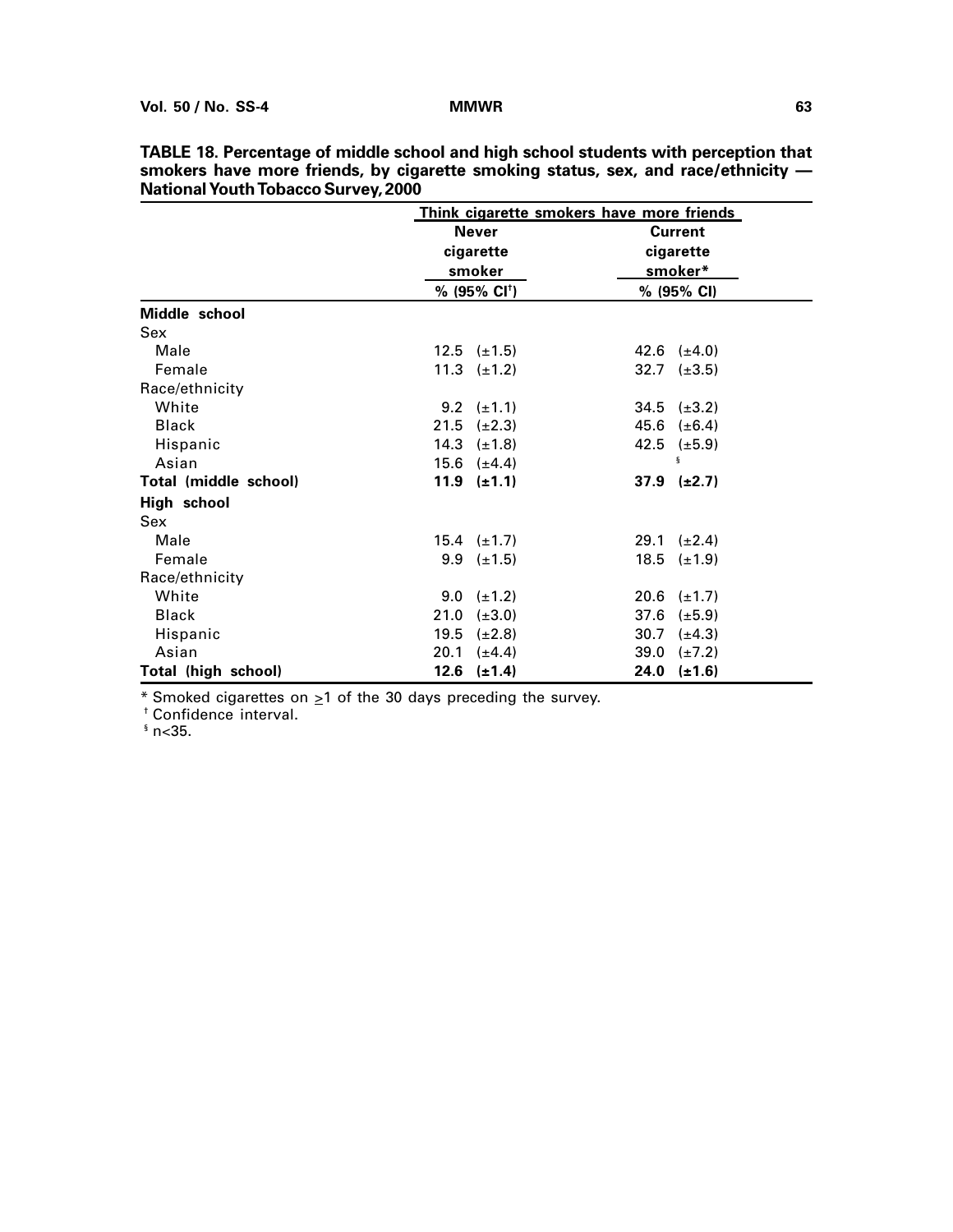|                       |                          | Think smokers have more friends |
|-----------------------|--------------------------|---------------------------------|
|                       | Never smoker             | Current smoker*                 |
|                       | % (95% CI <sup>†</sup> ) | % (95% CI)                      |
| Middle school         |                          |                                 |
| Alabama               | 17.2<br>$(\pm 3.8)$      | 43.5<br>$(\pm 5.8)$             |
| Arizona               | 10.6<br>$(\pm 2.1)$      | 43.3<br>$(\pm 9.2)$             |
| Arkansas              | 11.2<br>$(\pm 3.4)$      | 40.0<br>$(\pm 5.2)$             |
| California            | 14.0<br>$(\pm 2.1)$      | 34.6<br>$(\pm 6.3)$             |
| Colorado              | 9.1<br>$(\pm 2.0)$       | 44.5<br>$(\pm 7.3)$             |
| Connecticut           | 9.8<br>$(\pm 2.0)$       | 41.3<br>$(\pm 7.4)$             |
| Delaware              | 13.7<br>$(\pm 2.2)$      | 37.2<br>$(\pm 6.7)$             |
| District of Columbia  | 26.8<br>$(\pm 3.1)$      | 48.5<br>$(\pm 9.6)$             |
| Florida               | 16.9<br>$(\pm 2.4)$      | 31.9<br>$(\pm 3.7)$             |
| Indiana               | 8.0<br>$(\pm 2.2)$       | 53.0<br>$(\pm 12.0)$            |
| lowa                  | 7.6<br>$(\pm 1.8)$       | 38.5<br>$(\pm 5.6)$             |
| Kansas                | 6.2<br>$(\pm 1.4)$       | 33.6<br>$(\pm 11.3)$            |
| Kentucky              | 12.1<br>$(\pm 2.3)$      | 39.1<br>$(\pm 9.5)$             |
| Maine                 | 8.6<br>$(\pm 3.4)$       | 37.9<br>$(\pm 12.8)$            |
| Maryland              | 13.1<br>$(\pm 1.4)$      | 46.0<br>$(\pm 4.9)$             |
| Minnesota             | 8.8<br>$(\pm 1.5)$       | 41.5<br>$(\pm 6.2)$             |
| Mississippi - Private | 14.8<br>$(\pm 2.7)$      | 41.5<br>$(\pm 8.0)$             |
| Mississippi — Public  | 21.0<br>$(\pm 4.1)$      | 45.9<br>$(\pm 6.7)$             |
| New Hampshire         | 10.1<br>$(\pm 2.4)$      | 40.7<br>$(\pm 6.9)$             |
| New York              | 13.8<br>$(\pm 3.5)$      | 37.0<br>$(\pm 9.6)$             |
| Ohio                  | 9.7<br>$(\pm 2.3)$       | 40.7<br>$(\pm 5.8)$             |
| Tennessee             | 10.5<br>$(\pm 1.2)$      | 38.7<br>$(\pm 3.4)$             |
| Texas                 | 10.4<br>$(\pm 3.1)$      | 32.9<br>$(\pm 6.3)$             |
| Vermont               | 10.5<br>$(\pm 2.9)$      | 48.6<br>$(\pm 8.4)$             |
| West Virginia         | 8.2<br>$(\pm 2.2)$       | 38.6 $(\pm 7.3)$                |
| Wisconsin             | 8.8<br>$(\pm 2.9)$       | 42.2 $(\pm 10.3)$               |
| Wyoming               | 9.5<br>$(\pm 2.0)$       | 42.2<br>$(\pm 6.2)$             |
| Median                | 10.5                     | 40.7                            |
| <b>High school</b>    |                          |                                 |
| Alabama               | 14.9<br>$(\pm 4.5)$      | 26.5<br>$(\pm 3.5)$             |
| Arkansas              | 13.0<br>$(\pm 4.3)$      | 25.2<br>$(\pm 4.2)$             |
| California            | 16.1<br>$(\pm 3.9)$      | 25.0<br>$(\pm 3.6)$             |
| Colorado              | 8.5<br>$(\pm 2.5)$       | 26.1<br>$(\pm 5.0)$             |
| Connecticut           | 13.7<br>$(\pm 4.9)$      | 28.7<br>$(\pm 6.7)$             |
| Delaware              | 12.9<br>$(\pm 2.3)$      | 22.2<br>$(\pm 3.0)$             |
| District of Columbia  | 24.2<br>$(\pm 4.5)$      | 49.4<br>$(\pm 7.8)$             |
| Florida               | 19.2<br>$(\pm 3.0)$      | 28.6<br>$(\pm 3.5)$             |
| Hawaii                | 22.0<br>$(\pm 4.2)$      | 36.9<br>$(\pm 6.2)$             |
| Indiana               | 9.5<br>$(\pm 2.6)$       | 26.8<br>$(\pm 3.9)$             |
| lowa                  | 9.5<br>$(\pm 3.8)$       | 26.0<br>$(\pm 3.4)$             |
| Kansas                | 9.5<br>$(\pm 2.4)$       | 22.6<br>$(\pm 5.4)$             |
| Kentucky              | 11.4 $(\pm 3.4)$         | 28.0 $(\pm 3.8)$                |
| Maryland              | 17.0 $(\pm 1.3)$         | 34.5 $(\pm 1.6)$                |
| Minnesota             | 13.2<br>$(\pm 2.6)$      | 31.1<br>$(\pm 2.7)$             |
| Mississippi — Private | 19.1<br>$(\pm 3.9)$      | 24.8<br>$(\pm 3.7)$             |
| Mississippi — Public  | $21.8$ ( $\pm 4.1$ )     | 28.3<br>$(\pm 5.5)$             |
| Nebraska              | $8.5$ ( $\pm$ 1.4)       | 28.0 $(\pm 3.6)$                |
| New York              | 17.4 $(\pm 5.0)$         | 27.6<br>$(\pm 5.8)$             |
| Ohio                  | 12.4 $(\pm 4.1)$         | 24.3<br>$(\pm 5.3)$             |
| South Dakota          | $8.5$ ( $\pm 3.2$ )      | 28.3<br>$(\pm 4.7)$             |
| Tennessee             | 11.3 $(\pm 1.5)$         | 30.3<br>$(\pm 2.9)$             |
| Texas                 | 13.4 $(\pm 3.9)$         | 24.4<br>$(\pm 4.7)$             |
| West Virginia         | 10.6 $(\pm 3.4)$         | 28.8<br>$(\pm 3.6)$             |
| Wisconsin             | 11.1<br>$(\pm 2.4)$      | 22.7<br>$(\pm 3.8)$             |
| Median                | 13.0                     | 27.6                            |

**TABLE 19. Percentage of middle school and high school students with perception that smokers have more friends, by smoking status and state — State Youth Tobacco Surveys, 2000**

 $*$  Smoked cigarettes on  $\geq 1$  of the 30 days preceding the survey.

† Confidence interval.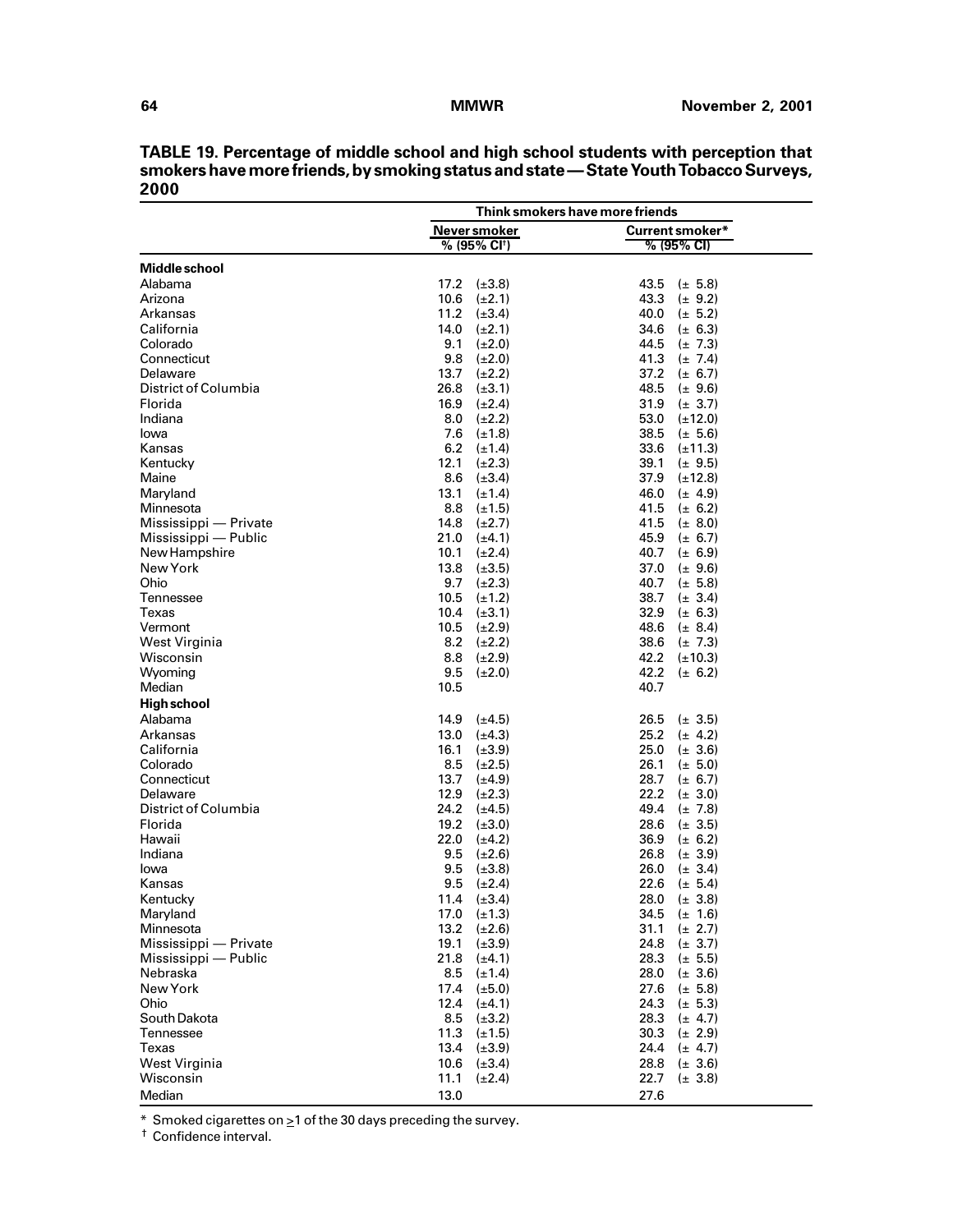|                           | <b>Bought</b><br>in a<br>store | <b>Bought</b><br>from a<br>vending<br>machine | <b>Bought</b><br>by<br>someone<br>else | from<br>someone<br>else | <b>Took</b><br>Borrowed them from<br>store or<br>family<br>member | Given<br>by<br>person<br>aged<br>$\geq$ 18 yrs | <b>Obtained</b><br>some<br>other<br>way | Total <sup>†</sup> |
|---------------------------|--------------------------------|-----------------------------------------------|----------------------------------------|-------------------------|-------------------------------------------------------------------|------------------------------------------------|-----------------------------------------|--------------------|
| Middle school             |                                |                                               |                                        |                         |                                                                   |                                                |                                         |                    |
| Sex                       |                                |                                               |                                        |                         |                                                                   |                                                |                                         |                    |
| Male                      | 8.9                            | 3.7                                           | 24.1                                   | 21.1                    | 13.5                                                              | 10.3                                           | 18.3                                    | 100.0              |
| Female                    | 5.5                            | 1.3                                           | 24.8                                   | 23.8                    | 8.3                                                               | 14.5                                           | 21.7                                    | 100.0              |
| Race/ethnicity            |                                |                                               |                                        |                         |                                                                   |                                                |                                         |                    |
| White                     | 6.0                            | 1.7                                           | 26.6                                   | 24.3                    | 9.5                                                               | 12.7                                           | 19.0                                    | 100.0              |
| Black                     | 9.8                            | 4.5                                           | 19.6                                   | 18.1                    | 16.2                                                              | 11.6                                           | 20.3                                    | 100.0              |
| Hispanic                  | 8.4                            | 1.9                                           | 21.5                                   | 19.6                    | 11.5                                                              | 12.3                                           | 24.7                                    | 100.0              |
| Asian                     | 9.5                            | 6.4                                           | 23.3                                   | 19.8                    | 10.9                                                              | 9.3                                            | 20.9                                    | 100.0              |
| Total (middle school) 7.3 |                                | 2.6                                           | 24.4                                   | 22.4                    | 11.0                                                              | 12.3                                           | 19.9                                    | 100.0              |
| High school<br>Sex        |                                |                                               |                                        |                         |                                                                   |                                                |                                         |                    |
| Male                      | 35.9                           | 1.1                                           | 21.3                                   | 20.2                    | 4.5                                                               | 7.1                                            | 9.9                                     | 100.0              |
| Female                    | 28.2                           | 0.6                                           | 29.3                                   | 21.7                    | 1.1                                                               | 10.7                                           | 8.4                                     | 100.0              |
| Race/ethnicity            |                                |                                               |                                        |                         |                                                                   |                                                |                                         |                    |
| White                     | 32.4                           | 0.5                                           | 27.1                                   | 21.1                    | 2.4                                                               | 8.3                                            | 8.2                                     | 100.0              |
| <b>Black</b>              | 32.1                           | 1.6                                           | 15.1                                   | 19.3                    | 4.3                                                               | 14.6                                           | 12.9                                    | 100.0              |
| Hispanic                  | 32.5                           | 2.0                                           | 17.9                                   | 22.9                    | 3.2                                                               | 8.7                                            | 12.8                                    | 100.0              |
| Asian                     | 34.0                           | 2.5                                           | 27.0                                   | 15.6                    | 3.6                                                               | 7.3                                            | 9.9                                     | 100.0              |
| Total (high school)       | 32.2                           | 0.9                                           | 25.1                                   | 20.9                    | 2.9                                                               | 8.8                                            | 9.2                                     | 100.0              |

**TABLE 20. How current cigarette smokers\* aged <18 years in middle school and high school usually obtained cigarettes (percentage distribution), by sex and race/ethnicity — National Youth Tobacco Survey, 2000**

\* Smoked cigarettes on  $\geq 1$  of the 30 days preceding the survey.

† Some totals might not add to 100% because of rounding.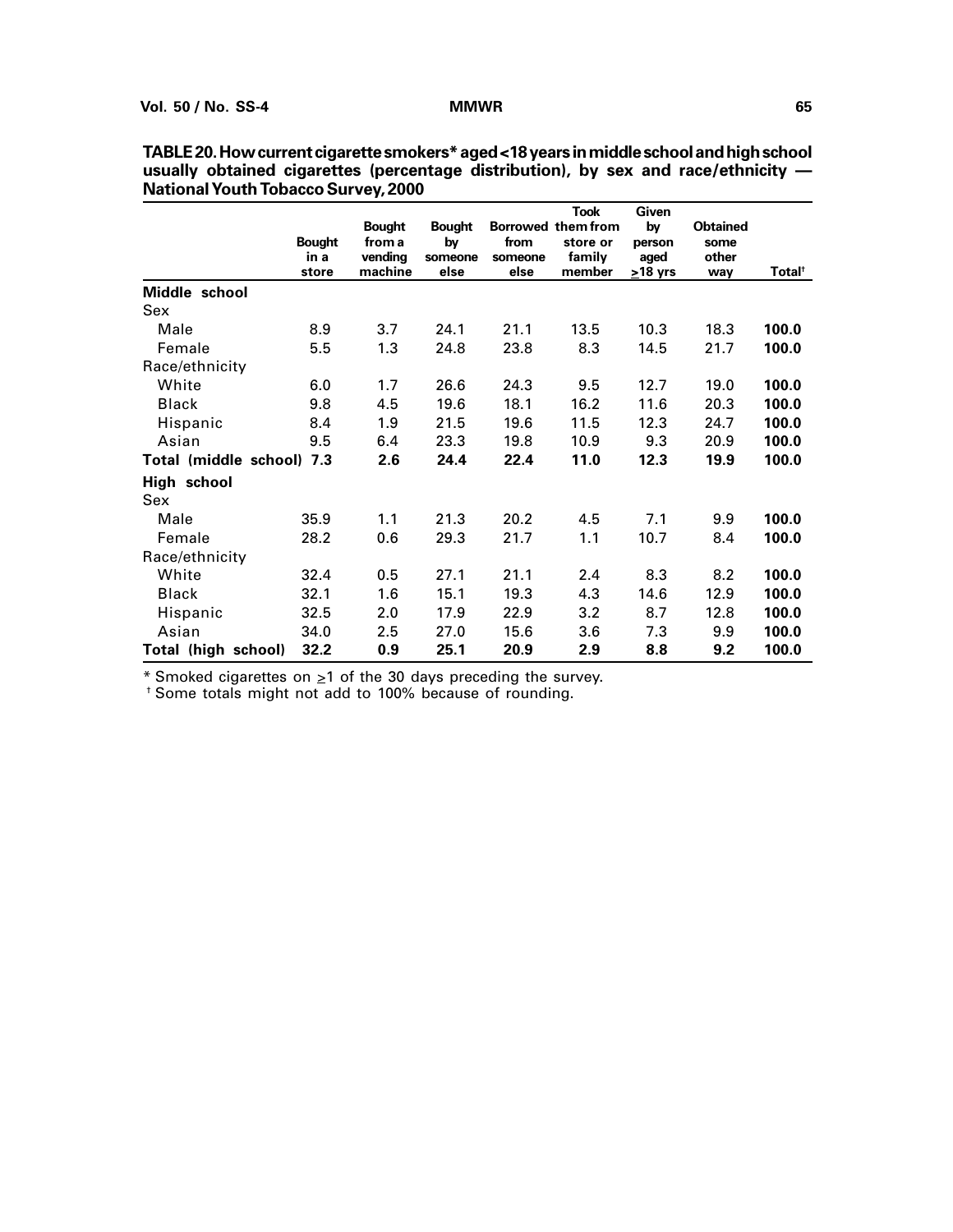**TABLE 21. How current cigarette smokers\* aged <18 years in middle school and high school usually obtained cigarettes (percentage distribution), by state — State Youth Tobacco Surveys, 2000**

|                          | <b>Bought</b>   | <b>Bought</b><br>from a | <b>Bought</b><br>by | from      | <b>Took</b><br>Borrowed them from<br>store or | Given<br>by<br>person | <b>Obtained</b><br>some |              |
|--------------------------|-----------------|-------------------------|---------------------|-----------|-----------------------------------------------|-----------------------|-------------------------|--------------|
|                          | in a            | vending                 | someone             | someone   | family                                        | aged                  | other                   |              |
|                          | store           | machine                 | else                | else      | member                                        | $\geq$ 18 yrs         | way                     | <b>Total</b> |
| Middle school<br>Alabama | 8.2             | 3.1                     | 24.6                | 28.5      | 10.5                                          | 9.4                   | 15.7                    | 100.0        |
| Arizona                  | 9.5             | 6.1                     | 15.2                | 23.5      | 16.8                                          | 8.5                   | 20.3                    | 100.0        |
| Arkansas                 | 7.2             | 2.8                     | 26.2                | 22.6      | 12.5                                          | 10.7                  | 18.0                    | 100.0        |
| California               | 9.8             | 2.2                     | 21.2                | 19.8      | 9.0                                           | 6.8                   | 31.2                    | 100.0        |
| Colorado                 | 5.2             | 7.0                     | 15.2                | 23.6      | 16.0                                          | 10.5                  | 22.5                    | 100.0        |
| Connecticut              | 12.3            | 1.4                     | 17.7                | 27.7      | 12.2                                          | 7.2                   | 21.4                    | 100.0        |
| Delaware                 | 9.0             | 2.7                     | 23.6                | 27.4      | 12.0                                          | 11.4                  | 13.9                    | 100.0        |
| District of Columbia     | 15.4            | 3.4                     | 14.5                | 23.8      | 17.7                                          | 6.2                   | 19.0                    | 100.0        |
| Florida                  | 5.0             | 1.6                     | 15.9                | 24.4      | 14.0                                          | 13.7                  | 25.5                    | 100.0        |
| Indiana                  | 9.6             | 2.6                     | 25.8                | 30.8      | 7.4                                           | 10.1                  | 13.6                    | 100.0        |
| lowa                     | 2.9             | 2.4                     | 24.2                | 29.6      | 10.4                                          | 10.3                  | 20.3                    | 100.0        |
| Kansas                   | 7.5             | 1.5                     | 23.3                | 21.5      | 11.2                                          | 6.4                   | 28.7                    | 100.0        |
| Kentucky                 | 5.3             | 3.3                     | 21.7                | 33.0      | 10.8                                          | 12.2                  | 13.7                    | 100.0        |
| Maine                    | 3.3             | 1.0                     | 26.5                | 30.6      | 15.5                                          | 4.2                   | 19.0                    | 100.0        |
| Maryland                 | 7.4             | 6.9                     | 20.5                | 23.9      | 14.0                                          | 8.7                   | 18.6                    | 100.0        |
| Minnesota                | 1.3             | 2.3                     | 23.8                | 29.0      | 19.0                                          | 7.5                   | 17.1                    | 100.0        |
| Mississippi — Private    | 5.3             | 1.3                     | 33.7                | 28.3      | 11.8                                          | 6.6                   | 13.0                    | 100.0        |
| Mississippi — Public     | 6.1             | 1.8                     | 23.7                | 26.5      | 13.5                                          | 10.9                  | 17.4                    | 100.0        |
| New Hampshire            | NA <sup>t</sup> | <b>NA</b>               | <b>NA</b>           | <b>NA</b> | <b>NA</b>                                     | <b>NA</b>             | <b>NA</b>               | <b>NA</b>    |
| New York                 | 11.9            | 1.2                     | 22.8                | 21.3      | 9.0                                           | 8.0                   | 25.7                    | 100.0        |
| Ohio                     | 6.7             | 3.8                     | 27.7                | 38.1      | 8.7                                           | 5.9                   | 9.2                     | 100.0        |
| Tennessee                | 6.2             | 3.4                     | 22.3                | 25.6      | 15.8                                          | 10.4                  | 16.3                    | 100.0        |
| Texas                    | 8.2             | 2.2                     | 19.8                | 24.7      | 9.4                                           | 14.0                  | 21.8                    | 100.0        |
| Vermont                  | 1.9             | 0.7                     | 20.4                | 27.4      | 15.6                                          | 6.5                   | 27.5                    | 100.0        |
| West Virginia            | 5.0             | 3.9                     | 27.8                | 22.0      | 11.9                                          | 9.0                   | 20.4                    | 100.0        |
| Wisconsin                | 8.8             | 4.0                     | 24.5                | 25.7      | 12.0                                          | 12.2                  | 12.8                    | 100.0        |
| Wyoming                  | 3.3             | 2.7                     | 20.3                | 32.4      | 11.4                                          | 8.5                   | 21.5                    | 100.0        |
| Median                   | 7.0             | 2.6                     | 23.0                | 26.1      | 12.0                                          | 8.8                   | 19.0                    |              |
| <b>High school</b>       |                 |                         |                     |           |                                               |                       |                         |              |
| Alabama                  | 27.6            | 1.1                     | 25.9                | 27.5      | 4.7                                           | 3.7                   | 9.5                     | 100.0        |
| Arkansas                 | 14.7            | 0.5                     | 40.4                | 19.9      | 3.4                                           | 8.5                   | 12.7                    | 100.0        |
| California               | 16.2            | 1.0                     | 29.4                | 25.3      | 3.0                                           | 9.1                   | 15.9                    | 100.0        |
| Colorado                 | 15.9            | 2.7                     | 28.2                | 33.5      | 2.2                                           | 5.5                   | 11.9                    | 100.0        |
| Connecticut              | 29.4            | 1.7                     | 23.2                | 27.5      | 3.2                                           | 7.2                   | 7.8                     | 100.0        |
| Delaware                 | 30.6            | 1.0                     | 27.1                | 24.1      | 3.3                                           | 6.6                   | 7.4                     | 100.0        |
| District of Columbia     | 29.2            | 2.3                     | 8.4                 | 29.4      | 8.4                                           | 7.2                   | 15.0                    | 100.0        |
| Florida                  | 17.4            | 0.8                     | 26.5                | 25.7      | 5.5                                           | 11.9                  | 12.4                    | 100.0        |
| Hawaii                   | 16.7            | 1.6                     | 28.9                | 23.3      | 3.5                                           | 11.9                  | 14.1                    | 100.0        |
| Indiana                  | 19.1            | 0.5                     | 35.4                | 23.9      | 4.4                                           | 9.3                   | 7.4                     | 100.0        |
| lowa                     | 9.9             | 1.5                     | 38.2                | 31.5      | 5.2                                           | 7.4                   | 6.3                     | 100.0        |
| Kansas                   | 15.8            | 1.0                     | 37.7                | 25.9      | 2.2                                           | 8.5                   | 8.9                     | 100.0        |
| Kentucky                 | 21.7            | 1.5                     | 32.3                | 24.9      | 2.0                                           | 9.4                   | 8.2                     | 100.0        |
| Maryland                 | 26.9            | 3.5                     | 25.0                | 24.3      | 4.5                                           | 6.9                   | 8.9                     | 100.0        |
| Minnesota                | 15.9            | 1.7                     | 41.7                | 23.6      | 2.7                                           | 5.7                   | 8.7                     | 100.0        |
| Mississippi - Private    | 26.0            | 2.1                     | 32.6                | 26.8      | 2.2                                           | 5.1                   | 5.2                     | 100.0        |
| Mississippi - Public     | 22.9            | 2.4                     | 30.9                | 21.2      | 3.7                                           | 11.4                  | 7.6                     | 100.0        |
| Nebraska                 | 8.4             | 0.8                     | 42.8                | 28.4      | 4.4                                           | 7.4                   | 7.7                     | 100.0        |
| New York                 | 36.2            | 0.6                     | 19.8                | 23.3      | 3.3                                           | 7.8                   | 9.0                     | 100.0        |
| Ohio                     | 24.9            | 2.0                     | 33.5                | 23.8      | 2.8                                           | 5.1                   | 7.9                     | 100.0        |
| South Dakota             | 8.1             | 1.7                     | 45.0                | 30.5      | 2.6                                           | 7.4                   | 4.6                     | 100.0        |
| Tennessee                | 21.5            | 2.2                     | 33.6                | 21.6      | 3.8                                           | 8.7                   | 8.7                     | 100.0        |
| Texas                    | 19.9            | 1.2                     | 28.2                | 28.1      | 1.2                                           | 10.4                  | 11.0                    | 100.0        |
| West Virginia            | 20.4            | 2.6                     | 33.6                | 21.5      | 2.7                                           | 7.3                   | 12.0                    | 100.0        |
| Wisconsin                | 25.2            | 0.3                     | 38.2                | 21.2      | 3.0                                           | 5.8                   | 6.3                     | 100.0        |
| Median                   | 20.4            | 1.5                     | 32.3                | 24.9      | 3.3                                           | 7.4                   | 8.7                     |              |

 $*$  Smoked cigarettes on  $\geq 1$  of the 30 days preceding the survey.

† Question was not asked.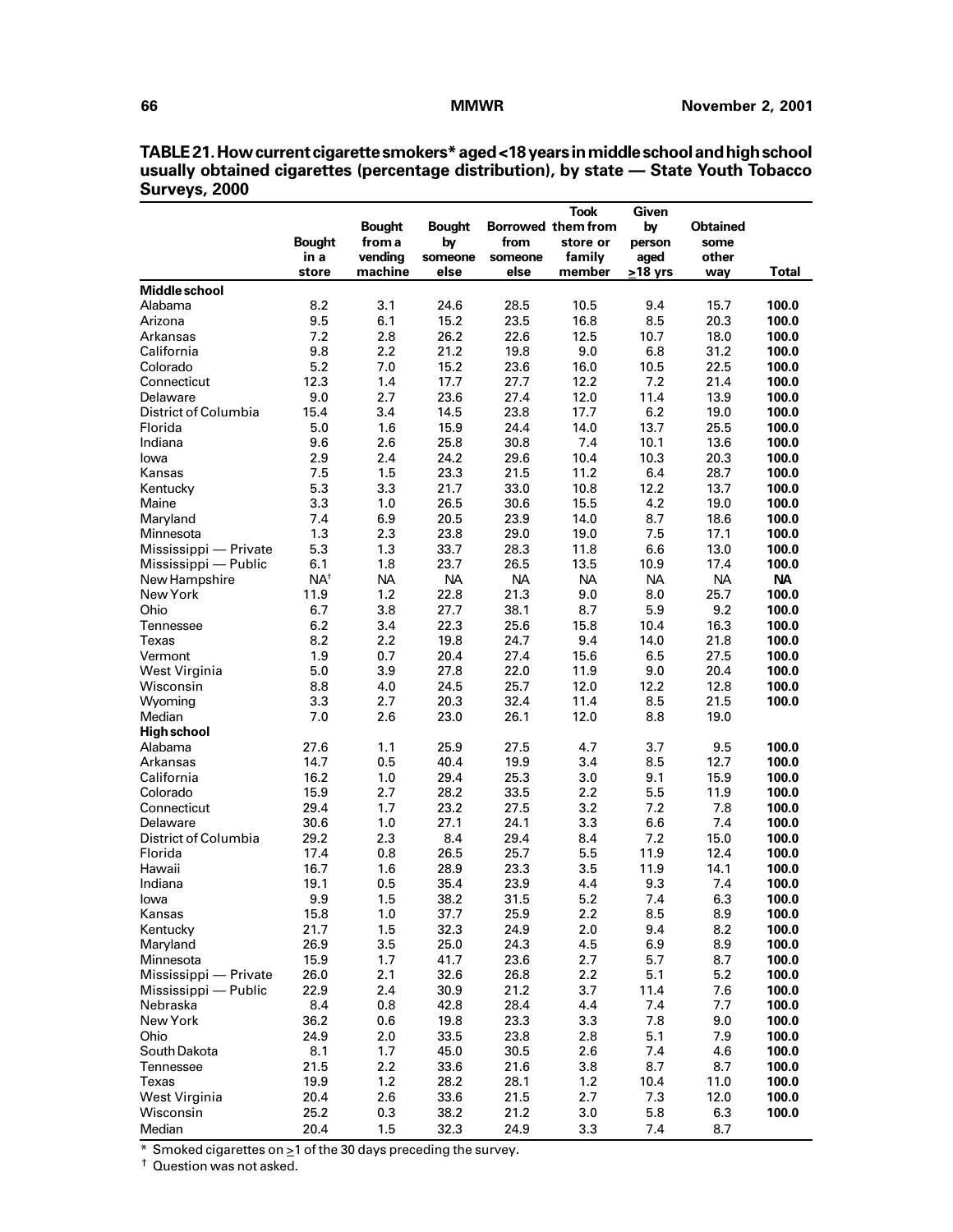|                            | Gas     | <b>Convenience Grocery</b> |       | Drug  | Vending |      |                            |                    |
|----------------------------|---------|----------------------------|-------|-------|---------|------|----------------------------|--------------------|
|                            | station | store                      | store | store | machine |      | <b>Internet Restaurant</b> | Total <sup>†</sup> |
| Middle school              |         |                            |       |       |         |      |                            |                    |
| Sex                        |         |                            |       |       |         |      |                            |                    |
| Male                       | 39.9    | 23.6                       | 4.4   | 7.6   | 5.8     | 14.4 | 4.3                        | 100.0              |
| Female                     | 39.1    | 23.4                       | 5.8   | 14.0  | 5.4     | 10.5 | 1.9                        | 100.0              |
| Race/ethnicity             |         |                            |       |       |         |      |                            |                    |
| White                      | 40.5    | 23.0                       | 5.2   | 10.4  | 5.5     | 13.5 | 2.0                        | 100.0              |
| <b>Black</b>               | 38.3    | 26.4                       | 5.2   | 10.4  | 4.2     | 9.8  | 5.7                        | 100.0              |
| Hispanic                   | 38.1    | 24.5                       | 3.3   | 10.2  | 8.9     | 11.2 | 3.8                        | 100.0              |
| Asian                      | 45.4    | 17.6                       | 9.2   | 9.7   | 6.5     | 11.6 | 0.0                        | 100.0              |
| Total (middle school) 39.5 |         | 23.5                       | 5.0   | 10.4  | 5.6     | 12.6 | 3.2                        | 100.0              |
| High school                |         |                            |       |       |         |      |                            |                    |
| Sex                        |         |                            |       |       |         |      |                            |                    |
| Male                       | 55.8    | 26.7                       | 3.0   | 7.8   | 2.6     | 2.4  | 1.7                        | 100.0              |
| Female                     | 58.5    | 25.9                       | 2.8   | 7.5   | 2.3     | 1.9  | 1.1                        | 100.0              |
| Race/ethnicity             |         |                            |       |       |         |      |                            |                    |
| White                      | 60.6    | 24.7                       | 2.6   | 7.3   | 2.0     | 1.5  | 1.2                        | 100.0              |
| <b>Black</b>               | 36.9    | 35.7                       | 4.9   | 10.4  | 4.2     | 5.6  | 2.3                        | 100.0              |
| Hispanic                   | 50.2    | 31.0                       | 3.0   | 8.3   | 2.0     | 3.5  | 2.1                        | 100.0              |
| Asian                      | 39.7    | 29.6                       | 6.8   | 9.7   | 9.6     | 2.6  | 1.9                        | 100.0              |
| Total (high school)        | 57.1    | 26.3                       | 2.9   | 7.7   | 2.5     | 2.2  | 1.4                        | 100.0              |

**TABLE 22. Where current cigarette smokers\* aged <18 years in middle school and high school bought their last pack of cigarettes (percentage distribution), by sex and race/ ethnicity — National Youth Tobacco Survey, 2000**

 $*$  Smoked cigarettes on  $\geq 1$  of the 30 days preceding the survey.

† Some totals might not add to 100% because of rounding.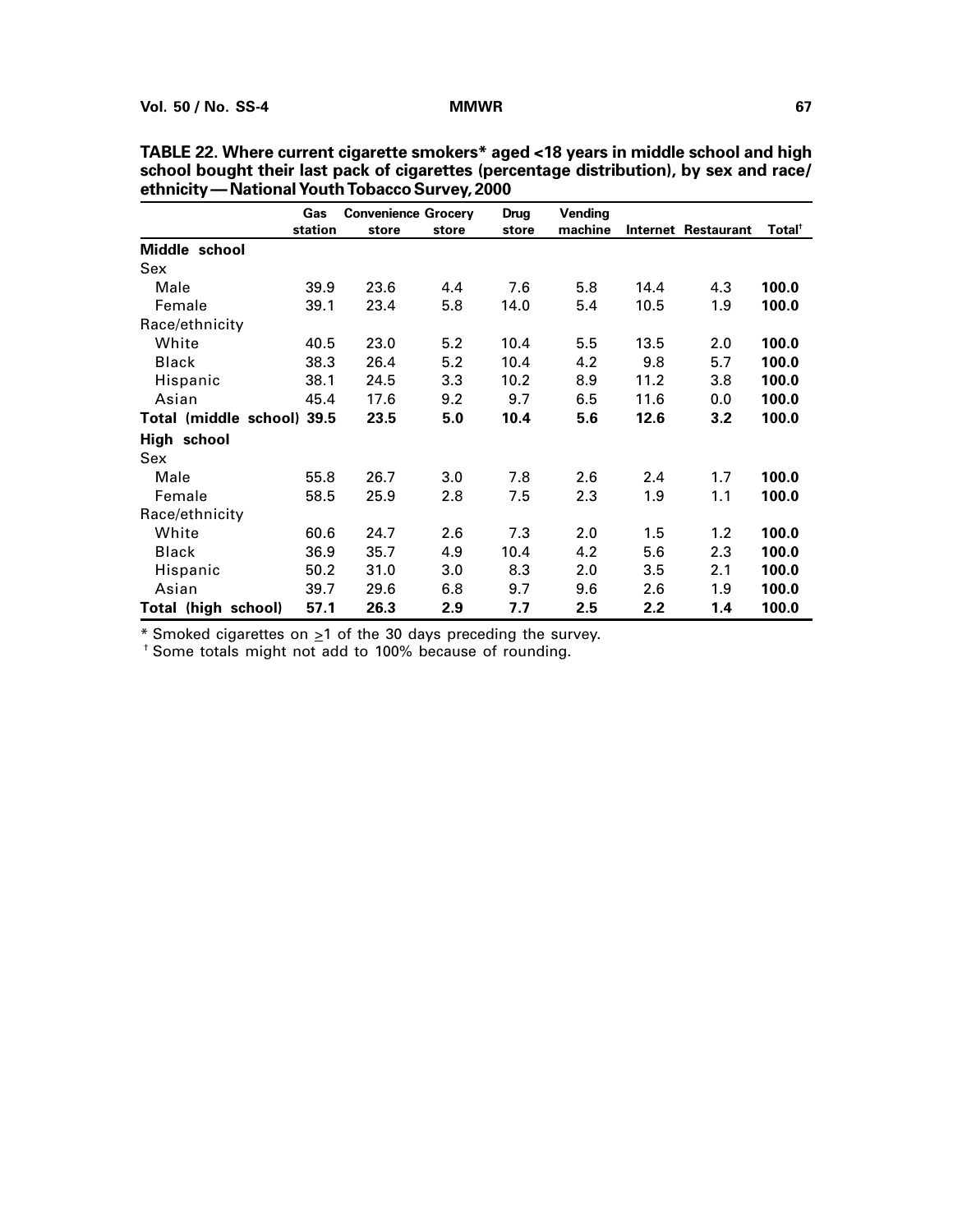|                       | Gas             | <b>Convenience Grocery</b> |           | <b>Drug</b> | Vending   |           |           |                    |
|-----------------------|-----------------|----------------------------|-----------|-------------|-----------|-----------|-----------|--------------------|
|                       | station         | store                      | store     | store       | machine   | Internet  | Other     | Total <sup>+</sup> |
| <b>Middle school</b>  |                 |                            |           |             |           |           |           |                    |
| Alabama               | 26.0            | 11.8                       | 5.2       | 0.0         | 2.9       | 1.6       | 52.4      | 100.0              |
| Arizona               | 20.5            | 9.0                        | 4.6       | 4.7         | 8.7       | 0.8       | 51.6      | 100.0              |
| Arkansas              | 19.1            | 15.0                       | 6.3       | 3.5         | 4.9       | 1.4       | 49.7      | 100.0              |
| California            | $NA^s$          | <b>NA</b>                  | <b>NA</b> | <b>NA</b>   | <b>NA</b> | <b>NA</b> | <b>NA</b> | <b>NA</b>          |
| Colorado              | 9.5             | 17.0                       | 2.3       | 2.0         | 8.7       | 1.4       | 59.0      | 100.0              |
| Connecticut           | 19.4            | 13.3                       | 2.5       | 5.4         | 5.1       | 4.2       | 50.2      | 100.0              |
| Delaware              | 27.7            | 15.8                       | 4.1       | 1.3         | 5.4       | 1.0       | 44.8      | 100.0              |
| District of Columbia  | 17.0            | 19.3                       | 6.6       | 1.9         | 6.8       | 0.0       | 48.4      | 100.0              |
| Florida               | <b>NA</b>       | <b>NA</b>                  | NA        | <b>NA</b>   | <b>NA</b> | <b>NA</b> | <b>NA</b> | <b>NA</b>          |
| Indiana               | 33.6            | 8.5                        | 6.4       | 4.2         | 6.8       | 0.0       | 40.4      | 100.0              |
| lowa                  | 27.0            | 9.4                        | 2.6       | 1.2         | 1.3       | 1.9       | 56.5      | 100.0              |
| Kansas                | 24.9            | 10.6                       | 5.3       | 0.0         | 7.9       | 0.0       | 51.3      | 100.0              |
| Kentucky              | 18.2            | 12.3                       | 6.8       | 2.8         | 7.1       | 1.1       | 51.8      | 100.0              |
| Maine                 | 34.2            | 31.3                       | 16.9      | 10.8        | 4.2       | 0.0       | 2.7       | 100.0              |
| Maryland              | 18.3            | 13.5                       | 6.3       | 3.8         | 7.3       | 2.3       | 48.5      | 100.0              |
| Minnesota             | 21.8            | 5.9                        | 7.3       | 1.8         | 3.6       | 0.8       | 58.7      | 100.0              |
| Mississippi - Private | <b>NA</b>       | <b>NA</b>                  | NA        | <b>NA</b>   | <b>NA</b> | <b>NA</b> | <b>NA</b> | <b>NA</b>          |
| Mississippi - Public  | <b>NA</b>       | <b>NA</b>                  | <b>NA</b> | <b>NA</b>   | <b>NA</b> | <b>NA</b> | <b>NA</b> | <b>NA</b>          |
| New Hampshire         | <b>NA</b>       | <b>NA</b>                  | <b>NA</b> | <b>NA</b>   | <b>NA</b> | <b>NA</b> | <b>NA</b> | <b>NA</b>          |
| New York              | <b>NA</b>       | <b>NA</b>                  | <b>NA</b> | <b>NA</b>   | <b>NA</b> | <b>NA</b> | <b>NA</b> | <b>NA</b>          |
| Ohio                  | 20.1            | 15.7                       | 6.4       | 2.1         | 4.2       | 0.0       | 51.5      | 100.0              |
| Tennessee             | 23.1            | 7.2                        | 6.0       | 1.6         | 5.0       | 0.6       | 56.5      | 100.0              |
| Texas                 | <b>NA</b>       | <b>NA</b>                  | <b>NA</b> | <b>NA</b>   | <b>NA</b> | <b>NA</b> | <b>NA</b> | <b>NA</b>          |
| Vermont               | 13.2            | 12.1                       | 5.0       | 4.0         | 2.8       | 1.3       | 61.6      | 100.0              |
| West Virginia         | 19.1            | 13.9                       | 6.9       | 3.2         | 6.0       | 1.0       | 50.0      | 100.0              |
| Wisconsin             | 30.1            | 7.8                        | 3.0       | 4.0         | 4.7       | 2.6       | 47.9      | 100.0              |
| Wyoming               | 21.1            | 14.1                       | 6.5       | 1.1         | 2.9       | 1.2       | 53.0      | 100.0              |
| Median                | 20.8            | 12.8                       | 6.2       | 2.4         | 5.0       | 1.0       | 51.4      |                    |
| <b>High school</b>    |                 |                            |           |             |           |           |           |                    |
| Alabama               | 49.8            | 19.0                       | 5.9       | 1.3         | 0.4       | 0.3       | 23.2      | 100.0              |
| Arkansas              | 47.6            | 20.2                       | 6.8       | 0.9         | 1.9       | 1.3       | 21.3      | 100.0              |
| California            | NA <sup>†</sup> | <b>NA</b>                  | <b>NA</b> | <b>NA</b>   | <b>NA</b> | <b>NA</b> | <b>NA</b> | <b>NA</b>          |
| Colorado              | 39.8            | 15.3                       | 6.6       | 5.0         | 2.2       | 2.5       | 28.5      | 100.0              |
| Connecticut           | 48.4            | 23.1                       | 4.7       | 1.5         | 4.1       | 2.6       | 15.7      | 100.0              |
| Delaware              | 41.8            | 28.5                       | 4.2       | 3.4         | 1.3       | 1.1       | 19.7      | 100.0              |
| District of Columbia  | 21.3            | 35.9                       | 4.0       | 1.3         | 1.2       | 2.5       | 33.8      | 100.0              |
| Florida               | <b>NA</b>       | <b>NA</b>                  | <b>NA</b> | <b>NA</b>   | <b>NA</b> | <b>NA</b> | <b>NA</b> | <b>NA</b>          |
| Hawaii                | 14.3            | 25.7                       | 16.7      | 7.4         | 1.0       | 0.0       | 34.9      | 100.0              |
| Indiana               | 57.0            | 13.6                       | 6.8       | 2.3         | 0.0       | 0.8       | 19.5      | 100.0              |
| lowa                  | 52.9            | 16.5                       | 5.2       | 1.4         | 2.1       | 1.9       | 20.0      | 100.0              |
| Kansas                | 45.8            | 17.1                       | 8.7       | 1.0         | 2.8       | 0.0       | 24.6      | 100.0              |
| Kentucky              | 42.1            | 24.3                       | 8.3       | 0.5         | 1.7       | 1.7       | 21.5      | 100.0              |
| Maryland              | 42.0            | 22.3                       | 5.9       | 3.1         | 3.7       | 2.4       | 20.5      | 100.0              |
| Minnesota             | 55.1            | 16.0                       | 3.7       | 1.7         | 1.1       | 1.3       | 21.1      | 100.0              |
| Mississippi - Private | 47.2            | 27.3                       | 4.7       | 1.5         | 0.7       | 3.1       | 15.5      | 100.0              |
| Mississippi — Public  | 45.4            | 21.0                       | 6.2       | 3.0         | 3.1       | 0.4       | 20.9      | 100.0              |
| Nebraska              | 43.2            | 19.7                       | 7.5       | 0.3         | 0.3       | 1.4       | 27.6      | 100.0              |
| New York              | <b>NA</b>       | <b>NA</b>                  | <b>NA</b> | <b>NA</b>   | <b>NA</b> | <b>NA</b> | <b>NA</b> | <b>NA</b>          |
| Ohio                  | 45.7            | 17.7                       | 5.9       | 1.6         | 2.2       | 2.1       | 24.8      | 100.0              |
| South Dakota          | 47.2            | 22.1                       | 5.9       | 0.7         | 2.6       | 1.7       | 19.8      | 100.0              |
| Tennessee             | 47.2            | 20.9                       | 7.0       | 1.4         | 1.7       | 1.3       | 20.5      | 100.0              |
| Texas                 | <b>NA</b>       | <b>NA</b>                  | NА.       | <b>NA</b>   | <b>NA</b> | <b>NA</b> | <b>NA</b> | <b>NA</b>          |
| West Virginia         | 41.4            | 25.2                       | 6.8       | 0.6         | 1.6       | 2.3       | 22.0      | 100.0              |
| Wisconsin             | 66.8            | 11.0                       | 4.8       | 1.6         | 2.1       | 0.3       | 13.5      | 100.0              |
| Median                | 45.8            | 20.9                       | 5.9       | 1.5         | 1.7       | 1.4       | 21.1      |                    |

**TABLE 23. Where current cigarette smokers\* aged <18 years in middle school and high school bought their last pack of cigarettes (percentage distribution), by state — State Youth Tobacco Surveys, 2000**

 $*$  Smoked cigarettes on  $\geq$ 1 of the 30 days preceding the survey.

 $\dagger$  Some totals might not add to 100% because of rounding.

§ Question was not asked.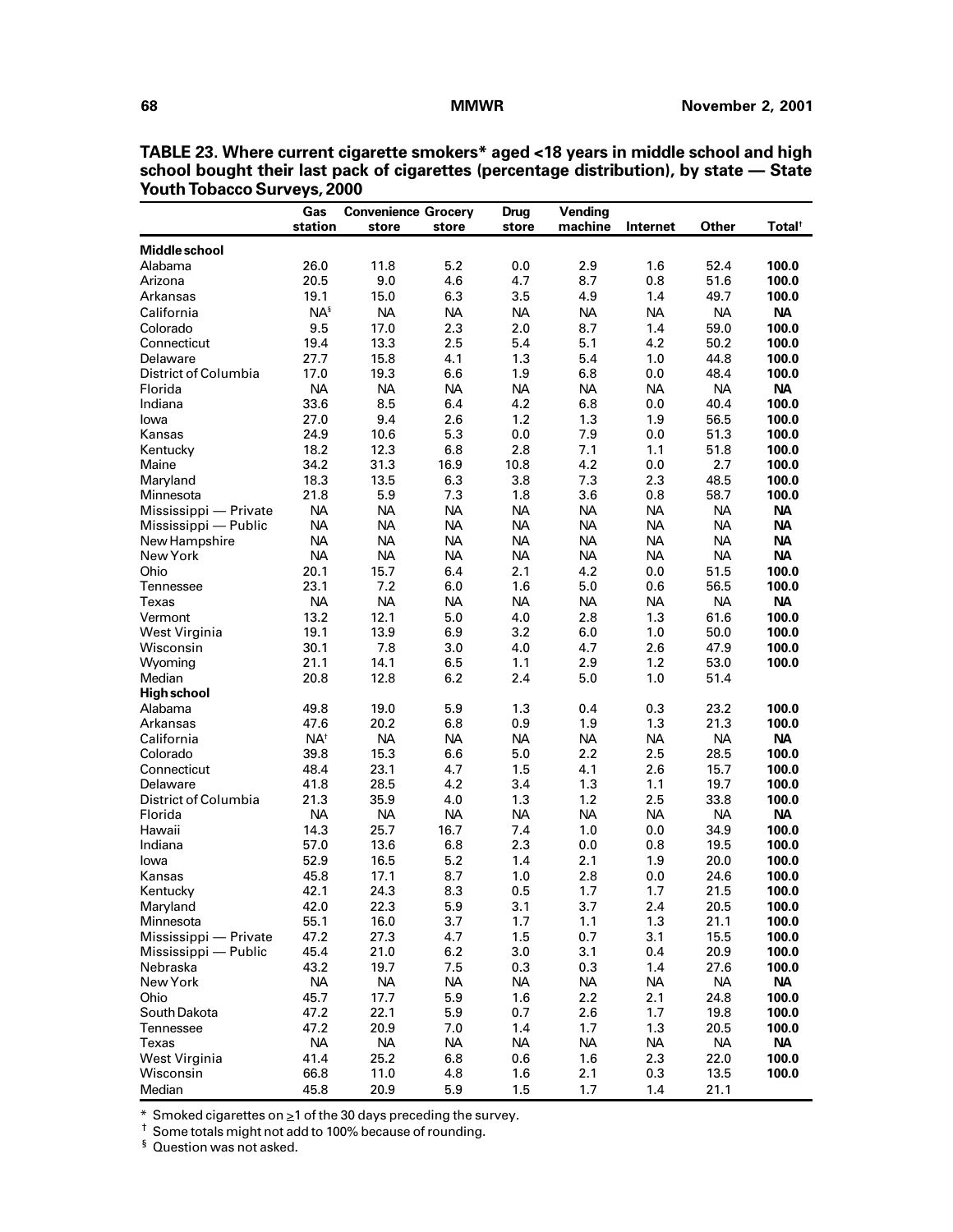| TUULII TUDAGGU SUI VEY, ZUUU |                                                                      |                                                              |
|------------------------------|----------------------------------------------------------------------|--------------------------------------------------------------|
|                              | Were not asked to show<br>proof of age when<br>purchasing cigarettes | Were not refused<br>purchase of cigarettes<br>because of age |
|                              | % (95% CI <sup>†</sup> )                                             | % (95% CI)                                                   |
| Middle school                |                                                                      |                                                              |
| Sex                          |                                                                      |                                                              |
| Male                         | 64.5 ( $\pm$ 6.9)                                                    | 58.3 $(\pm 5.7)$                                             |
| Female                       | 76.8 $(\pm 5.8)$                                                     | 68.4 $(\pm 5.7)$                                             |
| Race/ethnicity               |                                                                      |                                                              |
| White                        | 69.9 ( $\pm$ 6.9)                                                    | 63.0 ( $\pm$ 6.3)                                            |
| <b>Black</b>                 | 69.3 $(\pm 10.3)$                                                    | 58.7 ( $\pm$ 9.4)                                            |
| Hispanic                     | 72.3 ( $\pm$ 7.8)                                                    | 58.8 $(\pm 6.8)$                                             |
| Asian                        | ş                                                                    | ξ                                                            |
| Total (middle school)        | 69.4 $(\pm 4.7)$                                                     | 62.4 $(\pm 4.2)$                                             |
| High school                  |                                                                      |                                                              |
| <b>Sex</b>                   |                                                                      |                                                              |
| Male                         | 54.5 $(\pm 4.2)$                                                     | 54.4 $(\pm 3.7)$                                             |
| Female                       | 62.9 $(\pm 4.4)$                                                     | 62.9 ( $\pm$ 3.7)                                            |
| Race/ethnicity               |                                                                      |                                                              |
| White                        | 56.1<br>$(\pm 4.3)$                                                  | 57.8 $(\pm 3.4)$                                             |
| <b>Black</b>                 | 64.9<br>$(\pm 7.9)$                                                  | 58.8 $(\pm 9.6)$                                             |
| Hispanic                     | 67.5<br>$(\pm 5.9)$                                                  | 60.5<br>$(\pm 6.5)$                                          |
| Asian                        | 36.4 ( $\pm$ 9.9)                                                    | $45.9$ ( $\pm$ 13.0)                                         |
| Total (high school)          | 58.1<br>$(\pm 3.6)$                                                  | 58.1<br>$(\pm 2.9)$                                          |

**TABLE 24. Percentage of current cigarette smokers\* aged <18 years in middle school and high school who purchased cigarettes in a store and were not asked to show proof of age or who were not refused purchase because of their age, by sex and race/ethnicity — National Youth Tobacco Survey, 2000**

\* Smoked cigarettes on  $\geq 1$  of the 30 days preceding the survey.

† Confidence interval.

 $$n<$ 35.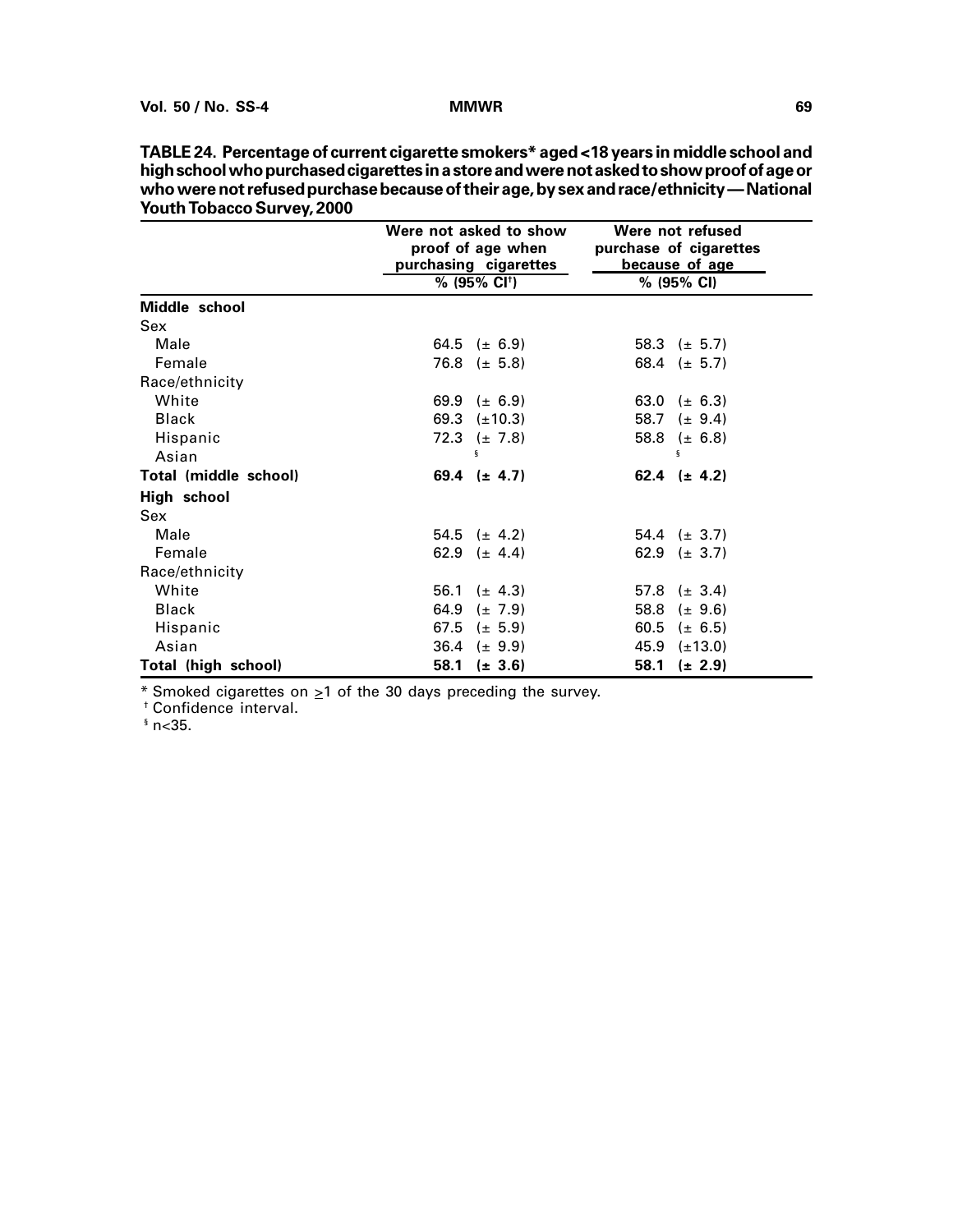**TABLE 25. Percentage of current cigarette smokers\* aged <18 years in middle school and high school who purchased cigarettes in a store and were not asked to show proof of age or who were not refused purchase because of their age, by state — State Youth Tobacco Surveys, 2000**

|                       | Were not asked to show   | Were not refused       |
|-----------------------|--------------------------|------------------------|
|                       | proof of age when        | purchase of cigarettes |
|                       | purchasing cigarettes    | because of age         |
|                       | % (95% CI <sup>t</sup> ) | % (95% CI)             |
| <b>Middle school</b>  |                          |                        |
| Alabama               | 67.8<br>$(\pm 13.1)$     | 61.1<br>$(\pm 9.6)$    |
| Arizona               | 87.1<br>$(\pm 9.7)$      | 74.5<br>$(\pm 11.7)$   |
| Arkansas              | 65.1<br>$(\pm 11.7)$     | 67.7<br>$(\pm 11.2)$   |
| California            | 66.4<br>$(\pm 8.8)$      | 52.1<br>$(\pm 6.5)$    |
| Colorado              | 86.9<br>$(\pm 8.6)$      | 77.2<br>$(\pm 11.4)$   |
| Connecticut           | $73.6$ ( $\pm$ 12.3)     | 65.1<br>$(\pm 13.9)$   |
| Delaware              | 70.0 ( $\pm$ 5.5)        | 66.1<br>$(\pm 10.8)$   |
| District of Columbia  | 56.7<br>$(\pm 14.2)$     | $55.5$ $(\pm 16.0)$    |
| Florida               | 74.0 $(\pm 5.0)$         | 65.3 $(\pm 4.3)$       |
| Indiana               | 76.3 $(\pm 9.6)$         | 66.1<br>$(\pm 12.6)$   |
| lowa                  | 81.0 $(\pm 8.6)$         | $70.5$ ( $\pm$ 12.3)   |
| Kansas                | 82.8 $(\pm 15.4)$        | 58.7<br>$(\pm 18.4)$   |
| Kentucky              | 74.7<br>$(\pm 11.2)$     | 69.8<br>$(\pm 8.5)$    |
| Maine                 | ş                        | ş                      |
| Maryland              | 72.0<br>$(\pm 5.6)$      | 64.4<br>$(\pm 5.9)$    |
| Minnesota             | 78.5<br>$(\pm 6.8)$      | 78.8<br>$(\pm 4.8)$    |
| Mississippi - Private | 61.4 $(\pm 13.4)$        | 1                      |
| Mississippi — Public  | 70.3<br>$(\pm 8.6)$      | $\P$                   |
| New Hampshire         | 90.5 $(\pm 9.5)$         | 69.3 $(\pm 12.2)$      |
| New York              | 57.3 $(\pm 23.8)$        | 56.9 $(\pm 11.5)$      |
| Ohio                  | 79.1<br>$(\pm 7.0)$      | 60.2 ( $\pm$ 9.2)      |
| Tennessee             | 68.5 ( $\pm$ 6.9)        | 68.3<br>$(\pm 3.4)$    |
| Texas                 | 71.3<br>$(\pm 8.0)$      | 66.2 $(\pm 8.3)$       |
| Vermont               | $87.2$ ( $\pm 10.6$ )    | 77.8 $(\pm 14.0)$      |
| West Virginia         | 81.3<br>$(\pm 8.2)$      | 65.1<br>$(\pm 7.6)$    |
| Wisconsin             | 89.4 $(\pm 7.4)$         | 74.4 ( $\pm$ 8.6)      |
| Wyoming               | 74.6<br>$(\pm 11.6)$     | 73.4 $(\pm 9.7)$       |
| Median                | 74.0                     | 66.1                   |
| <b>High school</b>    |                          |                        |
| Alabama               | 60.7<br>$(\pm 8.7)$      | 57.4<br>$(\pm 9.7)$    |
| Arkansas              | 58.3 $(\pm 7.1)$         | 60.3 ( $\pm$ 6.9)      |
| California            | 51.6 $(\pm 9.4)$         | 57.1<br>$(\pm 5.1)$    |
| Colorado              | 54.2 $(\pm 8.7)$         | 52.5<br>$(\pm 11.7)$   |
| Connecticut           | 50.9<br>$(\pm 11.5)$     | 49.7<br>$(\pm 11.6)$   |
| Delaware              | 59.5<br>$(\pm 5.1)$      | 57.7<br>$(\pm 5.7)$    |
| District of Columbia  | 61.3<br>$(\pm 13.0)$     | 51.2<br>$(\pm 10.9)$   |
| Florida               | 60.0<br>$(\pm 4.0)$      | 60.3<br>$(\pm 3.1)$    |
| Hawaii                | 63.9<br>(±11.8)          | 56.7 $(\pm 9.4)$       |
| Indiana               | 55.2<br>$(\pm 7.0)$      | 60.6<br>$(\pm 8.4)$    |
| lowa                  | 66.1<br>$(\pm 8.7)$      | 69.2<br>$(\pm 6.7)$    |
| Kansas                | 56.9<br>$(\pm 11.4)$     | 62.0<br>$(\pm 12.7)$   |
| Kentucky              | 65.9<br>$(\pm 8.5)$      | 67.9<br>$(\pm 11.1)$   |
| Maryland              | 60.0<br>$(\pm 2.2)$      | 61.5<br>$(\pm 2.1)$    |
| Minnesota             | 58.9<br>$(\pm 4.0)$      | 62.6<br>$(\pm 3.4)$    |
| Mississippi - Private | 46.9<br>$(\pm 10.3)$     | 55.7<br>$(\pm 6.4)$    |
| Mississippi — Public  | 52.2<br>$(\pm 8.6)$      | 62.4<br>$(\pm 5.2)$    |
| Nebraska              | 68.3<br>$(\pm 4.7)$      | 70.6<br>$(\pm 4.3)$    |
| New York              | 50.0<br>$(\pm 5.8)$      | 55.8<br>$(\pm 7.2)$    |
| Ohio                  | 65.5<br>$(\pm 9.3)$      | 53.5<br>$(\pm 8.0)$    |
| South Dakota          | 56.5<br>$(\pm 10.4)$     | 64.0<br>$(\pm 10.1)$   |
| Tennessee             | 60.1<br>$(\pm 2.8)$      | 64.1<br>$(\pm 3.3)$    |
| Texas                 | 56.9<br>$(\pm 5.5)$      | 53.4<br>$(\pm 6.8)$    |
| West Virginia         | 63.6<br>$(\pm 8.3)$      | 63.0<br>$(\pm 8.4)$    |
| Wisconsin             | 60.9<br>$(\pm 8.7)$      | 59.1<br>$(\pm 7.5)$    |
| Median                | 59.5                     | 60.3                   |

\* Smoked cigarettes on  $\geq$ 1 of the 30 days preceding the survey.<br>  $\frac{1}{5}$  Confidence interval.

 $\frac{6}{5}$  n<35.

¶ Question was not asked.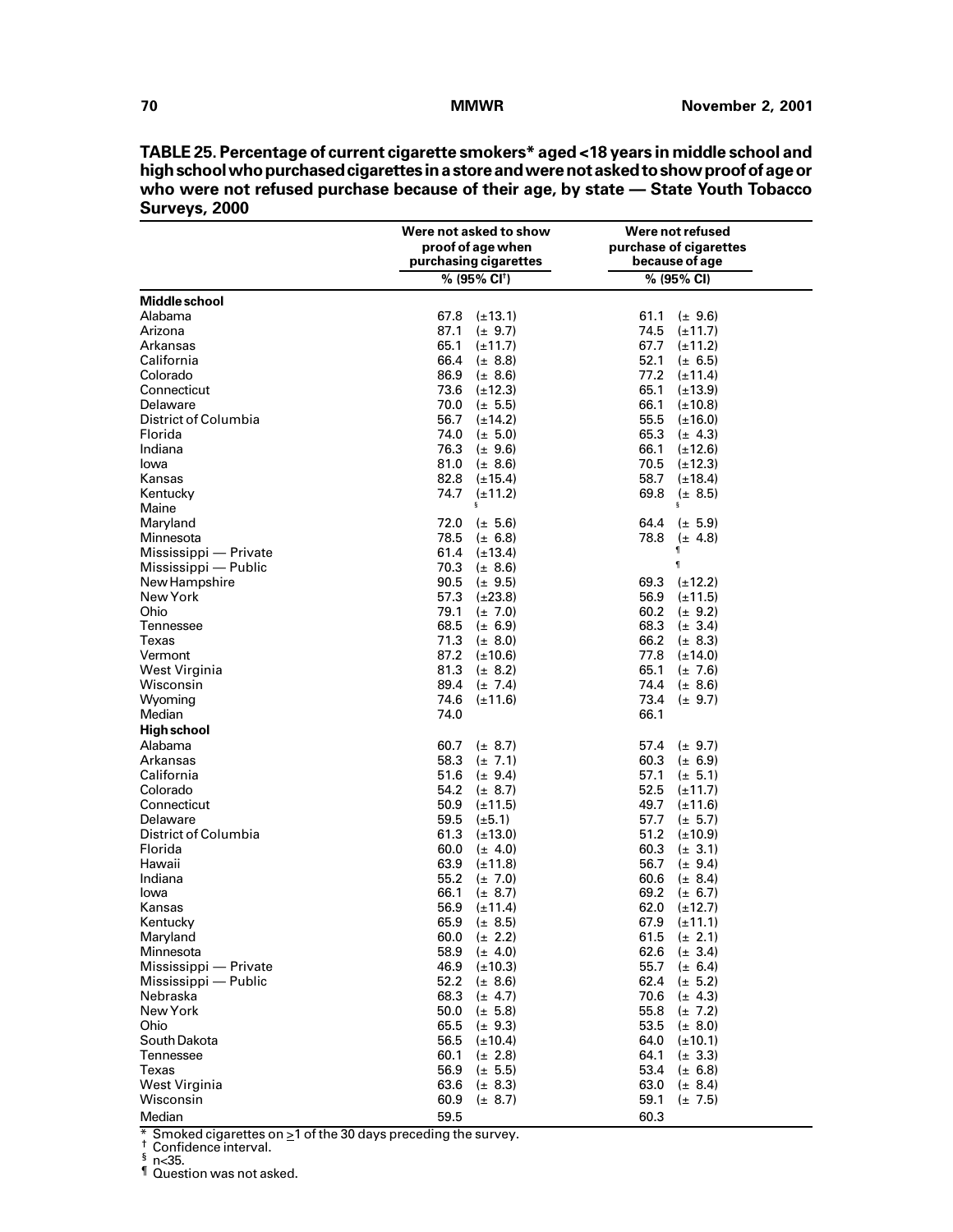|                       | Saw antismoking<br>commercials on<br>TV or heard<br>on radio in<br>preceding 30 days<br>$% (95\% \text{ Cl*})$ | Saw<br>actors using<br>tobacco<br>on TV or<br>in movies<br>% (95% CI) | Saw<br>advertising<br>for tobacco<br>products on<br>the Internet<br>% (95% CI) |
|-----------------------|----------------------------------------------------------------------------------------------------------------|-----------------------------------------------------------------------|--------------------------------------------------------------------------------|
| Middle school         |                                                                                                                |                                                                       |                                                                                |
| Sex                   |                                                                                                                |                                                                       |                                                                                |
| Male                  | 78.9 $(\pm 1.4)$                                                                                               | 82.8 $(\pm 1.2)$                                                      | $31.9 \left( \pm 1.5 \right)$                                                  |
| Female                | 84.0<br>$(\pm 1.2)$                                                                                            | 83.8 $(\pm 1.2)$                                                      | 32.9 $(\pm 1.8)$                                                               |
| Race/ethnicity        |                                                                                                                |                                                                       |                                                                                |
| White                 | $83.4 \pm 1.3$                                                                                                 | 84.4 $(\pm 1.0)$                                                      | 31.5 $(\pm 1.9)$                                                               |
| <b>Black</b>          | 76.5<br>$(\pm 2.2)$                                                                                            | 81.0<br>$(\pm 2.2)$                                                   | 35.0<br>$(\pm 2.0)$                                                            |
| Hispanic              | 79.2<br>$(\pm 2.5)$                                                                                            | $81.5 \left( \pm 1.8 \right)$                                         | $33.5 \left( \pm 1.9 \right)$                                                  |
| Asian                 | 82.1<br>$(\pm 4.9)$                                                                                            | 81.2 $(\pm 3.9)$                                                      | 28.6 $(\pm 4.0)$                                                               |
| Total (middle school) | $81.5$ (±1.1)                                                                                                  | 83.3 $(\pm 0.8)$                                                      | $32.4$ ( $\pm$ 1.4)                                                            |
| High school           |                                                                                                                |                                                                       |                                                                                |
| Sex                   |                                                                                                                |                                                                       |                                                                                |
| Male                  | 82.9 $(\pm 1.5)$                                                                                               | $86.4 \left( \pm 1.0 \right)$                                         | 23.5 $(\pm 1.2)$                                                               |
| Female                | $85.6 \left( \pm 1.1 \right)$                                                                                  | 89.7 $(\pm 0.8)$                                                      | $25.3 \left( \pm 1.5 \right)$                                                  |
| Race/ethnicity        |                                                                                                                |                                                                       |                                                                                |
| White                 | 86.1<br>$(\pm 1.2)$                                                                                            | 89.2 $(\pm 0.8)$                                                      | $22.5$ ( $\pm$ 1.2)                                                            |
| <b>Black</b>          | 78.2<br>$(\pm 2.5)$                                                                                            | 84.6<br>$(\pm 2.0)$                                                   | 27.8<br>$(\pm 2.2)$                                                            |
| Hispanic              | 81.5<br>$(\pm 2.0)$                                                                                            | 86.2<br>$(\pm 1.4)$                                                   | 30.6 $(\pm 2.6)$                                                               |
| Asian                 | 87.5<br>$(\pm 2.5)$                                                                                            | 87.4<br>$(\pm 2.9)$                                                   | 27.3 $(\pm 4.4)$                                                               |
| Total (high school)   | $84.2$ ( $\pm$ 1.1)                                                                                            | 88.0<br>$(\pm 0.8)$                                                   | $24.4$ ( $\pm$ 1.0)                                                            |

| TABLE 26. Percentage of all middle school and high school students who were influenced |
|----------------------------------------------------------------------------------------|
| by media and advertising regarding tobacco, by sex and race/ethnicity — National Youth |
| <b>Tobacco Survey, 2000</b>                                                            |

\* Confidence interval.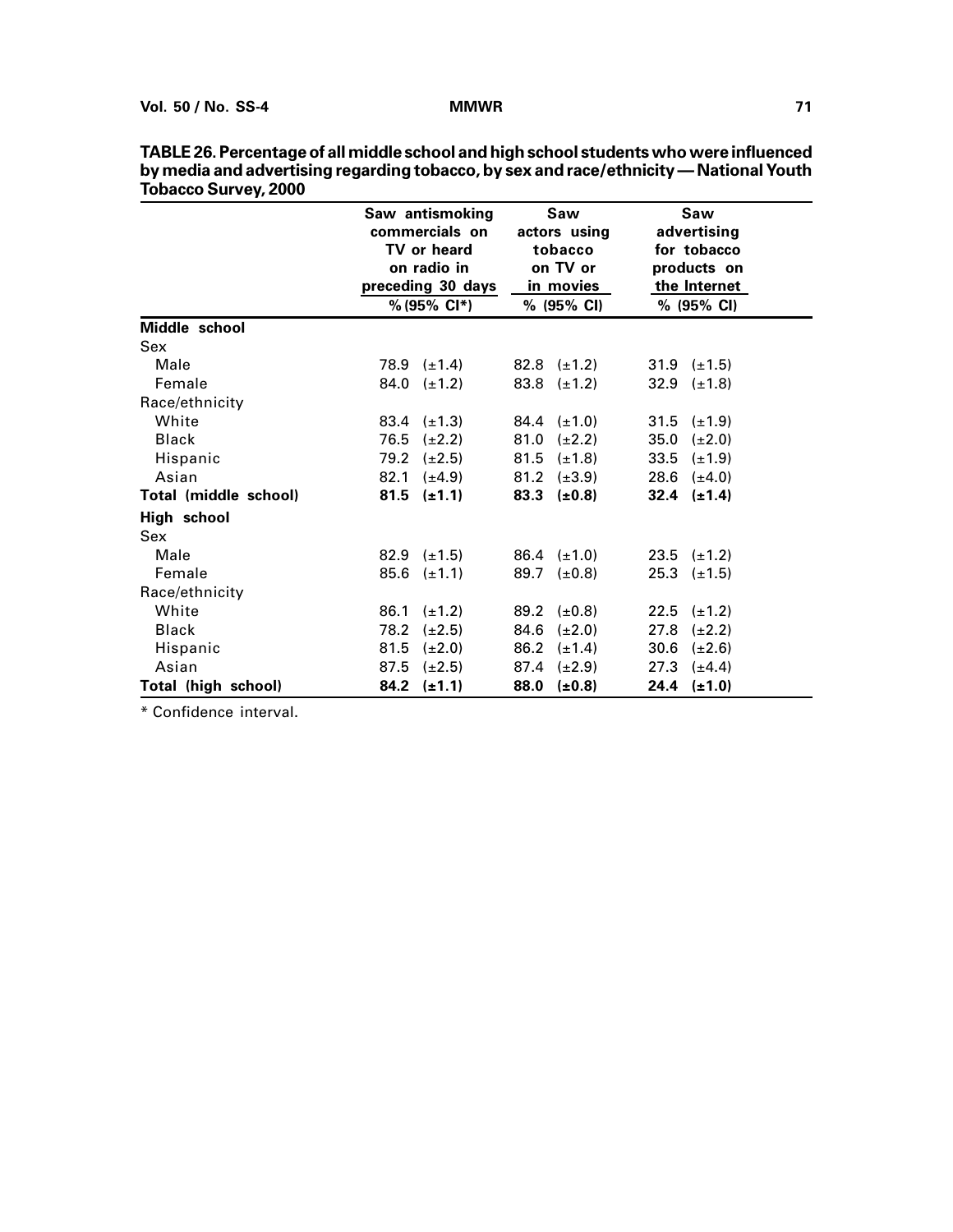| TABLE 27. Percentage of all middle school and high school students who were influenced |
|----------------------------------------------------------------------------------------|
| by media and advertising regarding tobacco, by state — State Youth Tobacco Surveys,    |
| 2000                                                                                   |

|                       | Saw antismoking        |                      | Saw                  |
|-----------------------|------------------------|----------------------|----------------------|
|                       | commercials on         | Saw actors           | advertising          |
|                       |                        |                      |                      |
|                       | TV or heard            | using tobacco        | for tobacco          |
|                       | on radio in            | on TV or             | products on          |
|                       | preceding 30 days      | in movies            | the Internet         |
|                       | % (95% Cl*)            | % (95% CI)           | % (95% CI)           |
| <b>Middle school</b>  |                        |                      |                      |
| Alabama               | 79.2<br>$(\pm 3.2)$    | 85.3 $(\pm 2.9)$     | 40.8<br>$(\pm 3.9)$  |
| Arizona               | 80.7<br>$(\pm 2.2)$    | 82.6 $(\pm 2.3)$     | 33.9<br>$(\pm 2.8)$  |
| Arkansas              | 79.0 $(\pm 3.4)$       | NA.                  | 37.0<br>$(\pm 3.6)$  |
| California            | NA <sup>+</sup>        | <b>NA</b>            | 29.7<br>$(\pm 2.7)$  |
| Colorado              | 76.7<br>$(\pm 4.3)$    | 81.4 $(\pm 2.5)$     | 30.2 $(\pm 2.9)$     |
| Connecticut           | 81.2<br>$(\pm 2.3)$    | 79.3<br>$(\pm 3.9)$  | 27.4<br>$(\pm 2.7)$  |
| Delaware              | 81.1<br>$(\pm 1.4)$    | 85.2<br>$(\pm 1.7)$  | 34.1 $(\pm 2.5)$     |
| District of Columbia  | 78.3<br>$(\pm 2.9)$    | 83.4<br>$(\pm 2.5)$  | 36.5 $(\pm 3.2)$     |
| Florida               | 79.8<br>$(\pm 1.1)$    | <b>NA</b>            | <b>NA</b>            |
| Indiana               | 76.2<br>$(\pm 3.0)$    | 81.2<br>$(\pm 3.0)$  | $33.0$ $(\pm 3.2)$   |
| lowa                  | 79.8<br>$(\pm 3.0)$    | 83.7<br>$(\pm 1.9)$  | 35.0 $(\pm 3.7)$     |
| Kansas                | 78.7<br>$(\pm 2.7)$    | 82.2<br>$(\pm 2.6)$  | 31.9 $(\pm 3.4)$     |
| Kentucky              | 80.5<br>$(\pm 2.8)$    | 89.7<br>$(\pm 2.0)$  | 40.0<br>$(\pm 5.4)$  |
| Maine                 | 75.7<br>$(\pm 3.8)$    | 84.2<br>$(\pm 4.1)$  | $37.9$ ( $\pm 5.6$ ) |
| Maryland              | 72.2<br>$(\pm 1.4)$    | 81.9<br>$(\pm 1.3)$  | NA                   |
| Minnesota             | 81.0<br>$(\pm 2.4)$    | 84.0 $(\pm 1.5)$     | 32.2 $(\pm 2.6)$     |
| Mississippi - Private | 86.1<br>$(\pm 2.9)$    | NA.                  | NА                   |
| Mississippi — Public  | 81.6<br>$(\pm 2.0)$    | NA.                  | <b>NA</b>            |
| New Hampshire         | $82.0 \quad (\pm 2.7)$ | $86.3$ ( $\pm 1.9$ ) | 25.3 $(\pm 1.9)$     |
| New York              | NA.                    | NA.                  | 30.8<br>$(\pm 3.9)$  |
| Ohio                  | 78.6 $(\pm 3.1)$       | 87.5<br>$(\pm 2.1)$  | 32.7 $(\pm 4.2)$     |
| Tennessee             | 78.7 $(\pm 1.3)$       | 87.7 $(\pm 1.3)$     | 34.4<br>$(\pm 2.2)$  |
| Texas                 | NA.                    | NA                   | 32.2<br>$(\pm 3.2)$  |
| Vermont               | 78.3<br>$(\pm 2.2)$    | 84.0<br>$(\pm 2.7)$  | 32.1<br>$(\pm 3.8)$  |
| West Virginia         | 77.9<br>$(\pm 3.5)$    | 89.7<br>$(\pm 1.7)$  | 38.1<br>$(\pm 2.8)$  |
| Wisconsin             | 83.5<br>$(\pm 2.3)$    | 85.5<br>$(\pm 2.9)$  | 35.1<br>$(\pm 3.6)$  |
| Wyoming               | 77.7<br>$(\pm 2.6)$    | 88.8<br>$(\pm 1.3)$  | 34.3<br>$(\pm 2.7)$  |
| Median                | 78.9                   | 84.1                 | 33.9                 |
| <b>High school</b>    |                        |                      |                      |
| Alabama               | 86.7<br>$(\pm 1.9)$    | 90.9 $(\pm 1.8)$     | 30.5<br>$(\pm 2.8)$  |
| Arkansas              | 84.9<br>$(\pm 2.0)$    | NA.                  | 28.4<br>$(\pm 3.6)$  |
| California            | NA <sup>†</sup>        | NA.                  | 27.2<br>$(\pm 5.1)$  |
| Colorado              | $87.2$ ( $\pm$ 1.5)    | 88.5<br>$(\pm 1.7)$  | 21.7<br>$(\pm 2.0)$  |
| Connecticut           | 82.6<br>$(\pm 2.9)$    | 88.1<br>$(\pm 1.8)$  | $20.0$ ( $\pm 2.5$ ) |
| Delaware              | 85.5<br>$(\pm 1.7)$    | 90.6<br>$(\pm 1.1)$  | $25.8$ $(\pm 2.6)$   |
| District of Columbia  | 78.3<br>$(\pm 2.6)$    | 86.1<br>$(\pm 1.8)$  | $29.0$ $(\pm 3.5)$   |
| Florida               | 83.2<br>$(\pm 1.7)$    | NA.                  | NA                   |
| Hawaii                | 78.7<br>$(\pm 2.4)$    | 89.3<br>$(\pm 2.4)$  | 23.2 $(\pm 3.9)$     |
| Indiana               | $86.9$ ( $\pm$ 1.9)    | 88.0 $(\pm 2.0)$     | $24.1$ ( $\pm 2.9$ ) |
| lowa                  | 86.6<br>$(\pm 2.3)$    | 92.1<br>$(\pm 1.9)$  | $25.6$ ( $\pm 2.8$ ) |
| Kansas                | 83.9<br>$(\pm 2.6)$    | 88.3<br>$(\pm 2.1)$  | 28.6 $(\pm 2.9)$     |
| Kentucky              | 84.3<br>$(\pm 2.0)$    | 91.2<br>$(\pm 2.1)$  | 28.3 $(\pm 4.1)$     |
| Maryland              | 79.8<br>$(\pm 0.8)$    | 88.3<br>$(\pm 0.5)$  | NA                   |
| Minnesota             | 86.0<br>$(\pm 1.4)$    | 89.7<br>$(\pm 1.1)$  | 28.2<br>$(\pm 1.7)$  |
| Mississippi - Private | 87.3<br>$(\pm 2.4)$    | 91.7<br>$(\pm 1.5)$  | 26.3<br>$(\pm 2.5)$  |
| Mississippi — Public  | 83.5 $(\pm 2.0)$       | 90.4<br>$(\pm 1.3)$  | 34.9<br>$(\pm 3.7)$  |
| Nebraska              | 85.2 $(\pm 1.4)$       | 90.8 $(\pm 0.9)$     | 24.7<br>$(\pm 2.7)$  |
| New York              | <b>NA</b>              | <b>NA</b>            | 25.1<br>$(\pm 2.2)$  |
| Ohio                  | 76.3<br>$(\pm 3.5)$    | 89.4<br>$(\pm 1.6)$  | 23.4<br>$(\pm 3.8)$  |
| South Dakota          | 86.5<br>$(\pm 1.9)$    | 90.0<br>$(\pm 1.3)$  | 24.1<br>$(\pm 2.5)$  |
| Tennessee             | 82.8<br>$(\pm 1.1)$    | 91.5<br>$(\pm 1.1)$  | 27.9<br>$(\pm 2.1)$  |
| Texas                 | <b>NA</b>              | <b>NA</b>            | 26.3<br>$(\pm 2.6)$  |
| West Virginia         | 83.0<br>$(\pm 2.5)$    | 89.2<br>$(\pm 1.7)$  | 30.8<br>$(\pm 3.8)$  |
| Wisconsin             | 87.3<br>$(\pm 1.5)$    | 91.8<br>$(\pm 1.5)$  | 23.1<br>$(\pm 3.2)$  |
| Median                | 84.6                   | 89.8                 | 26.3                 |
|                       |                        |                      |                      |

\* Confidence interval.

† Question was not asked.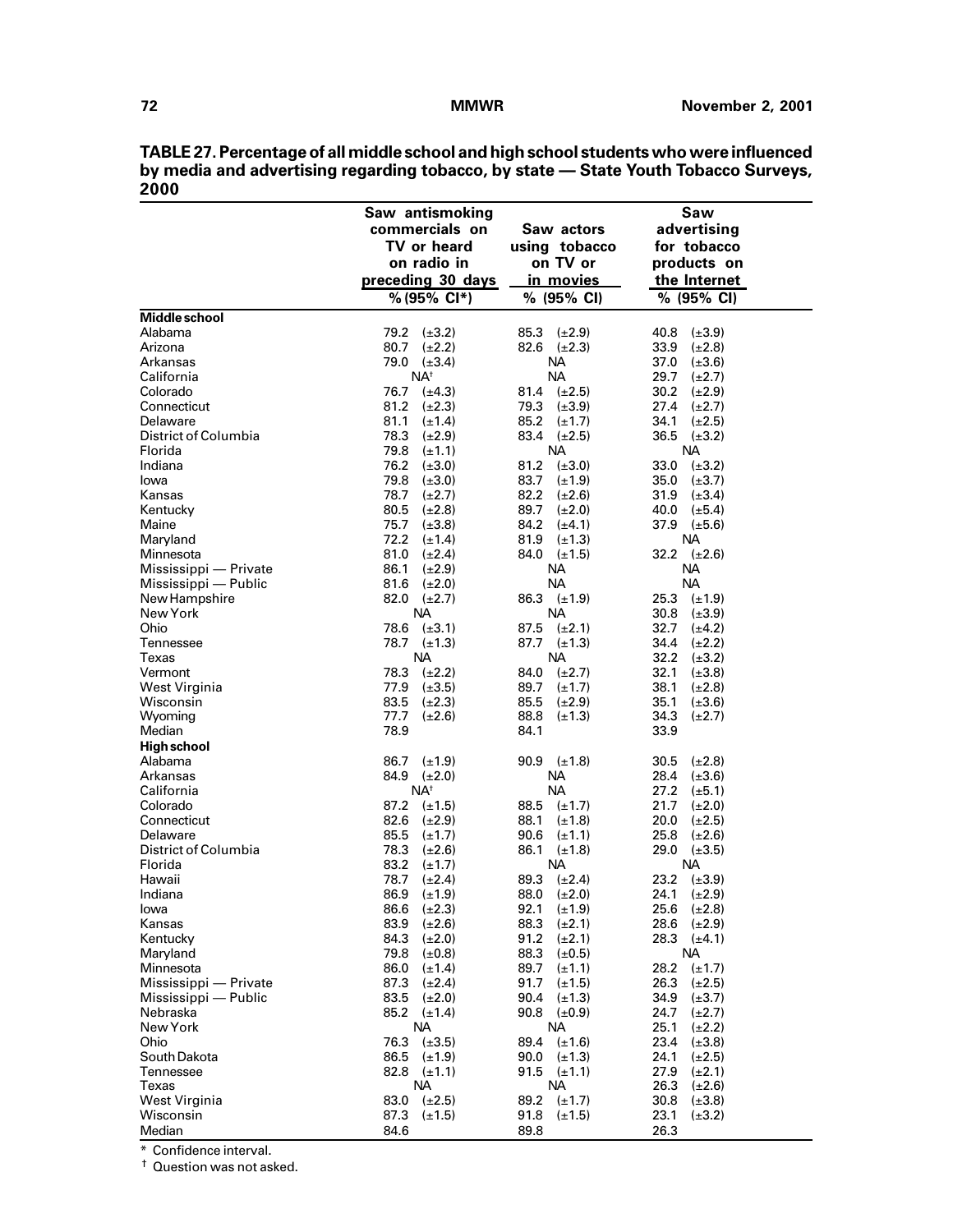|                       |      | Never used                    |      | Ever used                    |  |
|-----------------------|------|-------------------------------|------|------------------------------|--|
|                       |      | <u>tobacco</u>                |      | tobacco*                     |  |
|                       |      | % (95% CI <sup>+</sup> )      |      | % (95% CI)                   |  |
| Middle school         |      |                               |      |                              |  |
| Sex                   |      |                               |      |                              |  |
| Male                  |      | 14.2 $(\pm 1.6)$              |      | 16.1 $(\pm 1.7)$             |  |
| Female                |      | 16.2 $(\pm 1.5)$              |      | $15.5$ ( $\pm 1.5$ )         |  |
| Race/ethnicity        |      |                               |      |                              |  |
| White                 |      | $15.0 \left( \pm 1.8 \right)$ |      | 14.3 $(\pm 1.8)$             |  |
| <b>Black</b>          | 18.5 | $(\pm 2.3)$                   | 18.7 | $(\pm 2.2)$                  |  |
| Hispanic              | 13.3 | $(\pm 2.1)$                   | 17.5 | $(\pm 2.3)$                  |  |
| Asian                 |      | 12.2 $(\pm 3.5)$              | 13.9 | $(\pm 6.9)$                  |  |
| Total (middle school) |      | $15.3$ $(\pm 1.4)$            |      | $15.8$ ( $\pm 1.3$ )         |  |
| High school           |      |                               |      |                              |  |
| Sex                   |      |                               |      |                              |  |
| Male                  |      | $8.8$ ( $\pm$ 1.2)            |      | 9.7 $(\pm 1.0)$              |  |
| Female                |      | $12.6 \quad (\pm 1.5)$        |      | $8.8 \left( \pm 0.9 \right)$ |  |
| Race/ethnicity        |      |                               |      |                              |  |
| White                 | 10.7 | $(\pm 1.4)$                   |      | 7.6 $(\pm 0.8)$              |  |
| <b>Black</b>          | 13.0 | $(\pm 2.8)$                   | 13.2 | $(\pm 2.2)$                  |  |
| Hispanic              | 8.5  | $(\pm 1.8)$                   | 11.6 | $(\pm 1.8)$                  |  |
| Asian                 | 10.1 | $(\pm 2.5)$                   |      | 12.6 $(\pm 3.2)$             |  |
| Total (high school)   | 10.8 | $(\pm 1.0)$                   | 9.3  | $(\pm 0.8)$                  |  |

**TABLE 28. Percentage of middle school and high school students who participated in any community event to discourage persons from using tobacco products, by tobacco use status, sex, and race/ethnicity — National Youth Tobacco Survey, 2000**

\* Ever use of cigarettes or cigars or smokeless tobacco or pipes or bidis or kreteks.

† Confidence interval.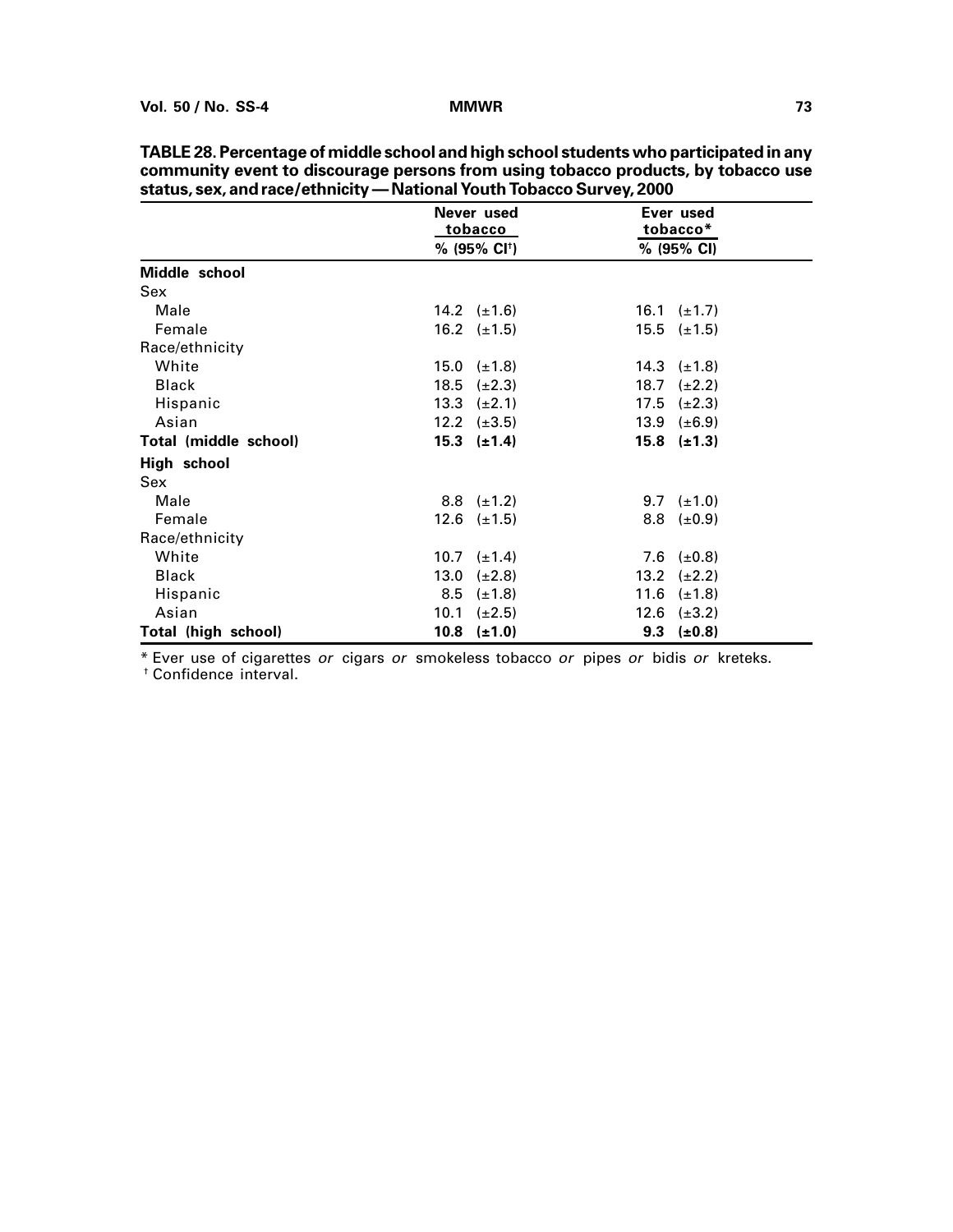|                           | Never used                             | Ever used                                  |
|---------------------------|----------------------------------------|--------------------------------------------|
|                           | tobacco                                | tobacco*                                   |
|                           | % (95% CI <sup>+</sup> )               | % (95% CI)                                 |
| <b>Middle School</b>      |                                        |                                            |
| Alabama                   | 29.7 $(\pm 4.2)$                       | 23.8<br>$(\pm 3.6)$                        |
| Arizona                   | 18.2<br>$(\pm 3.1)$                    | 18.2<br>$(\pm 4.2)$                        |
| Arkansas                  | 40.2 $(\pm 6.7)$                       | 26.5<br>$(\pm 3.9)$                        |
| California                | 13.8<br>$(\pm 2.1)$                    | 18.7<br>$(\pm 3.0)$                        |
| Colorado                  | 35.0<br>$(\pm 5.1)$                    | 22.7<br>$(\pm 4.2)$                        |
| Connecticut               | 25.3<br>$(\pm 3.6)$                    | 22.4<br>$(\pm 4.1)$                        |
| Delaware                  | 26.4 $(\pm 2.8)$                       | 21.0<br>$(\pm 2.8)$                        |
| District of Columbia      | 33.3 $(\pm 5.3)$                       | 32.3<br>$(\pm 5.3)$                        |
| Florida                   | 14.4 $(\pm 1.2)$                       | 14.4<br>$(\pm 1.0)$                        |
| Indiana                   | 18.5<br>$(\pm 5.0)$                    | 19.0<br>$(\pm 4.3)$                        |
| lowa                      | 34.5 $(\pm 7.8)$                       | 26.6<br>$(\pm 4.7)$                        |
| Kansas                    | 28.4 $(\pm 4.7)$                       | 22.1<br>$(\pm 5.6)$                        |
| Kentucky                  | 28.0<br>$(\pm 7.3)$                    | 18.0<br>$(\pm 4.1)$                        |
| Maine                     | 8.9<br>$(\pm 3.6)$                     | 14.6<br>$(\pm 5.4)$                        |
| Maryland                  | 23.9<br>$(\pm 1.9)$                    | 27.3<br>$(\pm 2.3)$                        |
| Minnesota                 | 24.7<br>$(\pm 2.9)$                    | 24.0<br>$(\pm 4.0)$                        |
| Mississippi — Private     | 26.9<br>$(\pm 9.4)$                    | 20.1<br>$(\pm 5.6)$                        |
| Mississippi — Public      | 32.4 $(\pm 3.9)$                       | 27.1<br>$(\pm 4.1)$                        |
| New Hampshire<br>New York | 10.3<br>$(\pm 2.8)$<br>12.1            | 16.0<br>$(\pm 5.2)$<br>11.9<br>$(\pm 2.6)$ |
| Ohio                      | $(\pm 4.4)$<br>19.4 $(\pm 4.7)$        | 18.4<br>$(\pm 4.5)$                        |
| Tennessee                 | 23.9 $(\pm 2.9)$                       | 19.3<br>$(\pm 2.1)$                        |
| Texas                     | 14.2<br>$(\pm 3.5)$                    | 15.0<br>$(\pm 3.2)$                        |
| Vermont                   | $27.3$ ( $\pm 5.5$ )                   | 20.9<br>$(\pm 6.4)$                        |
| West Virginia             | $27.3$ ( $\pm 5.3$ )                   | 24.3<br>$(\pm 4.5)$                        |
| Wisconsin                 | 29.1<br>$(\pm 8.3)$                    | 27.5<br>$(\pm 5.7)$                        |
| Wyoming                   | 34.5<br>$(\pm 4.4)$                    | 22.5<br>$(\pm 3.4)$                        |
| Median                    | 26.4                                   | 21.0                                       |
| High school               |                                        |                                            |
| Alabama                   | 17.0<br>$(\pm 5.0)$                    | 14.4<br>$(\pm 3.1)$                        |
| Arkansas                  | 33.7 $(\pm 6.4)$                       | 15.2 $(\pm 4.2)$                           |
| California                | 10.5<br>$(\pm 2.7)$                    | 11.7<br>$(\pm 2.1)$                        |
| Colorado                  | 17.1<br>$(\pm 4.7)$                    | 14.9<br>$(\pm 3.3)$                        |
| Connecticut               | 12.5<br>$(\pm 3.7)$                    | 15.3<br>$(\pm 3.1)$                        |
| Delaware                  | 15.2 $(\pm 2.4)$                       | 12.2<br>$(\pm 2.4)$                        |
| District of Columbia      | 22.0<br>$(\pm 5.8)$                    | 22.8<br>$(\pm 4.4)$                        |
| Florida                   | 10.0<br>$(\pm 0.8)$                    | 10.5<br>$(\pm 1.2)$                        |
| Hawaii                    | 25.1<br>$(\pm 6.2)$                    | 25.7<br>$(\pm 3.6)$                        |
| Indiana                   | 16.7 $(\pm 3.9)$                       | 8.9<br>$(\pm 2.2)$                         |
| lowa                      | 19.2 $(\pm 6.0)$                       | 12.1<br>$(\pm 2.9)$                        |
| Kansas                    | 22.1<br>$(\pm 3.5)$                    | 13.6<br>$(\pm 2.9)$                        |
| Kentucky                  | 20.2<br>$(\pm 7.6)$                    | 11.8<br>$(\pm 1.9)$                        |
| Maryland                  | 15.2<br>$(\pm 1.1)$                    | 17.1<br>$(\pm 0.9)$                        |
| Minnesota                 | 19.2 $(\pm 2.7)$                       | 16.0<br>$(\pm 1.6)$                        |
| Mississippi — Private     | 12.2<br>$(\pm 4.7)$                    | 8.9<br>$(\pm 4.2)$                         |
| Mississippi — Public      | 28.0<br>$(\pm 6.5)$                    | 20.0<br>$(\pm 4.4)$                        |
| Nebraska                  | 24.1<br>$(\pm 3.6)$<br>8.9 $(\pm 2.4)$ | 15.0<br>$(\pm 1.9)$                        |
| New York<br>Ohio          | 19.9 $(\pm 5.3)$                       | 11.7<br>$(\pm 3.3)$<br>9.8<br>$(\pm 1.8)$  |
| South Dakota              | 21.3 $(\pm 6.3)$                       | 16.6<br>$(\pm 4.2)$                        |
| Tennessee                 | 19.0<br>$(\pm 3.7)$                    | 15.3<br>$(\pm 3.0)$                        |
| Texas                     | $9.0$ ( $\pm 2.6$ )                    | 9.9<br>$(\pm 1.9)$                         |
| West Virginia             | 23.9<br>$(\pm 7.6)$                    | 15.9<br>$(\pm 3.5)$                        |
| Wisconsin                 | 13.2<br>$(\pm 4.7)$                    | 14.5<br>$(\pm 3.6)$                        |
| Median                    | 19.0                                   | 14.5                                       |
|                           |                                        |                                            |

**TABLE 29. Percentage of middle school and high school students who participated in any community event to discourage persons from using tobacco products, by tobacco use status and state — State Youth Tobacco Surveys, 2000**

\* Ever use of cigarettes or cigars or smokeless tobacco or bidis or kreteks.

† Confidence interval.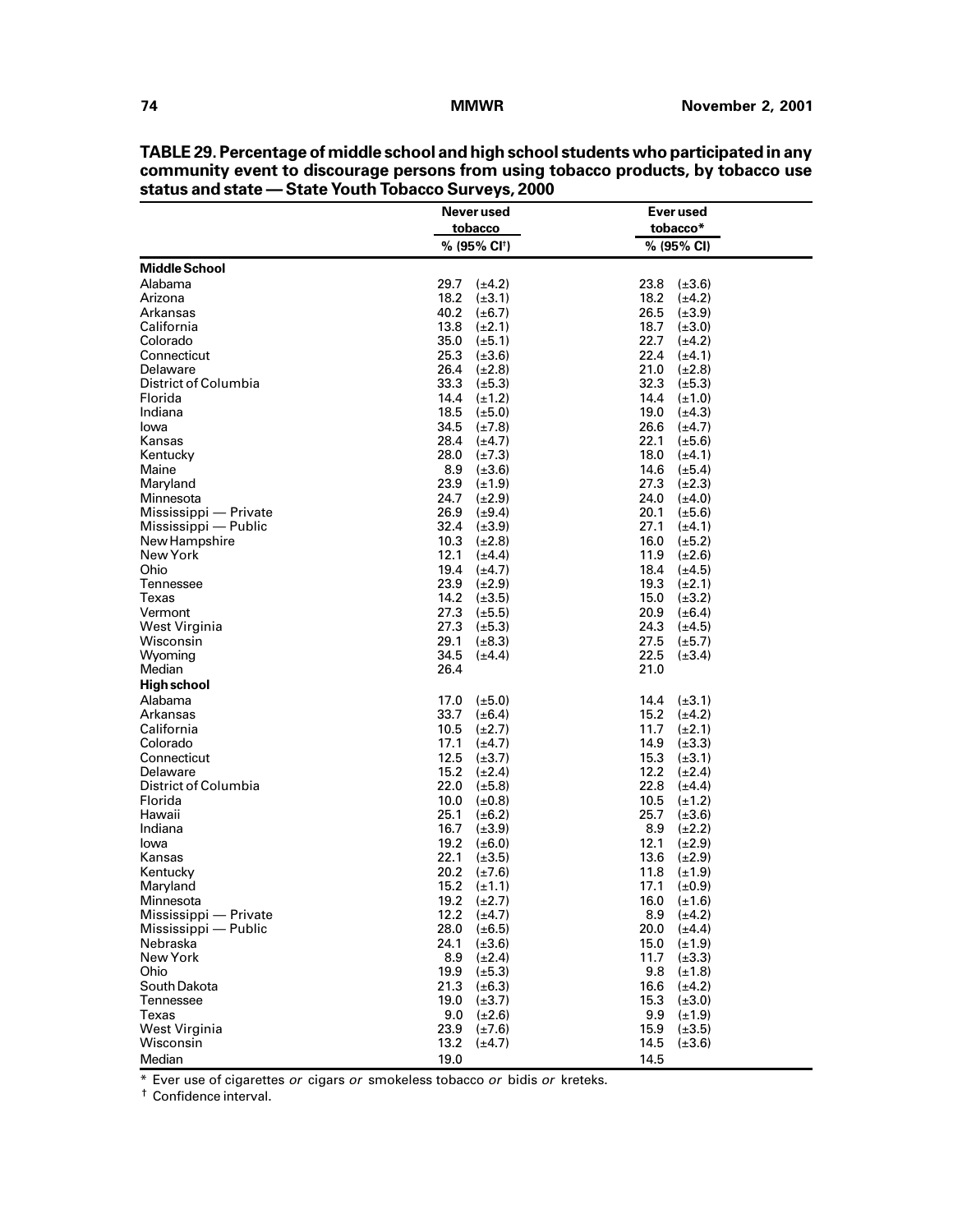|                       | Bought or received anything<br>with tobacco company name<br>or picture on it |                           |      |                                               | Would wear or use something<br>with tobacco company name<br>or picture on it |                                 |      |                                   |  |
|-----------------------|------------------------------------------------------------------------------|---------------------------|------|-----------------------------------------------|------------------------------------------------------------------------------|---------------------------------|------|-----------------------------------|--|
|                       | <b>Never</b><br>tobacco<br>user                                              |                           |      | <b>Current</b><br>tobacco<br>$user^{\dagger}$ |                                                                              | <b>Never</b><br>tobacco<br>user |      | <b>Current</b><br>tobacco<br>user |  |
|                       |                                                                              | $% (95\% \text{ Cl}^{s})$ |      | % (95% CI)                                    |                                                                              | % (95% CI)                      |      | % (95% CI)                        |  |
| Middle school         |                                                                              |                           |      |                                               |                                                                              |                                 |      |                                   |  |
| Sex                   |                                                                              |                           |      |                                               |                                                                              |                                 |      |                                   |  |
| Male                  |                                                                              | 12.2 $(\pm 1.3)$          |      | 48.4 ( $\pm$ 3.5)                             |                                                                              | 15.3 $(\pm 1.6)$                |      | 61.7 ( $\pm$ 3.3)                 |  |
| Female                |                                                                              | $10.7$ $(\pm 1.5)$        |      | 41.7 $(\pm 3.7)$                              | 7.0                                                                          | $(\pm 1.0)$                     |      | 51.3 $(\pm 4.1)$                  |  |
| Race/ethnicity        |                                                                              |                           |      |                                               |                                                                              |                                 |      |                                   |  |
| White                 |                                                                              | 11.6 $(\pm 1.4)$          |      | 50.4 $(\pm 3.1)$                              |                                                                              | 10.0 $(\pm 1.3)$                |      | 62.6 $(\pm 3.7)$                  |  |
| <b>Black</b>          | 10.0                                                                         | $(\pm 1.5)$               | 29.0 | $(\pm 4.7)$                                   | 11.4                                                                         | $(\pm 1.6)$                     | 41.4 | $(\pm 6.5)$                       |  |
| Hispanic              | 12.2                                                                         | $(\pm 2.0)$               | 45.1 | $(\pm 5.3)$                                   | 14.1                                                                         | $(\pm 2.0)$                     | 54.5 | $(\pm 5.5)$                       |  |
| Asian                 | 7.8                                                                          | $(\pm 2.4)$               | 36.6 | $(\pm 12.5)$                                  | 12.6                                                                         | $(\pm 3.4)$                     | 55.2 | $(\pm 14.5)$                      |  |
| Total (middle school) |                                                                              | 11.4 $(\pm 1.1)$          | 45.5 | $(\pm 2.7)$                                   | 10.8                                                                         | $(\pm 1.0)$                     | 57.3 | $(\pm 3.1)$                       |  |
| High school           |                                                                              |                           |      |                                               |                                                                              |                                 |      |                                   |  |
| Sex                   |                                                                              |                           |      |                                               |                                                                              |                                 |      |                                   |  |
| Male                  |                                                                              | 11.6 $(\pm 1.2)$          |      | 37.3 $(\pm 2.0)$                              |                                                                              | 20.6 $(\pm 1.7)$                |      | 62.4 ( $\pm$ 2.4)                 |  |
| Female                | 10.6                                                                         | $(\pm 1.2)$               | 31.0 | $(\pm 2.6)$                                   | 12.1                                                                         | $(\pm 1.5)$                     |      | 54.2 $(\pm 2.9)$                  |  |
| Race/ethnicity        |                                                                              |                           |      |                                               |                                                                              |                                 |      |                                   |  |
| White                 | 11.1                                                                         | $(\pm 1.2)$               | 35.4 | $(\pm 2.2)$                                   | 15.9                                                                         | $(\pm 1.6)$                     |      | 63.4 $(\pm 2.7)$                  |  |
| <b>Black</b>          | 8.8                                                                          | $(\pm 2.0)$               | 29.2 | $(\pm 4.9)$                                   | 15.1                                                                         | $(\pm 2.7)$                     | 40.3 | $(\pm 4.3)$                       |  |
| Hispanic              | 13.0                                                                         | $(\pm 1.8)$               | 35.2 | $(\pm 3.1)$                                   | 19.0                                                                         | $(\pm 2.7)$                     | 53.4 | $(\pm 3.9)$                       |  |
| Asian                 | 12.9                                                                         | $(\pm 3.3)$               | 33.7 | $(\pm 6.1)$                                   | 12.7                                                                         | $(\pm 3.3)$                     | 42.8 | $(\pm 7.2)$                       |  |
| Total (high school)   | 11.1                                                                         | $(\pm 0.9)$               | 34.6 | $(\pm 1.8)$                                   | 16.0                                                                         | $(\pm 1.2)$                     | 58.9 | $(\pm 2.4)$                       |  |

**TABLE 30. Percentage of middle school and high school students receptive to tobacco company merchandise,\* by tobacco use status, sex, and race/ethnicity — National Youth Tobacco Survey, 2000**

\* For example, a cigarette lighter or T-shirt.

<sup>†</sup> Use of cigarettes or cigars or smokeless tobacco or pipes or bidis or kreteks on  $\geq 1$  of the 30 days preceding the survey.

§ Confidence interval.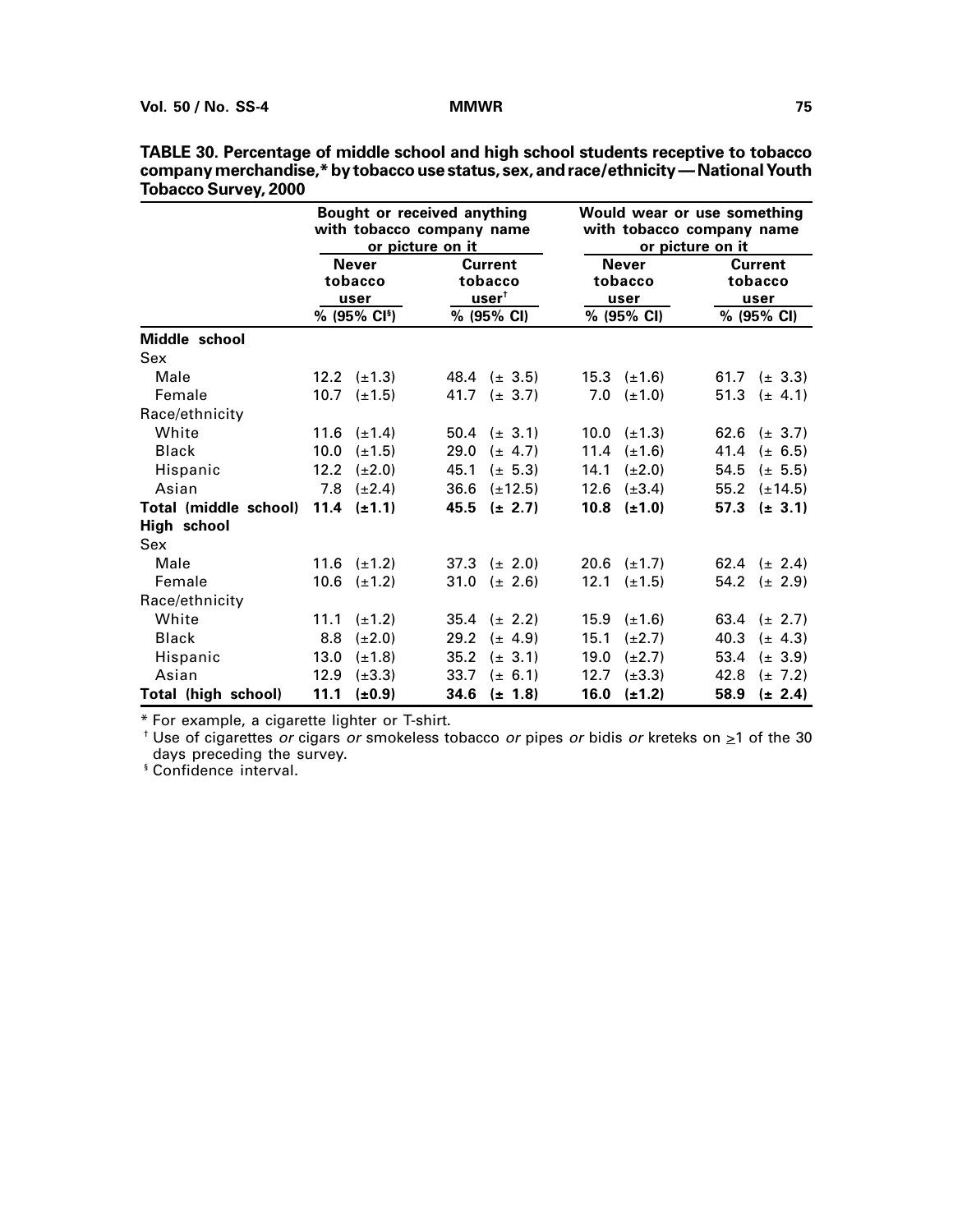|                             |                                    | Bought or received anything<br>with tobacco company name<br>or picture on it | Would wear or use something<br>with tobacco company name<br>or picture on it |                                            |  |  |
|-----------------------------|------------------------------------|------------------------------------------------------------------------------|------------------------------------------------------------------------------|--------------------------------------------|--|--|
|                             | <b>Never</b>                       | <b>Current</b>                                                               | <b>Never</b>                                                                 | Current                                    |  |  |
|                             | tobacco                            | tobacco                                                                      | tobacco                                                                      | tobacco                                    |  |  |
|                             | user                               | $\textbf{user}^{\text{t}}$                                                   | user                                                                         | user                                       |  |  |
|                             | % (95% CI <sup>§</sup> )           | % (95% CI)                                                                   | % (95% CI)                                                                   | % (95% CI)                                 |  |  |
| Middle school               |                                    |                                                                              |                                                                              |                                            |  |  |
| Alabama                     | $(\pm 3.0)$                        | $(\pm 5.6)$                                                                  | $(\pm 3.2)$                                                                  | 57.2                                       |  |  |
|                             | 9.0                                | 44.2                                                                         | 10.8                                                                         | $(\pm 4.9)$                                |  |  |
| Arizona                     | 15.0                               | 41.0                                                                         | 15.4                                                                         | 57.8                                       |  |  |
|                             | $(\pm 2.8)$                        | $(\pm 5.6)$                                                                  | $(\pm 2.8)$                                                                  | $(\pm 6.6)$                                |  |  |
| Arkansas                    | 9.9                                | 45.2                                                                         | 18.7                                                                         | 63.0                                       |  |  |
|                             | $(\pm 2.4)$                        | $(\pm 5.1)$                                                                  | $(\pm 5.2)$                                                                  | $(\pm 5.8)$                                |  |  |
| California                  | 9.5                                | 46.9                                                                         | 10.8                                                                         | 46.7                                       |  |  |
|                             | $(\pm 1.4)$                        | $(\pm 8.2)$                                                                  | $(\pm 1.8)$                                                                  | $(\pm 5.6)$                                |  |  |
| Colorado                    | 11.5                               | 37.1                                                                         | 8.1                                                                          | 46.9                                       |  |  |
|                             | $(\pm 1.6)$                        | $(\pm 7.6)$                                                                  | $(\pm 2.7)$                                                                  | $(\pm 6.7)$                                |  |  |
| Connecticut                 | 16.0                               | 48.3                                                                         | 13.6                                                                         | 51.1                                       |  |  |
|                             | $(\pm 2.6)$                        | $(\pm 6.9)$                                                                  | $(\pm 2.2)$                                                                  | $(\pm 7.0)$                                |  |  |
| Delaware                    | 10.6                               | 42.1                                                                         | 12.5                                                                         | 54.1                                       |  |  |
|                             | $(\pm 1.2)$                        | $(\pm 3.8)$                                                                  | $(\pm 1.3)$                                                                  | $(\pm 3.4)$                                |  |  |
| District of Columbia        | 8.4                                | 29.4                                                                         | 17.4                                                                         | 36.5                                       |  |  |
|                             | $(\pm 2.1)$                        | $(\pm 8.5)$                                                                  | $(\pm 3.0)$                                                                  | $(\pm 8.2)$                                |  |  |
| Florida                     | 11.0                               | 38.2                                                                         | 14.6                                                                         | 56.2                                       |  |  |
|                             | $(\pm 0.8)$                        | $(\pm 2.6)$                                                                  | $(\pm 0.9)$                                                                  | $(\pm 2.2)$                                |  |  |
| Indiana                     | 12.7                               | 41.4                                                                         | 11.2                                                                         | 53.5                                       |  |  |
|                             | $(\pm 3.1)$                        | $(\pm 6.2)$                                                                  | $(\pm 2.5)$                                                                  | $(\pm 8.2)$                                |  |  |
| lowa                        | 12.2                               | 50.1                                                                         | 14.7                                                                         | 65.4                                       |  |  |
|                             | $(\pm 2.9)$                        | $(\pm 5.0)$                                                                  | $(\pm 2.5)$                                                                  | $(\pm 7.6)$                                |  |  |
| Kansas                      | 12.6                               | 49.4                                                                         | 10.3                                                                         | 60.8                                       |  |  |
|                             | $(\pm 2.8)$                        | $(\pm 9.1)$                                                                  | $(\pm 1.9)$                                                                  | $(\pm 6.4)$                                |  |  |
| Kentucky                    | 15.1                               | 49.7                                                                         | 13.8                                                                         | 68.1                                       |  |  |
|                             | $(\pm 3.9)$                        | $(\pm 4.9)$                                                                  | $(\pm 3.6)$                                                                  | $(\pm 4.8)$                                |  |  |
|                             | 20.5                               | 43.0                                                                         | 16.2                                                                         | 61.9                                       |  |  |
|                             | $(\pm 4.2)$                        | $(\pm 12.7)$                                                                 | $(\pm 6.8)$                                                                  | $(\pm 15.9)$                               |  |  |
| Maine                       | 12.9                               | 42.6                                                                         | 11.1                                                                         | 53.1                                       |  |  |
| Maryland                    | $(\pm 1.2)$                        | $(\pm 4.0)$                                                                  | $(\pm 1.2)$                                                                  | $(\pm 3.4)$                                |  |  |
| Minnesota                   | 13.8                               | 50.5                                                                         | 8.7                                                                          | 61.4                                       |  |  |
|                             | $(\pm 1.5)$                        | $(\pm 6.4)$                                                                  | $(\pm 1.7)$                                                                  | $(\pm 4.2)$                                |  |  |
| Mississippi - Private       | 13.7                               | 48.9                                                                         | 13.1                                                                         | 62.3                                       |  |  |
|                             | $(\pm 3.0)$                        | $(\pm 6.3)$                                                                  | $(\pm 3.6)$                                                                  | $(\pm 4.0)$                                |  |  |
| Mississippi - Public        | 13.3                               | 45.1                                                                         | 17.5                                                                         | 56.7                                       |  |  |
|                             | $(\pm 2.7)$                        | $(\pm 5.2)$                                                                  | $(\pm 2.9)$                                                                  | $(\pm 5.8)$                                |  |  |
| New Hampshire               | 14.0                               | 42.7                                                                         | 12.8                                                                         | 59.2                                       |  |  |
|                             | $(\pm 2.4)$                        | $(\pm 5.7)$                                                                  | $(\pm 2.5)$                                                                  | $(\pm 6.6)$                                |  |  |
| New York                    | $(\pm 2.7)$                        | 44.7                                                                         | 11.6                                                                         | 44.1                                       |  |  |
|                             | 10.3                               | $(\pm 6.8)$                                                                  | $(\pm 2.4)$                                                                  | $(\pm 8.3)$                                |  |  |
| Ohio                        | 11.7                               | 50.3                                                                         | 9.7                                                                          | 58.7                                       |  |  |
|                             | $(\pm 2.4)$                        | $(\pm 5.4)$                                                                  | $(\pm 1.8)$                                                                  | $(\pm 10.3)$                               |  |  |
| Tennessee                   | 13.7                               | 46.7                                                                         | 13.8                                                                         | 60.6                                       |  |  |
|                             | $(\pm 1.7)$                        | $(\pm 2.7)$                                                                  | $(\pm 1.4)$                                                                  | $(\pm 2.8)$                                |  |  |
| Texas                       | 14.1                               | 45.2                                                                         | 13.6                                                                         | 60.9                                       |  |  |
|                             | $(\pm 3.0)$                        | $(\pm 4.6)$                                                                  | $(\pm 3.2)$                                                                  | $(\pm 5.6)$                                |  |  |
| Vermont                     | 9.6                                | 52.2                                                                         | 12.8                                                                         | 64.8                                       |  |  |
|                             | $(\pm 2.4)$                        | $(\pm 6.6)$                                                                  | $(\pm 2.1)$                                                                  | $(\pm 9.0)$                                |  |  |
| West Virginia               | 16.0                               | 58.4                                                                         | 14.9                                                                         | 71.1                                       |  |  |
|                             | $(\pm 2.8)$                        | $(\pm 4.8)$                                                                  | $(\pm 3.7)$                                                                  | $(\pm 5.1)$                                |  |  |
| Wisconsin                   | 14.6                               | 47.1                                                                         | 12.8                                                                         | 58.4                                       |  |  |
|                             | $(\pm 4.2)$                        | $(\pm 7.9)$                                                                  | $(\pm 2.8)$                                                                  | $(\pm 8.2)$                                |  |  |
| Wyoming                     | 14.9                               | 48.2                                                                         | 16.5                                                                         | 66.9                                       |  |  |
|                             | $(\pm 2.1)$                        | $(\pm 5.1)$                                                                  | $(\pm 2.7)$                                                                  | $(\pm 5.0)$                                |  |  |
| Median                      | 12.9                               | 45.2                                                                         | 13.1                                                                         | 58.7                                       |  |  |
| <b>High school</b>          |                                    |                                                                              |                                                                              |                                            |  |  |
| Alabama                     | 10.7                               | 36.1                                                                         | 21.8                                                                         | 61.4                                       |  |  |
|                             | $(\pm 3.3)$                        | $(\pm 4.1)$                                                                  | $(\pm 4.3)$                                                                  | $(\pm 5.6)$                                |  |  |
| Arkansas                    | 9.9                                | 38.3                                                                         | 22.3                                                                         | 65.4                                       |  |  |
|                             | $(\pm 2.9)$                        | $(\pm 4.2)$                                                                  | $(\pm 5.9)$                                                                  | $(\pm 4.7)$                                |  |  |
| California                  | 10.9                               | 34.6                                                                         | 16.8                                                                         | 53.0                                       |  |  |
|                             | $(\pm 2.4)$                        | $(\pm 4.6)$                                                                  | $(\pm 3.1)$                                                                  | $(\pm 3.7)$                                |  |  |
| Colorado                    | 10.9                               | 32.4                                                                         | 13.5                                                                         | 55.6                                       |  |  |
|                             | $(\pm 3.3)$                        | $(\pm 3.3)$                                                                  | $(\pm 2.9)$                                                                  | $(\pm 6.1)$                                |  |  |
| Connecticut                 | 16.4                               | 39.5                                                                         | 16.1                                                                         | 54.1                                       |  |  |
|                             | $(\pm 3.8)$                        | $(\pm 7.3)$                                                                  | $(\pm 3.6)$                                                                  | $(\pm 6.1)$                                |  |  |
| Delaware                    | 9.6                                | 30.7                                                                         | 14.4                                                                         | 49.4                                       |  |  |
| <b>District of Columbia</b> | $(\pm 2.1)$                        | $(\pm 3.1)$                                                                  | $(\pm 2.5)$                                                                  | $(\pm 3.8)$                                |  |  |
| Florida                     | 10.5<br>$(\pm 3.1)$<br>9.9         | 21.4<br>$(\pm 5.9)$<br>32.5<br>$(\pm 1.8)$                                   | 17.6<br>$(\pm 3.7)$<br>19.3<br>$(\pm 1.6)$                                   | 39.5<br>$(\pm 7.3)$<br>58.9<br>$(\pm 1.8)$ |  |  |
| Hawaii                      | $(\pm 1.0)$<br>12.3<br>$(\pm 3.6)$ | 39.9<br>$(\pm 5.6)$                                                          | 15.3<br>$(\pm 3.5)$                                                          | 54.7<br>$(\pm 6.3)$                        |  |  |
| Indiana                     | 13.5                               | 36.4                                                                         | 15.6                                                                         | 61.7                                       |  |  |
|                             | $(\pm 3.0)$                        | $(\pm 3.3)$                                                                  | $(\pm 3.9)$                                                                  | $(\pm 4.5)$                                |  |  |
| lowa                        | 9.7                                | 42.0                                                                         | 18.0                                                                         | 67.2                                       |  |  |
|                             | $(\pm 3.2)$                        | $(\pm 4.7)$                                                                  | $(\pm 3.4)$                                                                  | $(\pm 6.1)$                                |  |  |
| Kansas                      | 15.1                               | 40.2                                                                         | 17.4                                                                         | 64.3                                       |  |  |
|                             | $(\pm 2.7)$                        | $(\pm 7.0)$                                                                  | $(\pm 4.6)$                                                                  | $(\pm 4.8)$                                |  |  |
| Kentucky                    | 13.1                               | 46.6                                                                         | 18.8                                                                         | 64.7                                       |  |  |
|                             | $(\pm 4.6)$                        | $(\pm 4.4)$                                                                  | $(\pm 4.0)$                                                                  | $(\pm 4.9)$                                |  |  |
| Maryland                    | 12.7                               | 37.3                                                                         | 16.7                                                                         | 54.6                                       |  |  |
|                             | $(\pm 1.0)$                        | $(\pm 1.5)$                                                                  | $(\pm 1.1)$                                                                  | $(\pm 1.5)$                                |  |  |
| Minnesota                   | 14.0                               | 42.7                                                                         | 13.7                                                                         | 63.8                                       |  |  |
|                             | $(\pm 1.5)$                        | $(\pm 1.8)$                                                                  | $(\pm 1.4)$                                                                  | $(\pm 2.5)$                                |  |  |
| Mississippi - Private       | 16.1                               | 46.9                                                                         | 24.7                                                                         | 65.9                                       |  |  |
|                             | $(\pm 5.9)$                        | $(\pm 4.3)$                                                                  | $(\pm 5.1)$                                                                  | $(\pm 5.2)$                                |  |  |
| Mississippi — Public        | 13.1                               | 38.0                                                                         | 22.7                                                                         | 57.8                                       |  |  |
|                             | $(\pm 4.3)$                        | $(\pm 3.4)$                                                                  | $(\pm 4.1)$                                                                  | $(\pm 4.2)$                                |  |  |
| Nebraska                    | 12.5                               | 40.4                                                                         | 20.0                                                                         | 69.9                                       |  |  |
|                             | $(\pm 1.7)$                        | $(\pm 3.0)$                                                                  | $(\pm 2.2)$                                                                  | $(\pm 3.6)$                                |  |  |
| New York                    | 13.2                               | 33.9                                                                         | 18.0                                                                         | 52.4                                       |  |  |
|                             | $(\pm 2.9)$                        | $(\pm 6.2)$                                                                  | $(\pm 4.0)$                                                                  | $(\pm 4.1)$                                |  |  |
| Ohio                        | 10.6                               | 31.6                                                                         | 18.6                                                                         | 55.0                                       |  |  |
|                             | $(\pm 3.6)$                        | $(\pm 6.2)$                                                                  | $(\pm 4.3)$                                                                  | $(\pm 8.0)$                                |  |  |
| South Dakota                | 10.7                               | 41.7                                                                         | 17.4                                                                         | 65.3                                       |  |  |
|                             | $(\pm 3.3)$                        | $(\pm 4.3)$                                                                  | $(\pm 3.1)$                                                                  | $(\pm 4.7)$                                |  |  |
| Tennessee                   | 13.2                               | 45.0                                                                         | 17.0                                                                         | 60.7                                       |  |  |
|                             | $(\pm 2.2)$                        | $(\pm 2.0)$                                                                  | $(\pm 1.8)$                                                                  | $(\pm 3.0)$                                |  |  |
| Texas                       | 9.7                                | 36.2                                                                         | 16.3                                                                         | 59.7                                       |  |  |
|                             | $(\pm 1.6)$                        | $(\pm 6.0)$                                                                  | $(\pm 2.4)$                                                                  | $(\pm 5.2)$                                |  |  |
| West Virginia               | 17.9                               | 45.6                                                                         | 24.5                                                                         | 67.0                                       |  |  |
|                             | $(\pm 5.2)$                        | $(\pm 4.8)$                                                                  | $(\pm 4.5)$                                                                  | $(\pm 3.6)$                                |  |  |
| Wisconsin                   | 10.3                               | 42.5                                                                         | 16.6                                                                         | 70.3                                       |  |  |
|                             | $(\pm 3.1)$                        | $(\pm 4.8)$                                                                  | $(\pm 3.4)$                                                                  | $(\pm 4.2)$                                |  |  |
| Median                      | 12.3                               | 38.3                                                                         | 17.4                                                                         | 60.7                                       |  |  |

**TABLE 31. Percentage of middle school and high school students receptive to tobacco company merchandise,\* by tobacco use status and state — State Youth Tobacco Surveys, 2000**

\* For example, a cigarette lighter or T-shirt.<br><sup>†</sup> Use of cigarettes *or* cigars *or* smokeless tobacco *or* pipes *or* bidis *or* kreteks on ≥1 of the 30 days preceding the survey.<br>
§ Confidence interval.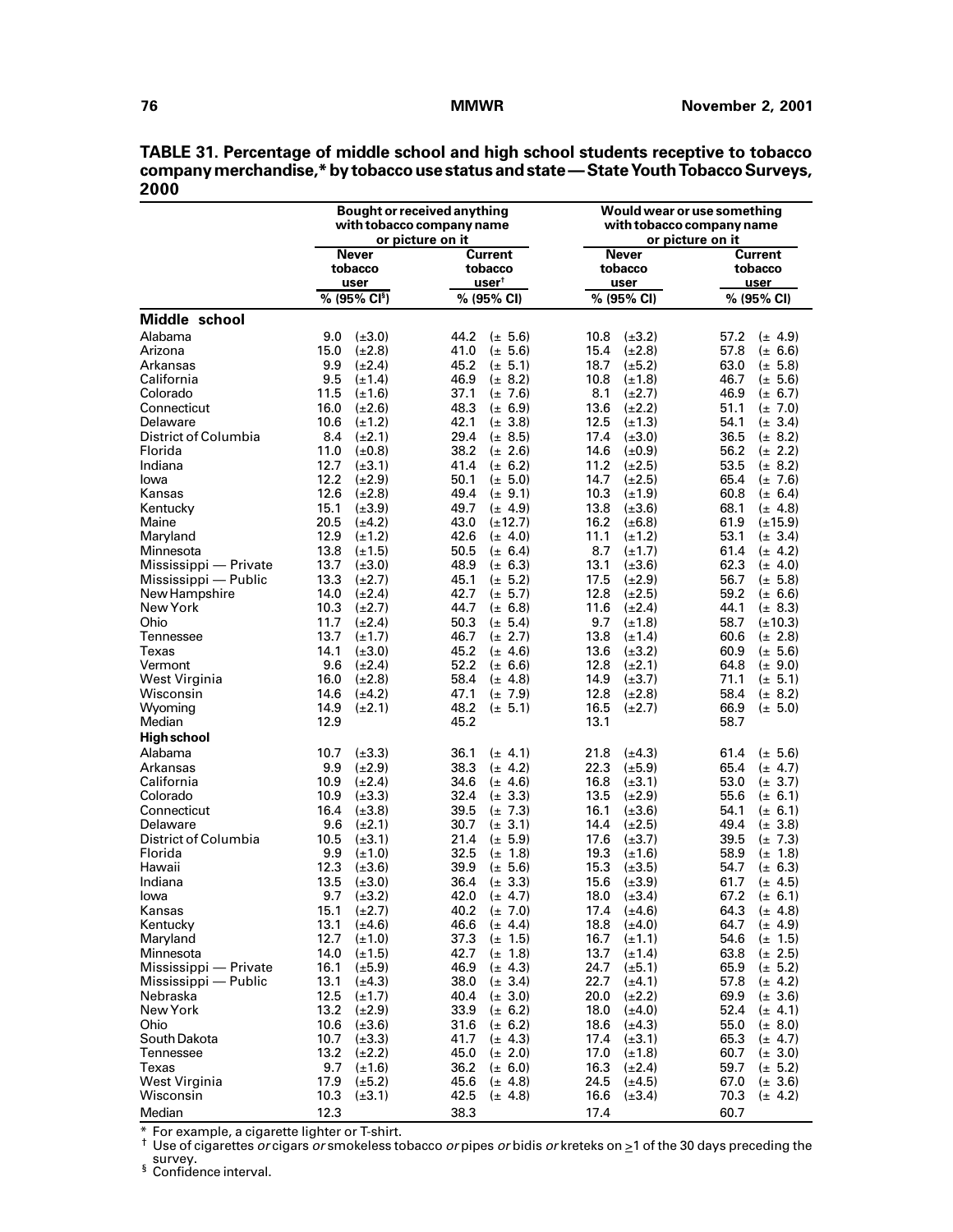|                            | Tried to quit smoking    |                      |
|----------------------------|--------------------------|----------------------|
|                            | cigarettes during        | Want to stop         |
|                            | preceding 12 months      | smoking cigarettes   |
|                            | % (95% CI <sup>t</sup> ) | % (95% CI)           |
| Middle school              |                          |                      |
| Sex                        |                          |                      |
| Male                       | $54.7$ $(\pm 4.1)$       | $51.5$ ( $\pm 5.4$ ) |
| Female                     | 65.6 $(\pm 4.3)$         | 58.7 $(\pm 4.3)$     |
| Race/ethnicity             |                          |                      |
| White                      | 60.1 $(\pm 3.5)$         | 54.8 $(\pm 5.0)$     |
| <b>Black</b>               | 61.3 $(\pm 7.8)$         | 58.6 $(\pm 7.4)$     |
| Hispanic                   | 56.0 $(\pm 7.2)$         | 53.1 $(\pm 7.2)$     |
| Asian                      | ş                        | ş                    |
| Total (middle school)      | $59.9$ $(\pm 3.1)$       | $55.0$ ( $\pm 3.9$ ) |
| High school                |                          |                      |
| Sex                        |                          |                      |
| Male                       | 55.2 $(\pm 2.6)$         | 59.2 $(\pm 2.3)$     |
| Female                     | 63.6 $(\pm 2.4)$         | 62.9 $(\pm 2.5)$     |
| Race/ethnicity             |                          |                      |
| White                      | 59.4 $(\pm 2.2)$         | 60.5 $(\pm 1.8)$     |
| <b>Black</b>               | 61.5<br>$(\pm 3.9)$      | 66.1<br>$(\pm 4.6)$  |
| Hispanic                   | 52.3 $(\pm 4.5)$         | 57.5 $(\pm 4.2)$     |
| Asian                      | 70.5<br>$(\pm 7.2)$      | 73.5 $(\pm 7.6)$     |
| <b>Total (high school)</b> | $59.3$ ( $\pm 2.0$ )     | 61.0 $(\pm 1.6)$     |

**TABLE 32. Percentage of current cigarette smokers\* in middle school and high school who tried to quit and who want to stop smoking cigarettes, by sex and race/ethnicity — National Youth Tobacco Survey, 2000**

 $*$  Smoked cigarettes on  $\geq 1$  of the 30 days preceding the survey.

† Confidence interval.

 $^{\mathsf{s}}$  n<35.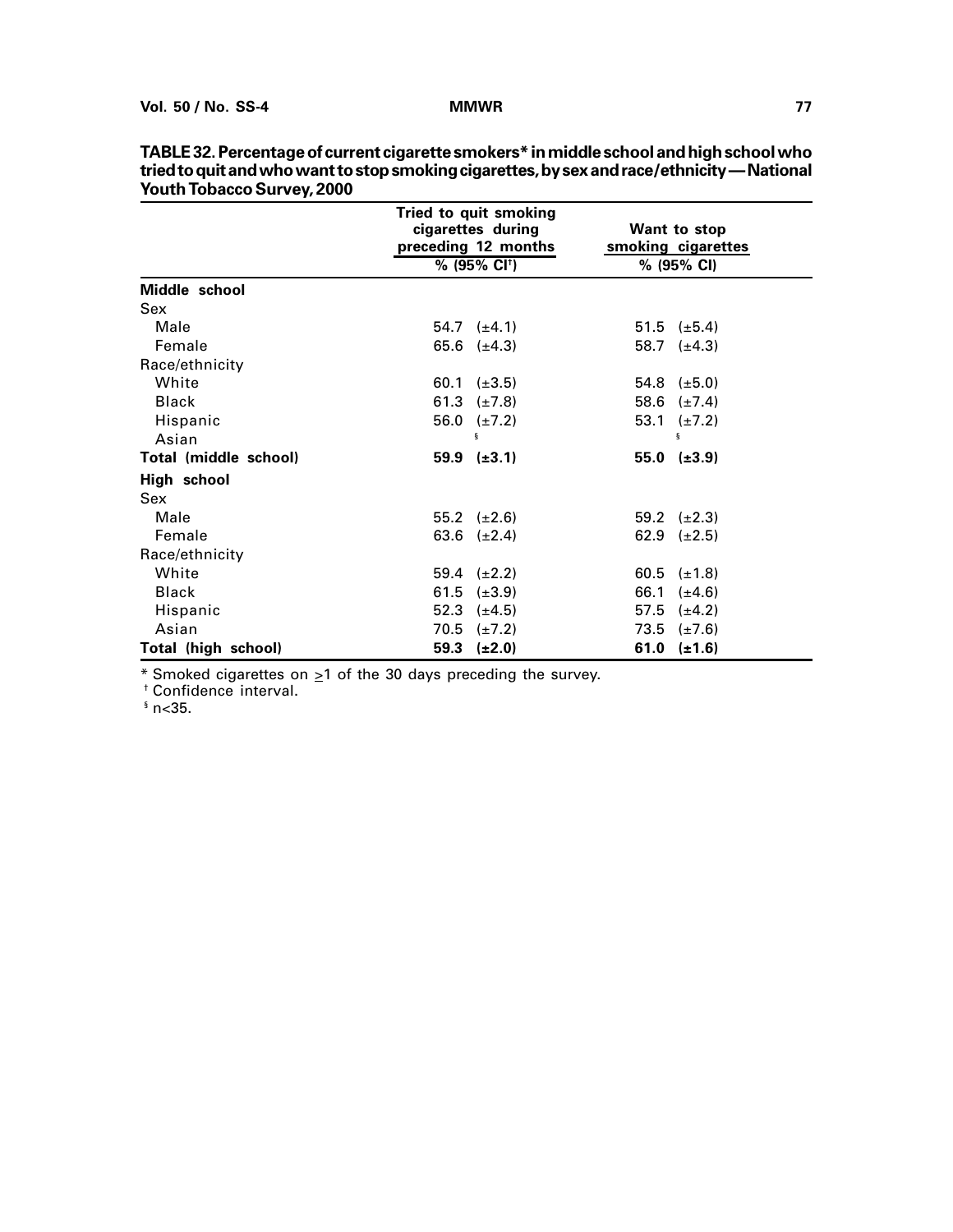|                             | <b>Tried to quit smoking</b> |                      |
|-----------------------------|------------------------------|----------------------|
|                             | cigarettes during            | <b>Want to stop</b>  |
|                             | preceding 12 months          | smoking cigarettes   |
|                             | % (95% CI <sup>t</sup> )     | % (95% CI)           |
| Middle school               |                              |                      |
| Alabama                     | 58.2<br>$(\pm 5.9)$          | 54.9<br>$(\pm 7.6)$  |
| Arizona                     | 57.0<br>$(\pm 8.3)$          | 58.4<br>$(\pm 9.7)$  |
| Arkansas                    | 56.2 $(\pm 7.2)$             | 59.3<br>$(\pm 9.7)$  |
| California                  | 63.2 $(\pm 9.5)$             | 57.5<br>$(\pm 9.2)$  |
| Colorado                    | 50.4 $(\pm 6.7)$             | 62.0<br>$(\pm 5.6)$  |
| Connecticut                 | 50.3 $(\pm 9.2)$             | 53.2<br>$(\pm 9.0)$  |
| Delaware                    | 60.1 ( $\pm$ 6.1)            | 63.1<br>$(\pm 4.7)$  |
| District of Columbia        | 56.0 $(\pm 11.1)$            | 65.1<br>$(\pm 9.6)$  |
| Florida                     | 58.0 $(\pm 3.3)$             | 54.0<br>$(\pm 3.2)$  |
| Indiana                     | 51.8 $(\pm 9.6)$             | 55.2<br>$(\pm 7.8)$  |
| lowa                        | 54.9 $(\pm 7.9)$             | 46.4<br>$(\pm 8.1)$  |
| Kansas                      | 48.3 $(\pm 8.2)$             | 45.0<br>$(\pm 9.9)$  |
| Kentucky                    | 55.3 $(\pm 9.1)$             | 57.7<br>$(\pm 9.6)$  |
| Maine                       | 47.6 $(\pm 12.1)$            | 51.4 $(\pm 4.9)$     |
| Maryland                    | 63.7 $(\pm 6.0)$             | 55.3<br>$(\pm 4.4)$  |
| Minnesota                   | 61.2<br>$(\pm 6.1)$          | 55.7<br>$(\pm 4.7)$  |
| Mississippi - Private       | 56.7<br>$(\pm 8.0)$          | 55.2<br>$(\pm 7.2)$  |
| Mississippi — Public        | 57.7<br>$(\pm 7.4)$          | 58.4<br>$(\pm 10.7)$ |
| New Hampshire               | 51.7<br>$(\pm 7.4)$          | 46.9<br>$(\pm 8.6)$  |
| New York                    | 61.6 $(\pm 10.0)$            | 51.1<br>$(\pm 15.3)$ |
| Ohio                        | 55.6 $(\pm 5.3)$             | 56.8<br>$(\pm 9.2)$  |
| Tennessee                   | 61.0 $(\pm 2.6)$             | 56.0 $(\pm 3.7)$     |
| Texas                       | 59.3<br>$(\pm 6.6)$          | 50.6<br>$(\pm 7.5)$  |
| Vermont                     | 46.4 (±12.0)                 | 41.1<br>$(\pm 8.3)$  |
| West Virginia               | 60.0 $(\pm 7.3)$             | 53.3<br>$(\pm 7.1)$  |
| Wisconsin                   | 54.1<br>$(\pm 9.6)$          | 48.2 $(\pm 6.4)$     |
| Wyoming                     | 59.3<br>$(\pm 5.6)$          | 58.3<br>$(\pm 7.9)$  |
| Median                      | 56.7                         | 55.2                 |
| <b>High school</b>          |                              |                      |
| Alabama                     | 59.2<br>$(\pm 7.3)$          | 61.8<br>$(\pm 7.8)$  |
| Arkansas                    | 61.5 ( $\pm$ 5.0)            | 56.9<br>$(\pm 5.5)$  |
| California                  | 71.6 $(\pm 4.2)$             | 59.2<br>$(\pm 6.8)$  |
| Colorado                    | 58.7<br>$(\pm 5.9)$          | 60.6<br>$(\pm 8.4)$  |
| Connecticut                 | 53.0<br>$(\pm 7.7)$          | 56.4<br>$(\pm 6.9)$  |
| Delaware                    | 59.7 $(\pm 4.6)$             | 62.0<br>$(\pm 4.4)$  |
| <b>District of Columbia</b> | 55.9<br>$(\pm 8.8)$          | 61.7<br>$(\pm 10.1)$ |
| Florida                     | 58.2<br>$(\pm 2.5)$          | 57.6<br>$(\pm 2.1)$  |
| Hawaii                      | 71.0<br>$(\pm 6.2)$          | 71.8<br>$(\pm 6.4)$  |
| Indiana                     | 53.4 $(\pm 6.1)$             | 56.5<br>$(\pm 5.0)$  |
| lowa                        | 57.7 ( $\pm$ 6.5)            | 51.4 $(\pm 5.8)$     |
| Kansas                      | 56.2 $(\pm 5.2)$             | 49.9 $(\pm 5.1)$     |
| Kentucky                    | 59.7<br>$(\pm 3.4)$          | 57.1<br>$(\pm 5.1)$  |
| Maryland                    | 55.7<br>$(\pm 1.6)$          | 52.9<br>$(\pm 1.9)$  |
| Minnesota                   | 61.0<br>$(\pm 2.7)$          | 61.0<br>$(\pm 2.6)$  |
| Mississippi — Private       | 51.3 $(\pm 7.8)$             | 52.4<br>$(\pm 9.0)$  |
| Mississippi — Public        | 64.9 $(\pm 3.7)$             | 59.7<br>$(\pm 5.8)$  |
| Nebraska                    | 54.3 $(\pm 4.1)$             | 53.6<br>$(\pm 4.3)$  |
| New York                    | 76.3 $(\pm 3.7)$             | 63.8<br>$(\pm 5.3)$  |
| Ohio                        | 60.7 $(\pm 5.9)$             | 59.7<br>$(\pm 4.8)$  |
| South Dakota                | 60.8 $(\pm 6.2)$             | 55.0<br>$(\pm 5.4)$  |
| Tennessee                   | 57.9 $(\pm 2.3)$             | 55.3<br>$(\pm 2.5)$  |
| Texas                       | 71.6 $(\pm 5.1)$             | 54.7<br>$(\pm 5.1)$  |
| West Virginia               | 59.4<br>$(\pm 6.6)$          | 56.1<br>$(\pm 5.1)$  |
| Wisconsin                   | 57.3<br>$(\pm 6.0)$          | 60.8<br>$(\pm 5.1)$  |
| Median                      | 59.2                         | 57.1                 |

**TABLE 33. Percentage of current cigarette smokers\* in middle school and high school who tried to quit and who want to stop smoking cigarettes, by state — State Youth Tobacco Surveys, 2000**

 $*$  Smoked cigarettes on  $\geq 1$  of the 30 days preceding the survey.

† Confidence interval.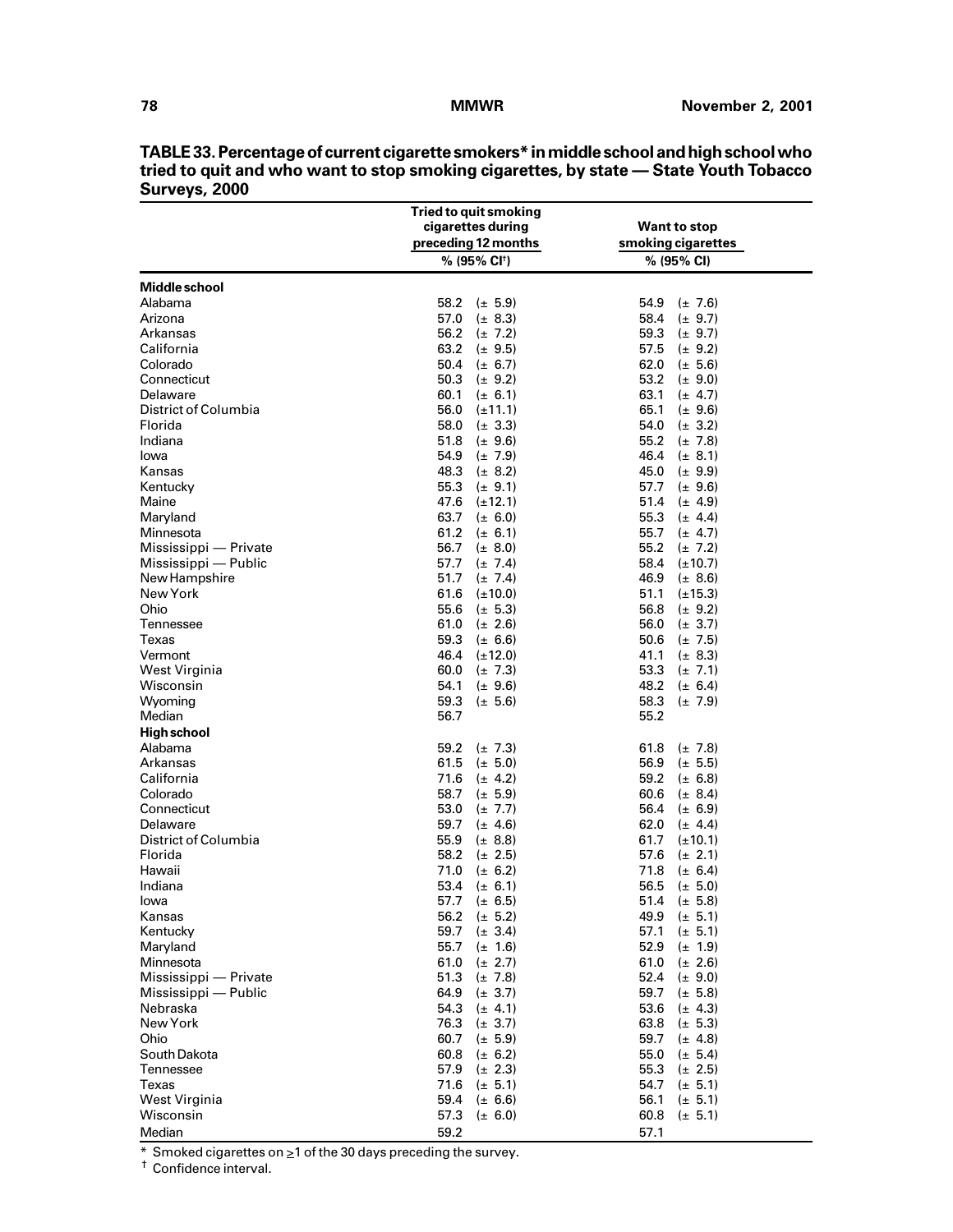| race/ethnicity — National Youth Topacco Survey, 2000 | Were in the same room with<br>someone who was<br>smoking cigarettes<br>>1 days of preceding 7 days |             |                                         | Rode in a car with<br>someone who was<br>smoking cigarettes<br>>1 days of preceding 7 days |                                      |             |                                        | Think smoke from other<br>persons' cigarettes<br>is harmful to you |                                      |             |                                               |                               |
|------------------------------------------------------|----------------------------------------------------------------------------------------------------|-------------|-----------------------------------------|--------------------------------------------------------------------------------------------|--------------------------------------|-------------|----------------------------------------|--------------------------------------------------------------------|--------------------------------------|-------------|-----------------------------------------------|-------------------------------|
|                                                      | Never<br>cigarette<br>smokers                                                                      |             | <b>Current</b><br>cigarette<br>smokers* |                                                                                            | <b>Never</b><br>cigarette<br>smokers |             | <b>Current</b><br>cigarette<br>smokers |                                                                    | <b>Never</b><br>cigarette<br>smokers |             | <b>Current</b><br>cigarette<br><b>smokers</b> |                               |
|                                                      | $% (95\% CI†)$                                                                                     |             |                                         | % (95% CI)                                                                                 | % (95% CI)                           |             | % (95% CI)                             |                                                                    | % (95% CI)                           |             |                                               | % (95% CI)                    |
| <b>Middle school</b>                                 |                                                                                                    |             |                                         |                                                                                            |                                      |             |                                        |                                                                    |                                      |             |                                               |                               |
| Sex                                                  |                                                                                                    |             |                                         |                                                                                            |                                      |             |                                        |                                                                    |                                      |             |                                               |                               |
| Male                                                 | 46.1                                                                                               | $(\pm 2.5)$ | 86.0                                    | $(\pm 2.9)$                                                                                | 29.5                                 | $(\pm 2.1)$ | 77.0                                   | $(\pm 3.2)$                                                        | 91.9                                 | $(\pm 1.3)$ |                                               | 77.9 $(\pm 4.4)$              |
| Female                                               | 51.4                                                                                               | $(\pm 2.3)$ | 91.2                                    | $(\pm 2.5)$                                                                                | 34.1                                 | $(\pm 2.4)$ | 84.5                                   | $(\pm 3.1)$                                                        | 93.8                                 | $(\pm 1.0)$ |                                               | 82.4 $(\pm 3.2)$              |
| Race/ethnicity                                       |                                                                                                    |             |                                         |                                                                                            |                                      |             |                                        |                                                                    |                                      |             |                                               |                               |
| White                                                | 52.8                                                                                               | $(\pm 2.7)$ | 92.3                                    | $(\pm 1.7)$                                                                                | 33.3                                 | $(\pm 2.5)$ | 83.6                                   | $(\pm 3.1)$                                                        | 95.6                                 | $(\pm 0.7)$ |                                               | 81.6 $(\pm 3.3)$              |
| <b>Black</b>                                         | 45.8                                                                                               | $(\pm 3.4)$ | 80.2                                    | $(\pm 5.6)$                                                                                | 33.3                                 | $(\pm 3.1)$ | 74.5                                   | $(\pm 4.4)$                                                        | 85.3                                 | $(\pm 2.8)$ |                                               | 79.6 (±5.8)                   |
| Hispanic                                             | 36.8                                                                                               | $(\pm 3.6)$ | 84.6                                    | $(\pm 5.1)$                                                                                | 25.4                                 | $(\pm 2.6)$ | 74.0                                   | $(\pm 5.6)$                                                        | 87.3                                 | $(\pm 2.6)$ |                                               | 76.0 $(\pm 4.6)$              |
| Asian                                                | 33.5                                                                                               | $(\pm 6.2)$ |                                         | ş                                                                                          | 19.3                                 | $(\pm 5.1)$ |                                        | ξ                                                                  | 94.6                                 | $(\pm 2.1)$ |                                               | ξ                             |
| Total (middle school)                                | 48.9                                                                                               | $(\pm 2.1)$ | 88.4                                    | $(\pm 2.0)$                                                                                | 31.9                                 | $(\pm 2.0)$ | 80.6                                   | $(\pm 2.4)$                                                        | 92.9                                 | $(\pm 0.9)$ |                                               | $80.0$ ( $\pm 2.6$ )          |
| <b>High school</b>                                   |                                                                                                    |             |                                         |                                                                                            |                                      |             |                                        |                                                                    |                                      |             |                                               |                               |
| Sex                                                  |                                                                                                    |             |                                         |                                                                                            |                                      |             |                                        |                                                                    |                                      |             |                                               |                               |
| Male                                                 | 53.4                                                                                               | $(\pm 2.7)$ | 90.3                                    | $(\pm 1.4)$                                                                                | 28.8                                 | $(\pm 2.5)$ | 80.2                                   | $(\pm 2.0)$                                                        | 93.0                                 | $(\pm 1.5)$ |                                               | 86.9 $(\pm 1.7)$              |
| Female                                               | 58.7                                                                                               | $(\pm 2.7)$ | 92.9                                    | $(\pm 1.1)$                                                                                | 30.3                                 | $(\pm 2.7)$ | 85.8                                   | $(\pm 1.8)$                                                        | 96.2                                 | (±0.8)      |                                               | 92.9 $(\pm 1.2)$              |
| Race/ethnicity                                       |                                                                                                    |             |                                         |                                                                                            |                                      |             |                                        |                                                                    |                                      |             |                                               |                               |
| White                                                | 59.2                                                                                               | $(\pm 3.1)$ | 93.4                                    | $(\pm 1.0)$                                                                                | 29.6                                 | $(\pm 3.1)$ | 84.9                                   | $(\pm 1.5)$                                                        | 96.9                                 | $(\pm 0.7)$ |                                               | 91.9 $(\pm 1.1)$              |
| <b>Black</b>                                         | 52.5                                                                                               | $(\pm 4.2)$ | 85.1                                    | $(\pm 3.8)$                                                                                | 34.0                                 | $(\pm 4.0)$ | 77.7                                   | $(\pm 4.2)$                                                        | 87.3                                 | $(\pm 3.5)$ |                                               | 79.7 $(\pm 4.9)$              |
| Hispanic                                             | 44.6                                                                                               | $(\pm 4.0)$ | 86.0                                    | $(\pm 3.2)$                                                                                | 25.0                                 | $(\pm 3.5)$ | 74.6                                   | $(\pm 4.3)$                                                        | 90.8                                 | $(\pm 2.5)$ |                                               | 85.4 $(\pm 3.1)$              |
| Asian                                                | 49.9                                                                                               | $(\pm 4.8)$ | 84.9                                    | $(\pm 6.4)$                                                                                | 24.3                                 | $(\pm 4.9)$ | 75.4                                   | $(\pm 6.4)$                                                        | 95.6                                 | $(\pm 2.0)$ |                                               | 89.4 $(\pm 4.7)$              |
| Total (high school)                                  | 56.2                                                                                               | $(\pm 2.3)$ | 91.6                                    | $(\pm 1.0)$                                                                                | 29.6                                 | $(\pm 2.3)$ | 82.9                                   | $(\pm 1.5)$                                                        | 94.7                                 | $(\pm 1.0)$ |                                               | $89.8 \left( \pm 1.3 \right)$ |

**TABLE 34. Percentage of middle school and high school students who were in a room or who rode in a car with someone who was smoking cigarettes on >1 of the preceding 7 days and who think smoke from other persons' cigarettes is harmful, by smoking status, sex, and race/ethnicity — National Youth Tobacco Survey, 2000**

\* Smoked cigarettes on  $\geq 1$  of the 30 days preceding the survey.

† Confidence interval.

 $\frac{1}{2}$  n < 35.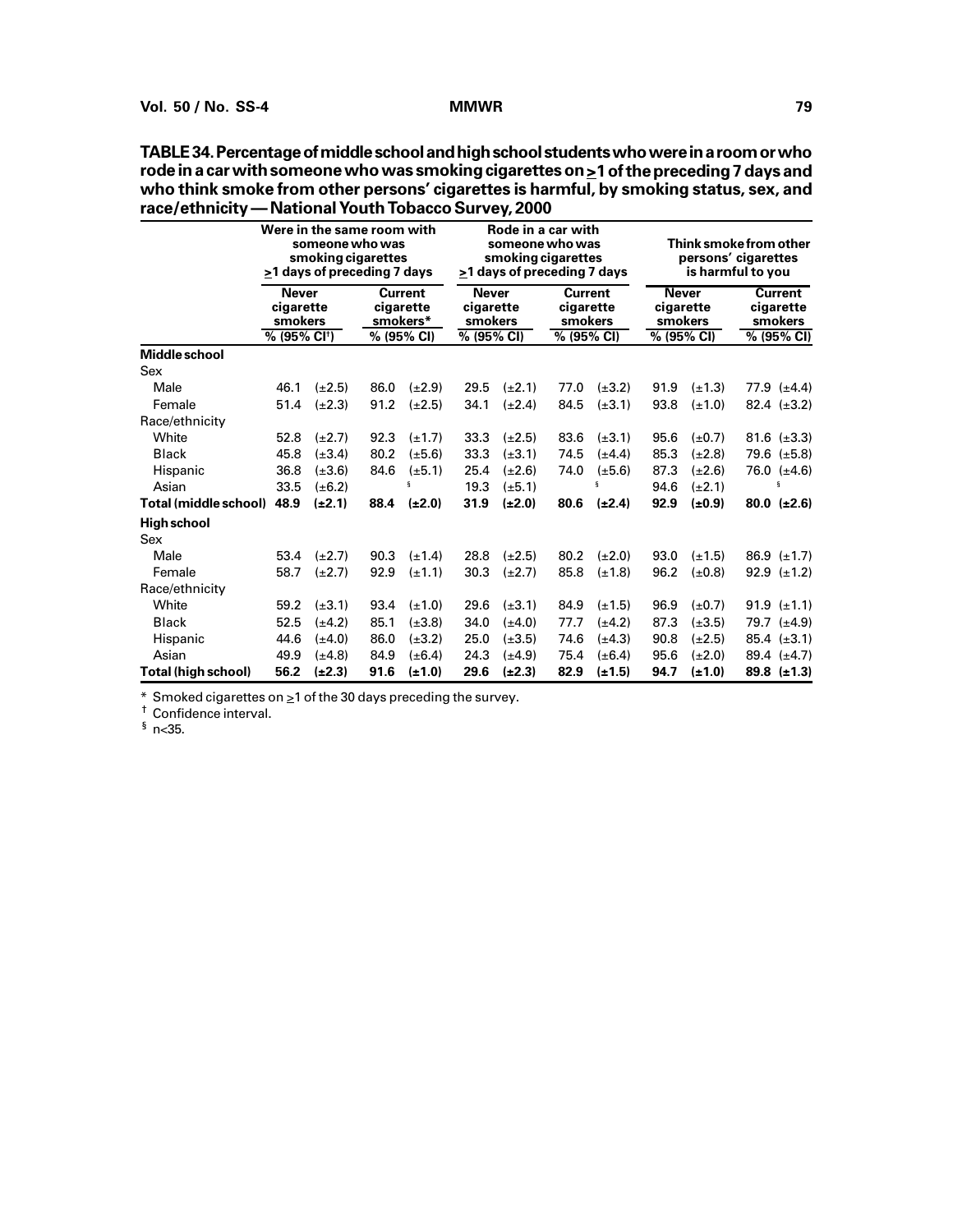| state - State Youth Tobacco Surveys, 2000 |              |                                                              |              |                            |                                               |                                   |              |                                               |              |                              |                   |                            |
|-------------------------------------------|--------------|--------------------------------------------------------------|--------------|----------------------------|-----------------------------------------------|-----------------------------------|--------------|-----------------------------------------------|--------------|------------------------------|-------------------|----------------------------|
|                                           |              | Were in the same room with                                   |              |                            | Rode in a car with<br>someone who was smoking |                                   |              | Think smoke from other<br>persons' cigarettes |              |                              |                   |                            |
|                                           |              | someone who was smoking<br>$\geq$ 1 days of preceding 7 days |              |                            |                                               | $\geq$ 1 days of preceding 7 days |              |                                               |              |                              | is harmful to you |                            |
|                                           |              | Never                                                        |              | Current                    |                                               | <b>Never</b>                      |              | <b>Current</b>                                |              | Never                        |                   | Current                    |
|                                           |              | smokers<br>% (95% CI <sup>+</sup> )                          |              | smokers*<br>% (95% CI)     |                                               | <u>smokers</u><br>% (95% CI)      |              | <u>smokers</u><br>% (95% CI)                  |              | <u>smokers</u><br>% (95% CI) |                   | smokers<br>% (95% CI)      |
| Middle school                             |              |                                                              |              |                            |                                               |                                   |              |                                               |              |                              |                   |                            |
| Alabama                                   | 52.8         | $(\pm 4.4)$                                                  | 86.6         | $(\pm 4.1)$                | 41.1                                          | $(\pm 4.5)$                       | 77.5         | $(\pm 5.2)$                                   | 91.4         | $(\pm 3.3)$                  | 84.6              | $(\pm 4.5)$                |
| Arizona                                   | 44.0         | $(\pm 4.1)$                                                  | 82.5         | $(\pm 5.1)$                | 27.0                                          | $(\pm 3.7)$                       | 74.3         | $(\pm 7.4)$                                   | 91.5         | $(\pm 2.3)$                  | 84.3              | $(\pm 5.6)$                |
| Arkansas                                  | 53.3         | $(\pm 4.9)$                                                  | 86.0         | $(\pm 5.0)$                | 41.9                                          | $(\pm 4.0)$                       | 80.6         | $(\pm 5.0)$                                   | 91.8         | $(\pm 2.2)$                  | 85.4              | $(\pm 4.1)$                |
| California                                | 36.4         | $(\pm 4.0)$                                                  | 81.8         | $(\pm 5.6)$                | 22.3                                          | $(\pm 3.4)$                       | 67.1         | $(\pm 6.0)$                                   | 89.0         | $(\pm 4.1)$                  | 75.6              | $(\pm 5.4)$                |
| Colorado                                  | 40.2         | $(\pm 4.0)$                                                  | 85.1         | $(\pm 6.3)$                | 27.5                                          | $(\pm 3.5)$                       | 65.1         | $(\pm 9.0)$                                   | 90.6         | $(\pm 2.4)$                  | 85.9              | $(\pm 4.7)$                |
| Connecticut                               | 45.6         | $(\pm 3.8)$                                                  | 88.2         | $(\pm 4.8)$                | 29.4                                          | $(\pm 3.1)$                       | 74.5         | $(\pm 7.5)$                                   | 93.8         | $(\pm 2.2)$                  | 79.8              | $(\pm 4.7)$                |
| Delaware                                  | 49.1         | $(\pm 2.5)$                                                  | 90.5         | $(\pm 3.2)$                | 37.3                                          | $(\pm 3.4)$                       | 85.1         | $(\pm 3.5)$                                   | 93.1         | $(\pm 1.4)$                  | 84.6              | $(\pm 3.4)$                |
| District of Columbia 37.3<br>Florida      |              | $(\pm 4.1)$                                                  | 77.1         | $(\pm 8.0)$                | 21.7                                          | $(\pm 2.7)$                       | 69.4         | $(\pm 10.0)$                                  | 82.7         | $(\pm 3.1)$                  | 67.6              | $(\pm 10.2)$               |
| Indiana                                   | 51.6         | $(\pm 1.5)$                                                  | 87.2<br>88.2 | $(\pm 2.0)$                | 35.2<br>37.2                                  | $(\pm 1.6)$                       | 77.8         | $(\pm 2.5)$                                   | 91.0<br>93.2 | $(\pm 0.8)$                  | 84.1<br>79.1      | $(\pm 2.2)$<br>$(\pm 6.8)$ |
| lowa                                      | 50.5<br>50.7 | $(\pm 5.3)$<br>$(\pm 3.0)$                                   | 90.5         | $(\pm 4.8)$<br>$(\pm 3.4)$ | 34.3                                          | $(\pm 4.5)$<br>$(\pm 4.2)$        | 79.4<br>86.8 | $(\pm 4.8)$<br>$(\pm 4.2)$                    | 92.1         | $(\pm 2.0)$<br>$(\pm 2.6)$   | 82.4              | $(\pm 5.1)$                |
| Kansas                                    | 43.1         | $(\pm 4.2)$                                                  | 82.2         | $(\pm 9.2)$                | 30.5                                          | $(\pm 3.8)$                       | 78.0         | $(\pm 8.9)$                                   | 91.9         | $(\pm 1.6)$                  | 81.9              | $(\pm 10.1)$               |
| Kentucky                                  | 62.3         | $(\pm 3.5)$                                                  | 91.3         | $(\pm 3.1)$                | 42.5                                          | $(\pm 3.6)$                       | 81.1         | $(\pm 6.2)$                                   | 91.4         | $(\pm 3.1)$                  | 83.6              | $(\pm 4.6)$                |
| Maine                                     | 47.6         | $(\pm 5.3)$                                                  | 93.4         | $(\pm 5.8)$                | 34.0                                          | $(\pm 5.3)$                       | 87.1         | $(\pm 8.3)$                                   | 97.5         | $(\pm 1.2)$                  | 84.5              | $(\pm 6.0)$                |
| Maryland                                  | 40.9         | $(\pm 2.5)$                                                  | 77.1         | $(\pm 4.1)$                | 27.9                                          | $(\pm 2.0)$                       | 72.7         | $(\pm 4.0)$                                   | 89.4         | $(\pm 1.1)$                  | 76.3              | $(\pm 5.3)$                |
| Minnesota                                 | 43.2         | $(\pm 3.2)$                                                  | 86.5         | $(\pm 3.6)$                | 27.8                                          | $(\pm 2.4)$                       | 80.8         | $(\pm 5.0)$                                   | 93.3         | $(\pm 1.4)$                  | 87.8              | $(\pm 3.7)$                |
| Mississippi -<br>Private                  | 54.4         | $(\pm 7.0)$                                                  | 87.1         | $(\pm 5.2)$                | 31.9                                          | $(\pm 4.2)$                       | 79.3         | $(\pm 6.2)$                                   | 95.3         | $(\pm 1.5)$                  | 81.8              | $(\pm 4.4)$                |
| Mississippi —                             |              |                                                              |              |                            |                                               |                                   |              |                                               |              |                              |                   |                            |
| Public                                    | 52.2         | $(\pm 4.7)$                                                  | 80.2         | $(\pm 4.0)$                | 42.3                                          | $(\pm 4.6)$                       | 80.0         | $(\pm 5.0)$                                   | 91.2         | $(\pm 3.2)$                  | 83.7              | $(\pm 4.7)$                |
| New Hampshire                             | 48.1         | $(\pm 3.7)$                                                  | 89.8         | $(\pm 3.8)$                | 29.4                                          | $(\pm 3.8)$                       | 78.9         | $(\pm 5.2)$                                   | 95.3         | $(\pm 1.4)$                  | 88.5              | $(\pm 3.9)$                |
| New York                                  | 50.1         | $(\pm 4.3)$                                                  | 81.4         | $(\pm 5.8)$                | 28.8                                          | $(\pm 4.1)$                       | 63.0         | $(\pm 12.1)$                                  | 92.3         | $(\pm 3.4)$                  | 80.7              | $(\pm 9.4)$                |
| Ohio                                      | 54.6         | $(\pm 4.7)$                                                  | 88.1         | $(\pm 5.0)$                | 37.7                                          | $(\pm 4.5)$                       | 82.5         | $(\pm 5.0)$                                   | 94.3         | $(\pm 1.2)$                  | 81.2              | $(\pm 6.9)$                |
| <b>Tennessee</b>                          | 54.7         | $(\pm 2.9)$                                                  | 90.1         | $(\pm 1.8)$                | 39.9                                          | $(\pm 2.8)$                       | 82.9         | $(\pm 2.2)$                                   | 92.4         | $(\pm 1.5)$                  | 82.7              | $(\pm 2.0)$                |
| Texas<br>Vermont                          | 46.6<br>47.8 | $(\pm 3.4)$                                                  | 85.8<br>83.9 | $(\pm 6.7)$                | 35.6                                          | $(\pm 4.7)$                       | 79.1<br>77.0 | $(\pm 5.5)$<br>$(\pm 4.5)$                    | 90.5         | $(\pm 3.2)$<br>$(\pm 1.9)$   | 75.1<br>81.6      | $(\pm 7.1)$<br>$(\pm 9.7)$ |
| West Virginia                             | 63.7         | $(\pm 5.0)$<br>$(\pm 3.7)$                                   | 94.0         | $(\pm 4.9)$<br>$(\pm 2.9)$ | 34.5<br>45.5                                  | $(\pm 4.6)$<br>$(\pm 4.2)$        | 84.3         | $(\pm 5.9)$                                   | 91.5<br>91.7 | $(\pm 2.4)$                  | 84.5              | $(\pm 6.6)$                |
| Wisconsin                                 | 51.5         | $(\pm 4.5)$                                                  | 90.3         | $(\pm 5.1)$                | 34.8                                          | $(\pm 4.1)$                       | 78.1         | $(\pm 6.9)$                                   | 94.7         | $(\pm 2.5)$                  | 81.7              | $(\pm 5.1)$                |
| Wyoming                                   | 44.3         | $(\pm 3.8)$                                                  | 91.5         | $(\pm 4.2)$                | 28.6                                          | $(\pm 2.9)$                       | 81.1         | $(\pm 5.2)$                                   | 95.9         | $(\pm 1.5)$                  | 86.0              | $(\pm 4.7)$                |
| Median                                    | 49.1         |                                                              | 87.1         |                            | 34.3                                          |                                   | 79.1         |                                               | 91.9         |                              | 82.7              |                            |
| <b>High school</b>                        |              |                                                              |              |                            |                                               |                                   |              |                                               |              |                              |                   |                            |
| Alabama                                   | 62.2         | $(\pm 5.6)$                                                  | 90.8         | $(\pm 3.5)$                | 35.8                                          | $(\pm 4.4)$                       | 82.9         | $(\pm 3.6)$                                   | 95.1         | $(\pm 2.3)$                  | 91.7              | $(\pm 2.9)$                |
| Arkansas                                  | 62.1         | $(\pm 4.1)$                                                  | 92.0         | $(\pm 3.2)$                | 40.4                                          | $(\pm 5.8)$                       | 88.7         | $(\pm 4.5)$                                   | 93.7         | $(\pm 3.6)$                  | 91.4              | $(\pm 2.5)$                |
| California                                | 44.1         | $(\pm 2.7)$                                                  | 84.2         | $(\pm 4.3)$                | 23.3                                          | $(\pm 3.8)$                       | 74.6         | $(\pm 7.0)$                                   | 94.0         | $(\pm 2.1)$                  | 88.8              | $(\pm 4.2)$                |
| Colorado                                  | 49.2         | $(\pm 4.2)$                                                  | 91.3         | $(\pm 2.9)$                | 19.9                                          | $(\pm 4.6)$                       | 83.2         | $(\pm 2.7)$                                   | 96.0         | $(\pm 1.8)$                  | 91.4              | 3.1)<br>$(\pm$             |
| Connecticut                               | 55.8         | $(\pm 4.9)$                                                  | 90.4         | $(\pm 4.5)$                | 29.2                                          | $(\pm 4.4)$                       | 86.2         | $(\pm 4.9)$                                   | 93.8         | $(\pm 2.8)$                  | 92.0              | $(\pm 2.8)$                |
| Delaware                                  | 60.6         | $(\pm 3.2)$                                                  | 94.2         | $(\pm 1.8)$                | 36.1                                          | $(\pm 3.3)$                       | 88.3         | $(\pm 2.2)$                                   | 97.2         | $(\pm 1.0)$                  | 91.0              | $(\pm 2.4)$                |
| District of Columbia 39.7                 |              | $(\pm 4.9)$                                                  | 81.2         | $(\pm 7.2)$                | 25.2                                          | $(\pm 3.9)$                       | 70.0         | $(\pm 7.5)$                                   | 87.1         | $(\pm 3.0)$                  | 76.2              | $(\pm 6.2)$                |
| Florida                                   | 56.5         | $(\pm 2.0)$                                                  | 90.1         | $(\pm 1.4)$                | 31.2                                          | $(\pm 2.2)$                       | 81.0         | $(\pm 1.7)$                                   | 90.3         | $(\pm 1.6)$                  | 89.7              | $(\pm 1.5)$                |
| Hawaii                                    | 54.8         | $(\pm 4.2)$                                                  | 86.7         | $(\pm 4.2)$                | 28.6                                          | $(\pm 4.5)$                       | 77.3         | $(\pm 6.3)$                                   | 94.1         | $(\pm 3.1)$                  | 89.9              | $(\pm 4.9)$                |
| Indiana                                   | 57.0         | $(\pm 5.8)$                                                  | 92.8         | $(\pm 2.5)$                |                                               | 36.1 $(\pm 4.0)$                  |              | 88.5 ( $\pm$ 2.4)                             | 95.8         | $(\pm 1.8)$                  | 89.9              | $(\pm 2.5)$                |
| lowa                                      | 58.1         | $(\pm 7.6)$                                                  | 94.6         | $(\pm 2.6)$                | 27.8                                          | $(\pm 6.0)$                       | 87.1         | $(\pm 5.0)$                                   | 97.2         | $(\pm 1.6)$                  | 92.7              | $(\pm 2.4)$                |
| Kansas<br>Kentucky                        | 51.8<br>71.5 | $(\pm 5.6)$<br>$(\pm 5.6)$                                   | 92.8<br>94.6 | $(\pm 2.7)$<br>$(\pm 2.2)$ | 25.3<br>43.3                                  | $(\pm 4.5)$<br>$(\pm 6.1)$        | 86.0<br>86.8 | $(\pm 4.9)$<br>$(\pm 2.9)$                    | 95.1<br>94.9 | $(\pm 2.0)$<br>$(\pm 3.1)$   | 87.6<br>88.8      | $(\pm 3.4)$<br>$(\pm 3.0)$ |
| Maryland                                  | 49.7         | $(\pm 1.5)$                                                  | 84.8         | $(\pm 1.3)$                | 28.8                                          | $(\pm 1.3)$                       | 81.2         | $(\pm 1.3)$                                   | 92.1         | $(\pm 0.9)$                  | 84.0              | $(\pm 1.2)$                |
| Minnesota                                 | 53.5         | $(\pm 2.6)$                                                  | 93.8         | $(\pm 1.0)$                | 25.4                                          | $(\pm 2.2)$                       | 86.9         | $(\pm 1.5)$                                   | 95.9         | $(\pm 0.8)$                  | 91.4              | $(\pm 1.1)$                |
| $Mississippi$ —                           |              |                                                              |              |                            |                                               |                                   |              |                                               |              |                              |                   |                            |
| Private                                   | 67.1         | $(\pm 4.5)$                                                  | 93.3         | $(\pm 2.5)$                | 39.7                                          | $(\pm 5.9)$                       | 86.1         | $(\pm 5.2)$                                   | 96.1         | $(\pm 1.8)$                  | 90.3              | $(\pm 3.2)$                |
| Mississippi -                             |              |                                                              |              |                            |                                               |                                   |              |                                               |              |                              |                   |                            |
| Public                                    | 58.6         | $(\pm 4.5)$                                                  | 89.7         | $(\pm 2.9)$                | 39.8                                          | $(\pm 5.2)$                       | 83.8         | $(\pm 3.4)$                                   | 94.0         | $(\pm 1.8)$                  | 88.3              | $(\pm 3.7)$                |
| Nebraska                                  | 54.2         | $(\pm 3.2)$                                                  | 91.3         | $(\pm 1.5)$                | 28.4                                          | $(\pm 3.2)$                       | 87.7         | $(\pm 3.1)$                                   | 95.6         | $(\pm 1.6)$                  | 91.2              | $(\pm 2.8)$                |
| New York                                  | 59.1         | $(\pm 5.4)$                                                  | 89.9         | $(\pm 4.4)$                | 28.0                                          | $(\pm 5.1)$                       | 77.5         | $(\pm 4.5)$                                   | 91.7         | $(\pm 3.8)$                  | 85.5              | $(\pm 4.3)$                |
| Ohio                                      | 63.7         | $(\pm 7.3)$                                                  | 94.5         | $(\pm 2.4)$                | 39.9                                          | $(\pm 8.4)$                       | 86.1         | $(\pm 3.0)$                                   | 96.1         | $(\pm 2.4)$                  | 91.6              | $(\pm 4.2)$                |
| South Dakota                              | 52.2         | $(\pm 4.9)$                                                  | 91.5         | $(\pm 2.3)$                | 27.4                                          | $(\pm 3.9)$                       | 90.1         | $(\pm 2.3)$                                   | 92.4         | $(\pm 2.2)$                  | 89.2              | $(\pm 3.8)$                |
| Tennessee                                 | 64.0         | $(\pm 3.0)$                                                  | 90.4         | $(\pm 2.1)$                | 37.2                                          | $(\pm 2.6)$                       | 86.4         | $(\pm 2.2)$                                   | 95.3         | $(\pm 1.7)$                  | 87.8              | $(\pm 1.7)$                |
| Texas                                     | 50.5         | $(\pm 4.3)$                                                  | 89.7         | $(\pm 3.8)$                | 27.1                                          | $(\pm 3.1)$                       | 79.0         | $(\pm 8.2)$                                   | 94.0         | $(\pm 2.0)$                  | 89.6              | $(\pm 3.5)$                |
| West Virginia                             | 66.5         | $(\pm 6.0)$                                                  | 93.7         | $(\pm 2.5)$                | 34.1                                          | $(\pm 4.4)$                       | 87.0         | $(\pm 3.0)$                                   | 94.6         | $(\pm 3.1)$                  | 88.1              | $(\pm 3.4)$                |
| Wisconsin                                 | 53.7         | $(\pm 4.6)$                                                  | 95.0         | $(\pm 1.9)$                | 34.2                                          | $(\pm 6.4)$                       | 91.3         | $(\pm 3.4)$                                   | 95.6         | $(\pm 2.0)$                  | 93.8              | $(\pm 3.0)$                |
| Median                                    | 56.5         |                                                              | 91.3         |                            | 29.2                                          |                                   | 86.1         |                                               | 94.9         |                              | 89.9              |                            |

**TABLE 35. Percentage of middle school and high school students who were in a room or who rode in a car with someone who was smoking cigarettes on >1 days of the preceding 7 days and who think smoke from other persons' cigarettes is harmful, by smoking status and**

 $*$  Smoked cigarettes on  $\geq$ 1 of the 30 days preceding the survey.<br>
<sup>†</sup> Confidence interval.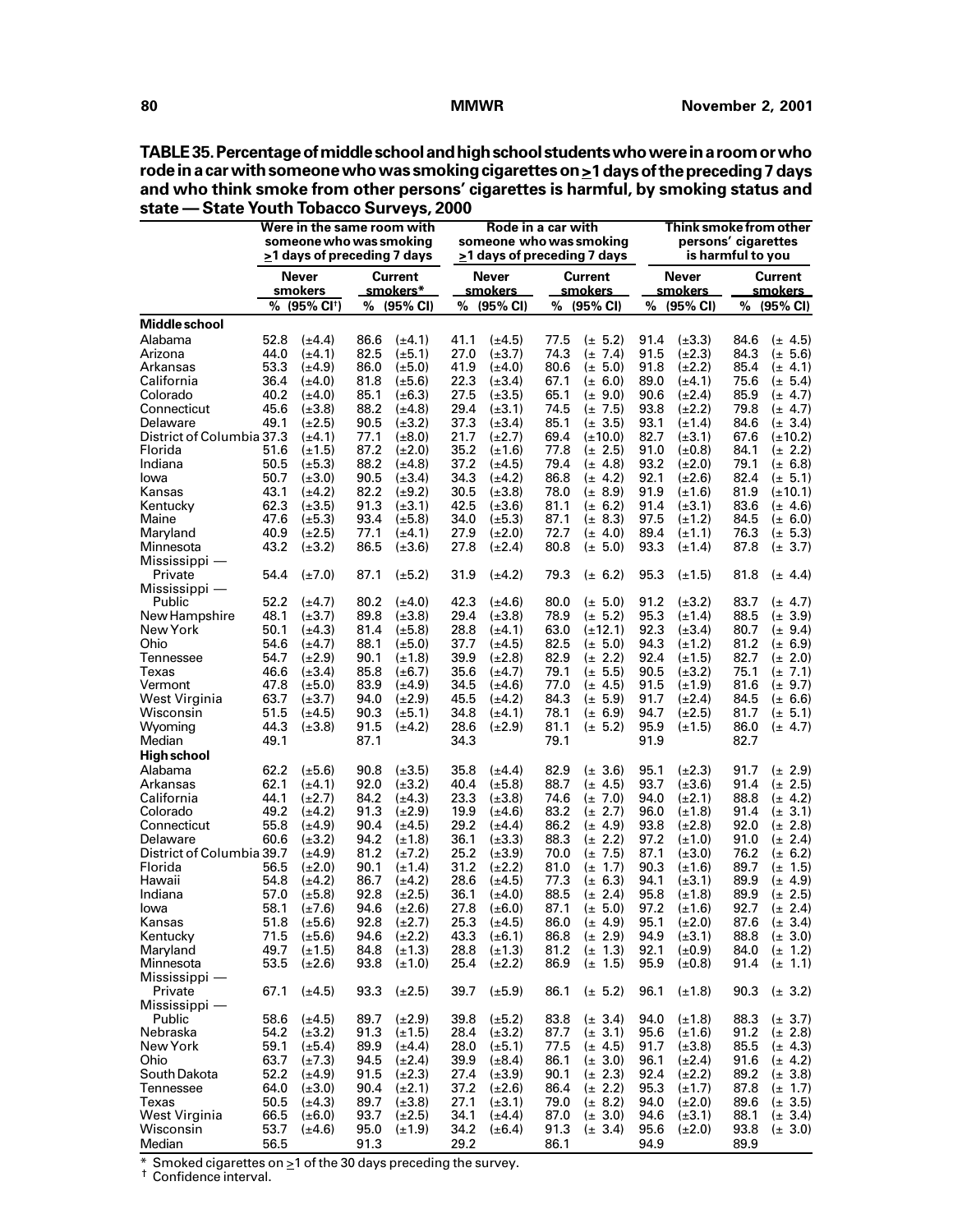|                              | Anyone else in home<br>smokes cigarettes |                   |      |                                        |     |                                           | Anyone else in home<br>uses smokeless tobacco |                                                          |  |  |
|------------------------------|------------------------------------------|-------------------|------|----------------------------------------|-----|-------------------------------------------|-----------------------------------------------|----------------------------------------------------------|--|--|
|                              | <b>Never</b><br>cigarette<br>smoker      |                   |      | <b>Current</b><br>cigarette<br>smoker* |     | <b>Never</b><br>smokeless<br>tobacco user |                                               | <b>Current</b><br>smokeless<br>tobacco user <sup>†</sup> |  |  |
|                              |                                          | $% (95\% CI^{s})$ |      | % (95% CI)                             |     | % (95% CI)                                |                                               | % (95% CI)                                               |  |  |
| Middle school                |                                          |                   |      |                                        |     |                                           |                                               |                                                          |  |  |
| Sex                          |                                          |                   |      |                                        |     |                                           |                                               |                                                          |  |  |
| Male                         | 31.5                                     | $(\pm 2.2)$       | 67.1 | $(\pm 3.3)$                            | 6.9 | $(\pm 1.3)$                               | 47.1                                          | $(\pm 4.8)$                                              |  |  |
| Female                       | 33.2                                     | $(\pm 2.0)$       | 73.4 | $(\pm 3.8)$                            | 7.8 | $(\pm 1.3)$                               | 50.5                                          | $(\pm 10.1)$                                             |  |  |
| Race/ethnicity               |                                          |                   |      |                                        |     |                                           |                                               |                                                          |  |  |
| White                        | 32.3                                     | $(\pm 2.3)$       | 73.8 | $(\pm 3.7)$                            | 8.8 | $(\pm 1.5)$                               | 49.3                                          | $(\pm 5.2)$                                              |  |  |
| <b>Black</b>                 | 36.5                                     | $(\pm 3.1)$       | 63.7 | $(\pm 5.7)$                            | 5.2 | $(\pm 1.5)$                               | 44.4                                          | $(\pm 14.7)$                                             |  |  |
| Hispanic                     | 28.7                                     | $(\pm 2.1)$       | 62.0 | $(\pm 5.0)$                            | 3.6 | $(\pm 0.7)$                               | 41.9                                          | $(\pm 11.8)$                                             |  |  |
| Asian                        | 30.4                                     | $(\pm 6.1)$       |      | ſ                                      | 3.2 | $(\pm 1.7)$                               |                                               |                                                          |  |  |
| <b>Total (middle school)</b> | 32.4                                     | $(\pm 1.8)$       | 70.1 | $(\pm 2.6)$                            | 7.4 | $(\pm 1.2)$                               | 47.7                                          | $(\pm 4.4)$                                              |  |  |
| High school                  |                                          |                   |      |                                        |     |                                           |                                               |                                                          |  |  |
| Sex                          |                                          |                   |      |                                        |     |                                           |                                               |                                                          |  |  |
| Male                         | 27.1                                     | $(\pm 2.5)$       | 54.4 | $(\pm 2.7)$                            |     | 5.2 $(\pm 0.7)$                           |                                               | 31.3 ( $\pm$ 3.8)                                        |  |  |
| Female                       | 27.9                                     | $(\pm 2.1)$       | 59.1 | $(\pm 2.7)$                            | 7.8 | $(\pm 1.1)$                               | 36.2                                          | $(\pm 9.0)$                                              |  |  |
| Race/ethnicity               |                                          |                   |      |                                        |     |                                           |                                               |                                                          |  |  |
| White                        | 26.9                                     | $(\pm 2.5)$       | 56.7 | $(\pm 2.5)$                            | 7.7 | $(\pm 1.1)$                               | 31.2                                          | $(\pm 3.8)$                                              |  |  |
| <b>Black</b>                 | 30.9                                     | $(\pm 3.5)$       | 59.4 | $(\pm 5.0)$                            | 5.5 | $(\pm 1.2)$                               | 33.5                                          | $(\pm 13.7)$                                             |  |  |
| Hispanic                     | 25.5                                     | $(\pm 3.2)$       | 54.8 | $(\pm 4.5)$                            | 3.9 | $(\pm 1.0)$                               | 38.0                                          | $(\pm 10.3)$                                             |  |  |
| Asian                        | 27.3                                     | $(\pm 4.9)$       | 46.1 | $(\pm 8.3)$                            | 3.4 | $(\pm 1.5)$                               | ſ                                             |                                                          |  |  |
| <b>Total (high school)</b>   | 27.5                                     | $(\pm 2.0)$       | 56.7 | $(\pm 2.3)$                            | 6.7 | (±0.8)                                    | 31.8                                          | $(\pm 3.5)$                                              |  |  |

**TABLE 36. Percentage of middle school and high school students who were exposed to tobacco use at home from either cigarettes or smokeless tobacco, by tobacco use status, sex, and race/ethnicity — National Youth Tobacco Survey, 2000**

\* Smoked cigarettes on  $\geq 1$  of the 30 days preceding the survey.

<sup>†</sup> Used smokeless tobacco on  $\geq 1$  of the 30 days preceding the survey.

§ Confidence interval.

 $n < 35$ .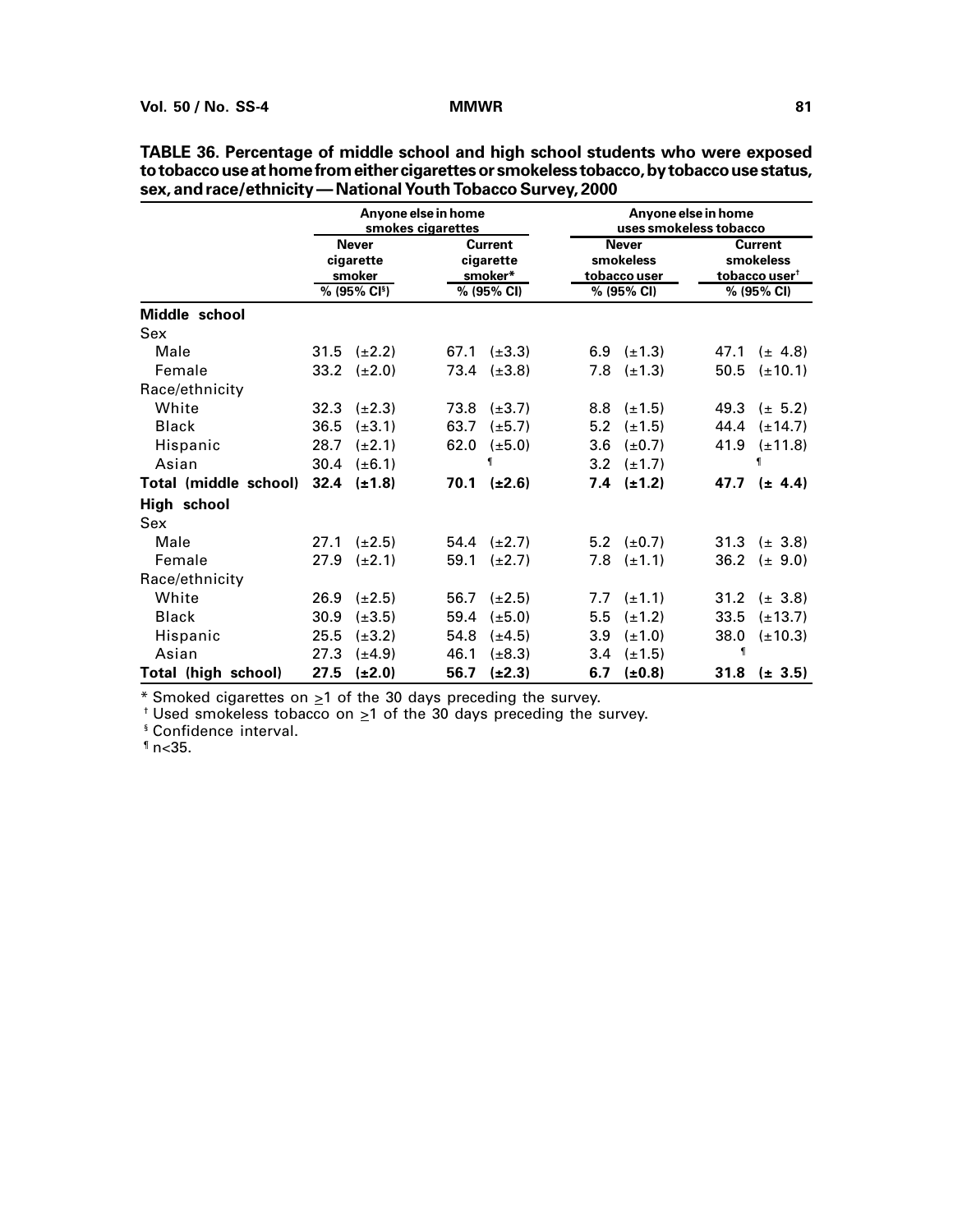|                       |                                            | Anyone else in home<br>smokes cigarettes   | Anyone else in home<br>uses smokeless tobacco |                                             |  |  |
|-----------------------|--------------------------------------------|--------------------------------------------|-----------------------------------------------|---------------------------------------------|--|--|
|                       | <b>Never</b>                               | <b>Current</b>                             | <b>Never</b>                                  | <b>Current</b>                              |  |  |
|                       | cigarette                                  | cigarette                                  | smokeless                                     | smokeless                                   |  |  |
|                       | smoker                                     | smoker*                                    | tobacco user                                  | tobacco user <sup>†</sup>                   |  |  |
|                       | % (95% CI <sup>s</sup> )                   | % (95% CI)                                 | % (95% CI)                                    | % (95% CI)                                  |  |  |
| <b>Middle school</b>  |                                            |                                            |                                               |                                             |  |  |
| Alabama               | 38.5                                       | 64.6                                       | 13.3                                          | 34.7                                        |  |  |
|                       | $(\pm 4.9)$                                | $(\pm 8.5)$                                | $(\pm 2.8)$                                   | $(\pm 11.1)$                                |  |  |
| Arizona               | 32.1                                       | 58.1                                       | 10.4                                          | 34.8                                        |  |  |
|                       | $(\pm 3.3)$                                | $(\pm 9.2)$                                | $(\pm 1.8)$                                   | $(\pm 11.1)$                                |  |  |
| Arkansas              | 43.8                                       | 72.1                                       | 21.4                                          | 61.3                                        |  |  |
|                       | $(\pm 4.1)$                                | $(\pm 8.8)$                                | $(\pm 2.5)$                                   | $(\pm 11.2)$                                |  |  |
| California            | 25.6<br>$(\pm 3.0)$                        | 57.1<br>$(\pm 9.6)$                        | 3.7<br>$(\pm 1.1)$                            | 43.9<br>$(\pm 11.6)$<br>ſ                   |  |  |
| Colorado              | 31.8                                       | 66.7                                       | 10.5                                          |                                             |  |  |
| Connecticut           | $(\pm 4.8)$                                | $(\pm 8.7)$                                | $(\pm 2.3)$                                   |                                             |  |  |
| Delaware              | 32.8                                       | 61.2                                       | 5.4                                           | 43.9                                        |  |  |
|                       | $(\pm 3.3)$                                | $(\pm 10.3)$                               | $(\pm 1.3)$                                   | $(\pm 16.5)$                                |  |  |
|                       | 40.1                                       | 72.3                                       | 3.9                                           | 29.1                                        |  |  |
|                       | $(\pm 3.3)$                                | $(\pm 3.6)$                                | $(\pm 0.7)$                                   | $(\pm 12.0)$                                |  |  |
| District of Columbia  | 41.6<br>$(\pm 4.1)$                        | 59.8<br>$(\pm 9.4)$                        | 6.2<br>$(\pm 1.5)$                            | 1                                           |  |  |
| Florida               | 35.4                                       | 68.0                                       | 5.8                                           | 37.8                                        |  |  |
|                       | $(\pm 1.6)$                                | $(\pm 2.8)$                                | $(\pm 0.6)$                                   | $(\pm 5.4)$                                 |  |  |
| Indiana               | 36.4                                       | 76.4                                       | 9.5                                           | 44.1                                        |  |  |
|                       | $(\pm 5.6)$                                | $(\pm 8.4)$                                | $(\pm 2.1)$                                   | $(\pm 19.8)$                                |  |  |
| lowa                  | 34.1                                       | 70.2                                       | 10.9                                          | 44.6                                        |  |  |
|                       | $(\pm 4.5)$                                | $(\pm 8.6)$                                | $(\pm 1.3)$                                   | $(\pm 8.8)$                                 |  |  |
| Kansas                | 29.8                                       | 66.0                                       | 14.0                                          | 57.4                                        |  |  |
|                       | $(\pm 3.8)$                                | $(\pm 12.3)$                               | $(\pm 2.0)$                                   | $(\pm 28.1)$                                |  |  |
| Kentucky              | 41.7                                       | 76.1                                       | 14.3                                          | 51.4                                        |  |  |
|                       | $(\pm 4.6)$                                | $(\pm 7.3)$                                | $(\pm 2.6)$                                   | $(\pm 8.6)$                                 |  |  |
| Maine                 | 36.9                                       | 77.5                                       | 5.7                                           | 46.0                                        |  |  |
|                       | $(\pm 6.0)$                                | $(\pm 10.5)$                               | $(\pm 2.1)$                                   | $(\pm 24.8)$                                |  |  |
| Maryland              | 34.5                                       | 67.2                                       | 7.3                                           | 41.4                                        |  |  |
|                       | $(\pm 2.7)$                                | $(\pm 5.0)$                                | $(\pm 0.9)$                                   | $(\pm 9.5)$                                 |  |  |
| Minnesota             | 31.3                                       | 69.5                                       | 8.2                                           | 49.9                                        |  |  |
|                       | $(\pm 3.6)$                                | $(\pm 5.9)$                                | $(\pm 1.1)$                                   | $(\pm 13.3)$                                |  |  |
| Mississippi - Private | 28.0                                       | 59.9                                       | 17.1                                          | 45.4                                        |  |  |
|                       | $(\pm 4.0)$                                | $(\pm 7.3)$                                | $(\pm 2.0)$                                   | $(\pm 11.2)$                                |  |  |
| Mississippi — Public  | 39.8                                       | 70.5                                       | 19.7                                          | 47.8                                        |  |  |
|                       | $(\pm 4.9)$                                | $(\pm 5.9)$                                | $(\pm 2.4)$                                   | $(\pm 7.6)$                                 |  |  |
| New Hampshire         | 31.0                                       | 66.2                                       | 5.7                                           | 31.0                                        |  |  |
|                       | $(\pm 4.1)$                                | $(\pm 6.0)$                                | $(\pm 1.5)$                                   | $(\pm 12.9)$                                |  |  |
| New York              | 32.8                                       | 64.2                                       | 3.7                                           | 56.7                                        |  |  |
|                       | $(\pm 3.8)$                                | $(\pm 9.2)$                                | $(\pm 1.2)$                                   | $(\pm 16.4)$                                |  |  |
| Ohio                  | 36.8                                       | 75.9                                       | 8.8                                           | 46.0                                        |  |  |
|                       | $(\pm 4.4)$                                | $(\pm 6.1)$                                | $(\pm 1.9)$                                   | $(\pm 11.3)$                                |  |  |
| Tennessee<br>Texas    | 38.5<br>$(\pm 3.3)$<br>34.4                | 71.9<br>$(\pm 3.3)$<br>70.1                | 15.3<br>$(\pm 1.5)$<br>9.8                    | 47.7<br>$(\pm 5.6)$<br>45.4<br>$(\pm 12.5)$ |  |  |
| Vermont               | $(\pm 4.4)$<br>36.8<br>$(\pm 5.0)$         | $(\pm 5.6)$<br>68.9<br>$(\pm 4.6)$         | $(\pm 3.2)$<br>7.8<br>$(\pm 1.8)$             | 37.2<br>$(\pm 18.9)$                        |  |  |
| West Virginia         | 39.3                                       | 76.8                                       | 23.9                                          | 57.7                                        |  |  |
|                       | $(\pm 3.8)$                                | $(\pm 4.3)$                                | $(\pm 2.9)$                                   | $(\pm 9.9)$                                 |  |  |
| Wisconsin             | 35.7                                       | 64.7                                       | 9.9                                           | 39.0                                        |  |  |
|                       | $(\pm 4.3)$                                | $(\pm 5.2)$                                | $(\pm 2.3)$                                   | $(\pm 16.7)$                                |  |  |
| Wyoming               | 25.2                                       | 71.3                                       | 19.6                                          | 50.2                                        |  |  |
|                       | $(\pm 2.8)$                                | $(\pm 5.4)$                                | $(\pm 2.7)$                                   | $(\pm 8.2)$                                 |  |  |
| Median                | 35.4                                       | 68.9                                       | 9.8                                           | 45.4                                        |  |  |
| <b>High school</b>    |                                            |                                            |                                               |                                             |  |  |
| Alabama               | 34.2                                       | 58.0                                       | 12.3                                          | 38.8                                        |  |  |
|                       | $(\pm 4.7)$                                | $(\pm 7.2)$                                | $(\pm 3.5)$                                   | $(\pm 9.1)$                                 |  |  |
| Arkansas              | 33.0                                       | 62.1                                       | 16.6                                          | 35.1                                        |  |  |
|                       | $(\pm 5.8)$                                | $(\pm 5.4)$                                | $(\pm 2.9)$                                   | $(\pm 7.2)$                                 |  |  |
| California            | 28.2                                       | 50.3                                       | 4.1                                           | 45.4                                        |  |  |
|                       | $(\pm 3.9)$                                | $(\pm 8.4)$                                | $(\pm 1.1)$                                   | $(\pm 14.7)$                                |  |  |
| Colorado              | 20.8                                       | 49.7                                       | 9.3                                           | 29.3                                        |  |  |
|                       | $(\pm 3.6)$                                | $(\pm 5.8)$                                | $(\pm 1.6)$                                   | $(\pm 6.4)$                                 |  |  |
| Connecticut           | 27.9                                       | 54.2                                       | 4.4                                           | 25.8                                        |  |  |
|                       | $(\pm 4.9)$                                | $(\pm 6.6)$                                | $(\pm 1.5)$                                   | $(\pm 12.0)$                                |  |  |
| Delaware              | 30.8                                       | 64.9                                       | 3.9                                           | 37.8                                        |  |  |
|                       | $(\pm 2.9)$                                | $(\pm 4.3)$                                | $(\pm 0.8)$                                   | $(\pm 11.1)$                                |  |  |
| District of Columbia  | 36.0<br>$(\pm 4.4)$                        | 60.2<br>$(\pm 10.5)$                       | 6.1<br>$(\pm 1.6)$                            | ſ                                           |  |  |
| Florida               | 28.7                                       | 54.9                                       | 4.6                                           | 40.6                                        |  |  |
|                       | $(\pm 2.1)$                                | $(\pm 2.8)$                                | $(\pm 0.6)$                                   | $(\pm 5.6)$                                 |  |  |
| Hawaii                | 38.4                                       | 54.0                                       | 5.4                                           | 21.5                                        |  |  |
|                       | $(\pm 4.4)$                                | $(\pm 7.1)$                                | $(\pm 1.3)$                                   | $(\pm 14.7)$                                |  |  |
| Indiana               | 30.4<br>$(\pm 5.0)$<br>25.2<br>$(\pm 5.4)$ | 60.0<br>$(\pm 4.9)$                        | 8.0<br>$(\pm 1.8)$<br>12.6                    | 34.8<br>$(\pm 11.3)$<br>34.3                |  |  |
| lowa<br>Kansas        | 23.4<br>$(\pm 4.2)$                        | 53.5<br>$(\pm 5.8)$<br>$(\pm 6.7)$<br>54.0 | $(\pm 1.8)$<br>$(\pm 2.5)$<br>12.6            | $(\pm 9.7)$<br>36.4<br>$(\pm 10.6)$         |  |  |
| Kentucky              | 40.3                                       | 63.2                                       | 13.0                                          | 41.9                                        |  |  |
|                       | $(\pm 5.7)$                                | $(\pm 4.6)$                                | $(\pm 2.6)$                                   | $(\pm 9.2)$                                 |  |  |
| Maryland              | 30.6                                       | 56.7                                       | 8.2                                           | 38.1                                        |  |  |
|                       | $(\pm 1.6)$                                | $(\pm 1.7)$                                | $(\pm 0.7)$                                   | $(\pm 3.9)$                                 |  |  |
| Minnesota             | 27.2                                       | 52.9                                       | 9.7                                           | 33.8                                        |  |  |
|                       | $(\pm 2.1)$                                | $(\pm 2.4)$                                | $(\pm 1.2)$                                   | $(\pm 5.0)$                                 |  |  |
| Mississippi - Private | 24.8                                       | 43.0                                       | 18.2                                          | 50.5                                        |  |  |
|                       | $(\pm 5.1)$                                | $(\pm 4.3)$                                | $(\pm 3.0)$                                   | $(\pm 9.6)$                                 |  |  |
| Mississippi — Public  | 40.5                                       | 59.9                                       | 19.4                                          | 50.0                                        |  |  |
|                       | $(\pm 5.5)$                                | $(\pm 4.2)$                                | $(\pm 3.3)$                                   | $(\pm 9.0)$                                 |  |  |
| Nebraska              | 24.2                                       | 57.5                                       | 11.3                                          | 42.6                                        |  |  |
|                       | $(\pm 3.1)$                                | $(\pm 2.7)$                                | $(\pm 1.4)$                                   | $(\pm 4.1)$                                 |  |  |
| New York              | 25.2                                       | 55.0                                       | 5.0                                           | 27.5                                        |  |  |
|                       | $(\pm 3.8)$                                | $(\pm 4.5)$                                | $(\pm 1.0)$                                   | $(\pm 14.0)$                                |  |  |
| Ohio                  | 36.8                                       | 64.8                                       | 8.8                                           | 33.4                                        |  |  |
|                       | $(\pm 7.5)$                                | $(\pm 6.9)$                                | $(\pm 2.6)$                                   | $(\pm 14.1)$                                |  |  |
| South Dakota          | 27.4                                       | 57.4                                       | $(\pm 1.9)$                                   | 42.6                                        |  |  |
|                       | $(\pm 3.8)$                                | $(\pm 7.0)$                                | 13.8                                          | $(\pm 13.1)$                                |  |  |
| Tennessee             | 34.4                                       | 62.0                                       | 13.8                                          | 38.6                                        |  |  |
|                       | $(\pm 2.2)$                                | $(\pm 2.2)$                                | $(\pm 1.8)$                                   | $(\pm 4.5)$                                 |  |  |
| Texas                 | 27.0                                       | 54.6                                       | 7.2                                           | 40.7                                        |  |  |
|                       | $(\pm 3.4)$                                | $(\pm 8.0)$                                | $(\pm 2.9)$                                   | $(\pm 9.6)$                                 |  |  |
| West Virginia         | 30.7                                       | 57.5                                       | 22.7                                          | 49.2                                        |  |  |
|                       | $(\pm 5.4)$                                | $(\pm 6.3)$                                | $(\pm 2.8)$                                   | $(\pm 7.3)$                                 |  |  |
| Wisconsin             | 28.5                                       | 55.1                                       | 6.0                                           | 31.3                                        |  |  |
|                       | $(\pm 8.1)$                                | $(\pm 5.8)$                                | $(\pm 1.4)$                                   | $(\pm 12.1)$                                |  |  |
| Median                | 28.7                                       | 56.7                                       | 9.3                                           | 38.1                                        |  |  |

**TABLE 37. Percentage of middle school and high school students who were exposed to tobacco use at home from either cigarettes or smokeless tobacco, by tobacco use status and state — State Youth Tobacco Surveys, 2000**

\* Smoked cigarettes on  $\geq 1$  of the 30 days preceding the survey.<br><sup>†</sup> Used smokeless tobacco on  $\geq 1$  of the 30 days preceding the survey.<br>§ Confidence interval.

 $\sqrt[n]{n}$  n<35.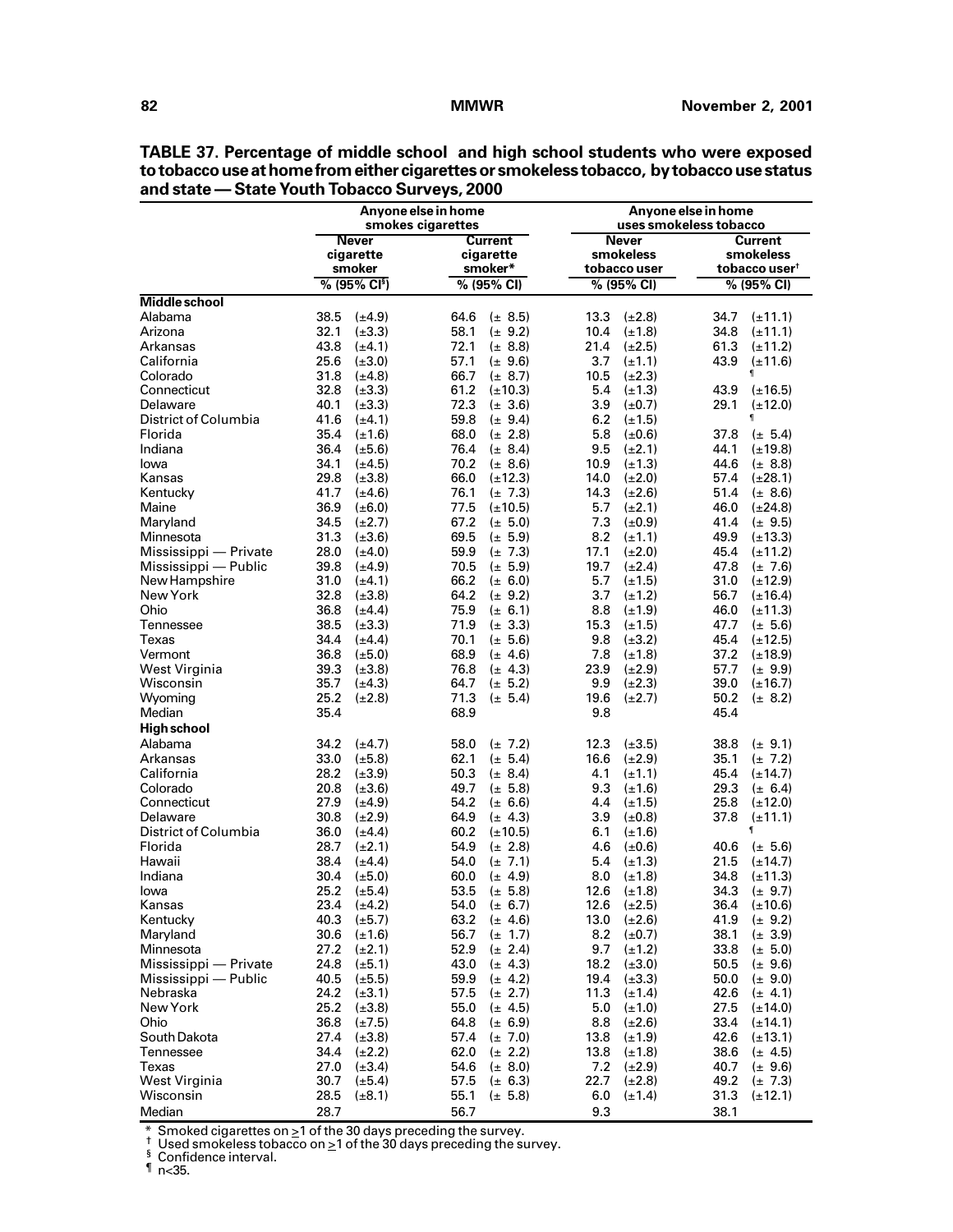|                       | <b>Practiced ways</b><br>to tobacco | Smoked<br>to say "No" cigarettes on | Used smokeless<br>tobacco on<br>school property school property |
|-----------------------|-------------------------------------|-------------------------------------|-----------------------------------------------------------------|
|                       | % (95% CI*)                         | $\frac{9}{6}$ (95% CI)              | % (95% CI)                                                      |
| Middle school         |                                     |                                     |                                                                 |
| Sex                   |                                     |                                     |                                                                 |
| Male                  | 40.5 $(\pm 3.0)$                    | 3.6 $(\pm 0.6)$                     | 3.3 $(\pm 1.3)$                                                 |
| Female                | 43.2 $(\pm 3.5)$                    | 2.4 $(\pm 0.5)$                     | $0.8$ ( $\pm 0.2$ )                                             |
| Race/ethnicity        |                                     |                                     |                                                                 |
| White                 | 41.7 $(\pm 4.0)$                    | 2.6 $(\pm 0.6)$                     | 2.0 $(\pm 0.9)$                                                 |
| <b>Black</b>          | 43.8 $(\pm 3.4)$                    | 3.2 $(\pm 0.7)$                     | 1.6 $(\pm 0.6)$                                                 |
| Hispanic              | 41.0 $(\pm 4.2)$                    | $3.6 \left( \pm 0.8 \right)$        | 2.1 $(\pm 0.6)$                                                 |
| Asian                 | 40.6 $(\pm 5.8)$                    | 2.6 $(\pm 1.4)$                     | 1.1 $(\pm 0.9)$                                                 |
| Total (middle school) | 41.9 $(\pm 3.1)$                    | $3.0 \left( \pm 0.5 \right)$        | $2.0$ (±0.6)                                                    |
| High school           |                                     |                                     |                                                                 |
| Sex                   |                                     |                                     |                                                                 |
| Male                  | 13.2 $(\pm 1.3)$                    | 11.1 $(\pm 1.1)$                    | 7.3 $(\pm 1.2)$                                                 |
| Female                | 16.3 $(\pm 1.5)$                    | 7.7 ( $\pm$ 1.1)                    | $0.6$ ( $\pm 0.3$ )                                             |
| Race/ethnicity        |                                     |                                     |                                                                 |
| White                 | 12.4 $(\pm 1.5)$                    | 10.4 $(\pm 1.3)$                    | 4.5 $(\pm 0.8)$                                                 |
| <b>Black</b>          | $21.0 \left( \pm 2.2 \right)$       | 5.7 $(\pm 1.5)$                     | 2.6 $(\pm 0.8)$                                                 |
| Hispanic              | 18.5 $(\pm 1.9)$                    | 8.0 $(\pm 1.3)$                     | 3.1 $(\pm 0.9)$                                                 |
| Asian                 | 18.6 $(\pm 3.3)$                    | $9.8$ ( $\pm 2.6$ )                 | 1.8 $(\pm 0.9)$                                                 |
| Total (high school)   | 14.7 $(\pm 1.3)$                    | $9.4$ (±0.9)                        | 4.0 $(\pm 0.6)$                                                 |

**TABLE 38. Percentage of all middle school and high school students who practiced ways to say "No" to tobacco as part of school curriculum and who smoked cigarettes or used smokeless tobacco on school property during the 30 days preceding the survey, by sex and race/ethnicity — National Youth Tobacco Survey, 2000**

\* Confidence interval.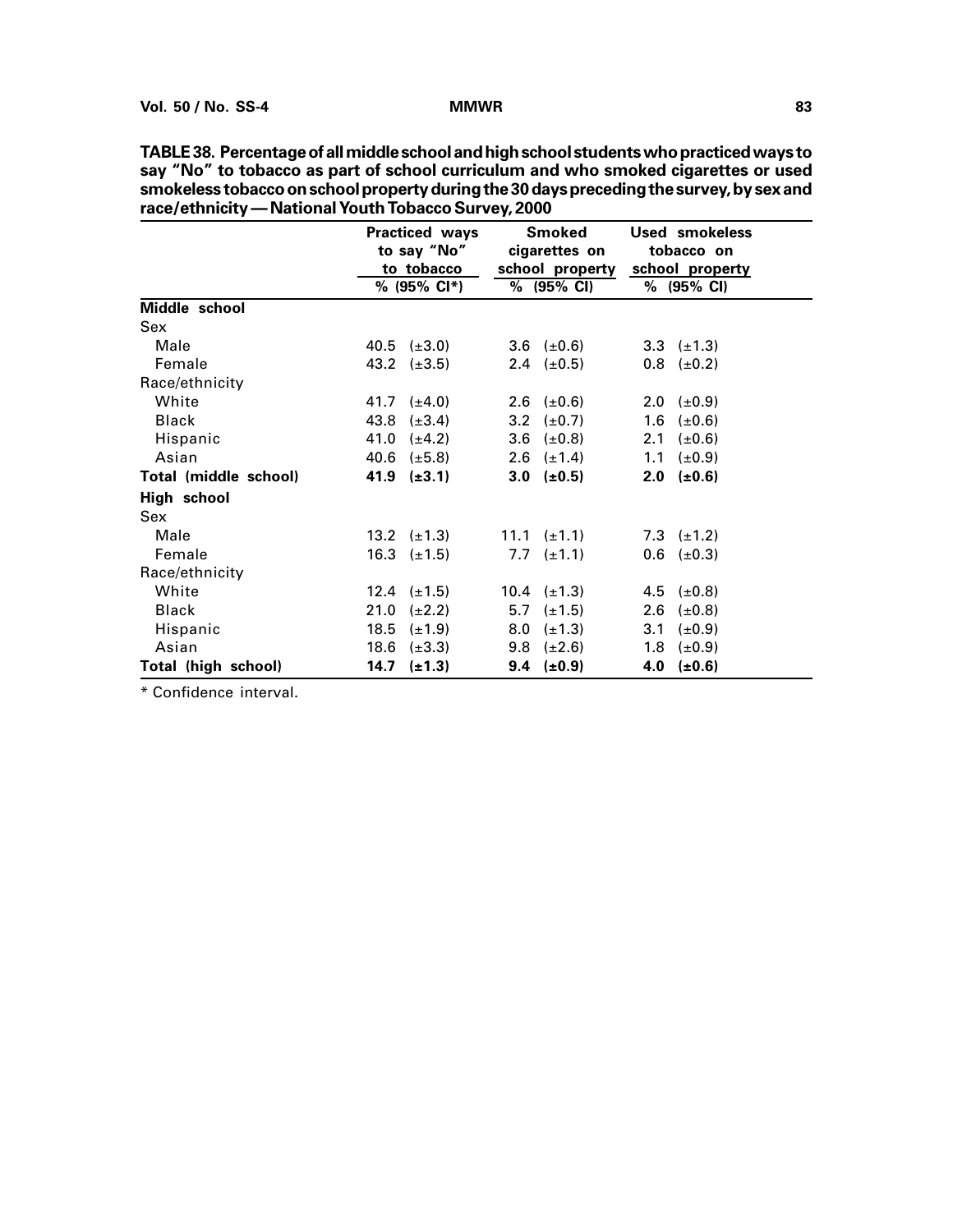|                       | <b>Practiced ways</b>                   | <b>Smoked</b>                          | <b>Used smokeless</b>                 |
|-----------------------|-----------------------------------------|----------------------------------------|---------------------------------------|
|                       | to say "No"                             | cigarettes on                          | tobacco on                            |
|                       | to tobacco                              | school property                        | school property                       |
|                       | %<br>$(95\% \text{ Cl*})$               | % (95% CI)                             | % (95% CI)                            |
| Middle school         |                                         |                                        |                                       |
| Alabama               | 45.6                                    | 4.7                                    | 3.9                                   |
|                       | $(\pm 6.1)$                             | $(\pm 1.4)$                            | $(\pm 1.7)$                           |
| Arizona               | 41.9                                    | 5.1                                    | 3.0                                   |
|                       | $(\pm 4.2)$                             | $(\pm 1.2)$                            | $(\pm 2.2)$                           |
| Arkansas              | 42.0                                    | 4.9                                    | 3.8                                   |
|                       | $(\pm 5.4)$                             | $(\pm 1.1)$                            | $(\pm 1.4)$                           |
| California            | 39.7                                    | 2.1                                    | 1.6                                   |
|                       | $(\pm 7.6)$                             | $(\pm 0.8)$                            | (±0.5)                                |
| Colorado              | 38.2                                    | 3.8                                    | 2.1                                   |
|                       | $(\pm 4.9)$                             | $(\pm 1.3)$                            | $(\pm 0.8)$                           |
| Connecticut           | 43.4                                    | 3.2                                    | 2.0                                   |
|                       | $(\pm 6.4)$                             | $(\pm 1.1)$                            | $(\pm 0.9)$                           |
| Delaware              | 39.9                                    | 4.6                                    | 1.7                                   |
|                       | $(\pm 4.7)$                             | $(\pm 0.9)$                            | $(\pm 0.5)$                           |
| District of Columbia  | 35.8                                    | 3.9                                    | 2.2                                   |
|                       | $(\pm 3.8)$                             | $(\pm 1.4)$                            | $(\pm 1.2)$                           |
| Florida               | 34.8                                    | 3.2                                    | 1.7                                   |
|                       | $(\pm 2.3)$                             | $(\pm 0.4)$                            | $(\pm 0.3)$                           |
| Indiana               | 33.4                                    | 2.3                                    | 2.3                                   |
|                       | $(\pm 5.7)$                             | $(\pm 1.1)$                            | $(\pm 1.0)$                           |
| lowa                  | 45.3                                    | 3.8                                    | 2.1                                   |
|                       | $(\pm 6.6)$                             | $(\pm 0.8)$                            | $(\pm 0.9)$                           |
| Kansas                | 32.6                                    | 1.7                                    | 1.4                                   |
|                       | $(\pm 5.9)$                             | $(\pm 0.8)$                            | $(\pm 0.7)$                           |
| Kentucky              | 43.4 $(\pm 4.4)$                        | 6.3<br>$(\pm 1.9)$                     | 4.7<br>$(\pm 2.1)$                    |
| Maine                 | 54.9 $(\pm 9.0)$                        | 5.2<br>$(\pm 3.6)$                     | 1.9<br>$(\pm 0.9)$                    |
| Maryland              | NA <sup>+</sup>                         | 3.1<br>$(\pm 0.5)$                     | 2.0<br>$(\pm 0.6)$                    |
| Minnesota             | 44.1                                    | 2.7                                    | 1.7 <sub>z</sub>                      |
|                       | $(\pm 6.6)$                             | $(\pm 0.6)$                            | $(\pm 0.4)$                           |
| Mississippi — Private | 22.1                                    | 2.2                                    | 4.0                                   |
|                       | $(\pm 5.8)$                             | $(\pm 1.2)$                            | $(\pm 1.5)$                           |
| Mississippi — Public  | 40.6                                    | 4.7                                    | 2.8                                   |
|                       | $(\pm 3.6)$                             | $(\pm 1.2)$                            | $(\pm 1.2)$                           |
| New Hampshire         | 29.3                                    | 4.2                                    | 1.1                                   |
|                       | $(\pm 5.9)$                             | $(\pm 1.3)$                            | $(\pm 0.5)$                           |
| New York              | 42.8                                    | 2.0                                    | 1.3                                   |
|                       | $(\pm 13.5)$                            | $(\pm 1.2)$                            | (±0.9)                                |
| Ohio                  | 43.9                                    | 3.9                                    | 2.8                                   |
|                       | $(\pm 6.3)$                             | $(\pm 1.1)$                            | $(\pm 1.2)$                           |
| Tennessee             | 42.0<br>$(\pm 3.4)$                     | 3.8<br>$(\pm 0.6)$                     | 3.0 $(\pm 0.7)$                       |
| Texas                 | 36.4                                    | 3.1                                    | 2.1                                   |
|                       | $(\pm 5.4)$                             | $(\pm 1.3)$                            | $(\pm 0.8)$                           |
| Vermont               | 43.5                                    | 4.2                                    | 1.6                                   |
|                       | $(\pm 8.6)$                             | $(\pm 1.0)$                            | $(\pm 0.8)$                           |
| West Virginia         | 42.7                                    | 4.8                                    | 3.8                                   |
|                       | $(\pm 6.7)$                             | $(\pm 1.1)$                            | $(\pm 1.3)$                           |
| Wisconsin             | 45.5<br>$(\pm 6.2)$                     | 4.2<br>$(\pm 1.7)$                     | 2.9 $(\pm 1.2)$                       |
| Wyoming               | 44.1                                    | 4.4                                    | 5.1                                   |
|                       | $(\pm 4.7)$                             | $(\pm 1.1)$                            | $(\pm 1.7)$                           |
| Median                | 42.0                                    | 3.9                                    | 2.1                                   |
| High school           |                                         |                                        |                                       |
| Alabama               | 18.6                                    | 9.2                                    | 6.0                                   |
|                       | $(\pm 3.6)$                             | $(\pm 1.9)$                            | $(\pm 1.2)$                           |
| Arkansas              | 14.8                                    | 9.7                                    | 7.5                                   |
|                       | $(\pm 2.8)$                             | $(\pm 1.9)$                            | $(\pm 2.4)$                           |
| California            | 19.1                                    | 6.4                                    | 2.6                                   |
|                       | $(\pm 5.1)$                             | $(\pm 1.4)$                            | $(\pm 1.1)$                           |
| Colorado              | 11.3                                    | $(\pm 3.2)$                            | 5.7                                   |
|                       | $(\pm 2.3)$                             | 12.3                                   | $(\pm 2.0)$                           |
| Connecticut           | 18.5                                    | 13.4                                   | 4.2                                   |
|                       | $(\pm 3.4)$                             | $(\pm 3.2)$                            | $(\pm 1.3)$                           |
| Delaware              | 16.1                                    | 12.5                                   | 2.3                                   |
|                       | $(\pm 1.6)$                             | $(\pm 1.8)$                            | $(\pm 0.7)$                           |
| District of Columbia  | 22.7<br>$(\pm 2.7)$                     | 7.9<br>$(\pm 2.0)$                     | 3.6 $(\pm 1.8)$                       |
| Florida               | 18.3                                    | 7.7                                    | 3.3                                   |
|                       | $(\pm 1.8)$                             | $(\pm 0.9)$                            | $(\pm 0.5)$                           |
| Hawaii                | 23.7                                    | 12.2                                   | 3.3                                   |
|                       | $(\pm 4.1)$                             | $(\pm 3.5)$                            | $(\pm 2.0)$                           |
| Indiana<br>lowa       | 10.9<br>$(\pm 2.0)$<br>12.6             | 10.5<br>$(\pm 2.0)$<br>10.5            | 3.3<br>$(\pm 1.3)$                    |
| Kansas                | $(\pm 3.2)$                             | $(\pm 2.6)$                            | $5.1$ ( $\pm$ 1.5)                    |
| Kentucky              | 12.5<br>$(\pm 2.5)$<br>14.5 $(\pm 1.9)$ | 8.2<br>$(\pm 2.0)$<br>18.6 $(\pm 3.2)$ | 4.8<br>$(\pm 1.6)$                    |
| Maryland              | NA <sup>+</sup>                         | 10.9 $(\pm 0.6)$                       | $9.1$ ( $\pm 2.2$ )                   |
| Minnesota             | 16.1 $(\pm 1.6)$                        | 11.5<br>$(\pm 1.3)$                    | 4.8 $(\pm 0.4)$<br>6.7<br>$(\pm 1.0)$ |
| Mississippi — Private | 9.3 ( $\pm$ 1.6)                        | 10.5<br>$(\pm 2.4)$                    | 11.9<br>$(\pm 2.8)$                   |
| Mississippi — Public  | 23.6                                    | 9.9                                    | 7.8                                   |
|                       | $(\pm 4.5)$                             | $(\pm 2.1)$                            | $(\pm 1.9)$                           |
| Nebraska              | 12.1                                    | 9.9                                    | 5.4                                   |
|                       | $(\pm 1.5)$                             | $(\pm 1.9)$                            | $(\pm 1.2)$                           |
| New York              | 15.0                                    | 12.0                                   | 4.3                                   |
|                       | $(\pm 2.7)$                             | $(\pm 4.5)$                            | $(\pm 1.8)$                           |
| Ohio                  | 14.5                                    | 12.1                                   | 5.5                                   |
|                       | $(\pm 3.5)$                             | $(\pm 1.9)$                            | $(\pm 1.9)$                           |
| South Dakota          | 15.4                                    | 10.7                                   | 7.1                                   |
|                       | $(\pm 3.3)$                             | $(\pm 3.1)$                            | $(\pm 2.7)$                           |
| Tennessee             | 14.9                                    | 12.2                                   | 8.0                                   |
|                       | $(\pm 2.6)$                             | $(\pm 1.5)$                            | $(\pm 1.3)$                           |
| Texas                 | 13.4                                    | 7.4                                    | 5.1                                   |
|                       | $(\pm 2.0)$                             | $(\pm 2.6)$                            | $(\pm 2.5)$                           |
| West Virginia         | 20.5                                    | 17.3                                   | 11.1                                  |
|                       | $(\pm 4.9)$                             | $(\pm 3.7)$                            | $(\pm 2.6)$                           |
| Wisconsin             | 13.5                                    | 13.8                                   | 4.6                                   |
|                       | $(\pm 3.3)$                             | $(\pm 2.7)$                            | $(\pm 1.8)$                           |
| Median                | 15.0                                    | 10.7                                   | 5.1                                   |
|                       |                                         |                                        |                                       |

**TABLE 39. Percentage of all middle school and high school students who practiced ways to say "No" to tobacco as part of school curriculum and percentage who smoked cigarettes or used smokeless tobacco on school property during the 30 days preceding the survey, by state — State Youth Tobacco Surveys, 2000**

\* Confidence interval. † Question was not asked.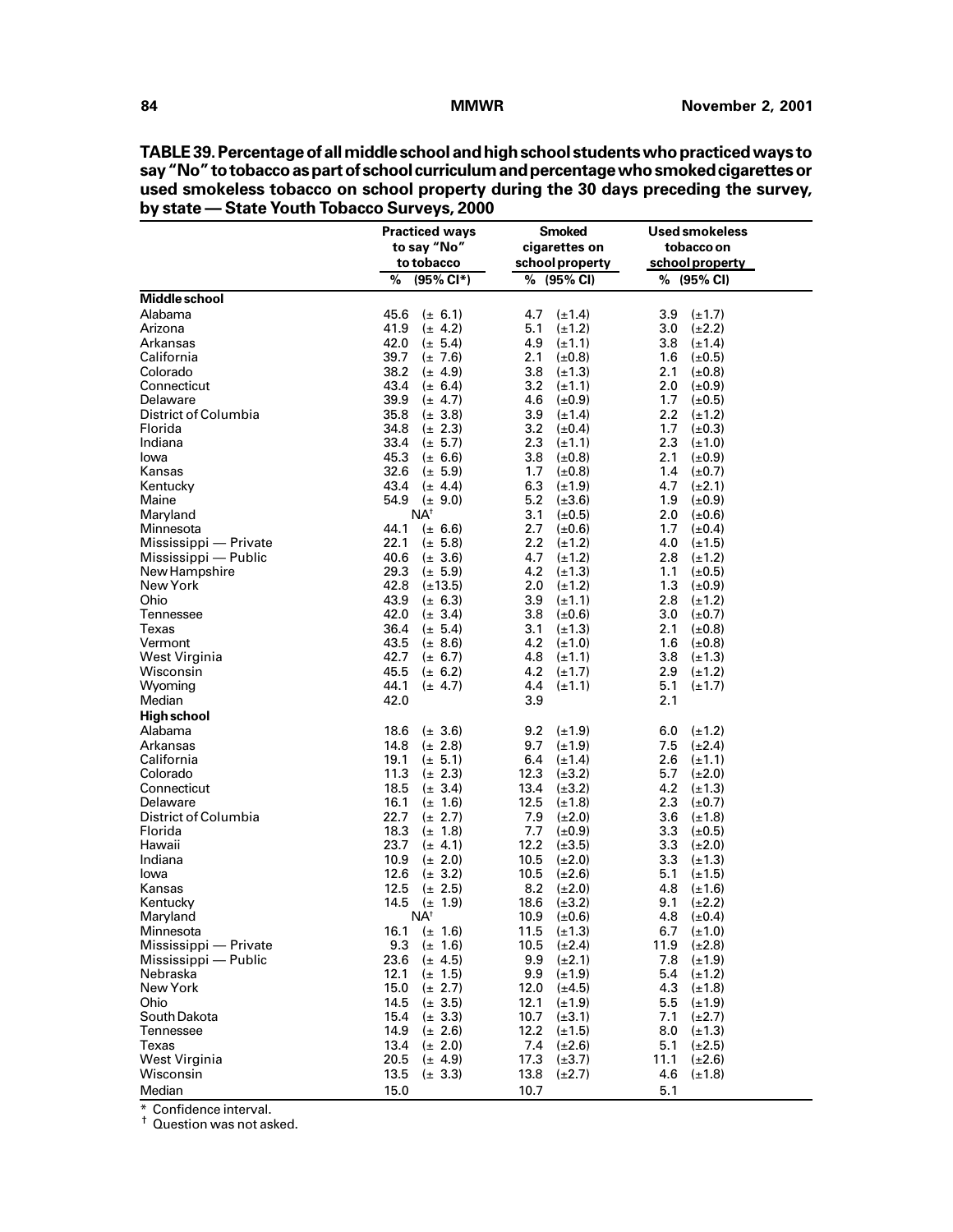# **State and Territorial Epidemiologists and Laboratory Directors**

State and Territorial Epidemiologists and Laboratory Directors are acknowledged for their contributions to *CDC Surveillance Summaries*. The epidemiologists and the laboratory directors listed below were in the positions shown as of October 2001.

Federated States Marshall Islands Tom D. Kijiner — Northern Mariana Islands Jose L. Chong, MD Joseph K.P. Villagomez Palau — —

**State/Territory Epidemiologist Exercise State/Territory Director Epidemiologist Exercise State/Territory Director**<br>Alabama Bohn P. Lofgren, MD Alabama Bohn Philiam J. Callan, Ph Alabama John P. Lofgren, MD William J. Callan, PhD Alaska John P. Middaugh, MD Bernard Jilly, PhD Arizona Victorio J. Vaz, DVM, PhD (Acting) Wesley B. Press, MS Arkansas Thomas C. McChesney, DVM Michael G. Foreman California Duc Vugia, MD, MPH Paul Kimsey, PhD Colorado Lisa Miller, MD, SCPH (Acting) Ronald L. Cada, DrPH Connecticut James L. Hadler, MD, MPH Katherine Kelley, DrPH Delaware **A. LeRoy Hathcock, PhD**<br>District of Columbia **A. Le. Martin E. Levy, MD, MPH** District of Columbia Martin E. Levy, MD, MPH Maurice Knuckles, PhD (Acting)<br>Florida Steven T. Wiersma, MD, MPH Ming S. Chan, PhD Florida Steven T. Wiersma, MD, MPH Ming S. Chan, PhD Georgia Paul Blake, MD, MPH Elizabeth A. Franko, DrPH Hawaii Paul V. Effler, MD, MPH Vernon K. Miyamoto, PhD Idaho Christine G. Hahn, MD Richard H. Hudson, PhD Illinois Mark Dworkin, MD, MPH David L. Maserang, PhD Indiana Robert Teclaw, DVM, PhD, MPH David E. Nauth M. Patricia Quinlisk, MD, MPH Mary J. R. Gilchrist<br>Gianfranco Pezzino, MD, MPH Duane Boline, PhD Kansas Gianfranco Pezzino, MD, MPH الكلمة Gianfranco Pezzino, MD, MPH<br>Glyn G. Caldwell, MD Kentucky Glyn G. Caldwell, MD Samuel B. Gregorio, DrPH Louisiana **Raoult Ratard, MD, MPH** Henry B. Bradford, Jr, PhD<br>Maine **Rathleen F. Gensheimer, MD, MPH** John A. Krueger Maine Kathleen F. Gensheimer, MD, MPH John A. Krueger Maryland Ross Brechner, MD, MPH J. Mehsen Joseph, PhD Massachusetts Alfred DeMaria, Jr, MD Ralph J. Timperi, MPH Michigan Matthew L. Boulton, MD, MPH Frances Pouch Downes, DrPH Minnesota Harry Hull, MD Norman Crouch, PhD Mississippi Mary Currier, MD, MPH Joe O. Graves, PhD Missouri Eduardo J. Simoes, MD, MPH, MSPH Eric C. Blank, DrPH Montana Todd A. Damrow, PhD, MPH Mike Spence, MD Thomas J. Safranek, MD<br>Randall L. Todd, DrPH Nevada Randall L. Todd, DrPH L. Dee Brown, MD, MPH New Hampshire Jesse Greenblatt, MD, MPH Veronica C. Malmberg, MSN New Jersey Eddy A. Bresnitz, MD, MS S. I. Shahied, PhD New Mexico C. Mack Sewell, DrPH, MS David E. Mills, PhD New York City **Benjamin A. Mojica, MD, MPH**<br>New York State **Alex Ramon, Mark Perry F. Smith, MD** New York State Perry F. Smith, MD Lawrence S. Sturman, MD, PhD North Carolina J. Steve Cline, DDS, MPH Lou F. Turner, DrPH, MPH North Dakota Larry A. Shireley, MPH, MS Bonna R. Cunningham, MS Ohio Forrest W. Smith, MD (Duit and Milliam Becker, I)<br>Oklahoma M. D. Michael Crutcher, MD. MPH (Duit and Miltz, DrPH) J. Michael Crutcher, MD, MPH<br>Melvin Kohn, MD, MPH Oregon Melvin Kohn, MD, MPH Michael R. Skeels, PhD, MPH Pennsylvania James T. Rankin, Jr, DVM, PhD, MPH Bruce Kleger, DrPH Rhode Island Utpala Bandyopadhyay, MD, MPH Gregory Hayes, DrPH South Carolina James J. Gibson, MD, MPH Harold Dowda, PhD South Dakota Sarah L. Patrick, PhD, MPH<br>Tennessee Sarah Allen S. Craig, MD Tennessee Allen S. Craig, MD Michael W. Kimberly, DrPH Texas Dennis Perrotta, PhD, CIC Susan Neill, PhD, MBA Utah Robert Rolfs, MD (Acting)<br>19 Mermont Charles D. Brokopp, Ann R. Fingar, MD, MPH Vermont Ann R. Fingar, MD, MPH Burton W. Wilcke, Jr, PhD Virginia Robert B. Stroube, MD, MPH James L. Pearson, DrPH Washington Juliet VanEenwyk, PhD Romesh K. Gautom, PhD West Virginia Loretta E. Haddy, MS, MA Andrea Labik, PhD Wisconsin Jeffrey P. Davis, MD Ronald H. Laessig, PhD Wyoming Karl Musgrave, DVM, MPH Richard Harris, PhD Joseph Tufa, DSM, MPH

of Micronesia Jean-Paul Chaine — Robert L. Haddock, DVM, MPH<br>Tom D. Kijiner

Puerto Rico **Carmen C. Deseda, MD, MPH** José Luis Molinaris, MD Virgin Islands **No. 2018** Jose Poblete, MD (Acting) **Noting** Norbert Mantor, PhD